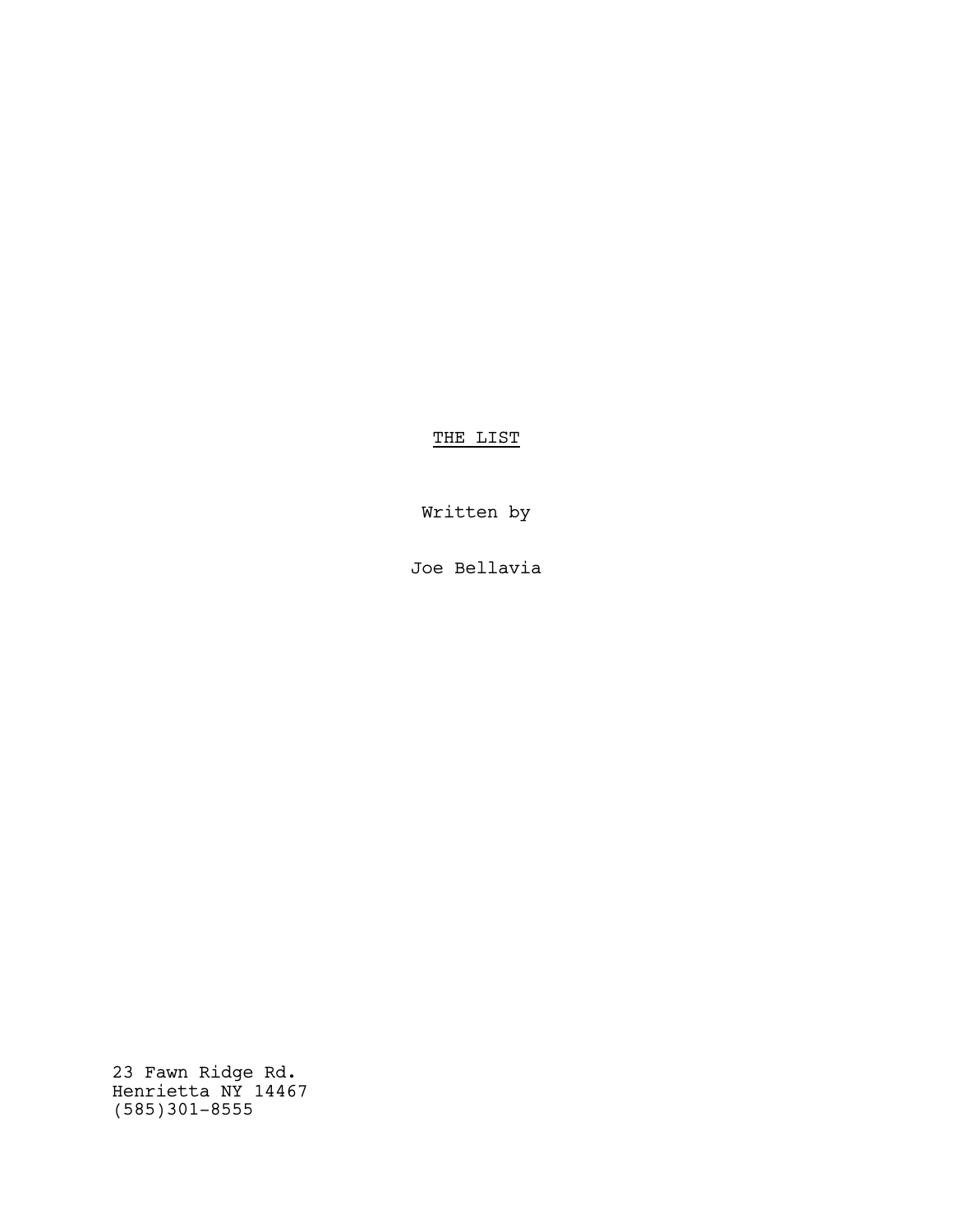# 1 INT. SULLY BURGER - EVENING 1

In a short order burger joint where you can help yourself to all the pickles, you can eat, JACOB, a skinny 17-year-old in a white t-shirt and blue apron wipes down the stainless steel counter. MOLLY, 28 puts an order together for a customer.

> MOLLY (to Jacob) So you are cool to stay till Tanya gets here?

### **JACOB**

Yeah.

MOLLY Cool. Thanks. Sick kids are a pain. Lucky she's coming in at all.

JACOB Yeah. Just a half an hour, right?

MOLLY

Should be.

Molly motions her head to the counter. There are two boys in nice jackets covering their expensive polos standing there. TED 17, and his brother WILLIAM 16 have football player builds. William is on the huskier side. They look down at Jacob wiping the counter. When he looks up at them, they laugh.

Jacob stands up quickly embarrassed.

**JACOB** Ugh. Hey guys. What's up.

TED (mocking) Ugh. We're hungry.

JACOB Ha. Yeah. That makes sense.

Molly rolls her eyes. Finishes her transaction at her register and heads to the back.

> WILLIAM When'd you start working here?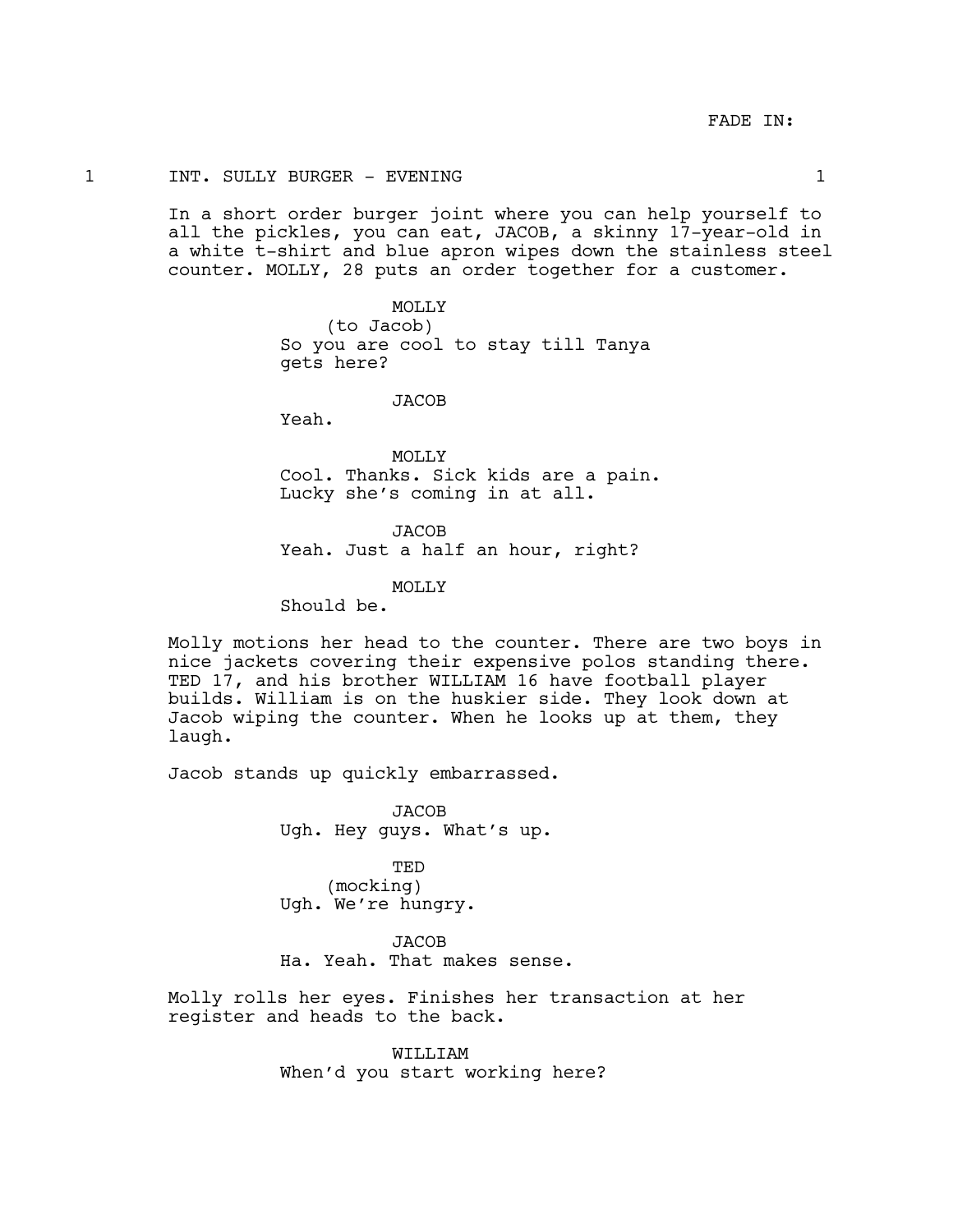JACOB Uh. I've been here for a little while.

### WILLIAM

Why?

**JACOB** Um. To make money...

TED Aren't you dating Veronica?

Jacob smiles.

**JACOB** 

Yeah.

TED Huh. I don't get it.

WILLIAM

Veronica huh? You guys coming to Shane's party tonight. Kicking off spring break with a lit party.

TED You going south too?

**JACOB** 

Cancun? No?

TED Ha. You're letting your girl go without you? Well, shit what am I talking about? You work at Sully Burger.

Jacob tries to keep his cool but is pissed.

JACOB Yeah. I do. What do you want to eat?

**TED** Shit Jacob relax. (beat) We'll take two Sully's with the works. Medium fry and onion ring. A couple of cokes too.

Jacob turns back to the kitchen.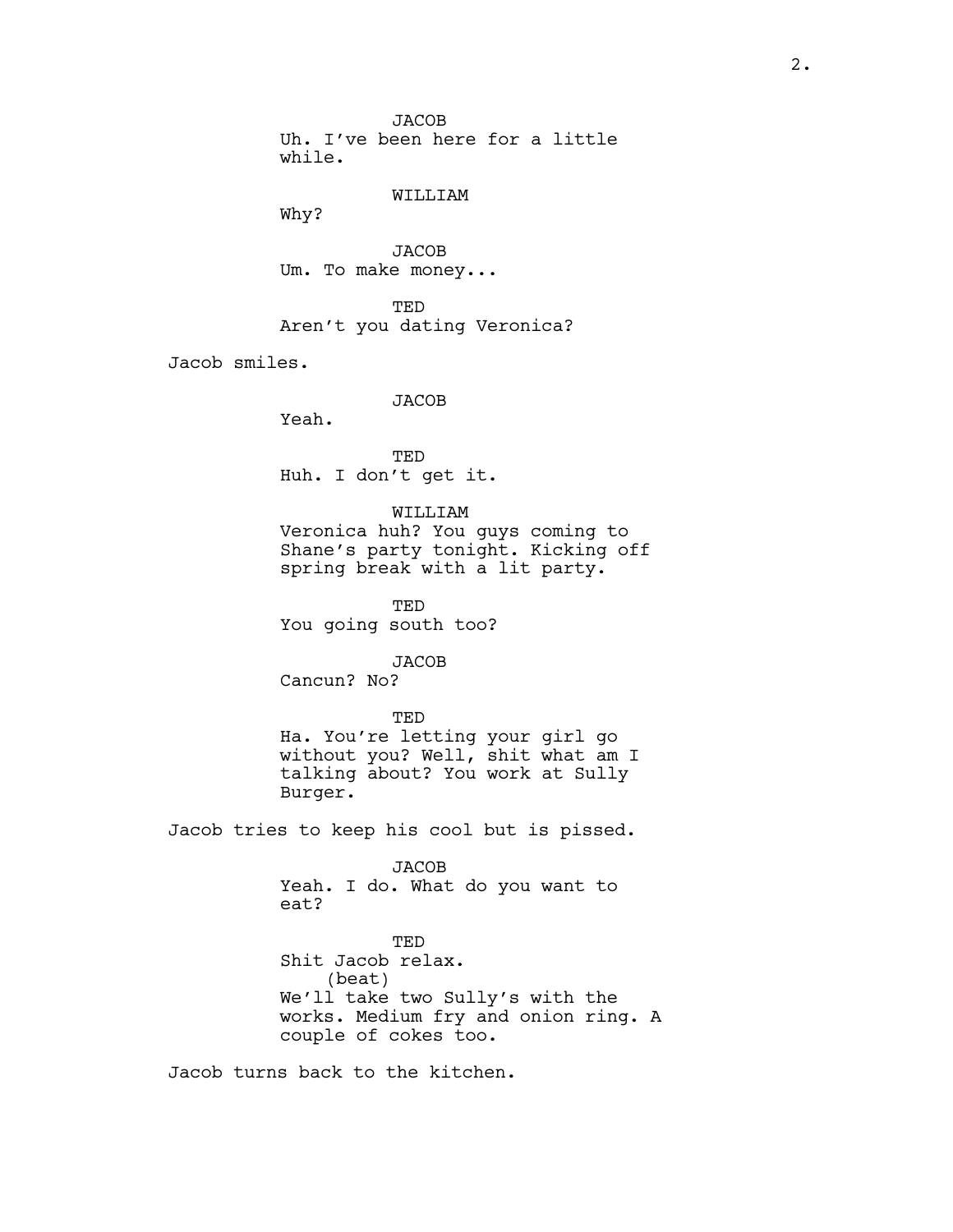**JACOB** (yells to the back) Two Sul's, works. Med fry. Med Oring.

COOK (O.S.)

Yup!

Ted elbows William in amusement. Jacob turns back around to the boys.

> JACOB What size cokes?

> > TED

Large.

Jacob grabs two cups and goes to the fountain. Fills the cups and puts them on a tray.

> WILLIAM So what's the deal? You going to Shane's?

> **JACOB** No. We have other plans tonight.

TED (bursting a smile) Oh yeah? Gonna give Veronica an Oring too? Haha. Yeah you should do that before she leaves town.

JACOB Fifteen-fifty.

Ted takes out his phone.

TED You have Apple pay?

JACOB

No.

TED

Figures.

Ted takes out a silver credit card and hands it to Jacob. Jacob swipes it and gives it back.

> COOK (O.S.) Sul's one, two, up.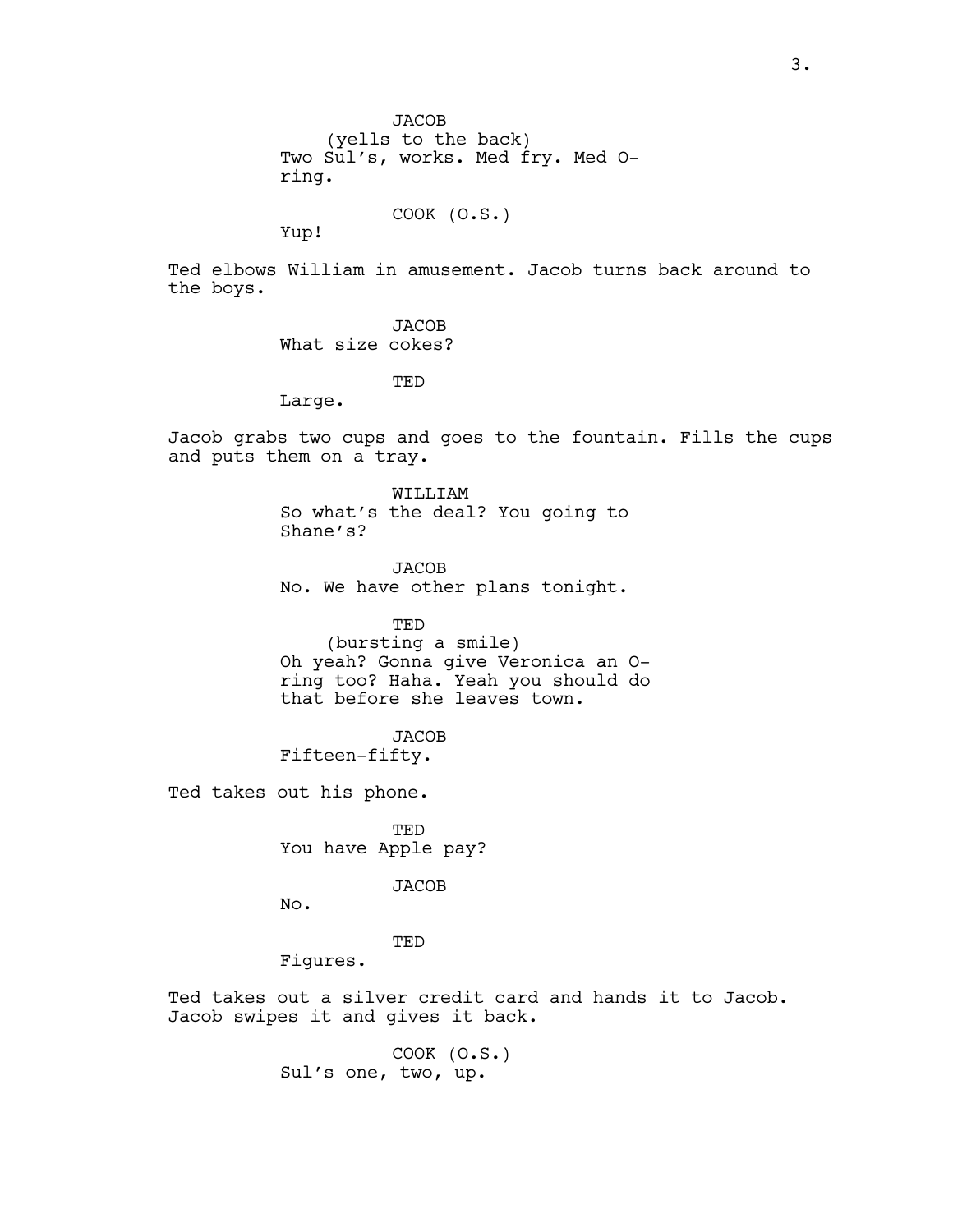Jacob, Ted and William stand in an awkward silence. Ted pulls out his phone and starts texting. William follows suit. COOK (O.S.) (CONT'D) Med Fry. Med O. Up. Jacob turns around. Ted holds up his phone and as Jacob turns back around with the food in his hands Ted snaps a picture. Jacob rolls his eyes. JACOB C'mon man. Jacob sets the food on the tray. TED You on snap? JACOB Course. TED We connected? JACOB Doubt it. TED Well my Instagram is open. You can find it there. Ted puts his phone away and picks up the tray. JACOB (sarcastic) Enjoy your meal. WILLIAM Later. As Ted and William head to a table. Jacob takes a fry from the counter and chucks it angrily into the garbage. 2 EXT. ROGER'S HOUSE - EVENING 2

Jacob turns around, grabs them, and puts them on the tray.

A chain-link fence surrounds a small ranch house. In the front yard sits a broken picnic table with beer cans and a couple of overflowing ashtrays. A light dusting of snow coats everything. A CLANKING is heard in the distance. There is a sedan parked in front of the house against the curb. GAIL, 35, grabs a bag from the trunk.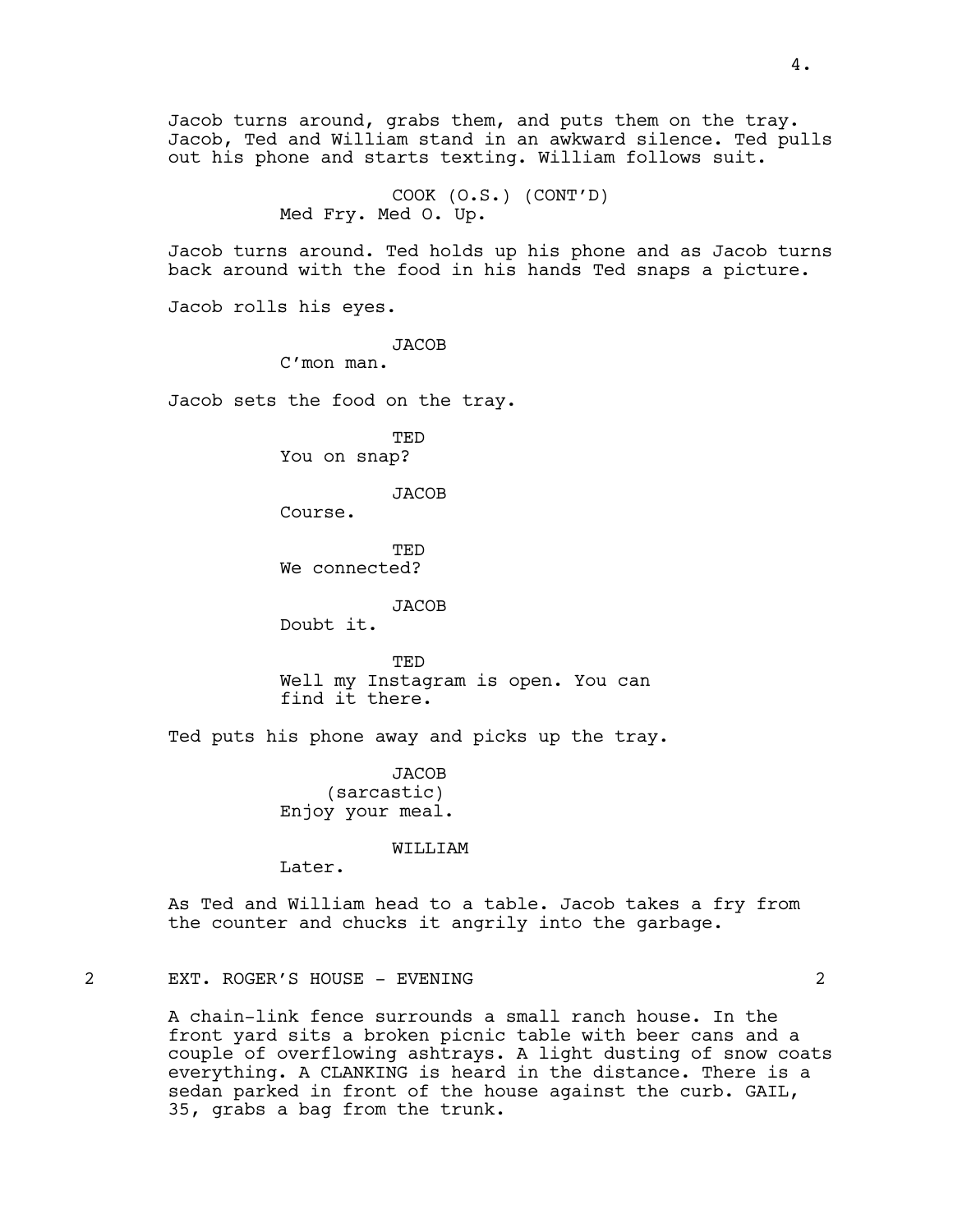Benny 16 a chubby boy and small for his age sits in the car wearing a brown corduroy jacket.

> GAIL Come on Benny.

Benny doesn't budge.

GAIL (CONT'D)

Benny!

BENNY

Why?

GAIL You have to Benny.

Benny scowls at his mother. He gets out of the car. The air is crisp and steam is released it the air with each breath.

> **BENNY** This is unfair Ma.

They walk through the gate to the front door.

GAIL Tell me about it, but it's court ordered. We don't have a choice.

BENNY

(quiet) He doesn't even like me.

Gail runs her hand through his hair and looks at him sympathetically. She rings the doorbell then knocks.

No answer. Gail looks at her phone for the time. CLANKING.

GAIL Ugh. Asshole. That is probably him in the backyard.

Gail and Benny walk around the house to the backyard where they find ROGER, 40, Benny's father pounding a metal pole with a sledgehammer into the ground. Roger wears a Carhartt jacket and a baseball cap.

GAIL (CONT'D)

Roger!

Roger continues hammering.

GAIL (CONT'D)

Roger!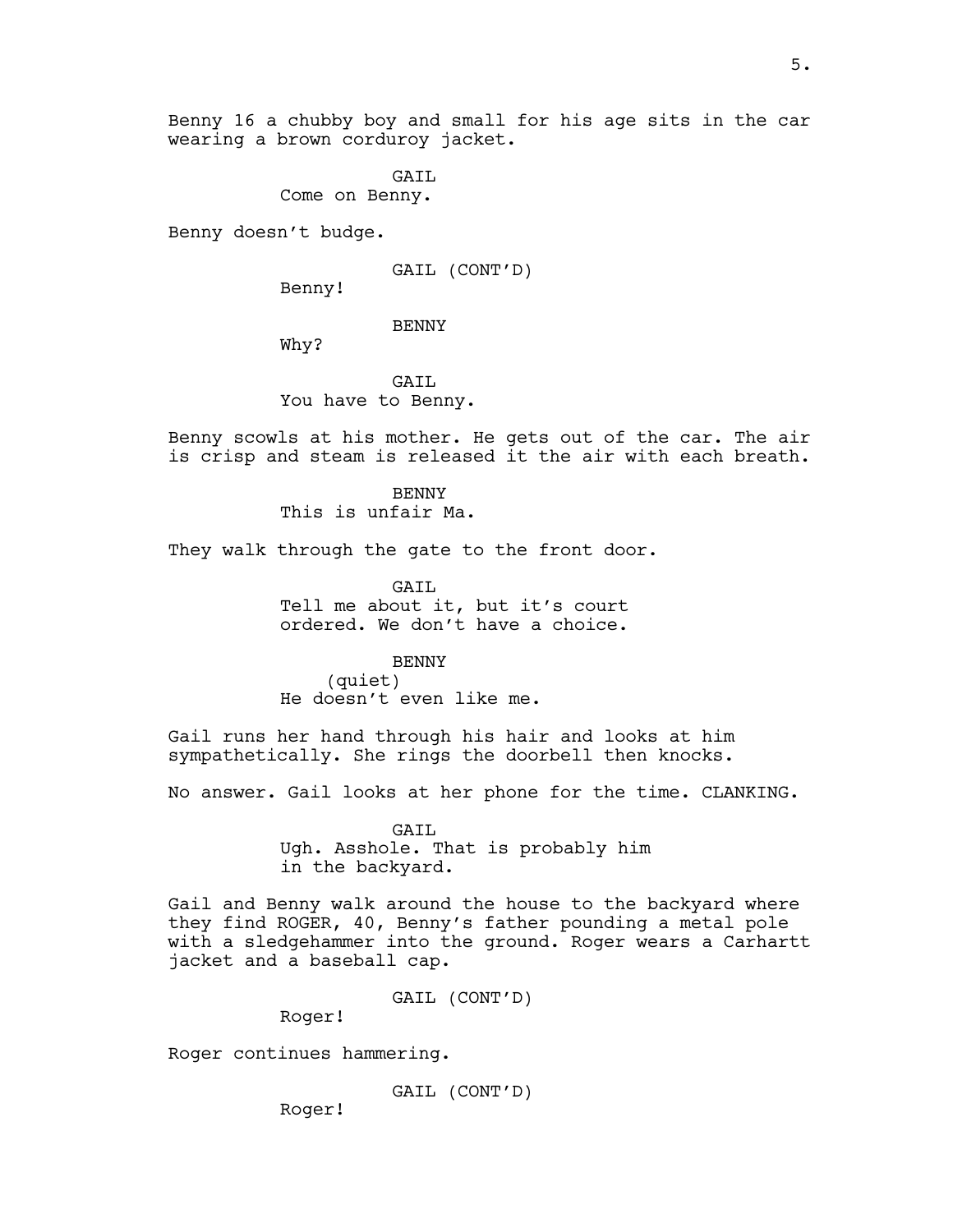Roger continues hammering.

GAIL (CONT'D)

ROGER!!!

Roger stops. Slowly turns to her. He wipes his forehead his jacket sleeve.

> ROGER Lord, how I don't miss that witch squeal of yours.

Gail puts her hand on her hip.

ROGER (CONT'D) (to Benny) Throw your shit in the house and come out to swing this thing. We need to build some muscle on that soft body of yours.

Benny grabs his bag from his Mom, gives her a glare, and heads in the house.

> GATL Fuck you Roger. Can't you be nice to him for once.

> ROGER You are raising him into a pussy.

Roger begins to swing his sledge again. CLANK.

GAIL The only reason he is here is cause that judge is as much as an asshole as you are.

CLANK.

GAIL (CONT'D) If you talk shit to him or lay a hand on him this will be the last time ever!

Roger keeps swinging. CLANK.

GAIL (CONT'D) Do you even care--

The back screen door SLAMS. Benny walks toward them.

CLANK.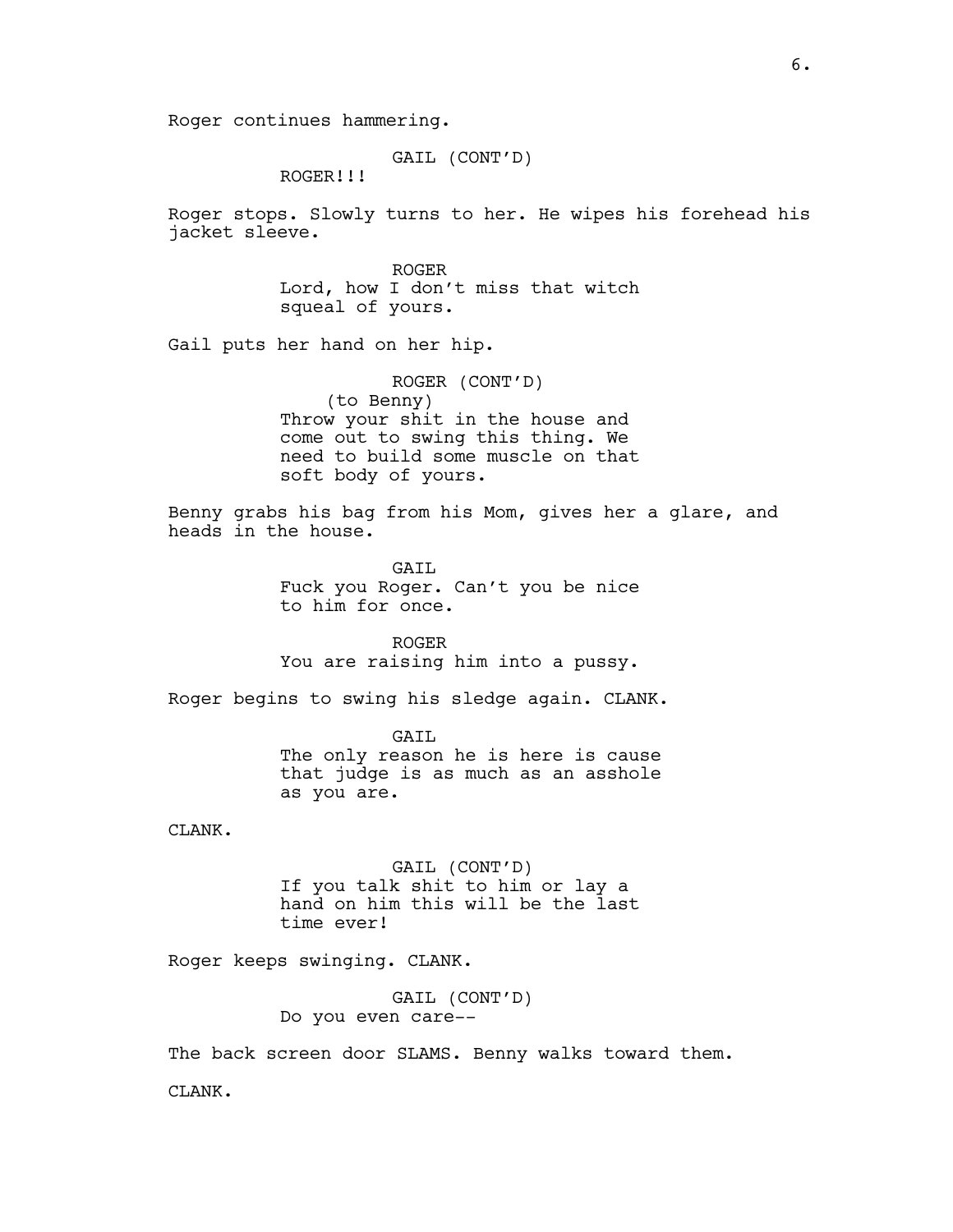Gail turns to Benny. She hugs him with her back to Roger. She leans in.

> GAIL (CONT'D) (quietly) I'll be checking my messages all the time. And you have Aunt Melissa's number.

CLANK.

GAIL (CONT'D) If anything happens, you call her immediately and she'll get you.

She looks and stares in the distance with a worried look. She looks back down. CLANK.

> GAIL (CONT'D) You should call some of your old friends.

Roger stops an watches.

ROGER Enough. Get the hell out of here.

Gail releases her hug of Benny still holding his shoulders. She quickly wipes a tear from her eye. She leans down and gives him a kiss.

GAIL

Love you.

BENNY I love you too.

ROGER (disgust) God.

Gail spins around.

GAIL (goodbye) Roger.

Gail walks away. Wipes another tear.

ROGER (mutters) Bitch.

She pauses but doesn't turn around. Continues on.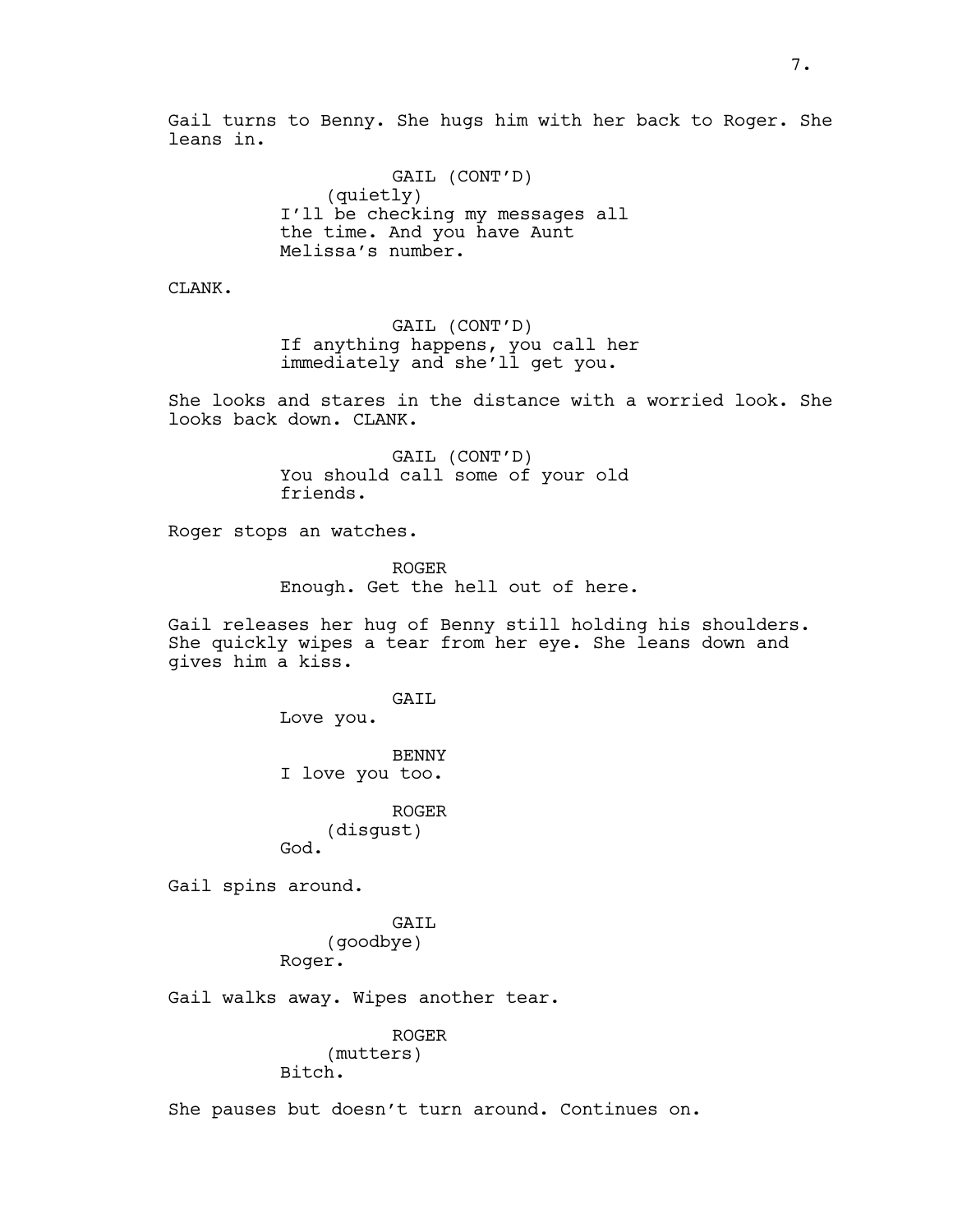ROGER (CONT'D) Have fun on your fucking cruise with your fucking boyfriend!

She doesn't stop.

# 3 INT. SULLY BURGER - EVENING 3

Jacob wraps a couple of burgers and fries in aluminum foil. He shoves them in a white paper to-go bag. Turns to the counter and hands the bag to an OLDER COUPLE who are in front of a sizable line.

> OLDER MAN (smiles) Thanks kid.

### **JACOB**

Yep.

OLDER MAN Hey kid a smile wouldn't kill ya. It makes you feel better and could get ya tips. Ya know?

Jacob annoyed does a tight-lipped sarcastic smile to appease.

OLDER MAN (CONT'D)

Good try.

Older man leaves a dollar on the counter and walks away. Jacob turns to Molly wide-eyed as she puts together an order.

> JACOB (through gritted teeth) Where is Tanya!

MOLLY She should totally be here. Sorry Jacob.

JACOB Veronica is gonna kill me!

Jacob turns to the next CUSTOMER 1.

JACOB (CONT'D) What can I get for you?

CUSTOMER 1

I'll have a...

Customer 1 searches the menu.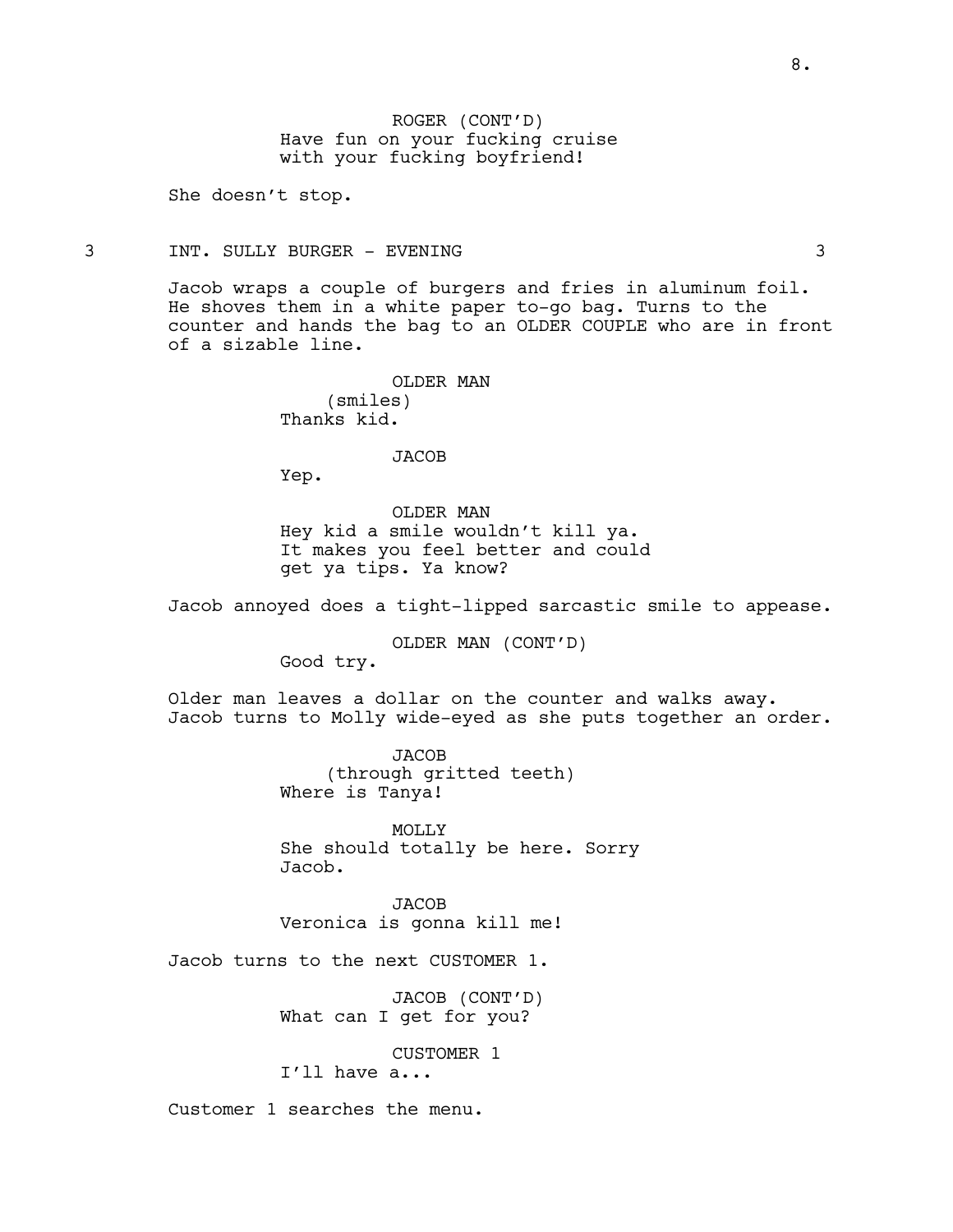JACOB Mam' we have like five items...

MOLLY

Jacob!

JACOB

Sorry.

Customer 1 smirks then looks back to the menu.

CUSTOMER 1 A chicken sandwich with cheese and bacon. Um... with onion rings... medium please.

Jacob yells to the back while facing the customer.

JACOB Chick. Cheese. Pig. Med O-ring!

CUSTOMER 1 Oh yeah to-go.

**JACOB** (louder) Make it for the road!

CUSTOMER 1 Oh and a medium coke.

JACOB Yes 'mam you got it.

Jacob grabs a cup and heads to the fountain. From the back rushing in is TANYA, 25.

> TANYA Oh my, Jacob. Thank you for staying. Ugh babysitter.

Tanya finishes tying her apron. Then grabs Jacob and gives him a quick hug.

> TANYA (CONT'D) You know your on my squad you know if you need. I got you.

JACOB Thanks Tanya. I gotta run. This one still needs to pay.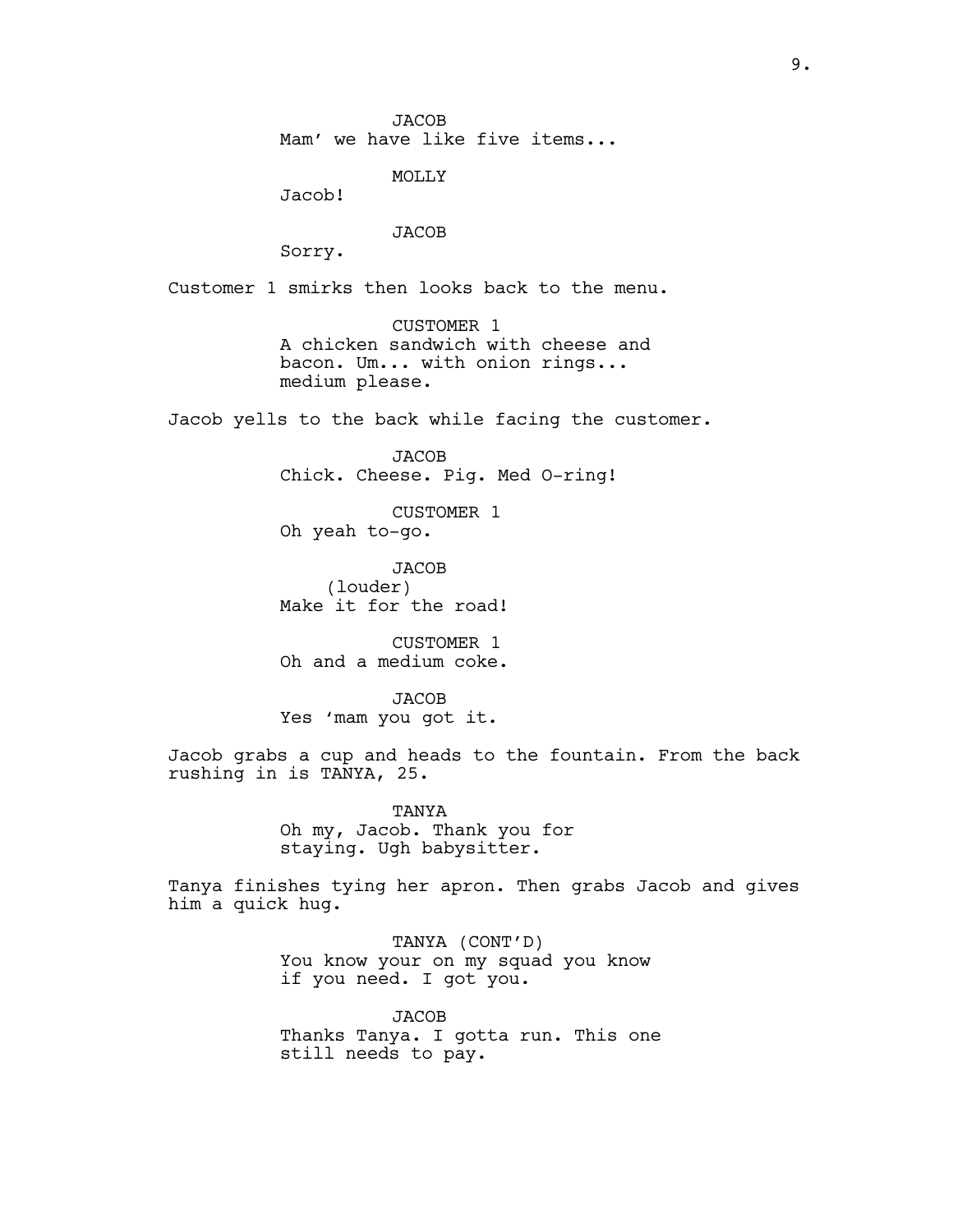Got it. You're a sweetheart. You let that girl know she's gotta treat you good doll.

4 INT. SULLY BURGER - KITCHEN - MOMENTS LATER 4

Along the wall in the back is a line of coat hooks. Jacob quickly takes of his apron and hangs it on one. Then grabs his winter coat and puts it on. Molly comes in back.

> MOLLY Hey! Sully just got here. Wants to talk to you.

JACOB Molly! I have got to go!

He pulls his phone out of his jacket pocket and looks at it.

"VERONICA TEXT MESSAGE (5)"

"VERONICA MISSED CALL (1)"

JACOB (CONT'D) Tell him I already left.

Jacob opens his phone.

"VERONICA: Did you see what Ted posted?!?!"

Next message is a screenshot of the post. It is the photo of Jacob with food in his hands and a funny expression on his face. With the caption "Look at the grease monkey that served me today #SULLY'S #WHEREPOORPEOPLEWORK."

> JACOB (CONT'D) (to himself) Fuck.

> > SULLY

Boy!

Jacob looks up from his phone to see Sully, 70, a cheerful rotund man that is wearing a thick red and black checkered flannel jacket and a baseball cap.

> SULLY (CONT'D) Got a minute kid?!

JACOB I really don't Sully.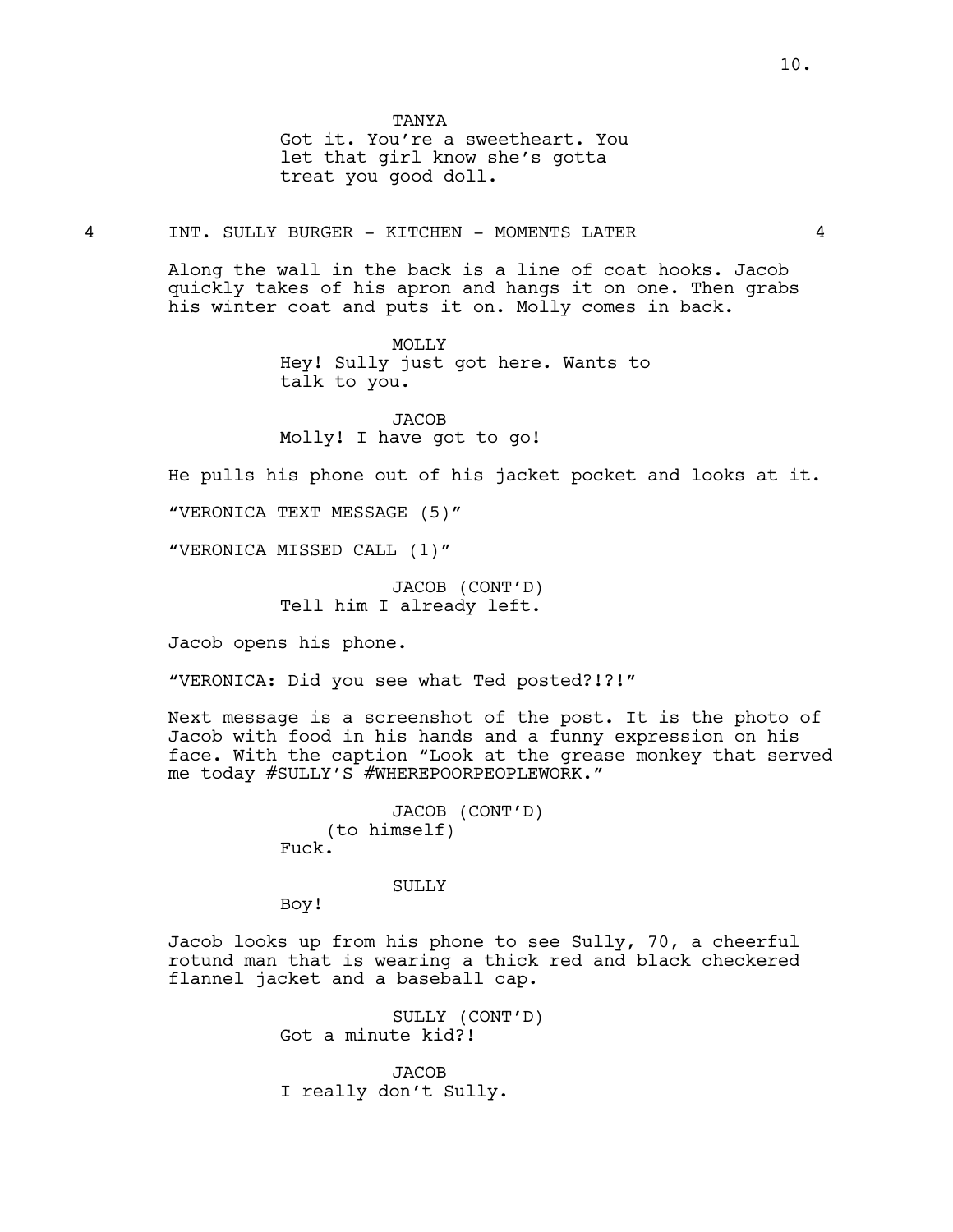Jacob put the phone in his pocket.

SULLY Sure you do just a minute. My office.

### 5 INT. SULLY'S OFFICE - MOMENTS LATER 5

Sully's sitting at his desk that is flooded with papers. His flannel jacket now hangs on a hook on top of aprons, chef jacket, sports coat and other clothing. Sully motions to Jacob to take a seat as he takes off his hat and sets it on a pile of papers. Jacob hesitates to sit but does so.

> SULLY Jacob, Molly has been in contact with me throughout the day.

Sully with a serious face leans in and puts his elbows on the desk. A few papers fall off. Jacob shifts in his seat.

> SULLY (CONT'D) That Molly she's a good one. Ya know?

JACOB Yeah. Sure... She's nice.

SULLY Good apple. Good apple.

Sully smiles.

SULLY (CONT'D) And so are you my boy. Molly said how you were such a good sport staying late for Tanya you know?

Sully leans back in his seat.

SULLY (CONT'D) Rough situation, sweet girl, rough situation.

**JACOB** I don't really know sir.

SULLY And you know I appreciate the fact you keep your phone away while you work for me. Those things are going to make your generation zombies.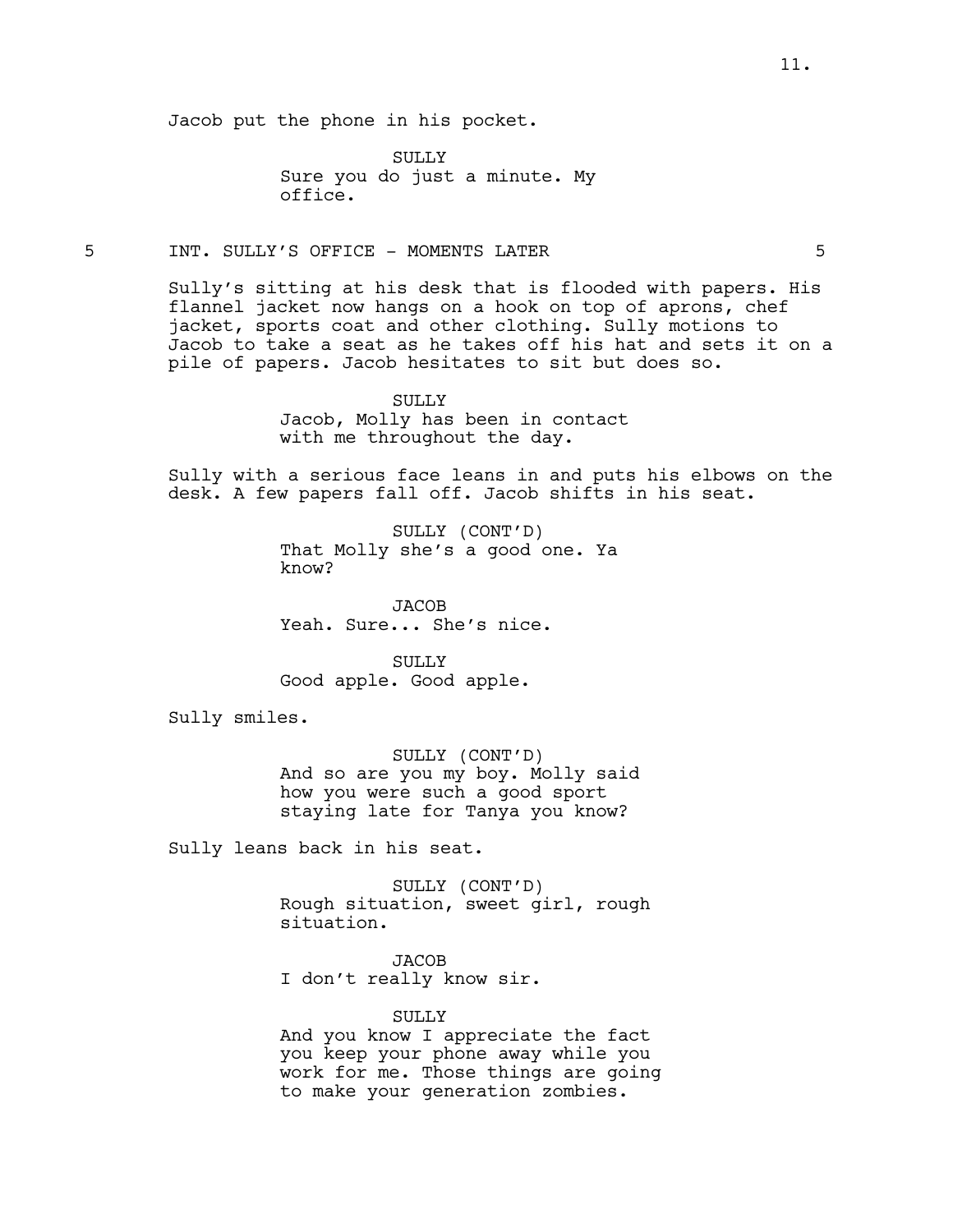Jacob looks to the clock on the wall.

SULLY (CONT'D) Ah, do you have somewhere to be?

**JACOB** Um. Well I'm late picking up my girlfriend.

SULLY Oh, Jacob why didn't you say so!?

Sully gives a hearty chuckle.

SULLY (CONT'D) Keeping a woman waiting is one of the seven deadly sins.

Jacob stands up.

SULLY (CONT'D) Before you go.

Sully reaches into his back pocket and pulls out his wallet. It looks to have as many papers in it as is on his desk. He flips through a multitude of bills.

> SULLY (CONT'D) What are you two doing tonight?

Jacob exhales.

**JACOB** Plan is just a movie. There is nothing really to do in this city. It's pretty lame.

Sully gives another hearty chuckle, as he pulls out a five dollar bill.

> SULLY Really? Boy this city has hidden treasures all over the place.

Sully puts his hand out with the bill. Jacob looks at the bill, gives a closed-mouth smile, and takes it.

JACOB

Thanks.

SULLY You bet. Thank you.

Jacob starts to leave.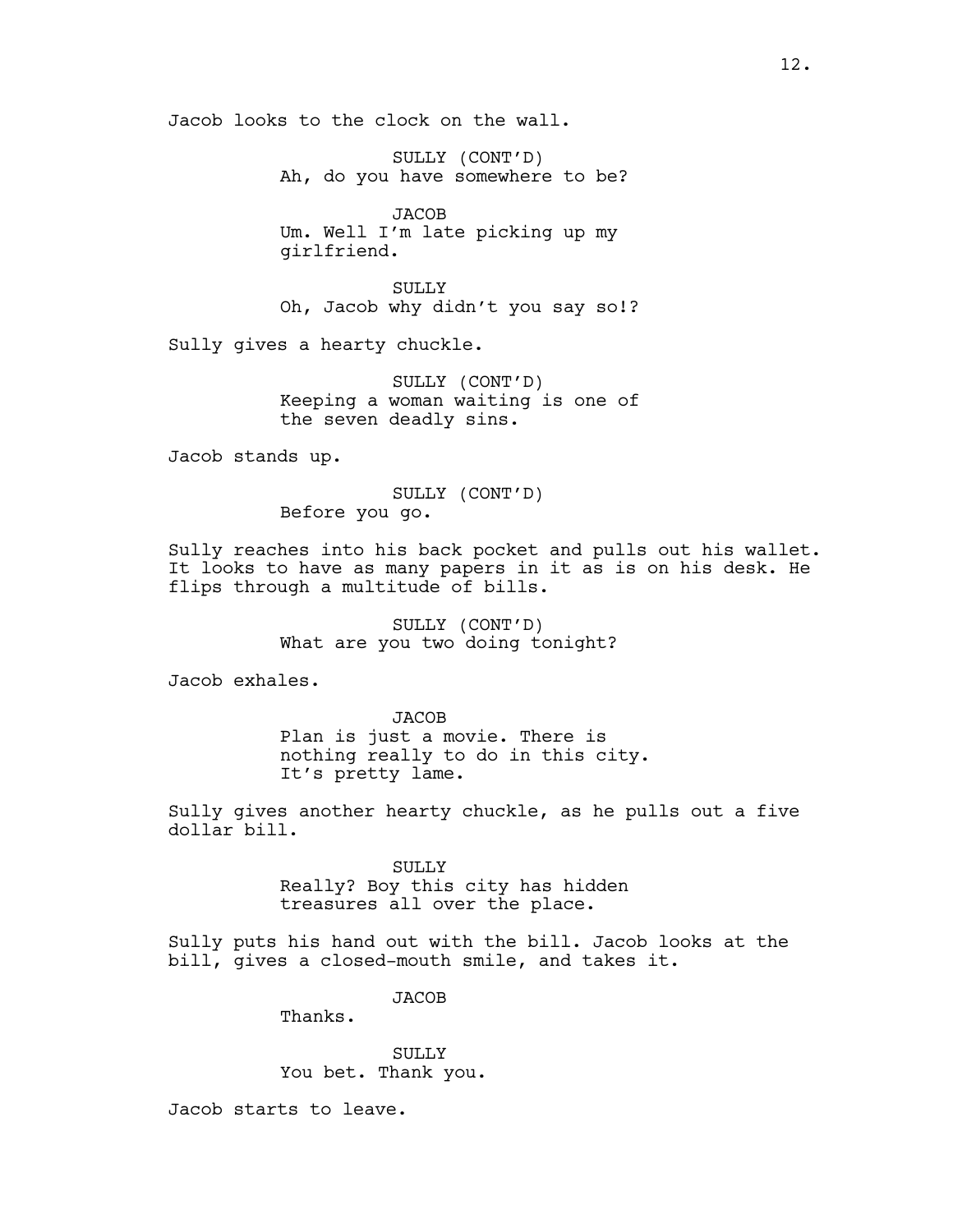# SULLY (CONT'D) You know what I'm gonna do?

Jacob stops at the door and turns with an annoyed face. Sully doesn't notice.

> SULLY (CONT'D) Never mind. Go. Go.

Sully shoos him away.

6 EXT. SULLY BURGER - PARKING LOT - EVENING 6

Frost in the air snow begins to float down as Jacob runs through small full parking lot, he stops at an old maroon hatch back. He uses his keys to open the back. Pulls out a button up shirt. Sniffs it recoils a little bit. Digs through the trunk a little more but gives up. He takes off his coat rips off his Sully's t-shirt. His breath can be seen as he exhales a shivers.

> **JACOB** Shit. Shit. Shit.

He throws the cold button up on.

JACOB (CONT'D)

Damn.

He runs to the driver's side door. Goes to open the door. Locked.

JACOB (CONT'D)

Shit.

Runs back to the open tailgate. Grabs his coat, digs in a pocket to grab his keys. Slams the tailgate closed. Quickly gets to the driver's side door and unlocks it. Tosses his coat in. Grabs a bottle of cologne out of the door pocket. He sprays his neck, pits, wrists, and pants then gives one more shot to his coat. He tosses it back in the door. Throws his jacket back on and hops in the car.

# 7 EXT. ROGER'S HOUSE - BACKYARD - NIGHT 7

Benny's face is covered with sweat. CLANK as the sledgehammer lands on the metal pipe. He's red face floats between rage and almost crying. He yanks the handle, and the head of the sledge hits the ground next to where his jacket lay. Roger looks on with a beer in his hand. Benny lifts the handle and puts it on his shoulder. Benny swings it again CLANK. He yanks the handle, and the head of the sledge hits the ground.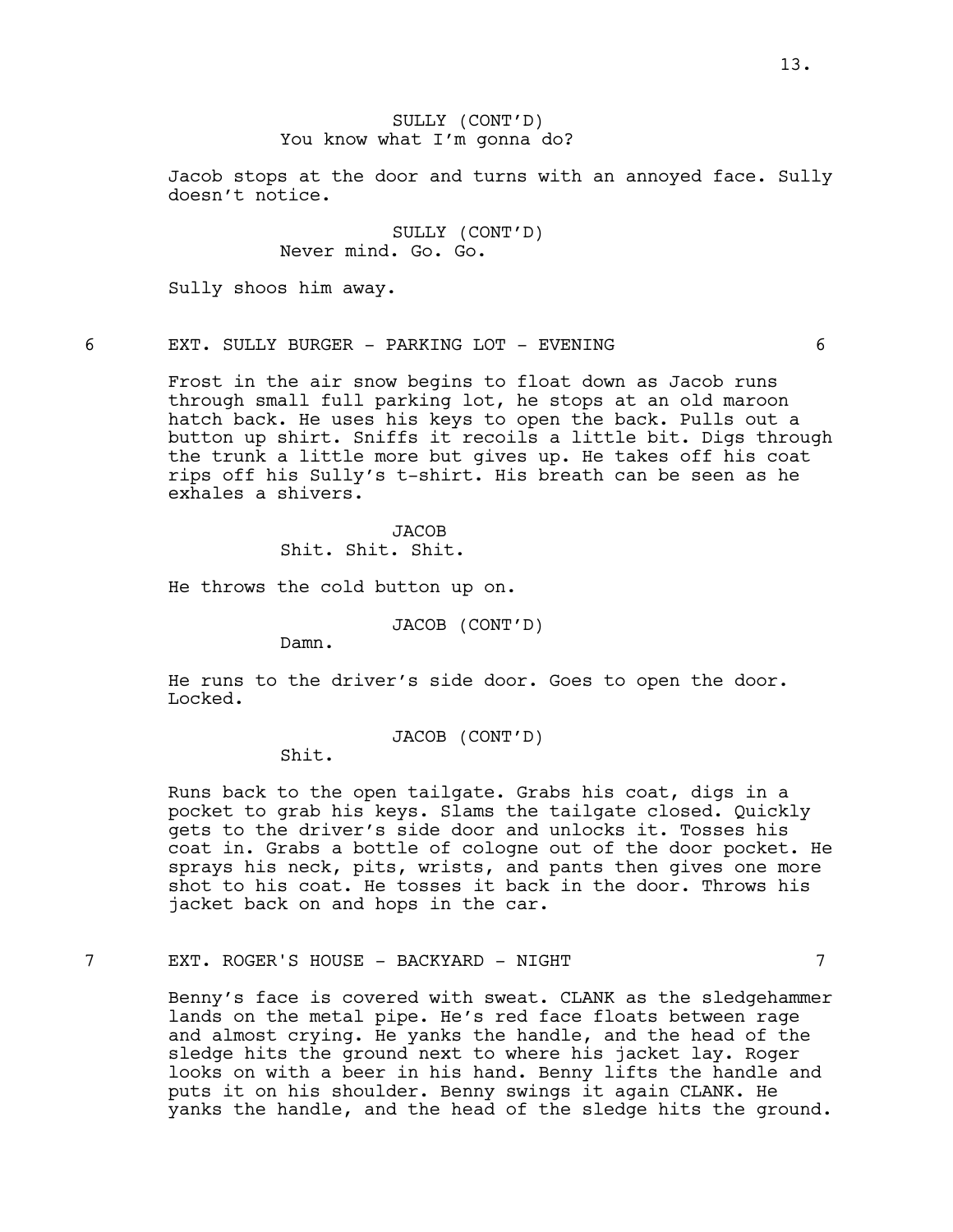ROGER C'mon you can't let it hit the ground. You're killing the momentum.

Roger sets his beer on the ground. Grabs the sledge, and begins to swing.

> ROGER (CONT'D) (grunts) You swing.

CLANK. The sledge lands on the post.

ROGER (CONT'D) Then when you pull it off start your next. Make gravity help.

As he pulls it off he swings it around and hits the post again. CLANK.

ROGER (CONT'D)

Got it?

Benny grabs the sledge. Swings. CLANK. Steam puffs out Benny's mouth as it lands. Roger picks up his beer. Benny pulls and swings again like he was shown. CLANK.

> ROGER (CONT'D) (that's right) Mmhmm.

Benny goes right into his next swing. CLANK.

8 EXT. VERONICA'S HOUSE - NIGHT SALL AND THE SEXT.

Jacob's Maroon hatchback quickly pulls into the driveway of a modern castle of a house. A thin layer of snow starts to accumulate. Jacob jumps out of the driver's side and runs up the pathway to the door as VERONICA exits. Veronica is a pretty girl with blonde hair wearing a furry vest on her white ribbed long sleeve.

> VERONICA You're late.

She passes right by him and he follows to the car.

JACOB Yeah. I know. Sorry. I had to stay late at work.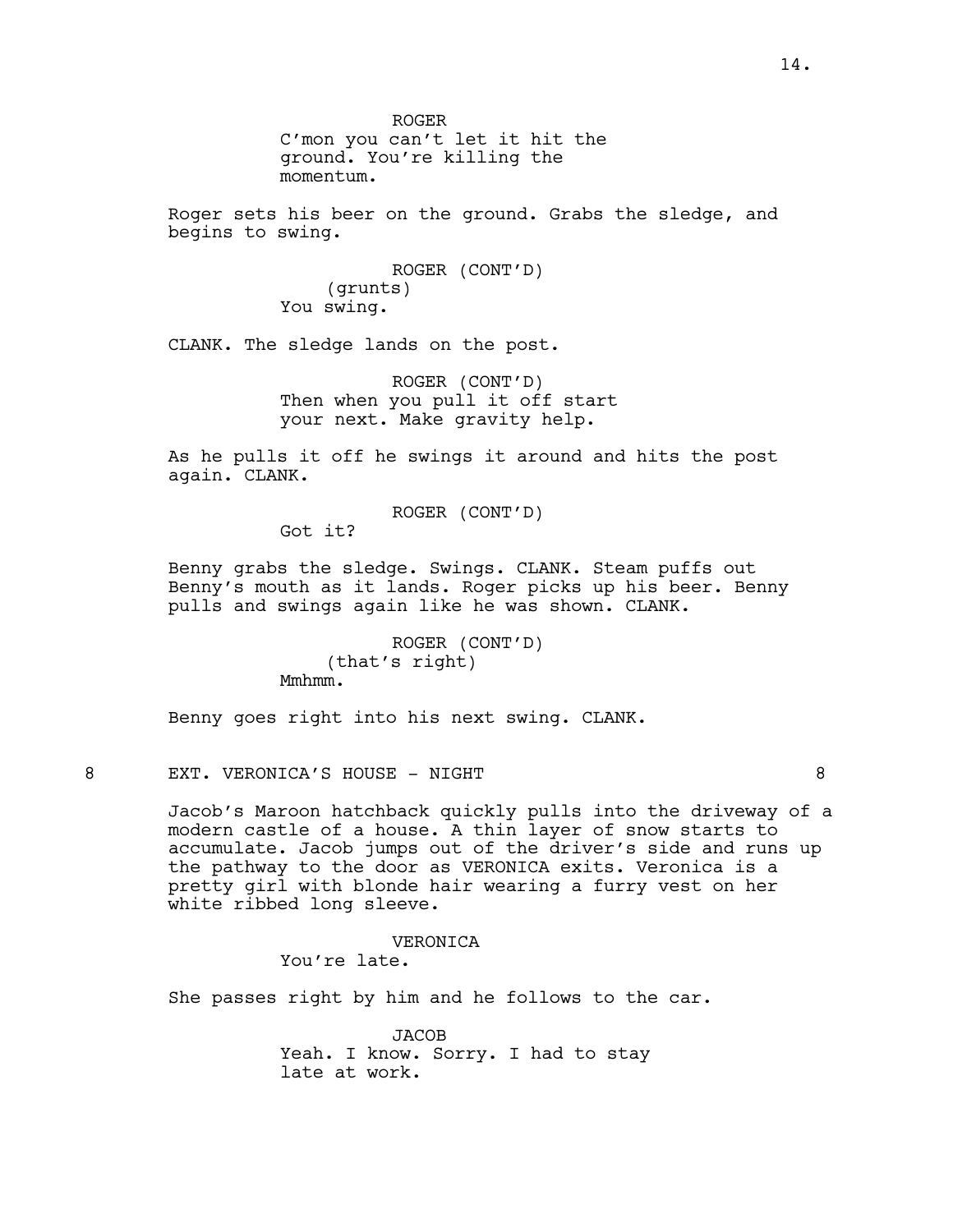# 9 INT. JACOB'S CAR - CONTINUOUS 9

As Jacob closes his door he leans over to Veronica for a kiss. She continues to stare out the front window.

> VERONICA You smell like a fryer.

JACOB Yeah. Sorry I didn't have time to stop home and shower.

Veronica huffs.

VERONICA A fryer that got a bottle of cheap body spray dumped in it.

**JACOB** 

Ha.

Veronica gives him a death stare.

VERONICA That wasn't meant to be funny.

# JACOB

Ok.

Jacob starts the car and puts it in reverse.

10 INT. JACOB'S CAR - MOMENTS LATER 10

Jacob and Veronica sit in silence as Jacob drives. Veronica taking a selfie with an angry face followed by typing.

Jacob turns on the radio.

VERONICA Can you turn that down? I am trying to finish this snap.

Jacob turns the volume down.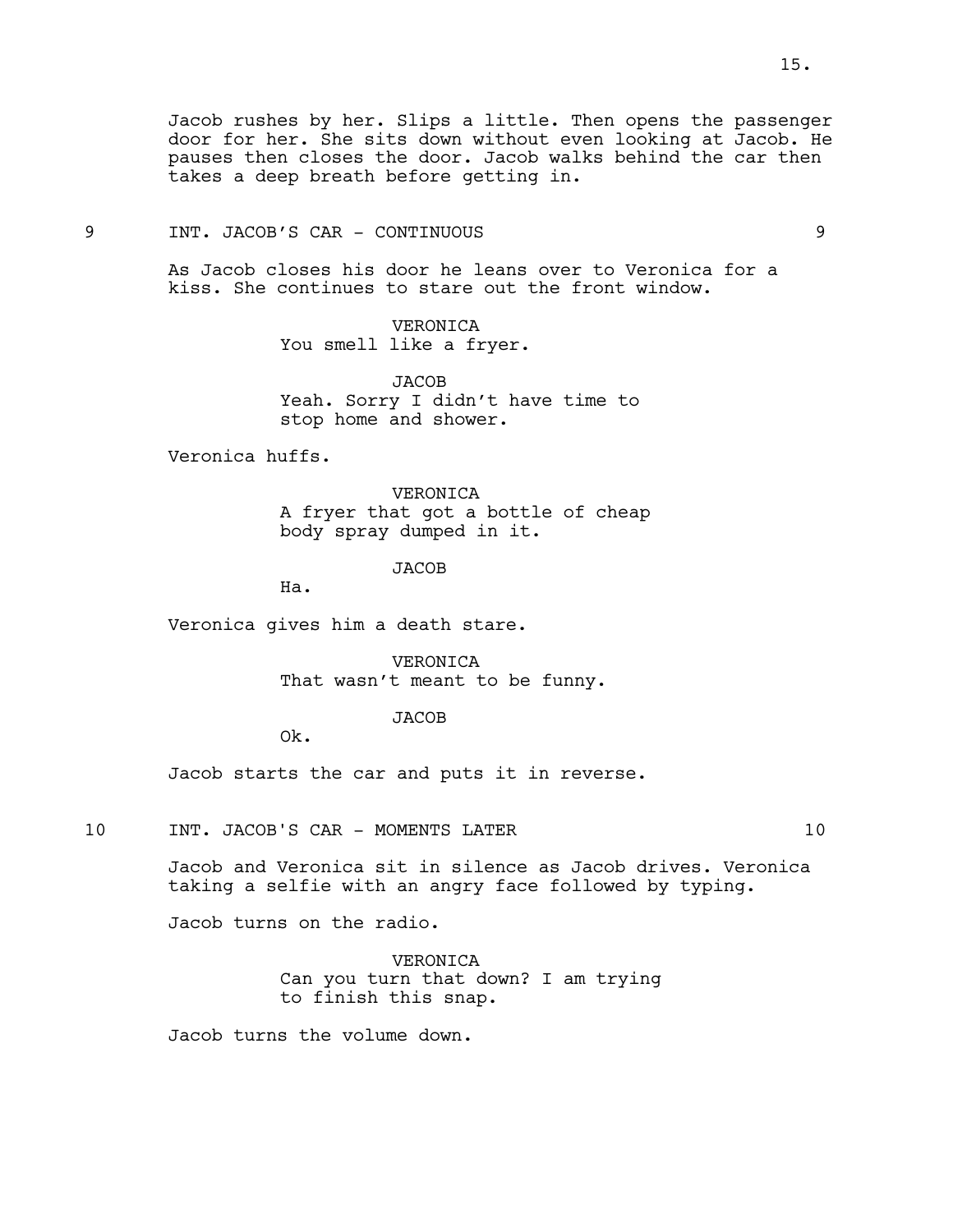**JACOB** 

We still have time to catch the movie. We'll grab some snacks there, then get food after.

Veronica puts her phone down and looks at him.

### VERONICA

I don't want to go to the movies anymore. I want to go to Shane's party.

**JACOB** But we were going to spend some time together before you leave.

VERONICA We can spend time together at Shane's.

JACOB

C'mon Veronica.

VERONICA

All my Mexico fam will be there and I don't want spend all day tomorrow traveling with them hearing about what I missed.

Jacob exhales.

VERONICA (CONT'D) It's not my fault you can't afford to go.

**JACOB** It's not that. One of my Mom's friend got abducted in Mexico.

VERONICA Yeah right. And we will be in and all inclusive resort.

JACOB Yeah that's the type of place.

Veronica slaps his arm.

VERONICA

Was not!

Jacob smirks.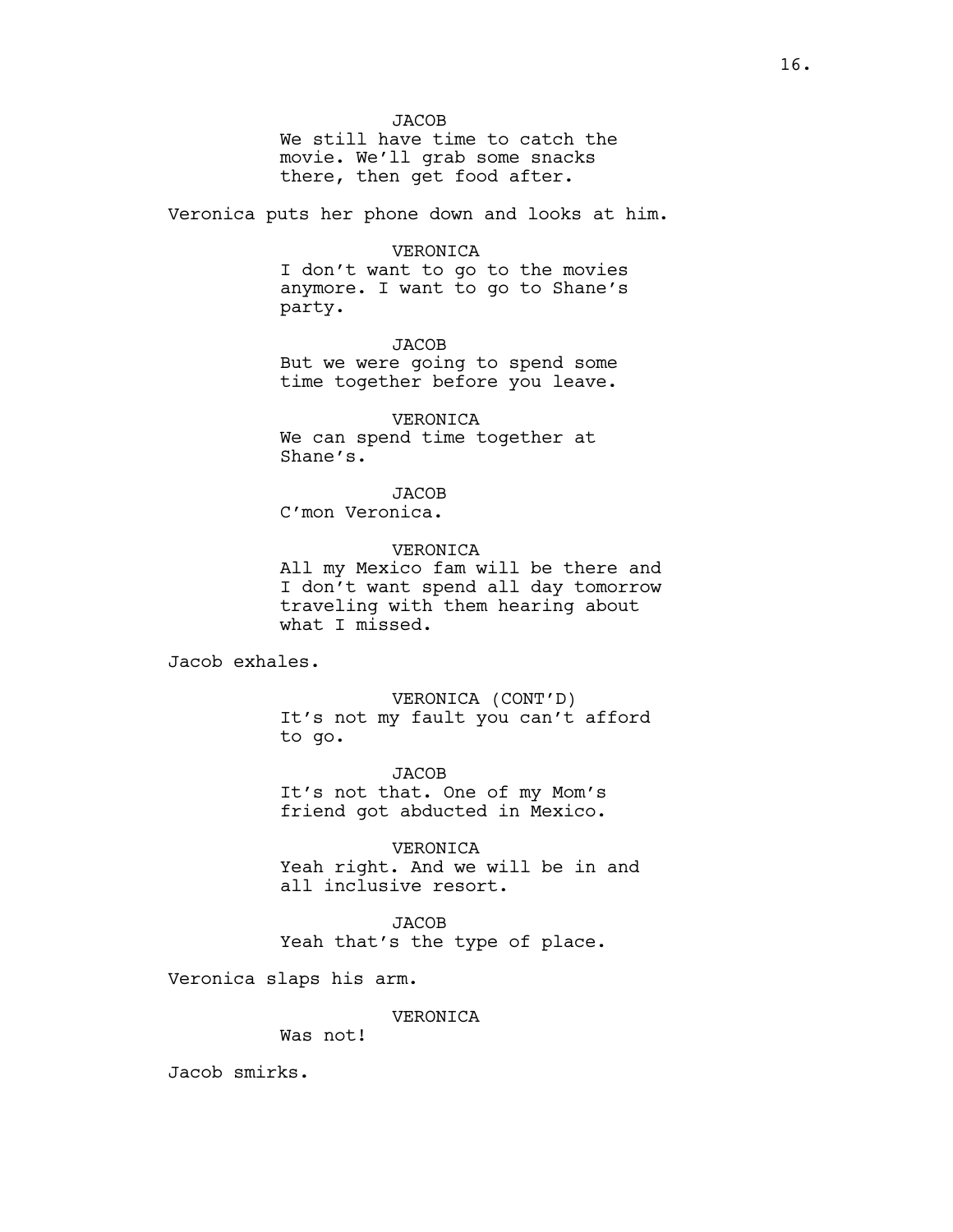VERONICA (CONT'D)

Jerk.

She smiles too. Jacob catches it.

JACOB What's his address.

VERONICA I'll put it into maps.

# 11 INT. ROGER'S GARAGE - NIGHT 11

The garage door opens. Benny walks in and turns on the pull string light. He has his jacket back on; his hair is wet from sweat. He sets the sledgehammer on a workbench and begins to look around. He finds his old dirt bike. He squats down and looks at it. Roger leans on the frame of the garage door.

> ROGER Yep. Still have it.

Benny dusts it off a little.

ROGER (CONT'D) Pump should be in here somewhere. I don't plan on driving you around so you might as well get reacquainted.

Benny stands up and looks at Roger. Walks over to the tool bench and looks around.

> ROGER (CONT'D) What are you looking for?

Benny bends over and looks underneath the bench.

ROGER (CONT'D) Hey! What are you looking for?

### BENNY

The pump.

ROGER Check the corner bucket.

Benny walks over to the corner bucket moves some tools around and pulls out the bike pump.

ROGER (CONT'D)

You eat?

Benny walks the pump to the bike.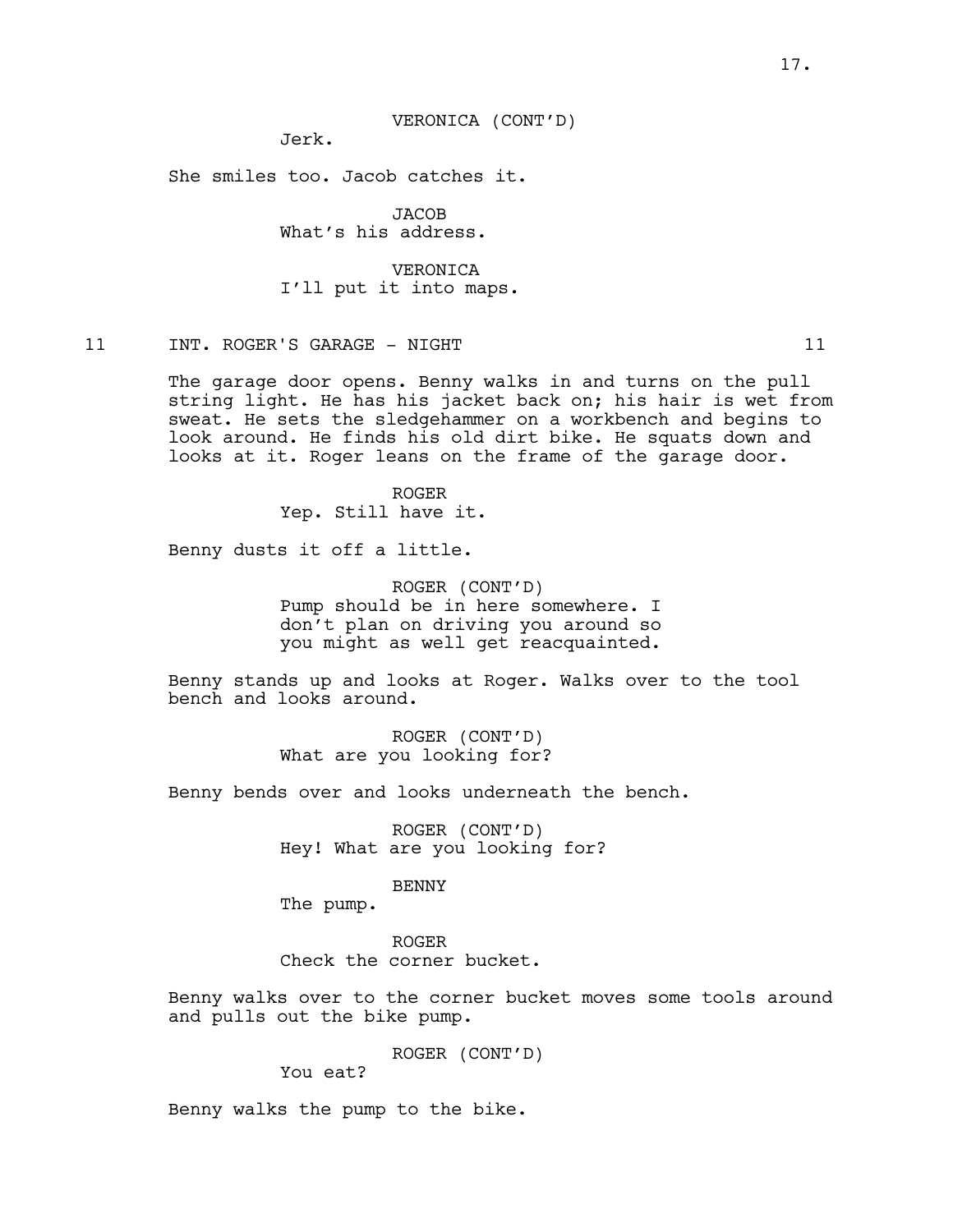BENNY

Yeah.

ROGER Yeah ok of course. Well, I'm gonna eat something if you're hungry

BENNY

Thanks Dad.

Roger goes to leave the garage. Then turns back.

ROGER The sledge hammer hangs next to the rake.

Benny watches his Dad walk away.

# 12 INT. SHANE'S HOUSE - LIVING ROOM - NIGHT 12

Music is thumping in a beautiful mansion. Teens are partying and having fun. Jacob exits the kitchen into the living room and looks around feeling pretty different than everyone there. Across the room he sees Veronica talking to AARON a stoner jock that in the middle of winter has a perfect tan. Veronica giggles at something Aaron says.

> TED Hey grease monkey.

Jacob turns to see Ted, William, and a few other teens grinning at him.

> WILLIAM So you made it. Huh?

**JACOB** Yep. I made it.

Jacob raises his bottle to them as he turns toward Veronica.

**TED** Wait a minute.

Jacob turns back around.

JACOB

What?

TED Don't you want to know how many likes you got?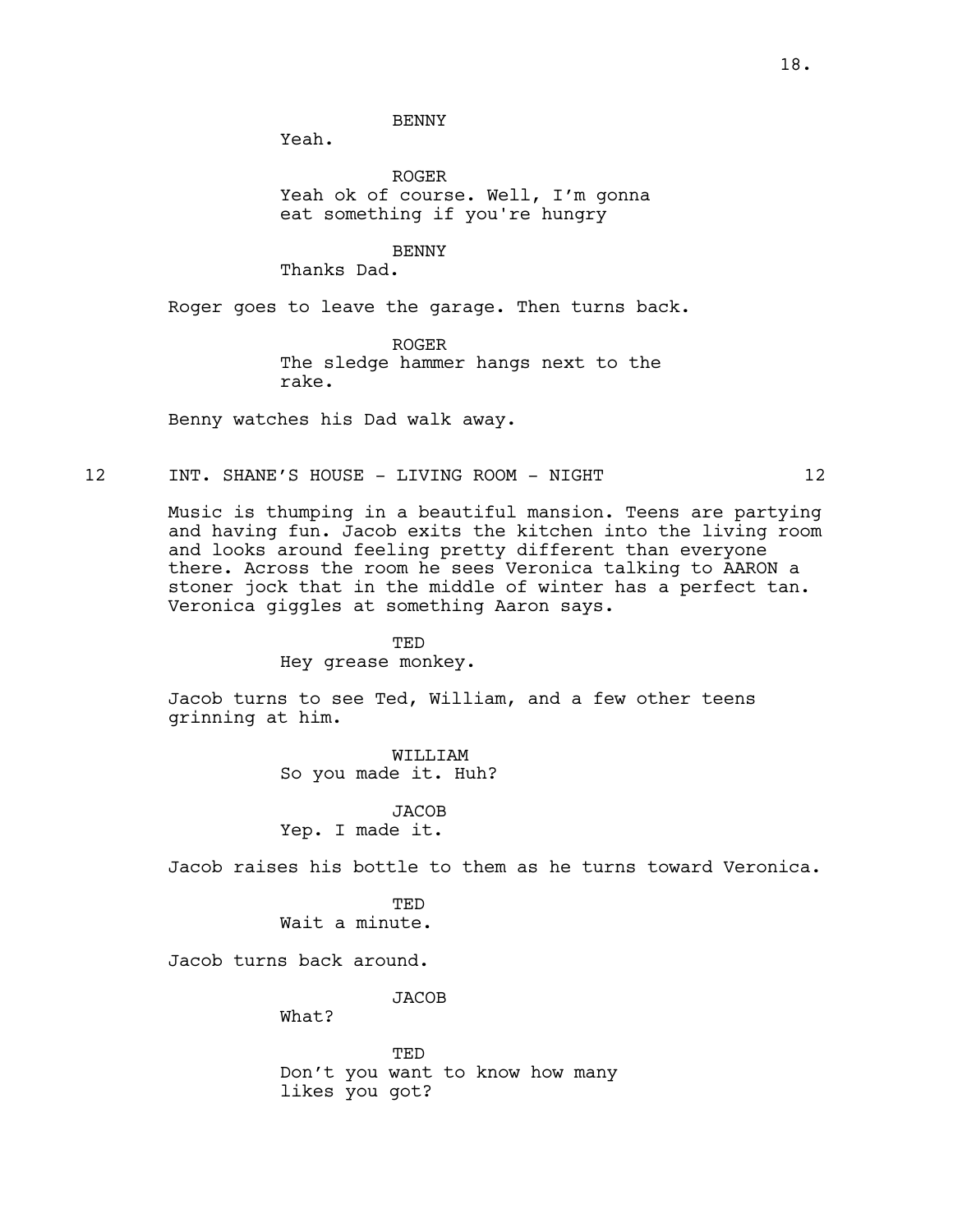A COUPLE OF GIRLS giggle. One guy pulls his phone out to film the interaction.

JACOB

Not really.

Jacob starts to turn again.

TED

248.

JACOB Probably cause I look good in a uniform.

Jacob winks at the girls. They scoff at that then laugh at his boldness. Ted doesn't like it.

> TED Probably out of pity for minimum wage workers.

**JACOB** Ted I get it. I am poorer than all of you. Thank you for letting me be in the presence of you aristocrats.

The term flies over some heads.

JACOB (CONT'D) And after your fine soiree, you will all go to your castles and me my lowly shack, and you can continue to laugh at my misfortune. Good day.

With that Jacob turns his back to them a little shocked that he said that. He heads to Veronica and Aaron.

> TED What a dick.

Jacob across the room sits on an ottoman in front of Veronica and Aaron. Veronica looks annoyed that Jacob has joined them.

> AARON We will totally hit that up and maybe swim with some dolphins. Ugh I totally have to do that high.

Veronica giggles.

VERONICA Yeah that would be fun.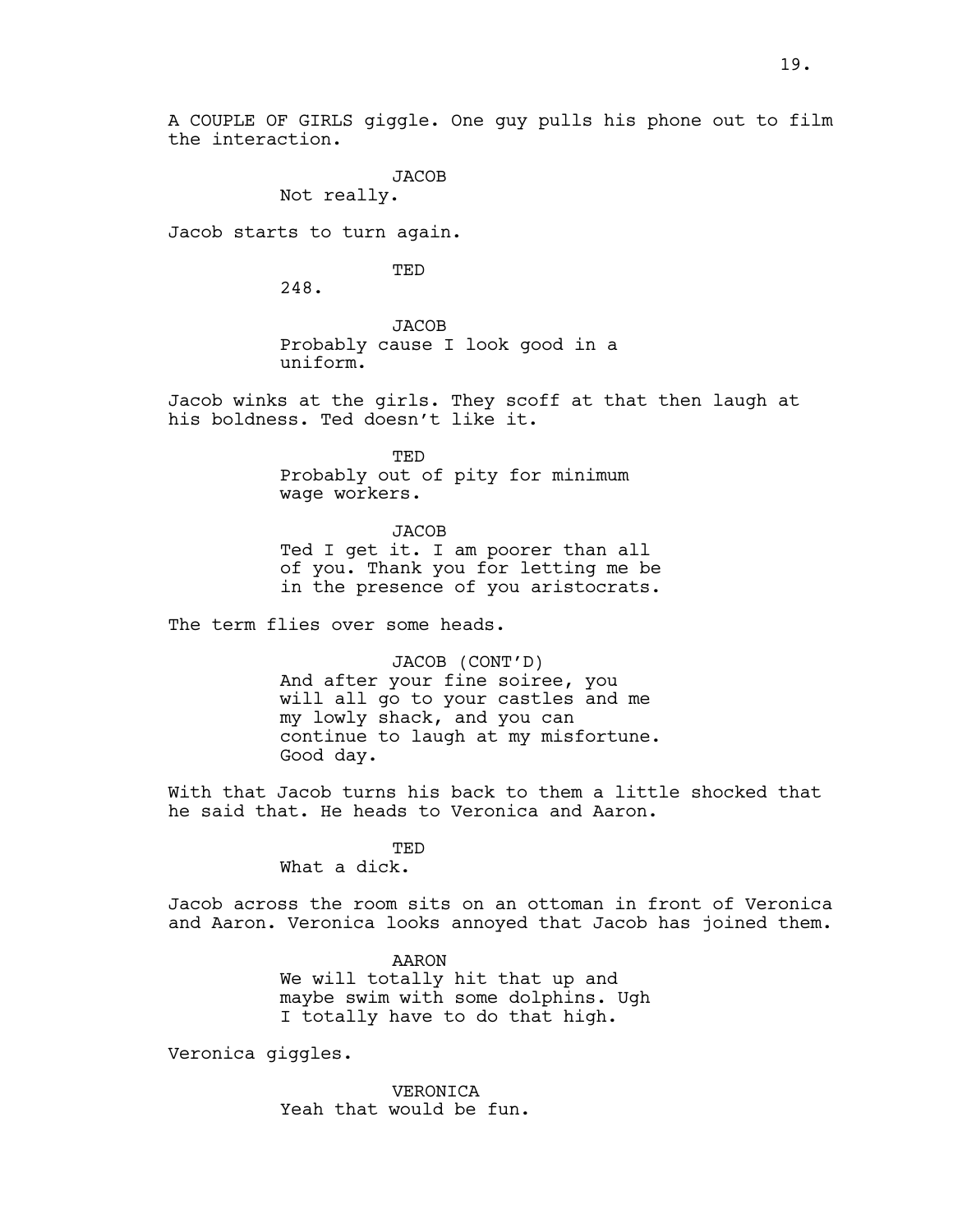**JACOB** I wonder if the dolphins would sense that you are high? They are some intuitive animals. AARON That'd be wild. **JACOB** What if in your altered state you'd be able to talk to them with your mind. Aaron chuckles. AARON Yeah. Totally. VERONICA Jacob just stop. JACOB Stop what? VERONICA Never mind. I'm going to the bathroom. She stands up. VERONICA (CONT'D) Jacob, can you get me another drink? JACOB Yeah sure. Veronica hands him her red solo cup. VERONICA Grey goose and cranberry. JACOB Ok

> VERONICA Lot's of ice.

> > JACOB

Yep.

She leaves.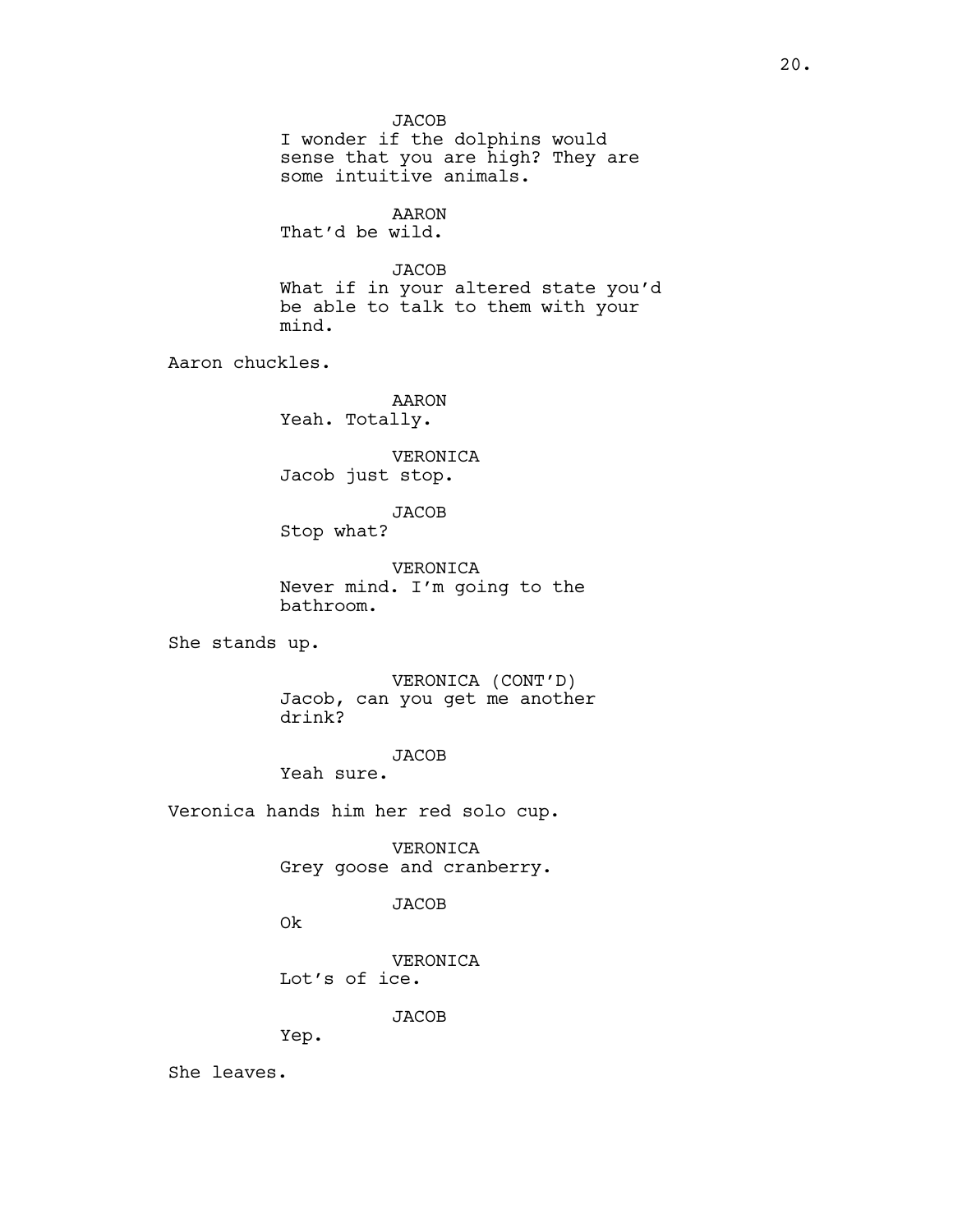Jacob stands up and looks to the kitchen door where Ted and his group of friends are hanging out. Aaron stands with him.

> AARON So man. I've got a question.

JACOB Yeah? Shoot.

AARON How did a guy like you get a girl like Veronica?

Jacob stares at him for a second.

JACOB I tutored her.

AARON You tutored her?

JACOB Yeah in Spanish.

AARON Shit man! You know Spanish?

JACOB

Yeah.

AARON Can you teach me something?

JACOB

What?

AARON Ugh I totally am going to need to know how to order a beer.

JACOB

Sure. (then speaks in spanish)

SUBTITLE: CAN I HAVE ORAL SEX PLEASE?

Aaron does his best to repeat the phrase

Jacob looks around and says it again. Aaron repeats.

JACOB (CONT'D) You're getting it.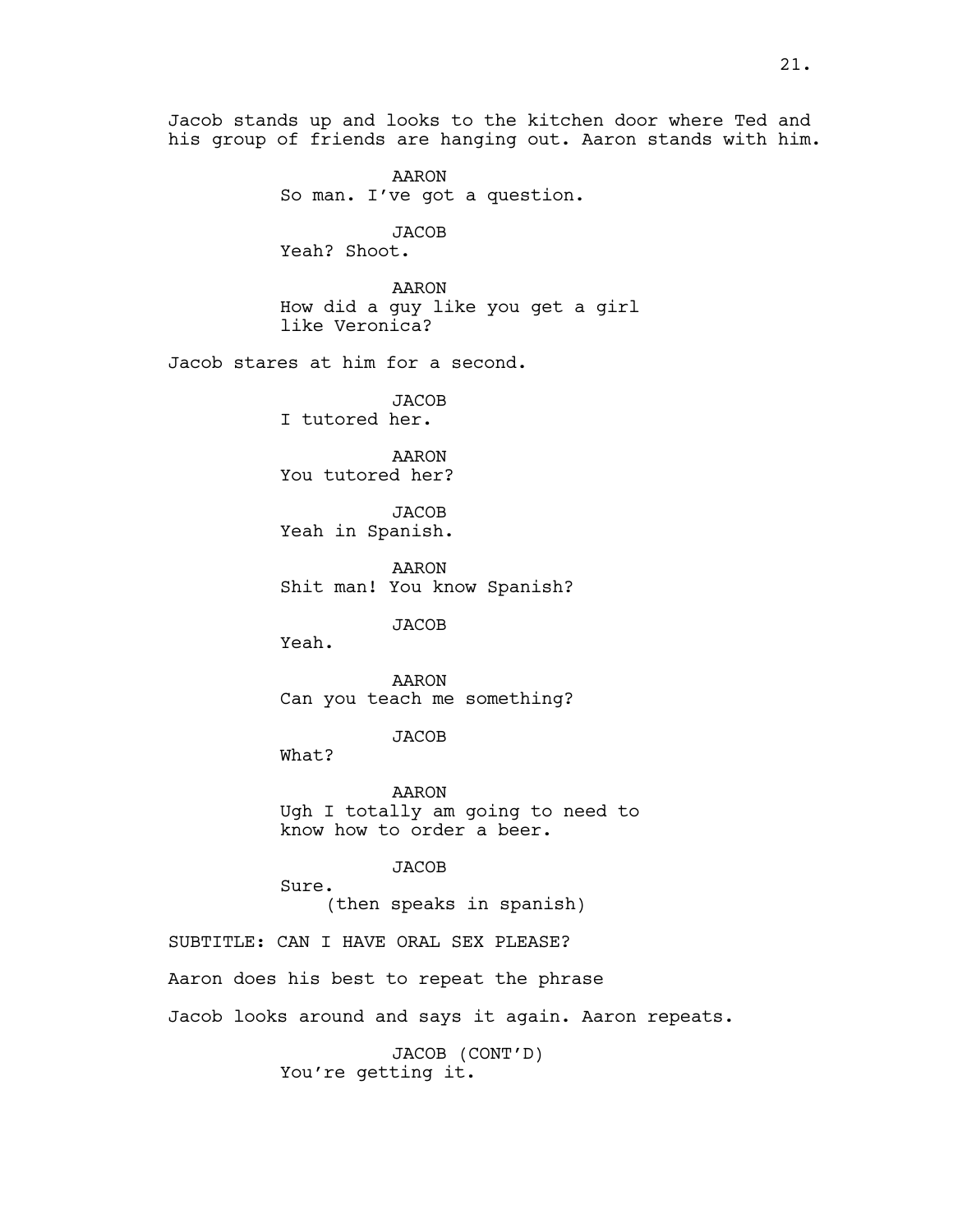As Jacob walks to the kitchen, Aaron continues to repeat it to himself. When Jacob gets to the doorway of the kitchen, he is hit in the ear by a potato chip. He looks at Ted and his friends laughing. Jacob shakes his head and wipes his ear. William waves him to continue on. Jacob does.

### 13 INT. SHANE'S HOUSE - KITCHEN - CONTINUOUS 13

The kitchen is filled with stainless steel appliances. The center island and countertops are covered with booze, mixers, empties, and pizza boxes. A COUPLE makes out in a corner. SHANE, a tall brown haired jock, and HENRY are by the sink and down a shot. Jacob walks over to the counter with the booze on it and looks through the bottles.

#### SHANE

Jacob! Who you let you in here?

Shane with a kind smile laughs. Jacob looks to him and looks back to the bottles. Henry walks out of the kitchen and slaps the Male of the make out couple on the ass as he walks by.

> JACOB Hey Shane. I'm with Veronica.

Shane comes over and pats him on the shoulder.

SHANE Hey man I know I was just giving you a razz.

JACOB Yeah yeah.

SHANE What are you looking for?

Jacob squints at the bottles.

JACOB

Grey Goose.

# SHANE

Shit we are out. Here grab some of this. Ketel One is just as good if not better.

### JACOB

Cool. Thanks.

Jacob grabs the bottle and pours some into the cup. Shane walks to another counter and grabs the bucket of ice and brings it over.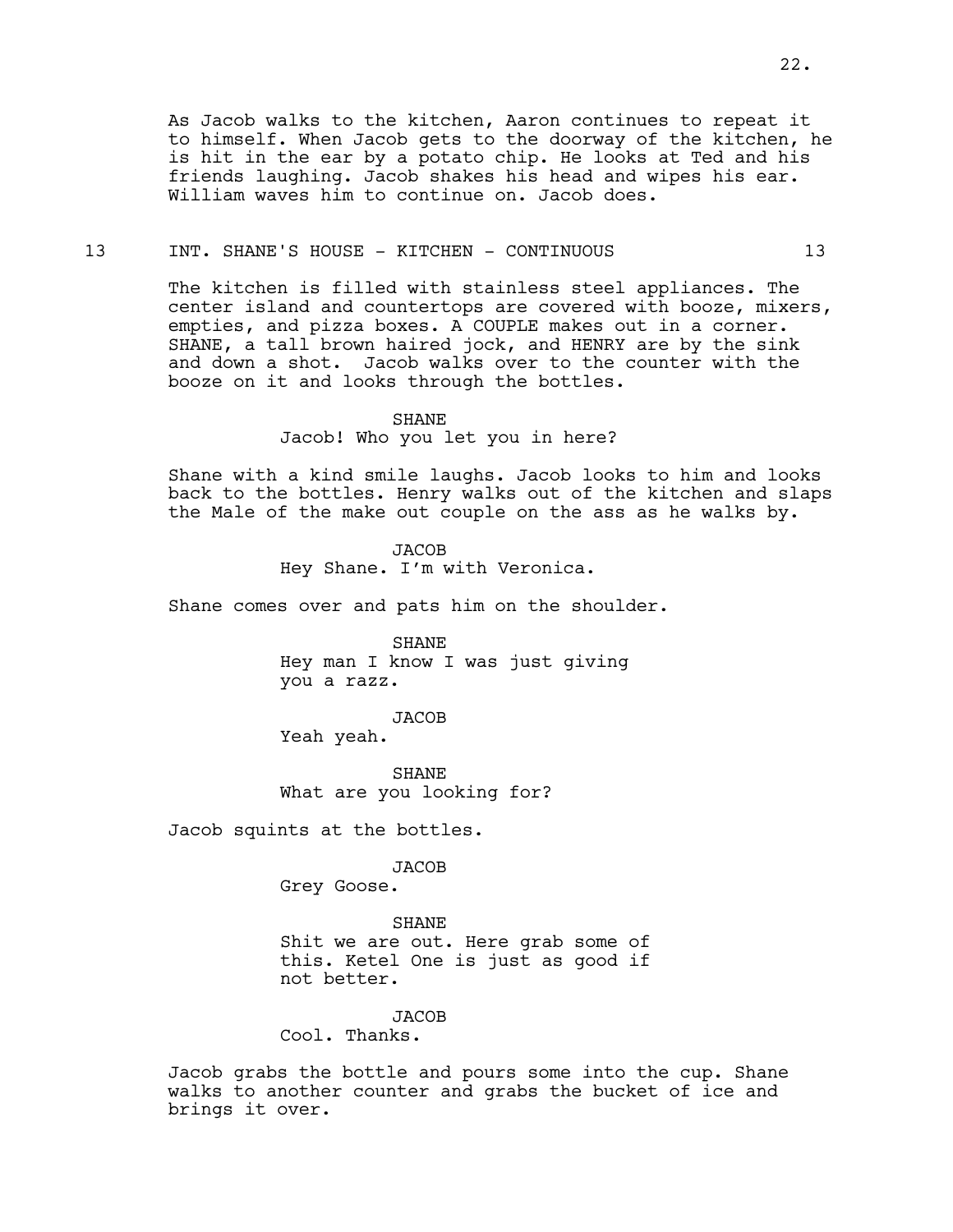Jacob grabs a few cubes and puts them in the drink.

**JACOB** Nothing. Nice house man.

SHANE Yeah. My mom got it in the divorce. Asshole dad you know?

# **JACOB**

Yeah.

Jacob looks around the massive kitchen.

JACOB (CONT'D)

Cranberry?

# **SHANE**

Yeah. Here.

Shane grabs a container off the center island amongst all the mixers.

> SHANE (CONT'D) Wanna do a shot?

JACOB Nah man. Thanks. I'm driving.

SHANE Want to smoke some pot?

JACOB

I'm good.

SHANE There some dudes upstairs with coke if you want, or there are pills going around.

JACOB Thanks man. I am good. You are quite the host.

Shane raises his hands in the air.

SHANE Thanks dude. I try.

Jacob looks at Shane as he lowers his hands. There is a second of awkward silence.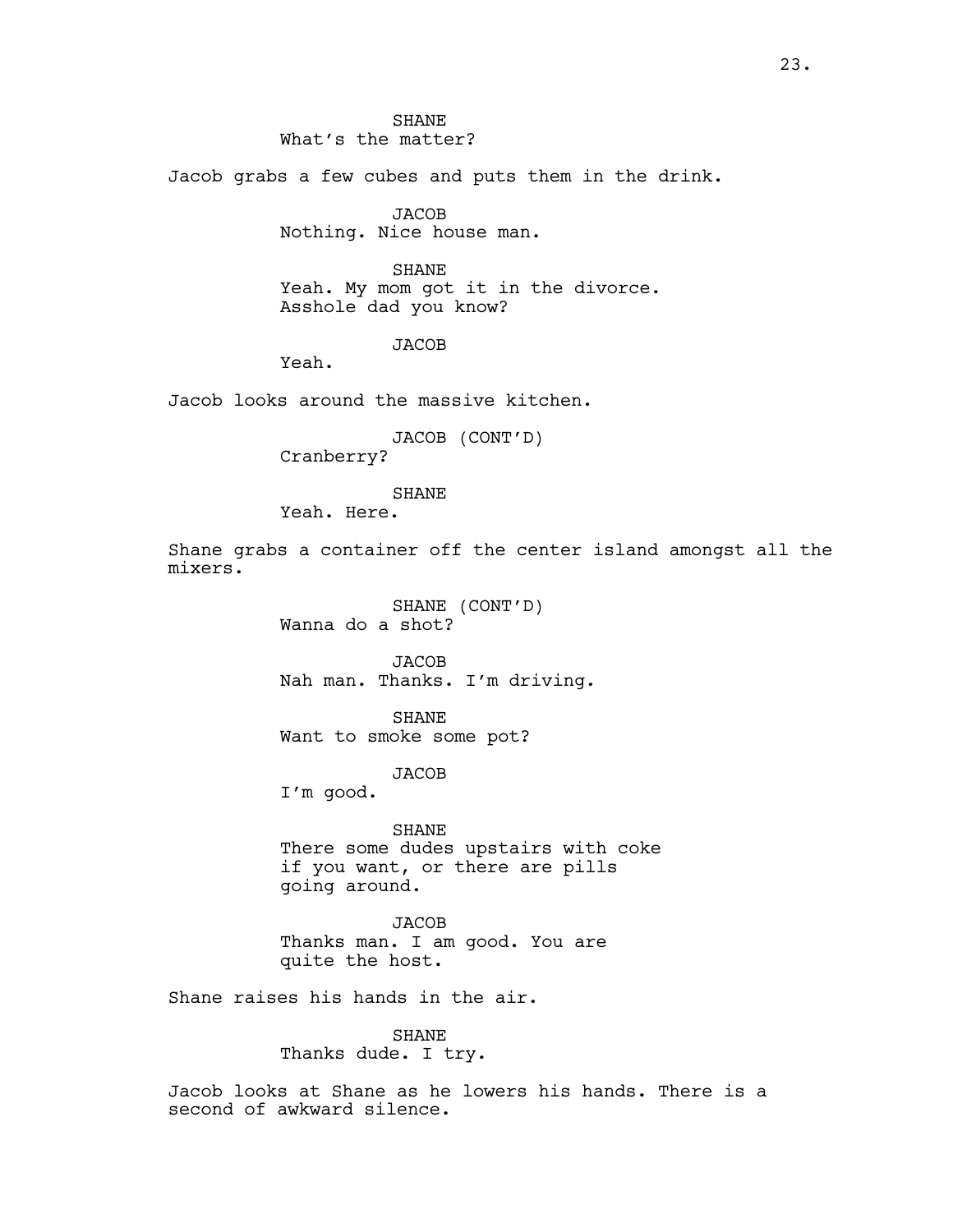JACOB Yeah sometimes.

SHANE Man, I am struggling at AP lit.

JACOB Tough class. Who do you have?

SHANE

Jefferson.

**JACOB** 

Crap.

SHANE

Yeah. If I can't get my shit together after break I may have to see you. My ma won't let me even go to Mexico.

**JACOB** Me neither.

Jacob heads to the door.

JACOB (CONT'D) Let me know about lit.

SHANE

Yeah will do and if my house is still standing after tonight will probably do a few more of these shindigs if you are around.

JACOB

Cool man.

14 INT. SHANE'S HOUSE - LIVING ROOM - CONTINUOUS 14

Jacob walks with the red cup and his beer toward Aaron and Veronica who are engaged in conversation.

> VERONICA What took you?

Jacob hands the cup to Veronica.

**JACOB** I was talking to Shane.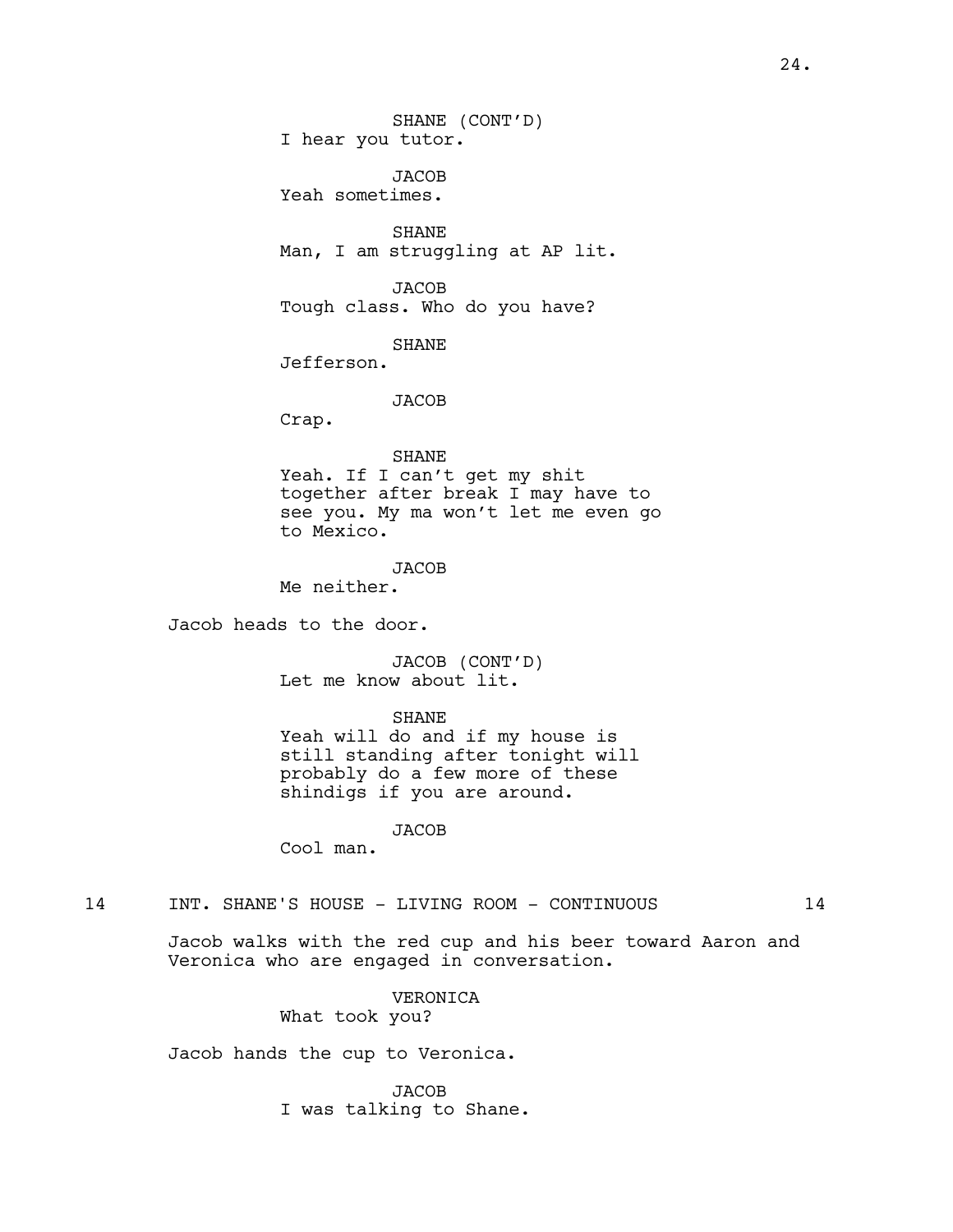JACOB Actually yeah. Kinda is.

VERONICA What's that supposed to mean?

JACOB

Nothing.

VERONICA Aaron needs a ride. Mind?

Jacob looks at Aaron then to Veronica.

JACOB

Sure.

15 INT. JACOB'S CAR - NIGHT 15

Jacob drives. Veronica, in the passenger seat, is turned back talking to Aaron who is behind Jacob.

> VERONICA It's going to be so much fun.

AARON I know! I'll be so turnt the whole of it.

VERONICA Yeah. Same. I wish Shane was coming.

Jacob looks to Veronica.

AARON Yeah me too. That'd be a blast.

VERONICA

So much fun.

AARON (speaks in spanish)

SUBTITLE: CAN I HAVE ORAL SEX PLEASE?

VERONICA What's that?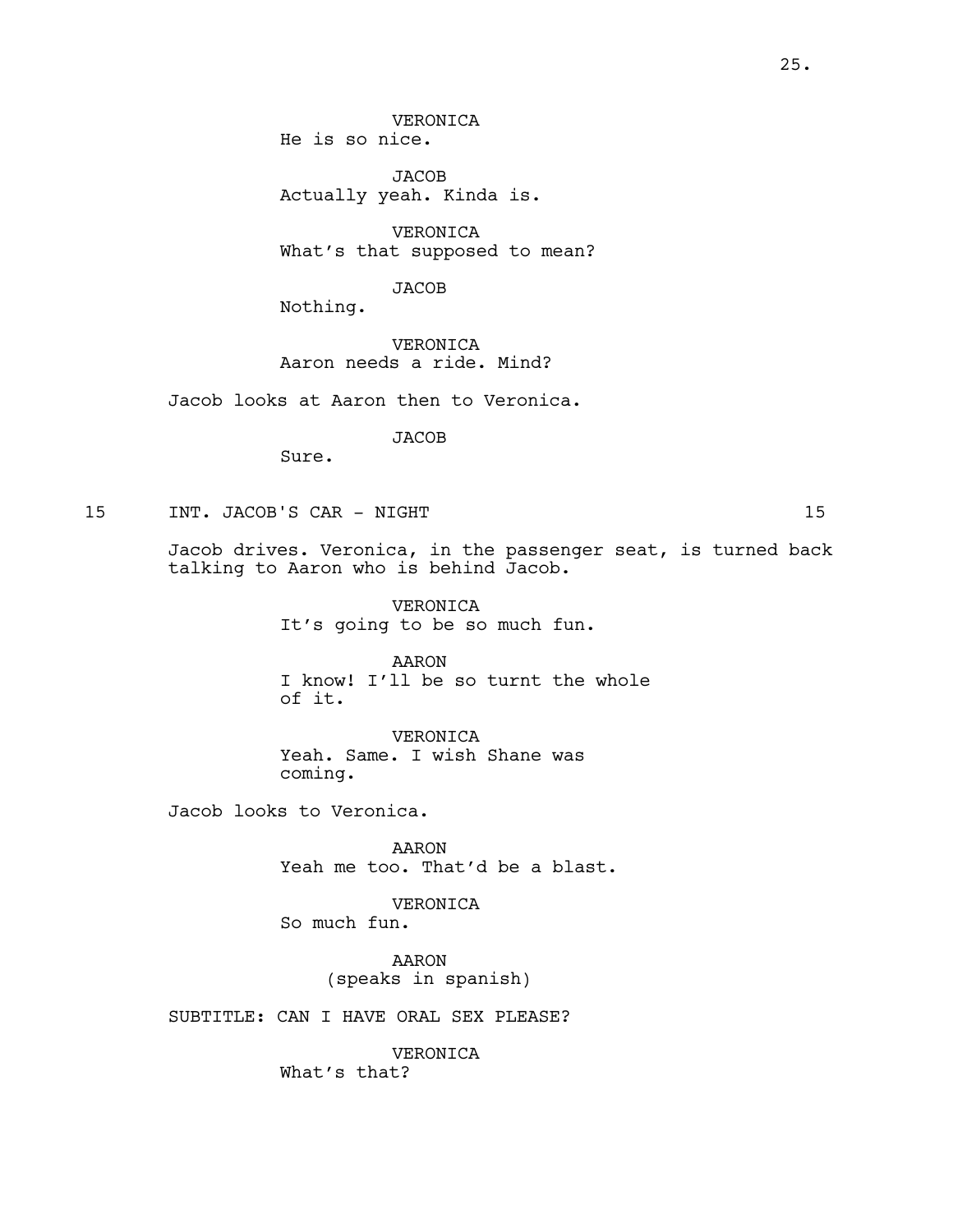AARON Your man taught me that. Right, Jacob?

Aaron hits the driver seat.

AARON (CONT'D) Means can I have a beer! You know right? You were tutored.

VERONICA

Right.

Veronica turns to Jacob. Jacob smiles at her.

VERONICA (CONT'D) It takes your car so long to warm up.

Jacob turns up the fan.

VERONICA (CONT'D) That's just blowing cold air!

Jacob turns the fan down.

AARON Turn right here. Do you guys have any gum?

Jacob turns down the street. Veronica digs in her purse. Pulls out a piece and hands it to him.

> AARON (CONT'D) Right here man on the right. Don't pull into the driveway though.

> > **JACOB**

Ok.

Jacob pulls up to the house. Aaron pops the gum and opens the door.

> AARON (speaks in spanish)

SUBTITLE: CAN I HAVE ORAL SEX PLEASE?

Veronica giggles. Jacob smirks to himself. Aaron slams the door and runs to the house. Veronica keeps her eyes on him as Jacob turns the car around.

> JACOB Do you want to grab some food?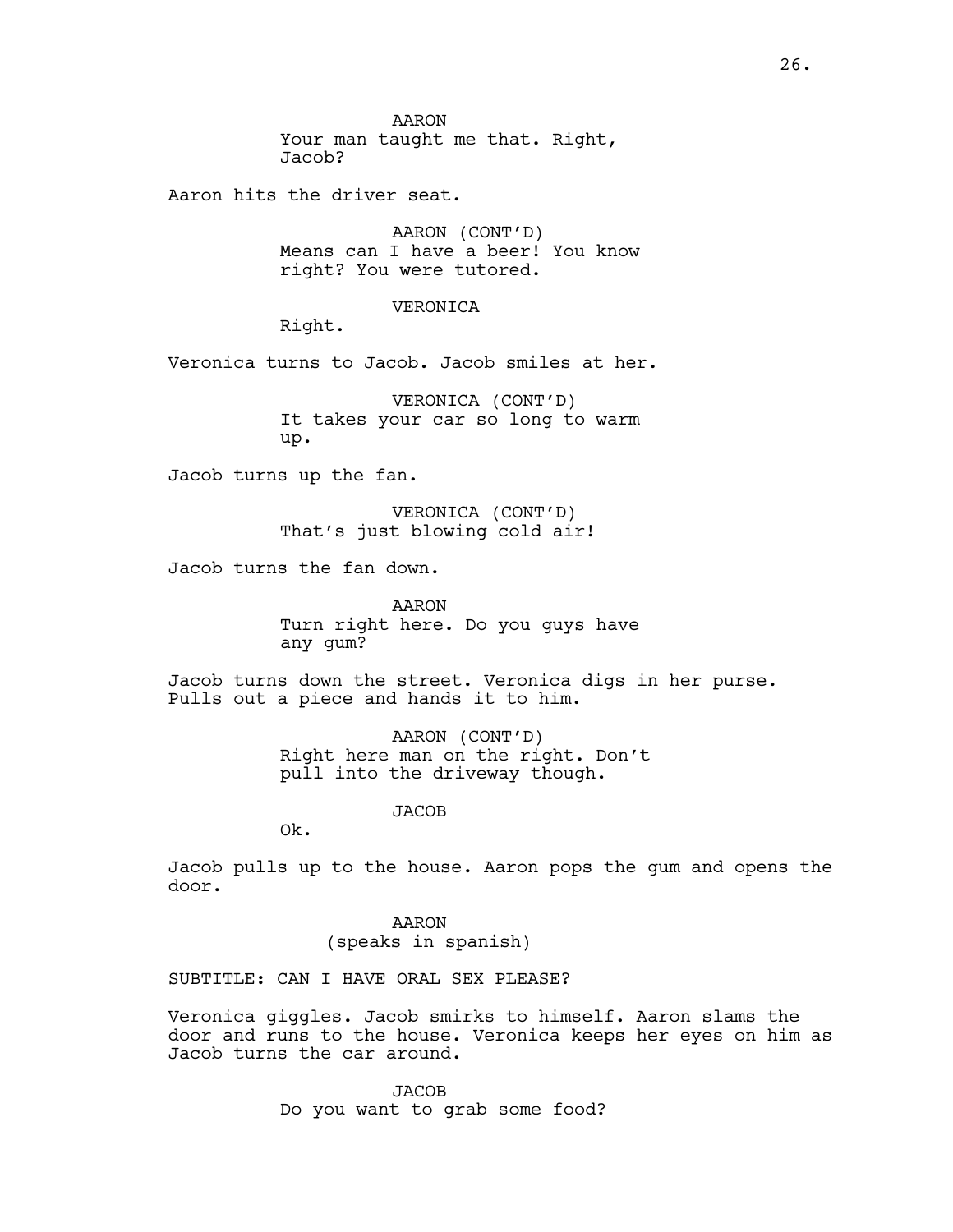VERONICA No I should get home.

JACOB

Ok.

### 16 EXT. VERONICA'S HOUSE - NIGHT 16

Jacob's car sits in the driveway running. Jacob and Veronica sit in silence. Jacob turns to Veronica and leans in. Veronica stops him.

> VERONICA You know how I'm going to Mexico with everybody?

JACOB Of course, yeah.

VERONICA Well. I don't know.

Beat.

VERONICA (CONT'D) I've been thinking... I think we should take a break.

JACOB Take a break?

VERONICA Yeah while I'm away.

**JACOB** While you're away?

VERONICA

Yeah.

JACOB That sounds kinda shitty.

VERONICA Shitty?! It's spring break Jacob. I am young and I don't want to feel guilty having fun.

JACOB We've only been boyfriend girlfriend for like three weeks and you want to take a break?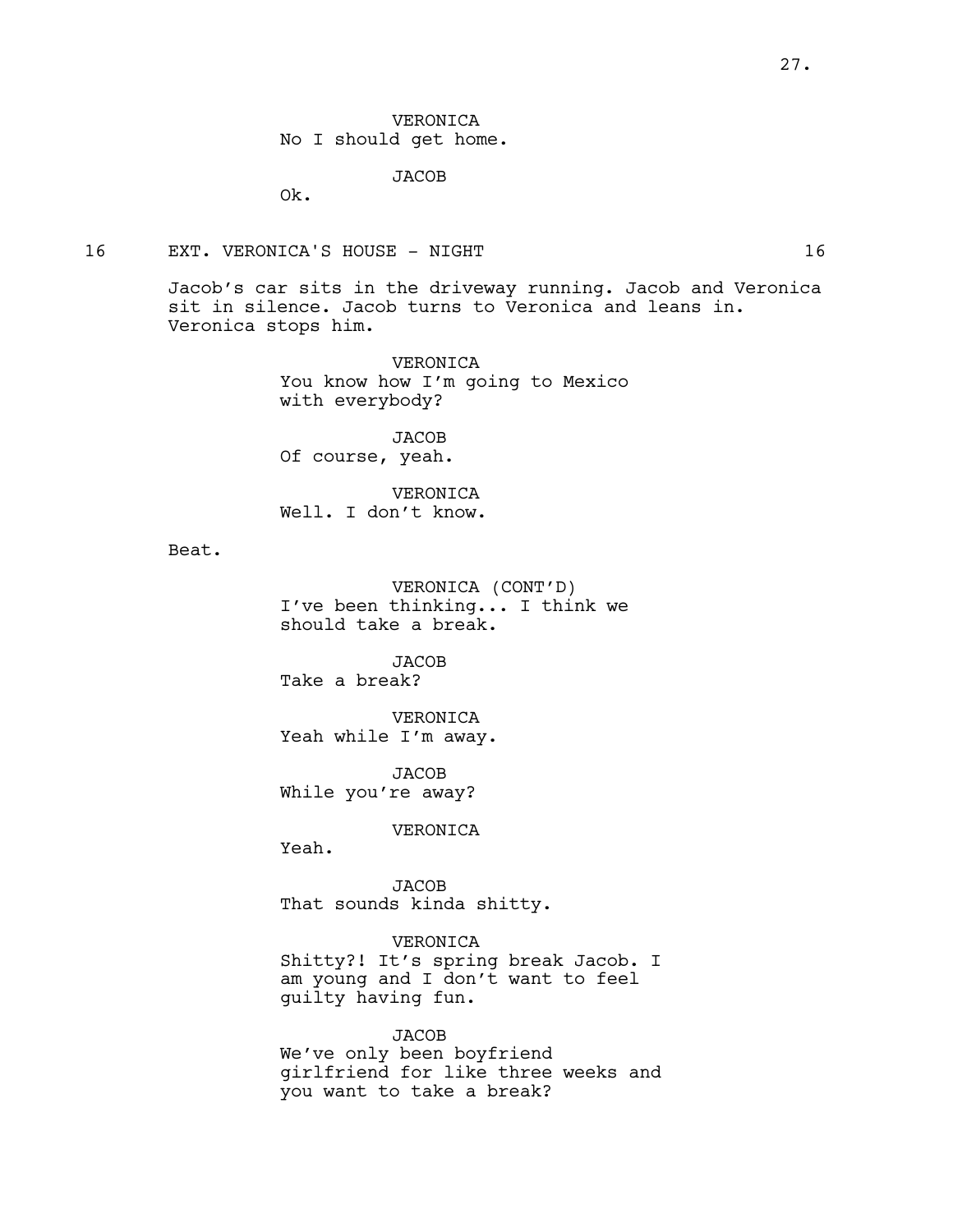# VERONICA

It's been fun but we are kinda very different you know? And maybe it'd be different if you came down. And maybe we'd be back together when I come back. I kinda want to see where things will go with Aaron. I don't know.

# **JACOB**

(frustrated) Aaghh.

Jacob looks forward out the front window.

VERONICA I just know I don't want to hold back from the best time of my life.

**JACOB** (you got to be kidding me) Really?

### VERONICA

Yeah.

Beat.

VERONICA (CONT'D) Think about it. I'll text you tomorrow. Well, I gotta go.

She leans over and gives him a peck on the cheek.

VERONICA (CONT'D) Have a fun break.

She leaves and shuts the door.

JACOB

Thanks.

# 17 INT. ROGER'S HOUSE - LIVING ROOM 17

Roger and his two buddies, DOUG and EDDIE, play cards on a small circular table filled with beer cans. Benny sits on the couch watching TV. Roger and his buddy's joke around.

> DOUG You think we can put on the game?

ROGER Yeah. Which one?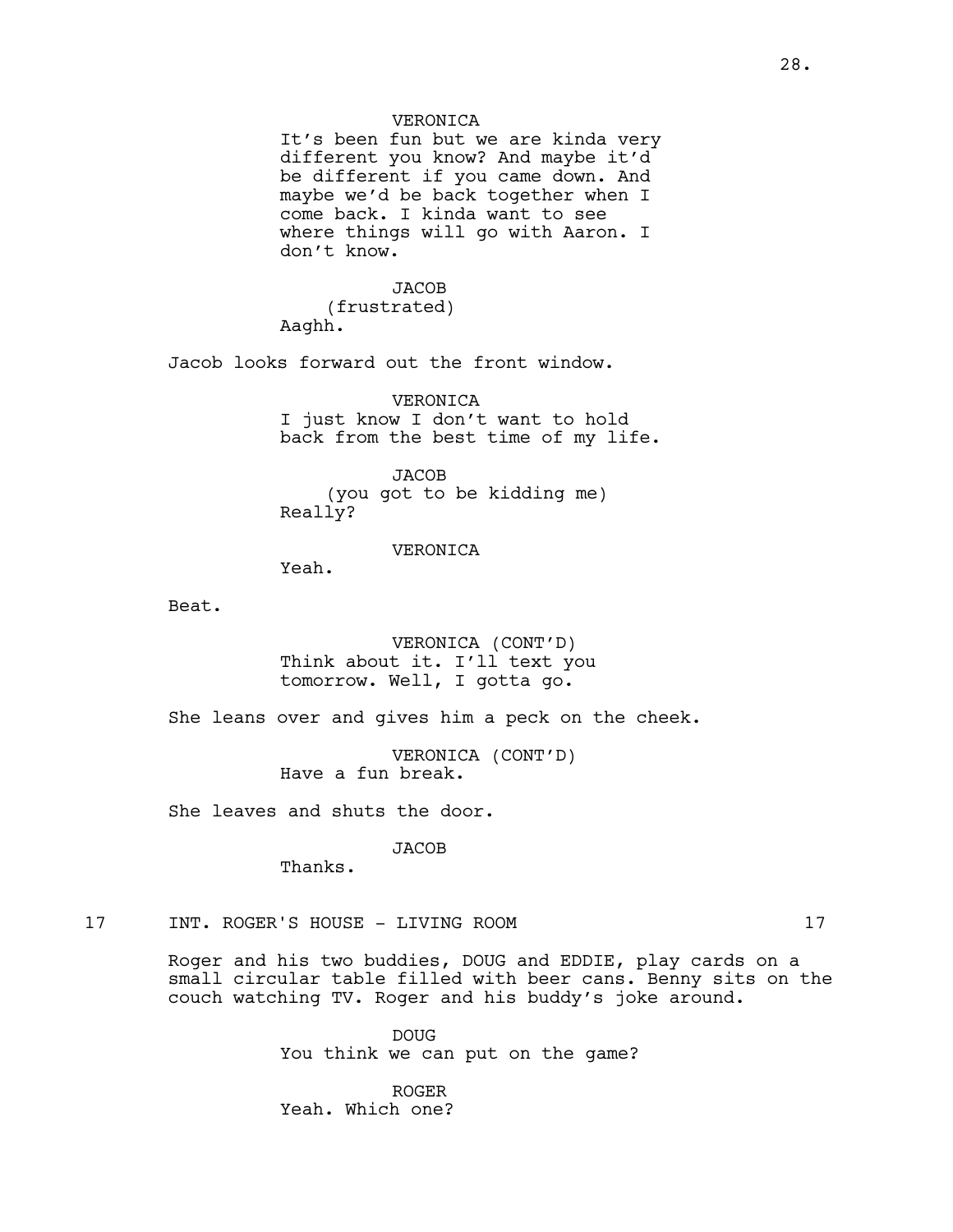DOUG Duke, Tar heels.

ROGER Benny. Put on the Duke game.

BENNY I'm watching something.

Roger stands up pissed.

ROGER What did you say to me fat ass?

BENNY (defeated) What channel?

DOUG

Forty-six.

Benny types it into the remote. SQUEAKS from basketball shoes on hardwood floors comes from the TV. Benny stands up blocking the TV.

ROGER

Hey!

Benny moves to leave the room.

ROGER (CONT'D) (to his friends) Guess he can't even stand the site of people exercising.

Doug and Eddie laugh. Benny overhears but acts like he doesn't.

> ROGER (CONT'D) I just wish I could smack the fat off of that kid.

# 18 INT. ROGER'S HOUSE - BENNY'S BEDROOM - NIGHT 18

In a small dark room, Benny lays in bed. He wears his earbuds and scrolls through music. He selects a song. As it begins to play and he closes his eyes escaping his reality.

19 INT. JACOB'S HOUSE - LIVING ROOM - NIGHT 19

Jacob sits on the couch under a blanket watching a movie from the 80's.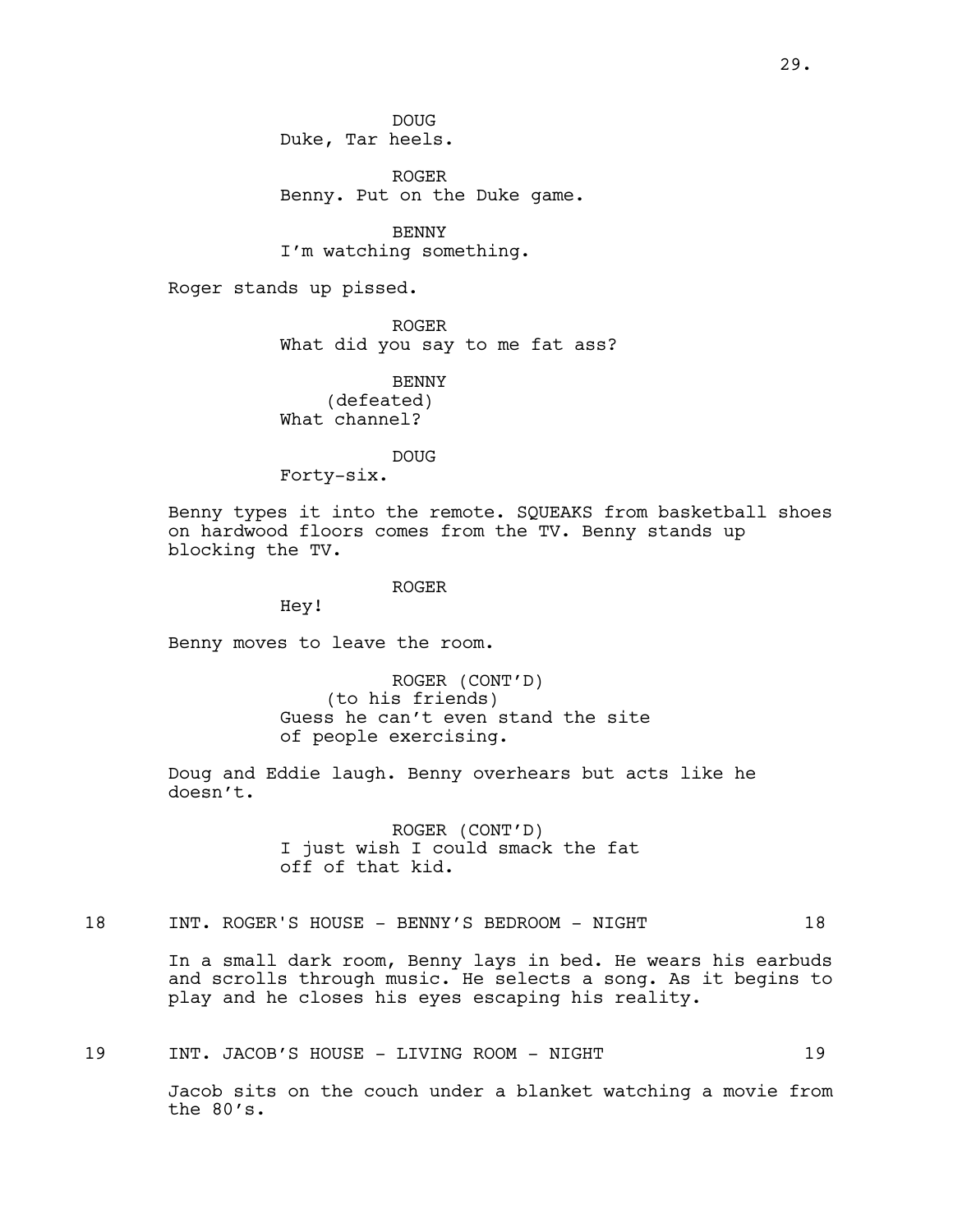The front door opens and enters his mom KRISTEN, 39 in a black winter coat. She shivers as she takes her coat off revealing her nursing scrubs.

> KRISTEN Is this winter ever going to end? It's late boo.

> > **JACOB**

So?

KRISTEN No work tomorrow?

JACOB Not till Sunday.

KRISTEN

Right.

Kristen enters from the foyer into the living room. She stares at her son.

> KRISTEN (CONT'D) What's wrong?

Jacob shrugs. Kristen walks to the kitchen and reenters with a beer in hand. She takes a swig.

> KRISTEN (CONT'D) How many beers have you had?

> > JACOB

One.

KRISTEN

Really?

JACOB

Yeah Ma.

Kristen takes another swig as she sits down next to Jacob on the couch. She hands him the beer. He takes a swig and hands it back.

> KRISTEN What's a matter my Jakie-poo?

She pulls him in to lean on her.

JACOB (quietly) I think Veronica broke up with me.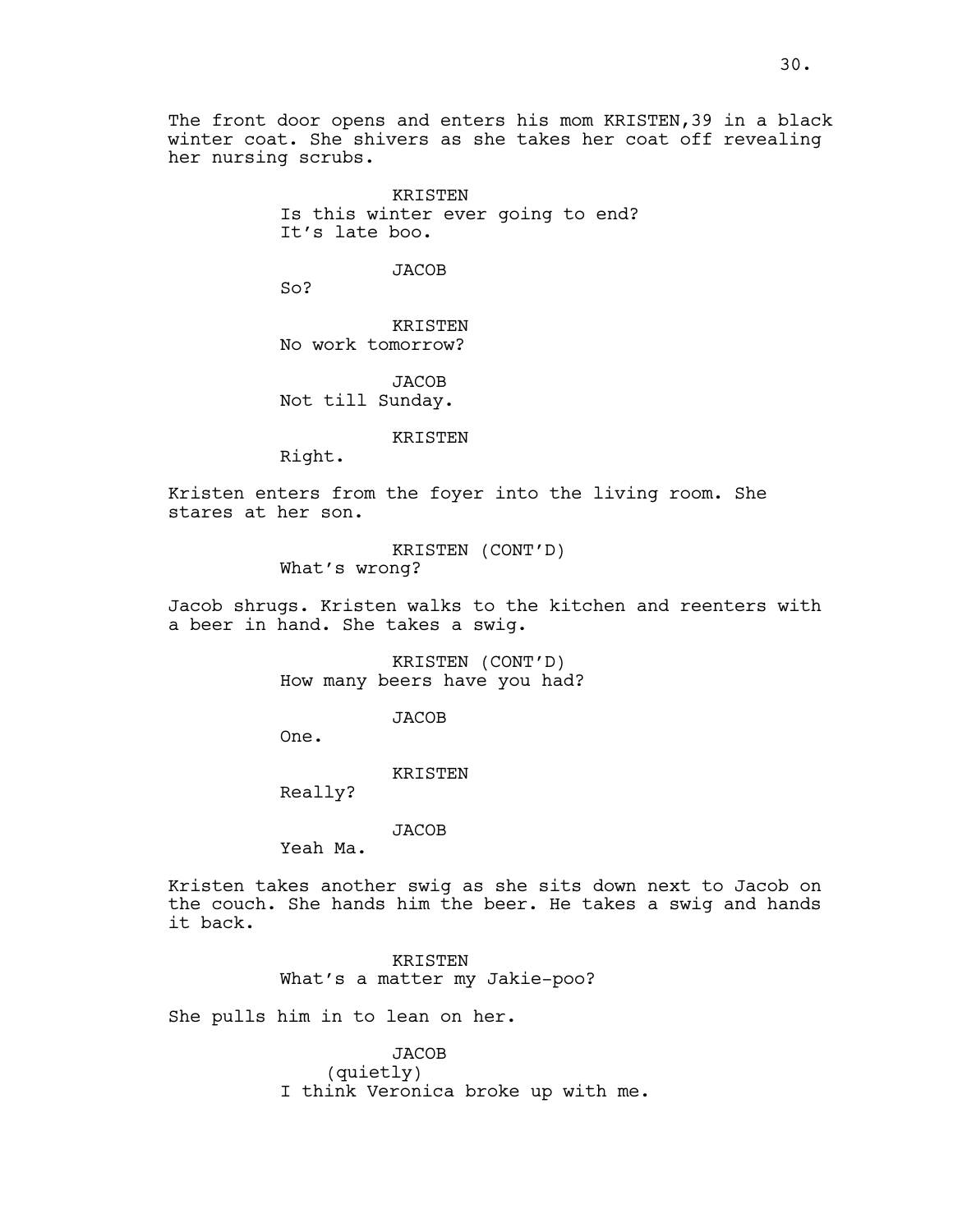You think?

**JACOB** 

Yeah.

KRISTEN Dumb girl. I never liked her anyway.

Kristen rubs his shoulder. They sit in silence watching the movie. Kristen takes a sip of the beer.

> KRISTEN (CONT'D) You know who called today?

No response from Jacob.

KRISTEN (CONT'D) Gail, Benny's mom. I guess he'll be here this week with his Dad. You two should get together while he's here.

**JACOB** That sounds horrible ma.

Kristen laughs and passes him the beer.

# 20 INT. JACOB'S HOUSE - KITCHEN 20

Jacob sits at the kitchen table in a gray hoodie with a bowl of cereal poured. He scrolls through his Facebook feed. He comes to a group photo of Veronica and her friends at the airport reading #OMGSOEARLY #SOWORTHIT #MEXICOHEREWECOME. Jacob frowns at this. Scrolls further and see a selfie Veronica took with Aaron with the tag #isnthecute.

JACOB

Shit.

TEXT CHIME rings. Message reads "VERONICA: I hope u had time to think about it and realize it's for the best we break up."

Jacob stands up and chucks his phone across the room at the couch. His body knocks the table and spills the milk out of his bowl. He sits back down and puts his head in his hands with his elbows soaking in milk.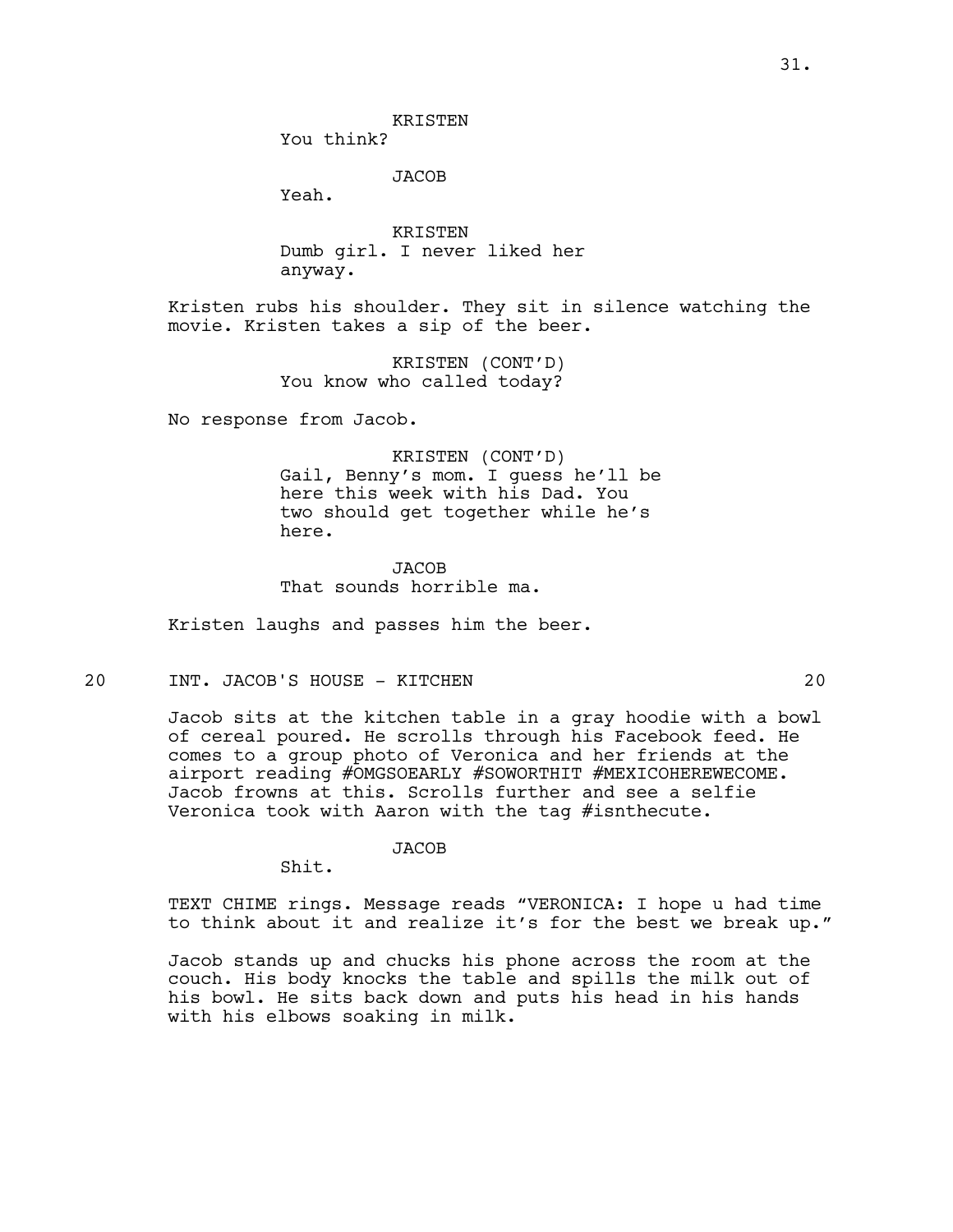# 21 INT. ROGER'S GARAGE - DAY 21

The garage door is open and daylight streams in on Benny pumping up the tires on his bike. His breath is seen as pushes down each time on the pump. He looks out of the garage at the snow coming down.

# 22 INT. SULLY BURGER - DAY 22

Tanya leans on the counter as Jacob cleans tables in the dining room. Snow can be seen streaming down through the front windows.

> TANYA You're foolin'!

> > JACOB

Nope.

TANYA That bitch. Over text?

JACOB Well she kinda gave me the heads up on Friday.

TANYA I don't care that girl has no class. I hope that girl gets a parasite down under.

JACOB She's in Mexico not Australia.

TANYA I know. I mean in her cooch. Lil tramp messin' with my Jake.

JACOB Oh wow. Ha that's pretty cruel.

TANYA You know I got your back.

**JACOB** Yeah. Tee I do. Thanks.

BELL RINGS on the front door. Sully enters.

SULLY Hey ya Tanya! Hey ya Jacob!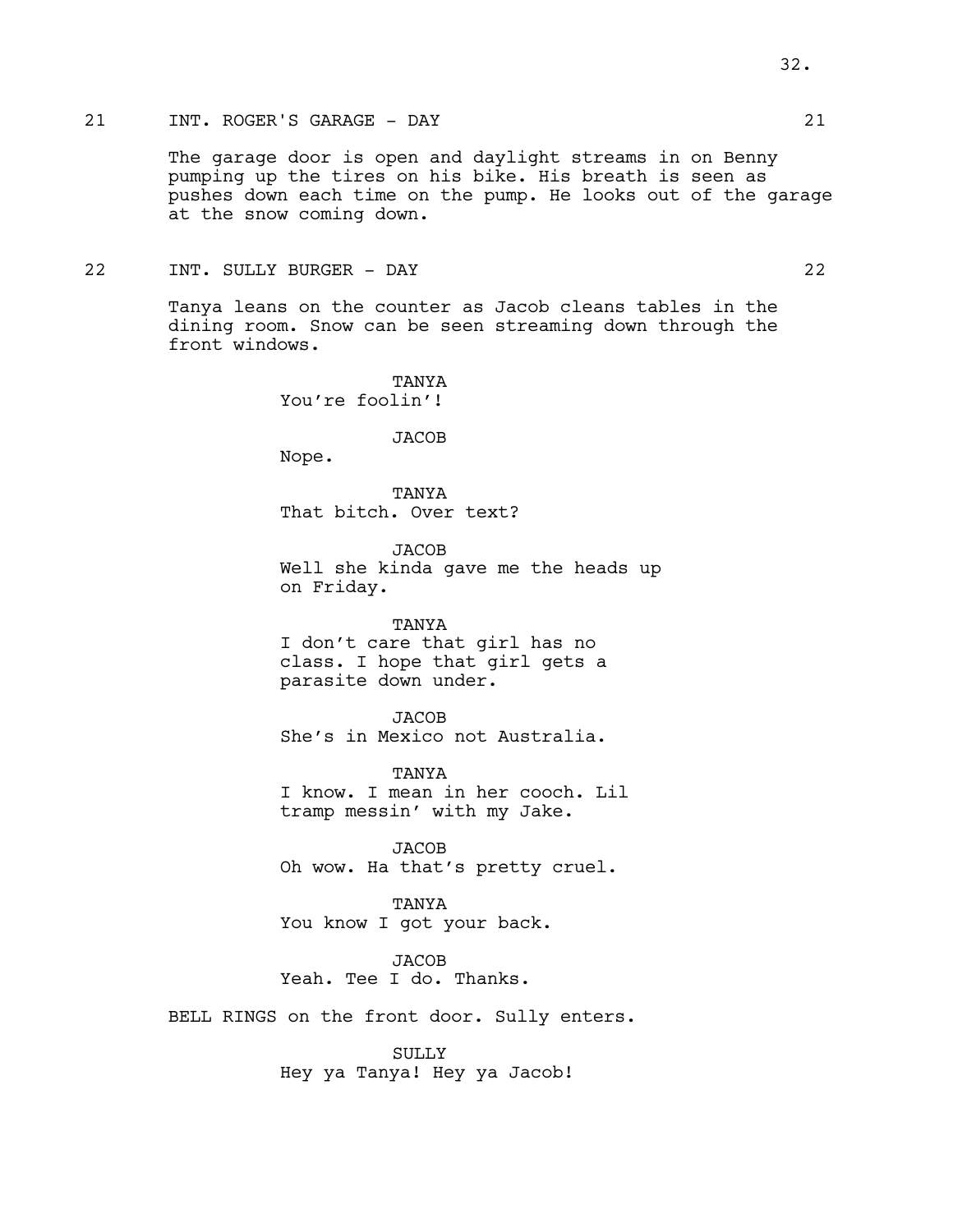Hi Sully.

SULLY How's business.

TANYA

Slooow.

Sully walks behind the counter.

SULLY This damn weather in March! People need some comfort food. Don't they know?

TANYA

Guess not.

SULLY Alright. Alright. Jacob I'll probably cut you soon.

**JACOB** 

K.

SULLY Why don't you stay till two, then head out? But stop in my office before you go I have something for ya.

Sully gives him a big smile. Then exits into the kitchen.

TANYA Ooo. Whatcha gonna get?

**JACOB** 

I don't know.

BELL RINGS on the front door. Benny enters in his corduroy coat. He walks up to the counter. Jacob notices it's Benny, puts his head down to avoid being seen and cleans the table.

TANYA

What can I get for you?

Benny looks over the menu.

BENNY How is the veggie burger?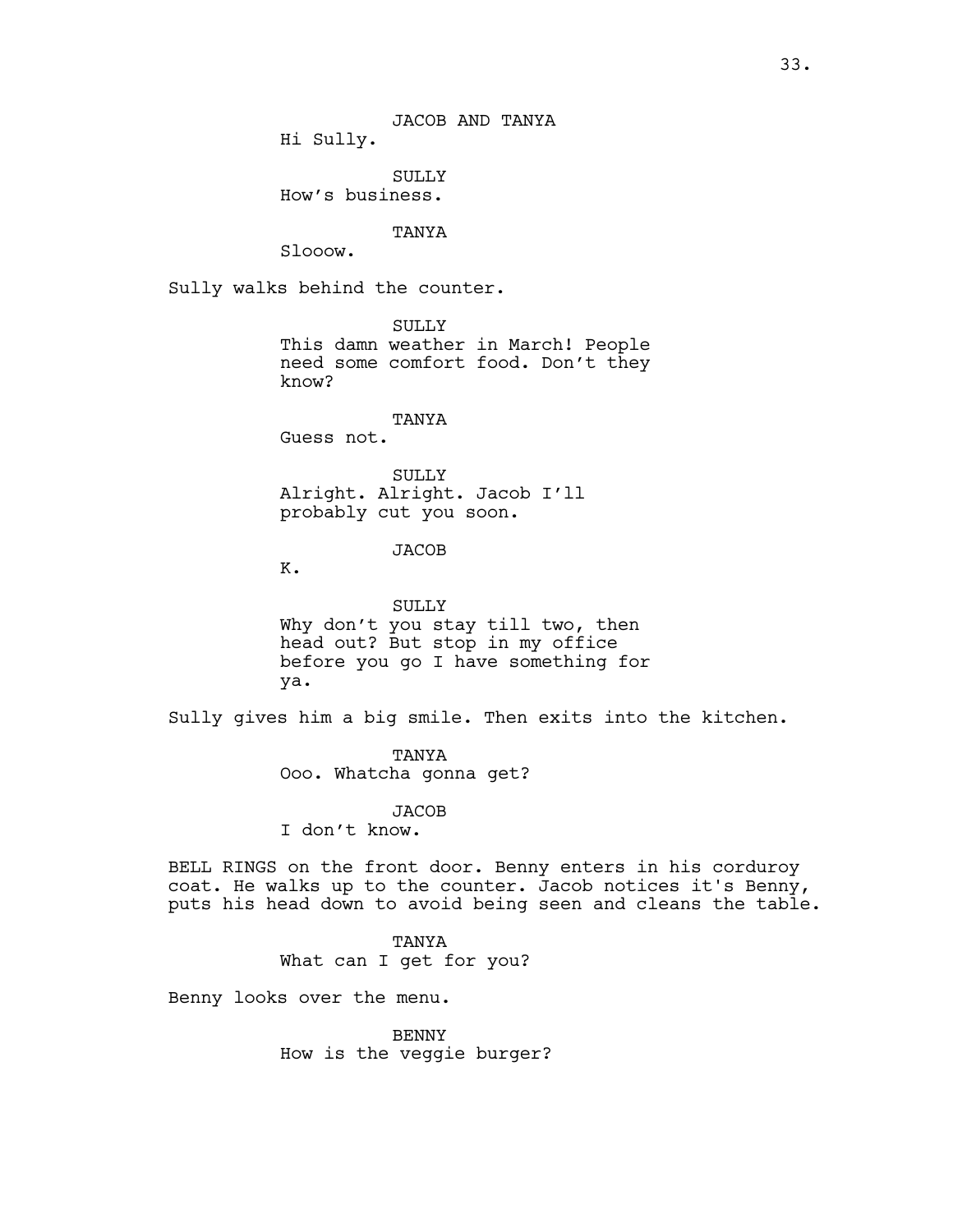**TANYA** Oh wow. I don't know. Never had it. You a vegetarian? You don't look like a vegetarian. BENNY I'm a vegetarian. TANYA (yells) Jacob! You try the veggie burger? Is it good? Jacob answers without looking up. JACOB Never had it. Benny looks at Jacob. BENNY Jacob? Jacob Page? Benny steps toward him. Jacob looks up. **JACOB** Yep. Hey Benny. BENNY Hey man. Been awhile. JACOB Yeah. BENNY You work here? TANYA Yeah he works here. JACOB Thanks. Worked here for a little while now. BENNY Cool. Beat. BENNY (CONT'D) So you've never tried the veggie burger?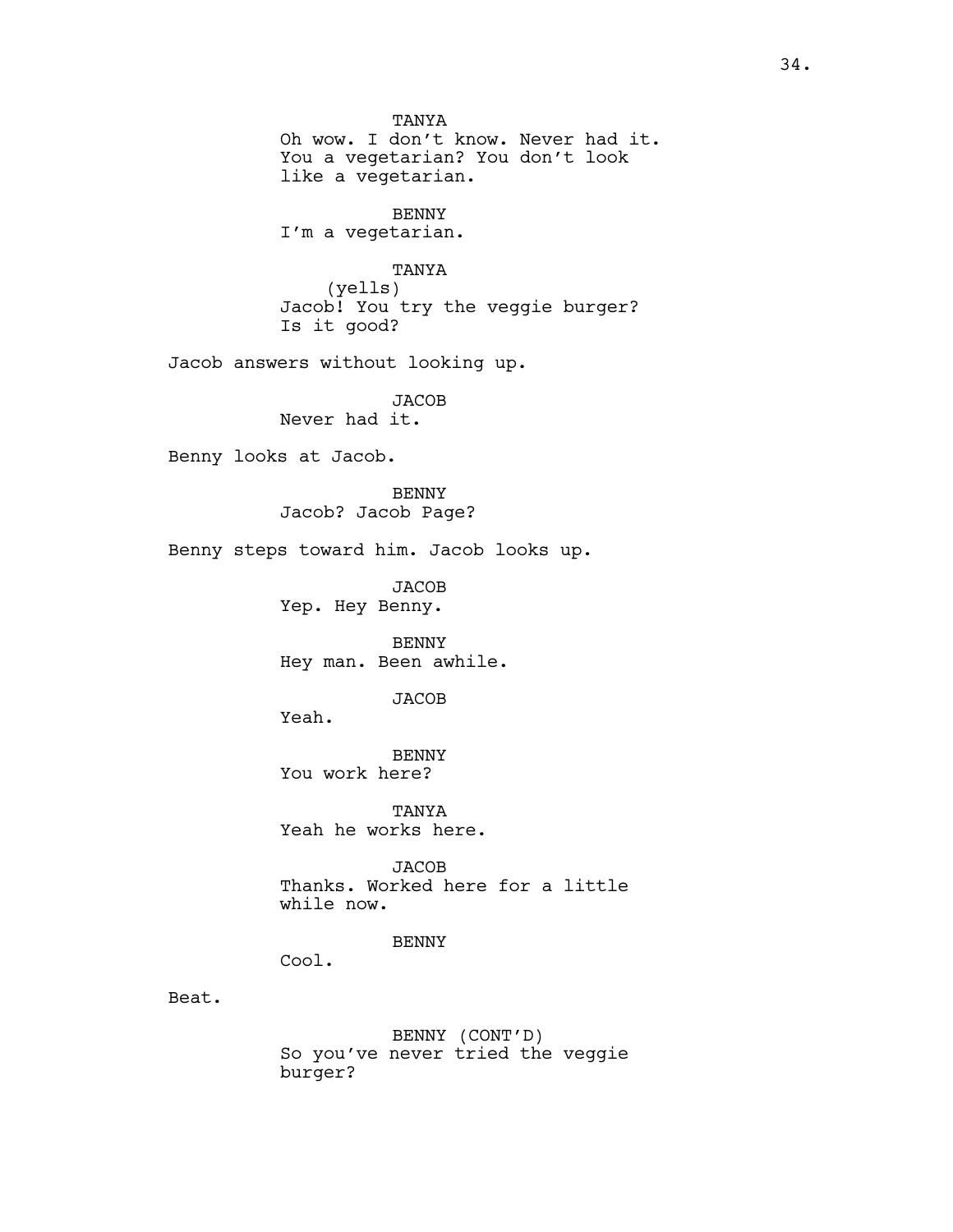**JACOB** Yeah. No. I hear it's pretty good though. BENNY Cool. JACOB The onion rings are good though. TANYA The o-rings are lit. Benny turns to Tanya. BENNY I take a medium. TANYA (to the kitchen) Med. O-ring. (to Benny) Anything else? BENNY Medium coke. TANYA Sure. Benny turns back to Jacob. BENNY You still play ball? **JACOB** No. You? BENNY No. Tanya puts the coke on the counter and watches the awkward conversation. BENNY (CONT'D) What are you up to for break? JACOB

Not much. Maybe working.

BENNY Cool. We should hang out.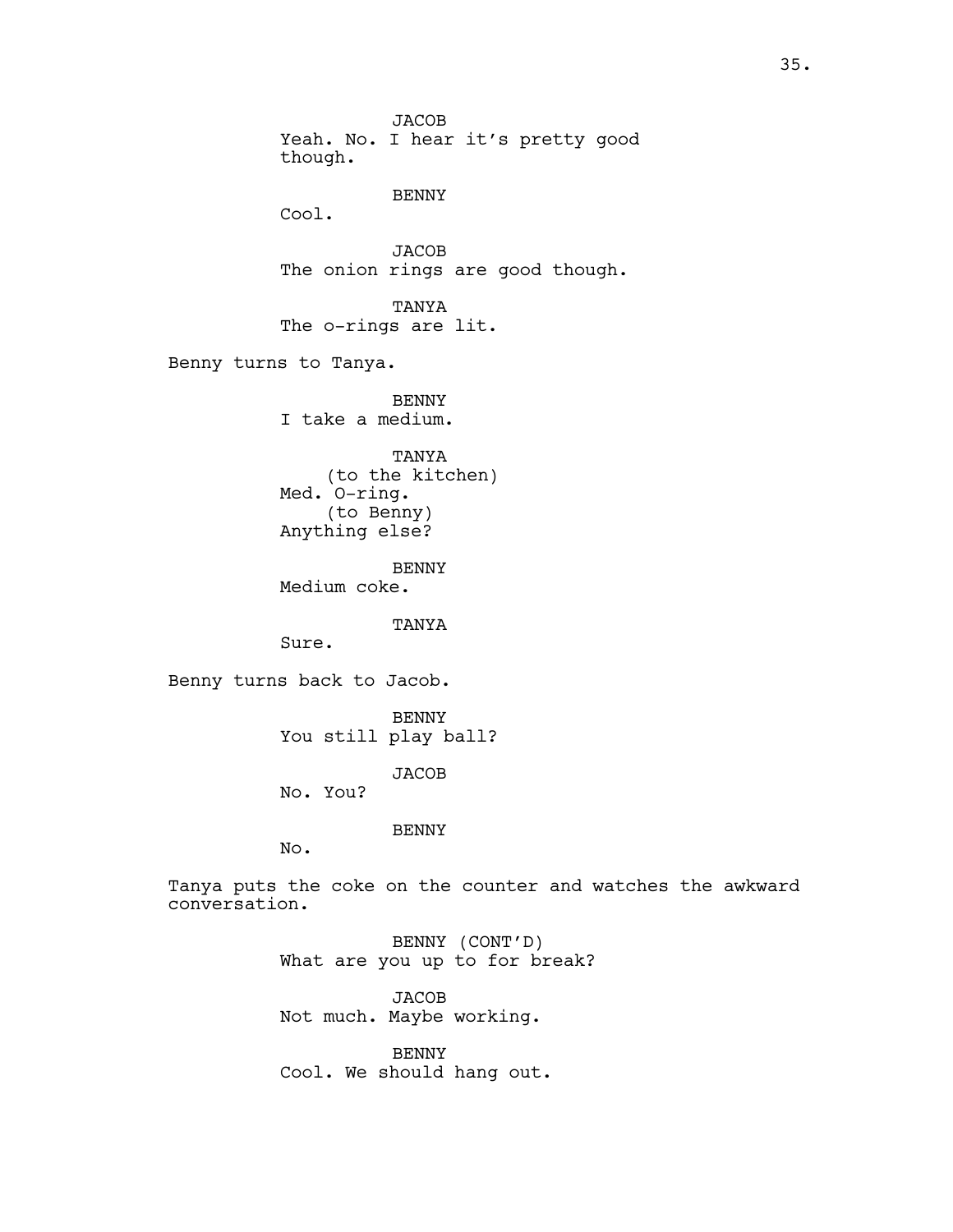JACOB Yeah. Maybe. I don't know whats going on yet.

BENNY Sure. Right. I'm.. I'm staying at my Dad's for the week. It'd be cool to get out for a beat. You know?

JACOB

Yeah. Yeah.

BENNY Let me give you my number.

**JACOB** Sure. My phone's been acting a little weird.

TANYA He messed it up when his bitch girlfriend dumped him.

BENNY Crap man that sucks. Sorry.

JACOB My phone is in the back. Our boss doesn't like us having them on us while we work. I'll just give you my home phone anyways.

BENNY

Sure.

**TANYA** You still have one of those?

**JACOB** 

Yeah.

COOK (O.S.) O-ring up!

Tanya turns and grabs them and puts them on a tray with the coke for Benny. Jacob takes a pen out of his apron and a napkin from the holder on the table and writes down his number. He hands the pen to Benny. Benny smiles and takes the pen and jots down his number. Tanya raises her eyebrow at Jacob. Jacob shrugs.

BENNY

Cool.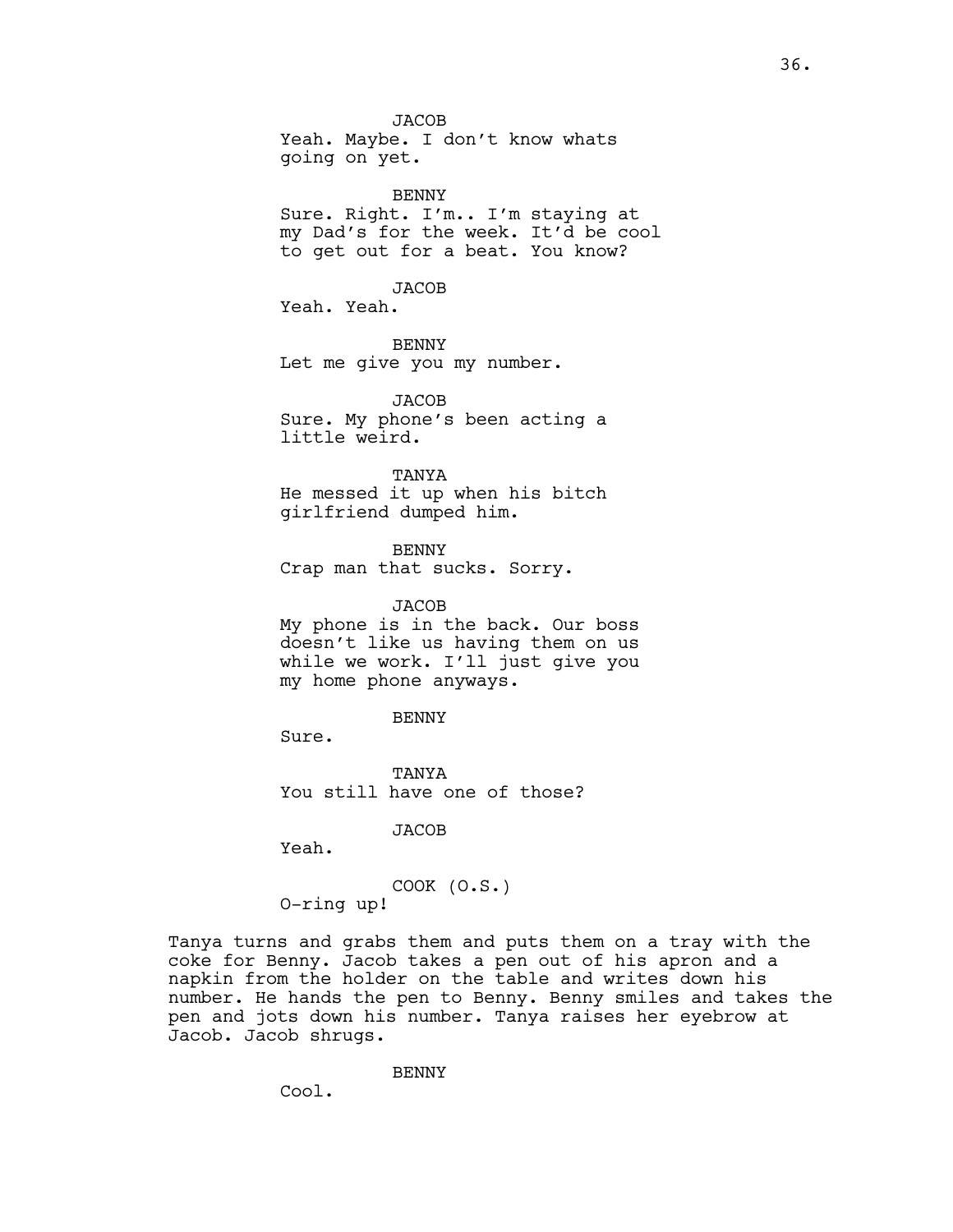Benny turns back to Tanya.

**TANYA** Three dollars. Soda's on the house for friends of Jake.

BENNY

Wow. Thanks.

Benny digs into his pocket and pulls out a few bills and gives three of them to Tanya.

> **JACOB** Alright man. It was good to see you. I have to do some stuff in back.

BENNY Yeah. Good to see you too. Shoot me a text when you're free.

JACOB

Yeah. Will do.

Jacob shoves the napkin in his apron and walks to the back.

23 INT. SULLY BURGER - KITCHEN - MOMENTS LATER 23

Jacob hangs up his apron and looks to Sully's office and exhales.

# 24 INT. SULLY'S OFFICE - MOMENTS LATER 24

Sully is doing paper work in his messy office. Jacob quietly knocks. Sully looks up sees Jacob and gives a big smile.

> SULLY Jacob. Sit down.

Jacob goes to the chair that has a stack of papers on it. He lifts them up.

> SULLY (CONT'D) Give those here.

Jacob hands them to Sully. Sully puts them on top of another pile. They both sit.

> SULLY (CONT'D) Okay. Okay. Ready?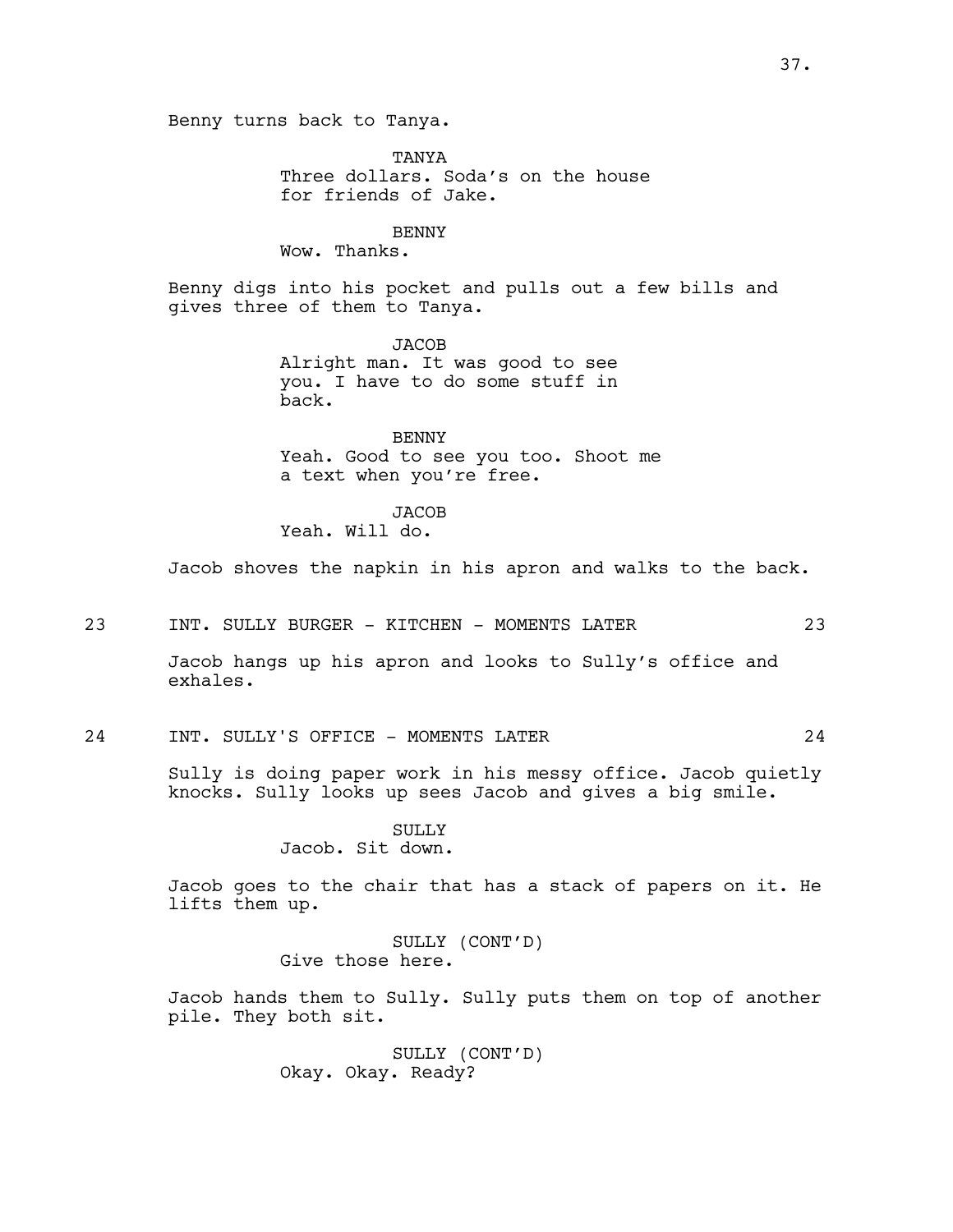**JACOB** Ready for what?

Sully releases a big smile. He opens a drawer and pull out an big white envelope and hands it to Jacob. Jacob holds it in his hands and looks at it. It reads "THE LIST"

## SULLY

It's a list!

Jacob looks up at him a little confused.

SULLY (CONT'D) Remember when you said this city is so lame? Well I made you a list of some of my favorite places. Hidden gems.

Sully notices that Jacob is not enthused.

SULLY (CONT'D) Jacob, I've lived here my whole life, and I count myself lucky to have truly experienced this city, it has blessed me with many adventures.

Jacob forces a smile.

SULLY (CONT'D) You got to check some out my boy. Make some memories!

**JACOB** Sure, Sully I will.

SULLY<sub>1</sub> You have break this week, right?

JACOB

Yeah.

SULLY Perfect. I bet you your girl will enjoy some adventure with you.

JACOB Well. She's actually in Mexico now.

SULLY

Oh.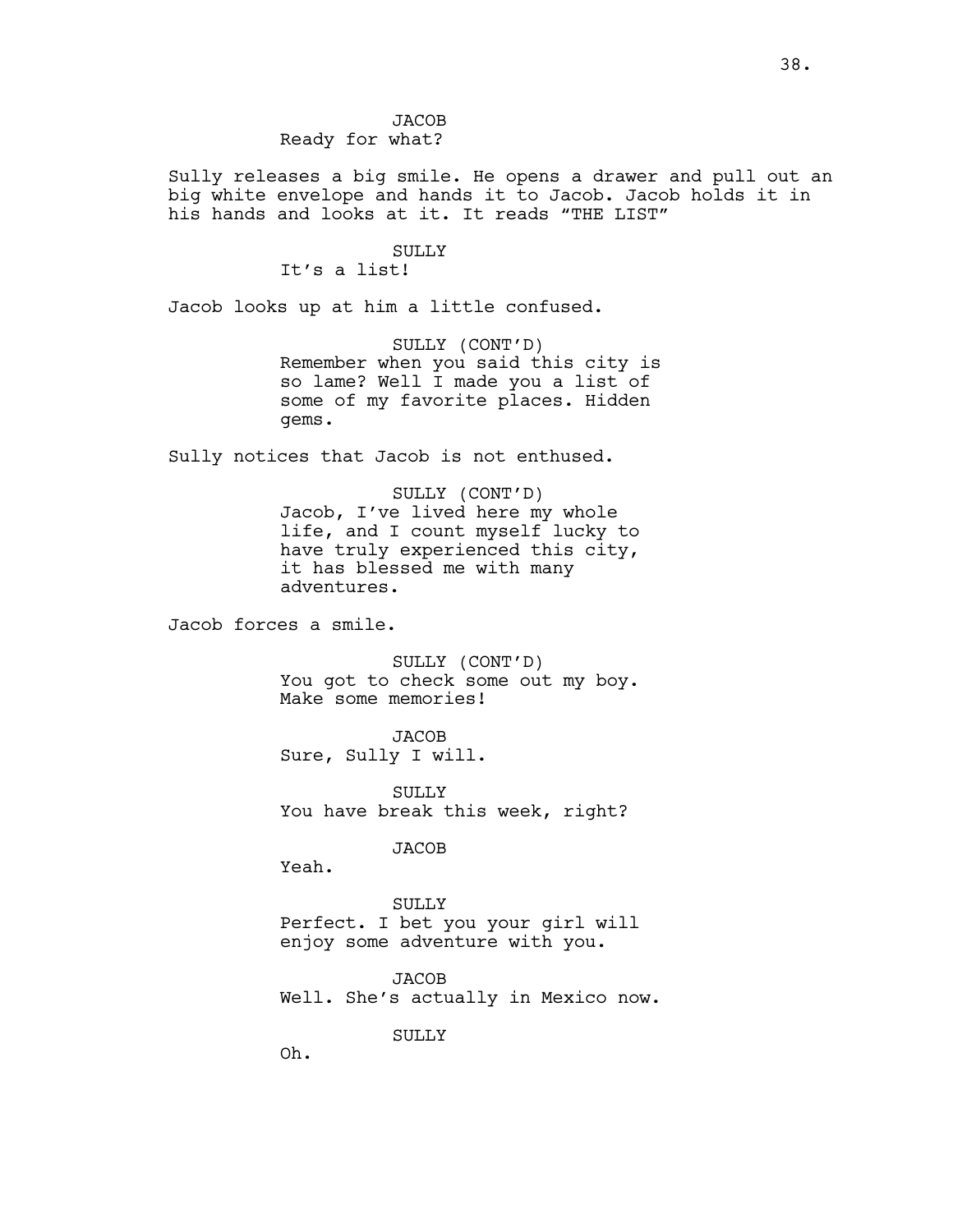**JACOB** And she isn't really my girl anymore.

SULLY Ooo. (not sure what to say) Well that was fast.

Beat.

JACOB

Actually. Do you need me to fill here in at all this week?

SULLY Aw Jacob. We are pretty set. Just your usual Wednesday night shift.

JACOB

Yeah. Ok.

Jacob stands to leave and holds up the envelope

JACOB (CONT'D) Thanks for the list.

## SULLY

Of course. Of course. You know Jacob if you need to talk. Want to talk. Here. I'm around. You know?

JACOB

Thanks.

SULLY You don't need a girl for those places. I went by myself all the time or with friends, whatever. Don't worry about it kid you'll be good.

**JACOB** 

Yeah thanks.

Jacob leaves the office.

25 INT. JACOB'S CAR - DAY 25

In wet slushy Sully burger parking lot Jacob enters his car. He tosses the envelope in the center console. He takes out his phone.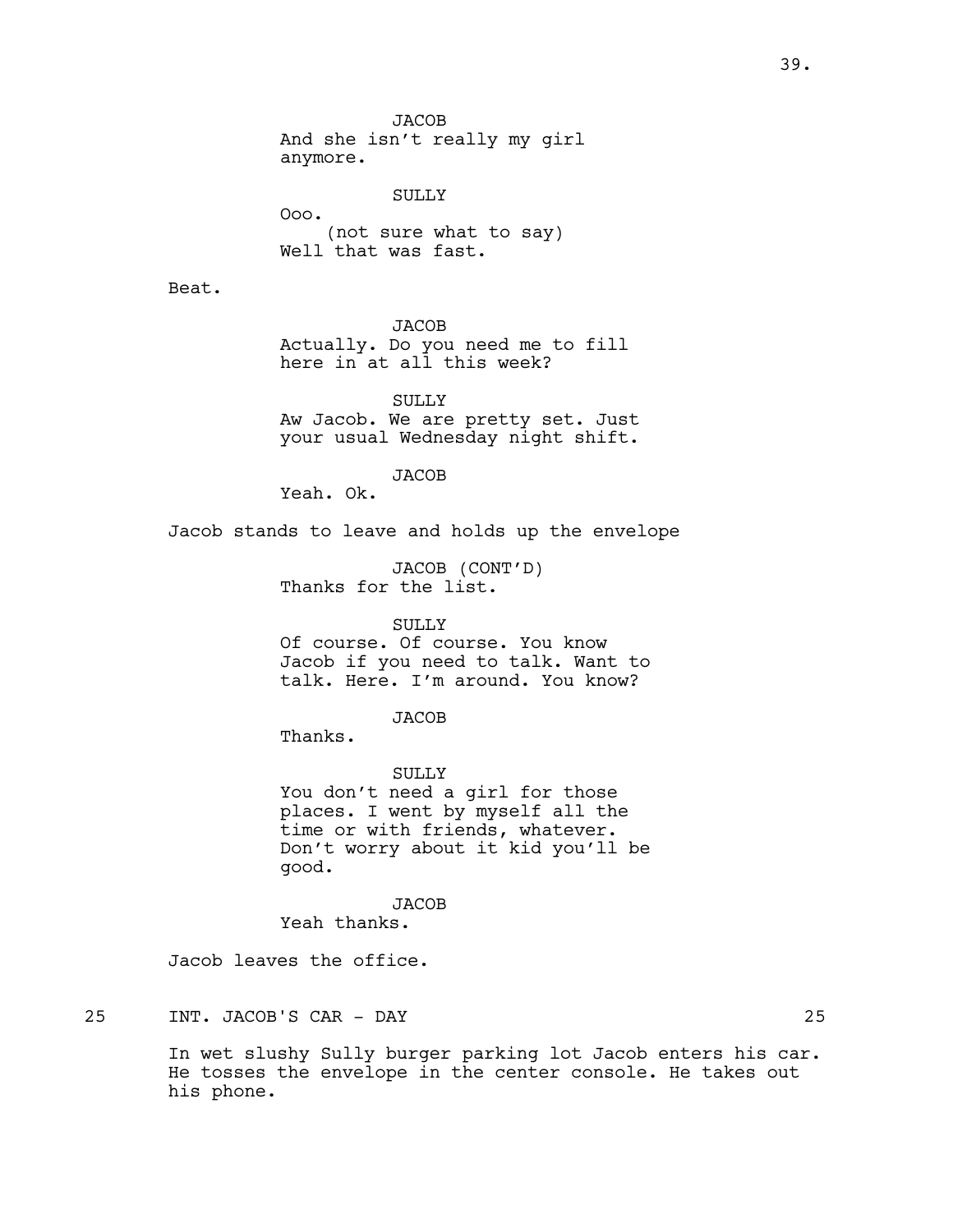He scrolls through his timeline and catches pictures of Veronica and her crew having fun in the Mexican sun. He tosses his phone in the console cup holder next to the envelope and starts his car. He looks up and sees Benny unlocking his bike. He hops on and pedals slush sprays up and get his pants wet. Jacob watches him pedal away.

## 26 INT. JACOB'S HOUSE - KITCHEN - EVENING 26

Jacob is sitting at the kitchen table head in his phone. Kristen is cooking some dinner on the stove. With glances at her depressed son.

> KRISTEN Come on Jakie-poo.

Jacob ignores her.

KRISTEN (CONT'D) Jakie-poo?

JACOB Ma! Stop it. Ok?

Kristen's a little shocked by the attitude. The house phone RINGS. Kristen walks over and picks it up.

KRISTEN

Oh hi Benny!

Jacob looks at his Mom wide-eyed frantically shaking his head and mouthing "No".

> KRISTEN (CONT'D) Jacob? No he can't come to the phone right now. He's in the shower.

Jacob exhales a sigh and goes back to his phone.

KRISTEN (CONT'D) I think he'd love to see you. I am cooking dinner right now why don't you come over and join us.

Jacob grabs his head. Stands up and walks out of the room.

KRISTEN (CONT'D) Great. Yeah in about thirtyminutes. See you then.

Kristen hangs up the phone.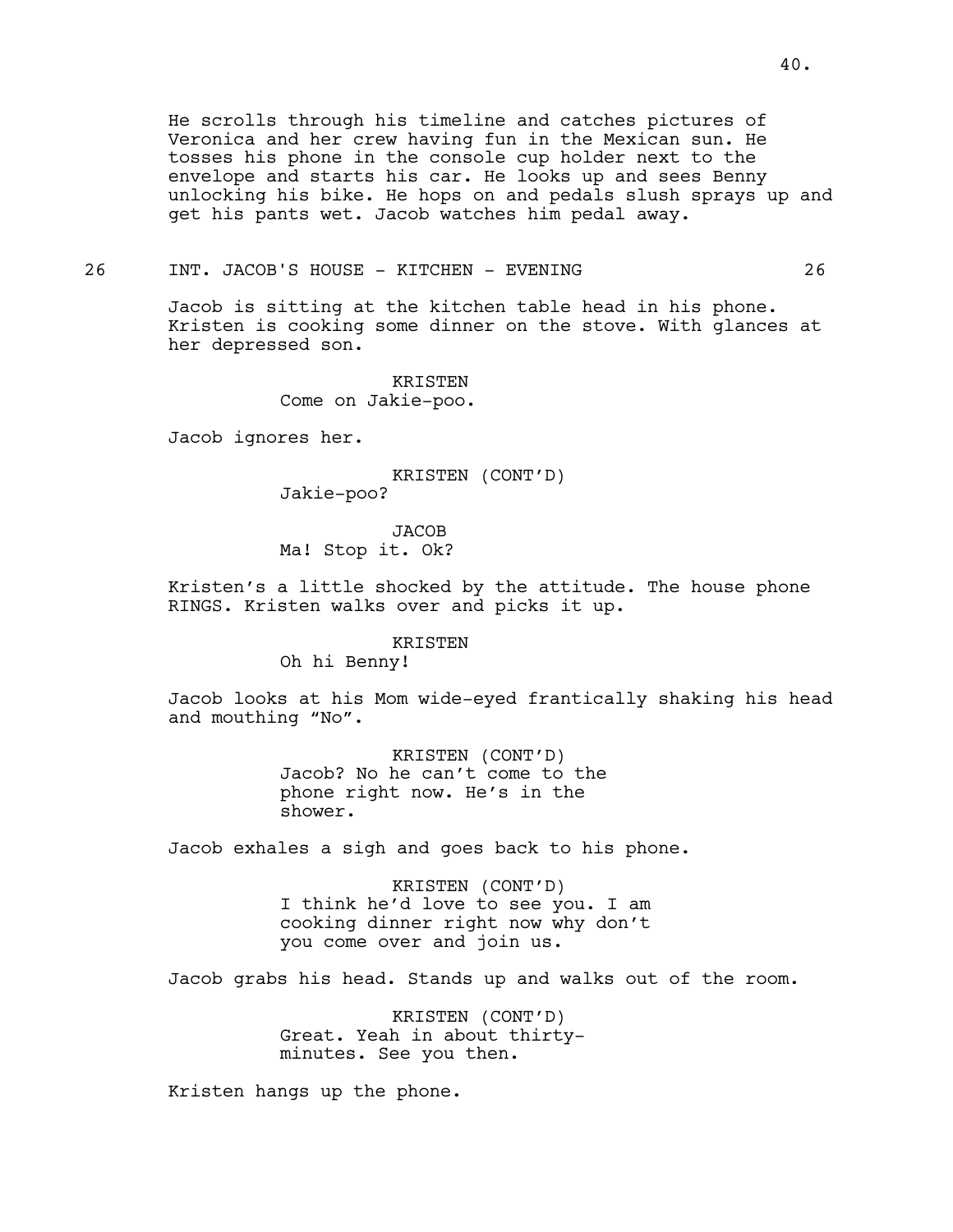Jacob comes rushing back in.

JACOB

Ma! What the hell Ma? I'm not friends with Benny anymore. Shit. I wasn't even friends with him when we were kids. You forced me to hang out with him then just like you are doing now. Just let me have my shitty break on my own.

KRISTEN Jacob! Watch your shitty mouth.

She smiles. Jacob defuses a little but walks back out.

KRISTEN (CONT'D) Wanna make the salad?

27 INT. JACOB'S HOUSE - KITCHEN - LATER 27

With food on the kitchen table Kristen, Jacob, and Benny sit around it. Kristen serves herself some pasta and passes it to Benny. He serves himself some and passes it to Jacob.

> KRISTEN So what is the school your are going to?

Kristen passes the meatballs. Benny passes them on. Kristen gives him a questioning look.

> BENNY Uh. Vegetarian.

> > KRISTEN

Oh.

Kristen looks over the table to make sure there's enough to eat. She passes Benny the garlic bread.

> BENNY Thanks. Williamson School of the Arts.

KRISTEN Ooo. That sounds cool. Doesn't that sound cool Jacob?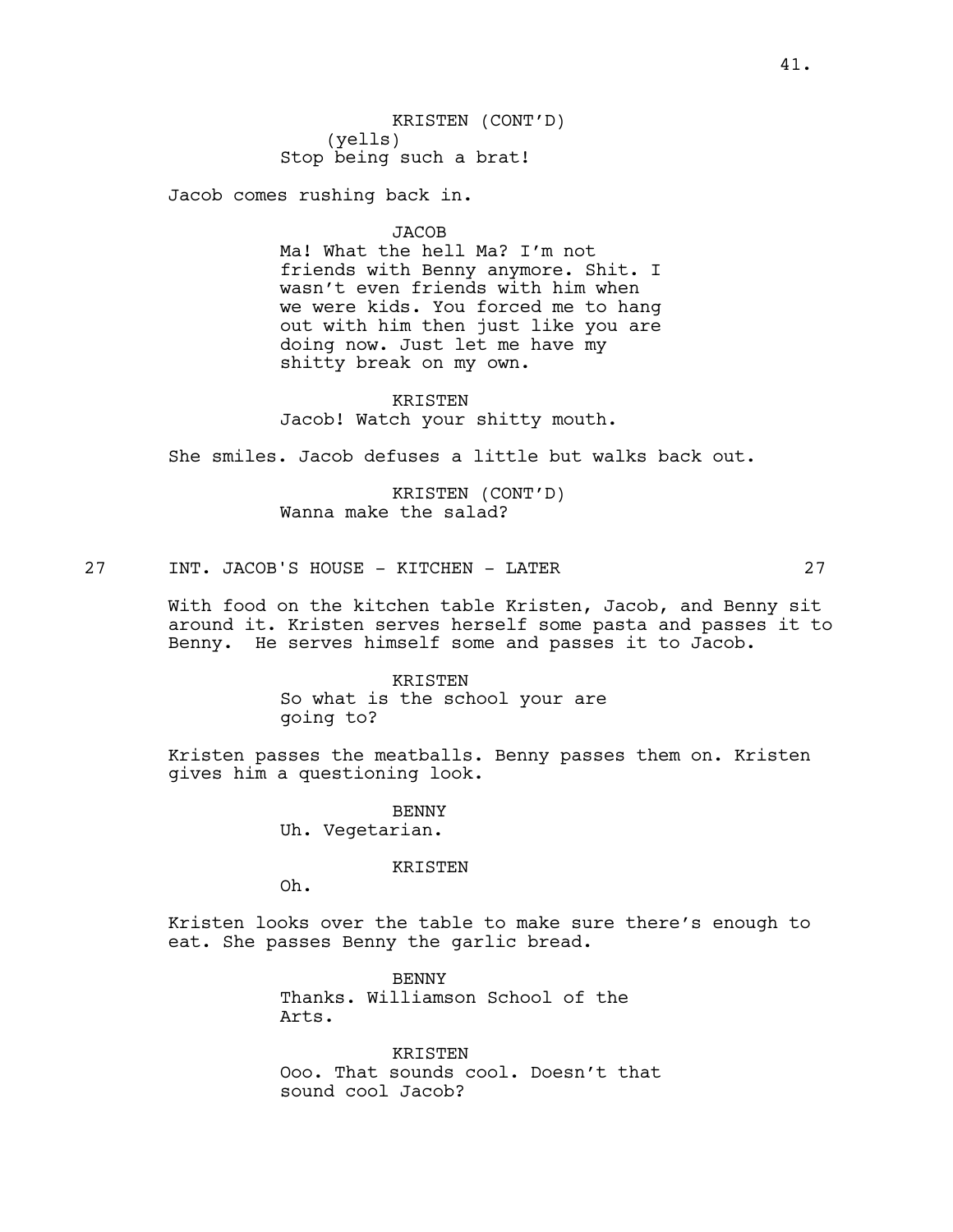She gives him a look. Jacob squints back.

JACOB Yeah ma. Cool.

KRISTEN What are you doing there?

BENNY You know the regular schools stuff plus I am doing a focus in dance.

Jacob chuckles.

**JACOB** Really dance?

BENNY Yeah. I love it.

KRISTEN Wow Benny that's great. What made you choose dance?

BENNY I don't know. I love music. It makes me move and when I do, I guess the rest of the world goes away for a bit.

Kristen is into it.

KRISTEN That's great.

BENNY (to Jacob) What about you? What've you been up to?

**JACOB** Nothing really.

KRISTEN Jacob. C'mon.

Jacob plays with his pasta.

KRISTEN (CONT'D)

Jakie-poo.

Jacob's eyes shoot up at his mom.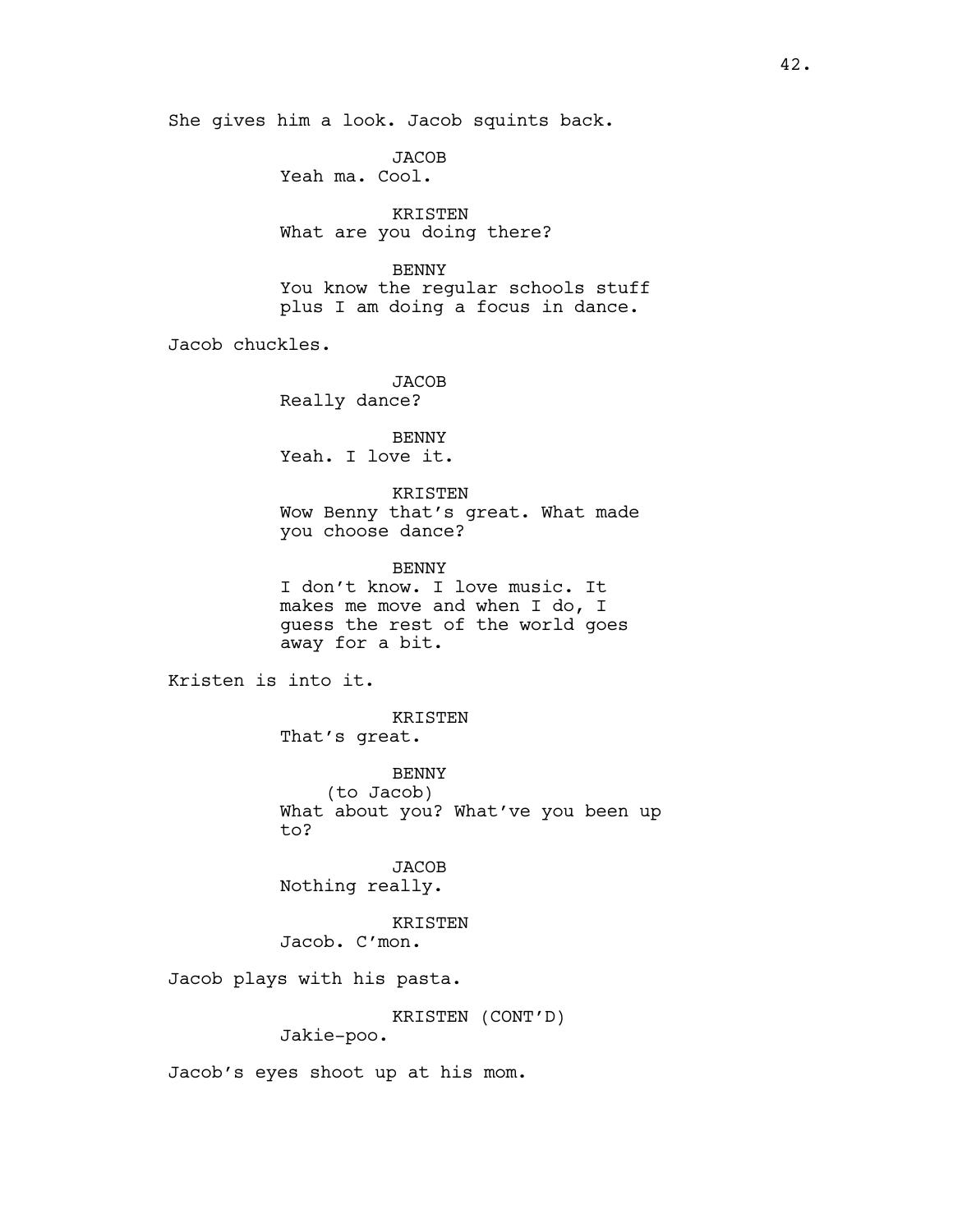KRISTEN (CONT'D) He's been doing great in school top five of his class. Makes money tutoring and working at Sully's. And he has won many staring contests with his phone.

Jacob stands up.

KRISTEN (CONT'D) Where are you going?

**JACOB** To the bathroom Mom.

KRISTEN

Oh ok.

Jacob leaves the room.

KRISTEN (CONT'D) You have got to forgive Jacob. His girlfriend just broke up with him.

**BENNY** Yeah I heard. That sucks.

KRISTEN Really, she was kinda a bitch.

Benny laughs. A moment of silence while Kristen thinks of conversation.

> KRISTEN (CONT'D) So your Mom is on a cruise huh?

BENNY Yeah with her new boyfriend.

KRISTEN Do you like him?

## BENNY

He's fine. You know the usual. Crazy about her, tolerates me. He doesn't bother me much. And that's cool.

## KRISTEN

Oh good. Good.

Jacob comes back into the room and sits at the table.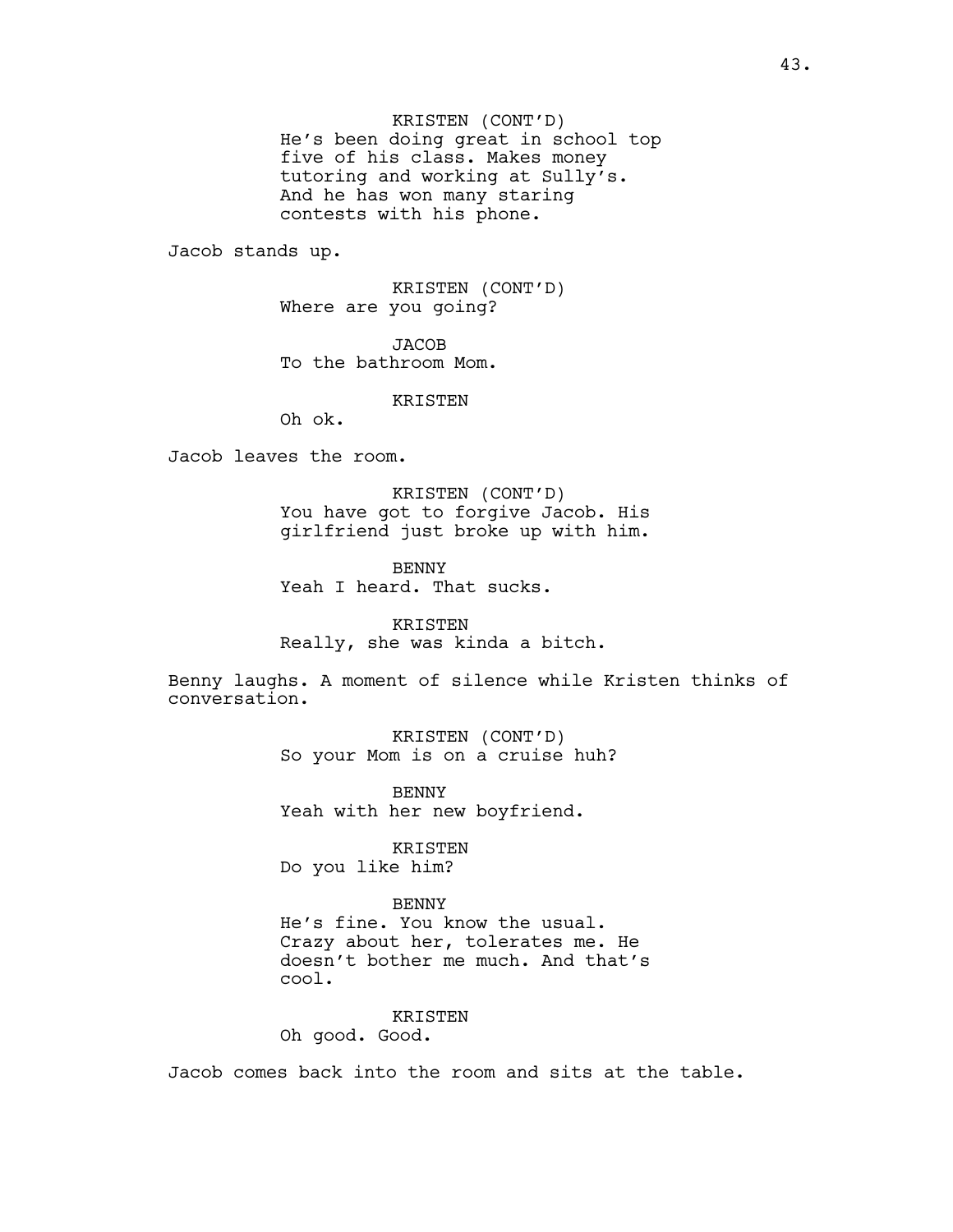**BENNY** Do you have a boyfriend?

Kristen looks at Jacob quickly then to her food.

KRISTEN

No. Haven't had much time for dating. Nursing has horrible hours.

JACOB Wow. How'd we get here?

BENNY Your Mom was asking about my Mom's new boyfriend so I asked your Mom if she's dating anyone.

JACOB

Oh.

Beat.

JACOB (CONT'D) Yeah Ma. You should get out there. It's 'bout time.

KRISTEN

Thanks kid.

Kristen picks up the salad and passes it to Benny.

KRISTEN (CONT'D)

Salad?

BENNY

Sure.

**JACOB** Why did you become a vegetarian?

BENNY

Remember that show Veggie Tales with the cute animated christian vegetables?

JACOB

Yeah.

BENNY That's why.

The table laughs. Kristen notices Jacob has lightened up.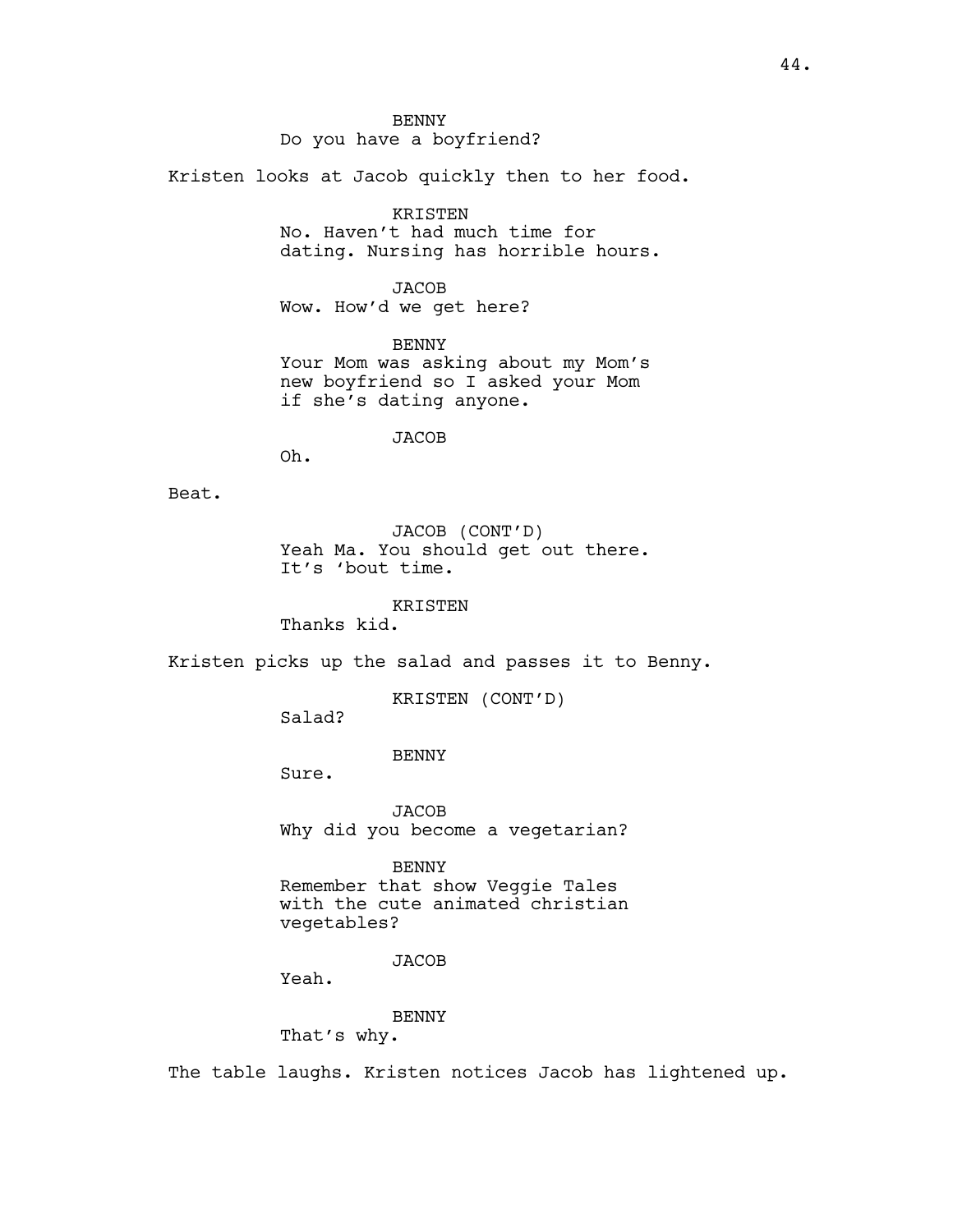JACOB Ma, it's Sunday. Nothing is going on. I'm sure Benny needs to get back.

Jacob gives his Mom a dirty look. She gives him a dirtier one back. He turns to Benny.

> JACOB (CONT'D) You have stuff to do?

BENNY No. Nothing.

**JACOB** 

Fine.

28 INT. JACOB'S CAR - NIGHT 28

Jacob driving. Benny plays with the radio.

BENNY Can't believe you don't have an aux jack or anything.

JACOB Yeah. Sucks.

BENNY What do you do for music?

JACOB Radio or I have a couple of CD's around.

BENNY

Cool.

Benny looks in the door pocket and flips through a few CD's.

BENNY (CONT'D) What do you wanna do?

JACOB I don't know there's nothing to do.

BENNY We can go to the mall in the burbs.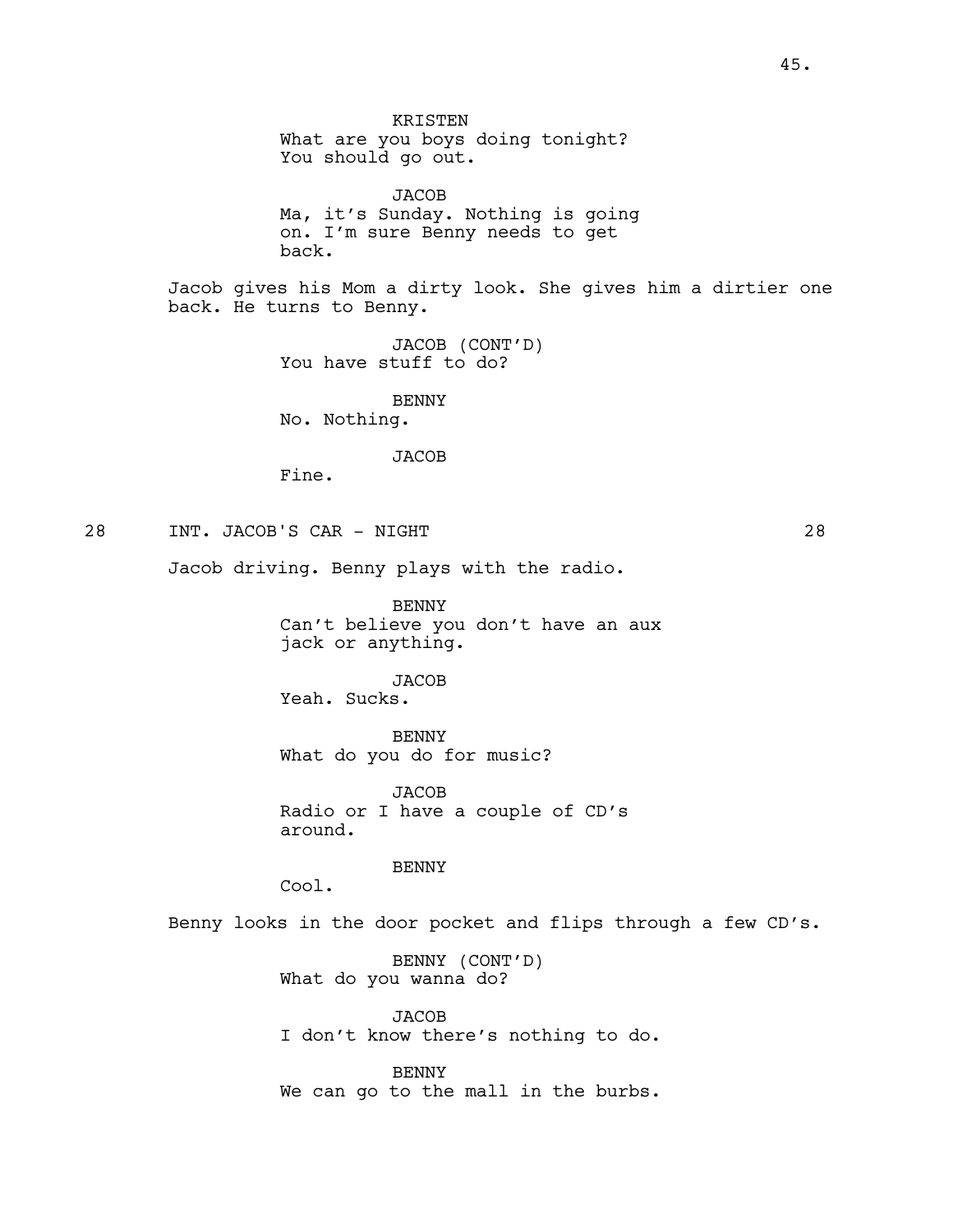JACOB

Closes early on Sundays.

BENNY I guess we can just drive around and listen to music till we figure it out.

Benny pulls out a CD.

BENNY (CONT'D) Eddie Nebula and the Plague! Ha. I totally forgot about these guys. Cool if I put it in?

#### **JACOB**

Sure.

Benny presses eject on the stereo and pulls out the CD.

BENNY Miley? Really?

**JACOB** Veronica was into it.

Jacob grabs it out of his hand and opens the window and flings it out. Benny laughs and puts in the CD. Jacob tries to close the window but it won't.

JACOB (CONT'D)

Shit.

BENNY

What?

Punk rock starts blaring.

**JACOB** Fuck. My window get's stuck.

BENNY Dude it's cold.

JACOB Yeah I know thanks.

Jacob keeps trying the button to close it as he's driving. Benny starts bobbing his head to the music.

> BENNY It's cool man if you want to pull over to figure it out.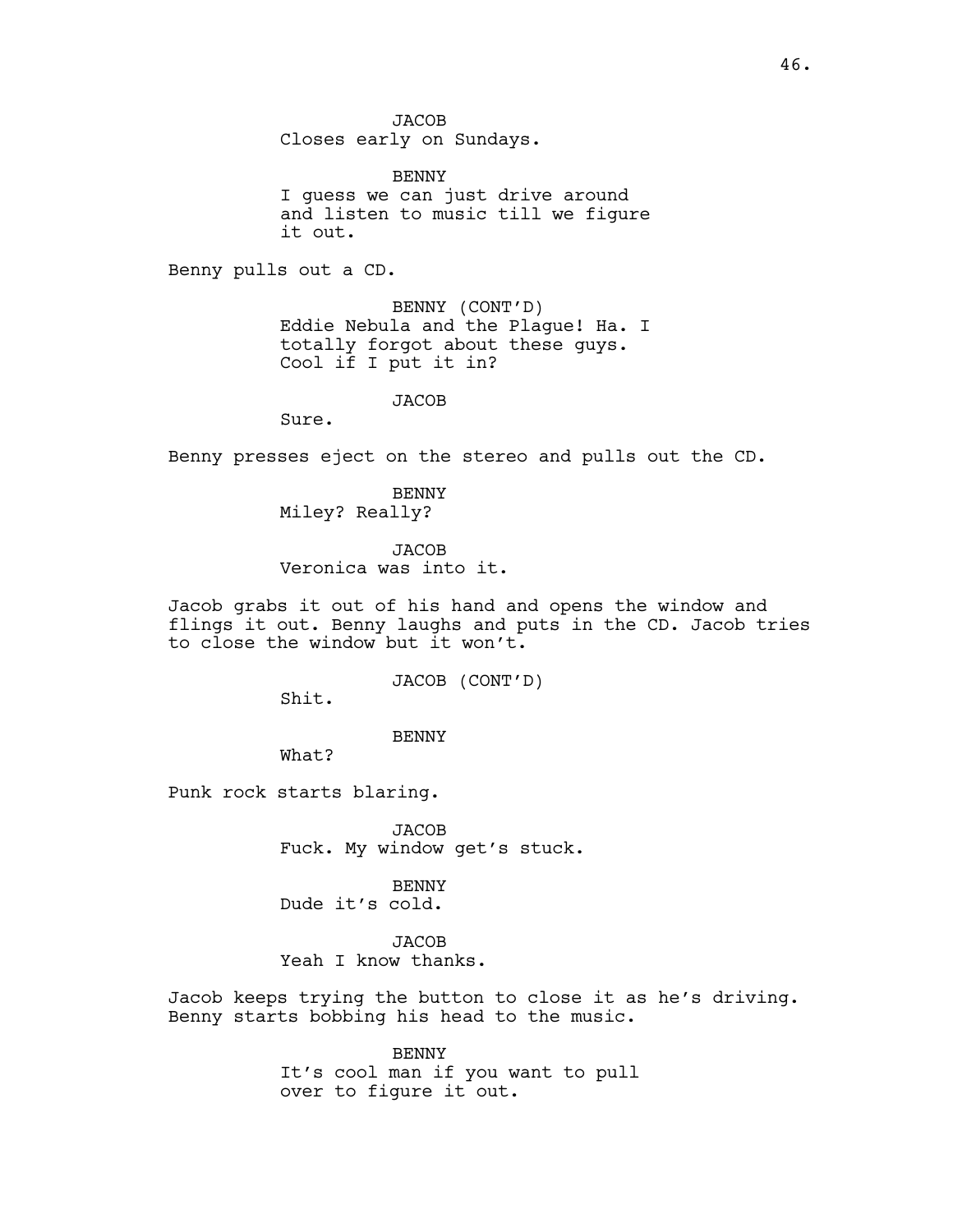## **JACOB** It usually works after a few tries.

He pushes it down and the window goes down further.

# BENNY

It opened more.

# **JACOB** Fuck Benny I know!

Jacob wiggles the button and pushes it over and in. The window raises. They both watch it close then notice they are approaching a car stopped at red light. Jacob slams on the breaks. They stops right before hitting the car in front.

# BENNY

Shit!

They both exhale relief. As the music rocks on.

BENNY (CONT'D) Well that is the most excitement I've ever gotten out of a Miley Cyrus CD.

Jacob gives a nervous laugh.

JACOB

Yeah.

29 INT. JACOB'S CAR - LATER 29

Still driving. Benny still looking for more CD's.

BENNY Have you listened to Edward R. at all?

**JACOB** Edward R.? No.

BENNY Oh man you have got to hear "Wolves and the Water!" So good.

#### JACOB

Yeah?

Benny looks at the cup holder and spots Sully's envelope.

BENNY Yeah. What's this?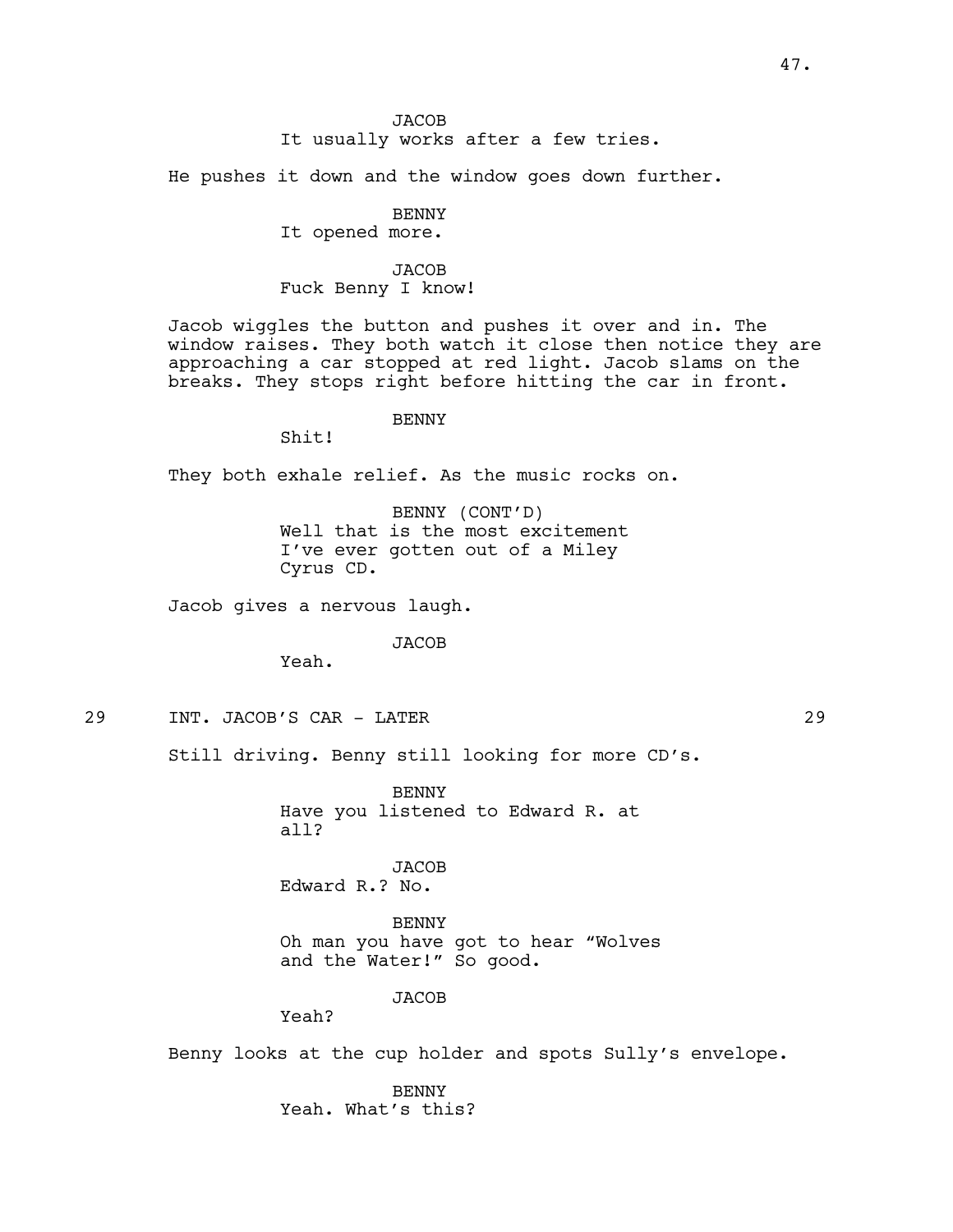He picks it up and reads it.

BENNY (CONT'D)

The List.

# JACOB

Ugh. My boss Sully, I told him that I think this city is boring so he wrote me a list of his favorite things to do.

## BENNY

That kinda sounds cool. We should open it.

**JACOB** No man its dumb.

Benny taps the envelope on the palm of his hand.

**BENNY** It has some heft to it. Has to be be a pretty elaborate list.

**JACOB** He's like 70. It's probably a list of bingo halls and senior citizen centers.

BENNY They might have free coffee there..

JACOB

passenger window. Different music is playing.

Forget it.

30 INT. JACOB'S CAR - LATER 30

Jacob drives through the city as Benny stares out the

31 INT. DINER – LATER 31

At a typical diner Jacob and Benny sit in a booth quietly. Jacob looks at the wrapped silverware he plays with. Benny sips his water as he looks at the people at the other tables.

> BENNY What was it like after your dad died?

Jacob gives a look in disbelief that he asked that.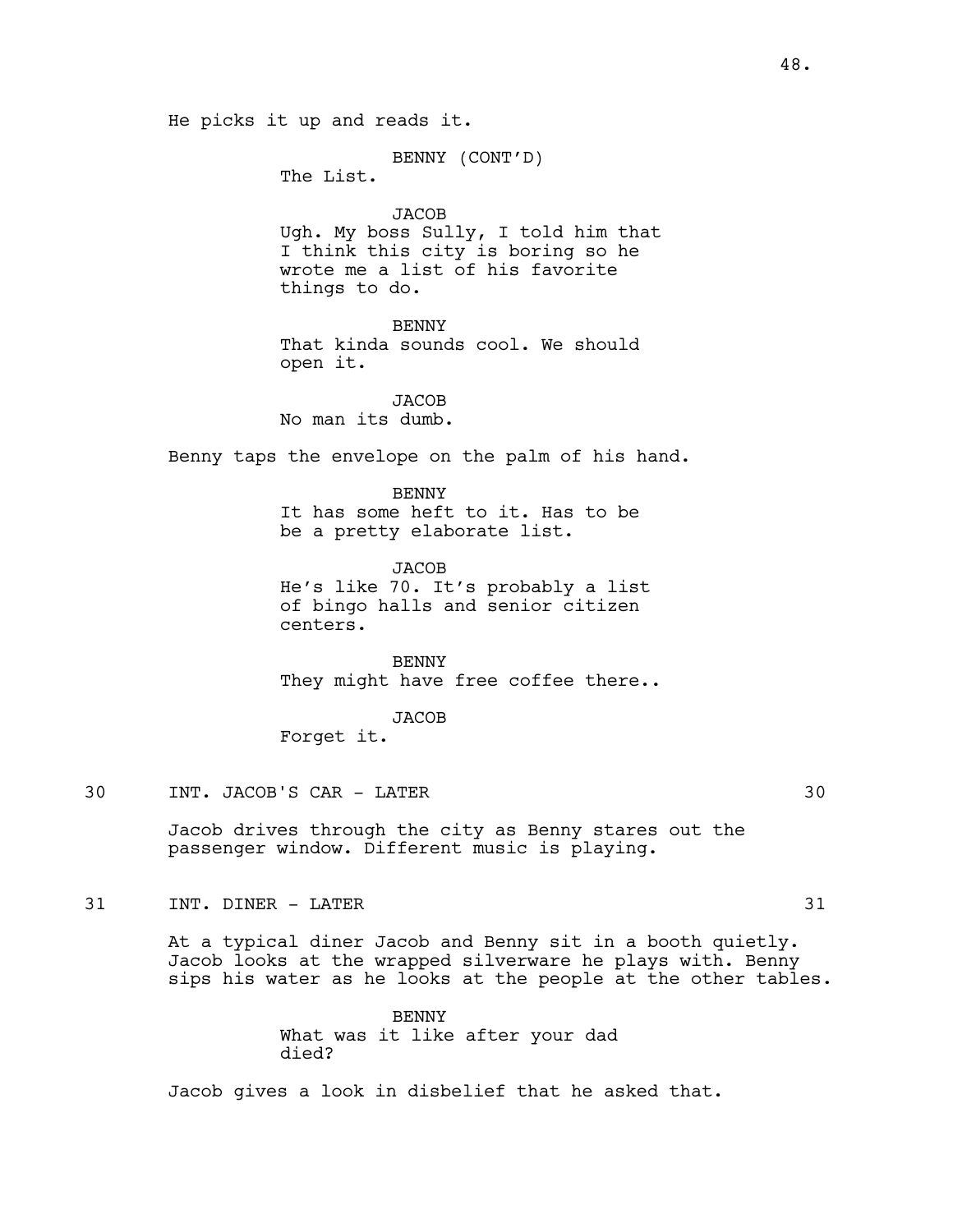It sucked.

BENNY In which way?

Beat. Jacob looks back down at his silverware.

**JACOB** I don't know. I felt different than everybody.

Benny looks at Jacob as he continues to play with his silverware.

> JACOB (CONT'D) Everybody felt sorry for me. I felt sorry for me. Shit I still do. I miss him.

**BENNY** Yeah he was a cool guy.

Jacob looks at Benny and smiles.

JACOB

Yeah.

### BENNY

Remember that time he was driving us home from little league and he took us to Seven-Eleven got us slurpies that were as big as our heads. Told us to mix it however we wanted.

JACOB Yeah mine tasted horrible and he gave me his.

BENNY Then he bought a bag of hot dog rolls and took us to Trion Ponds to feed the ducks.

**JACOB** Yeah that was fun. We'd dip the roll bits in our slurpies to give the ducks a "revolutionary" taste sensation.

Benny laughs. The WAITRESS comes over carrying three plates.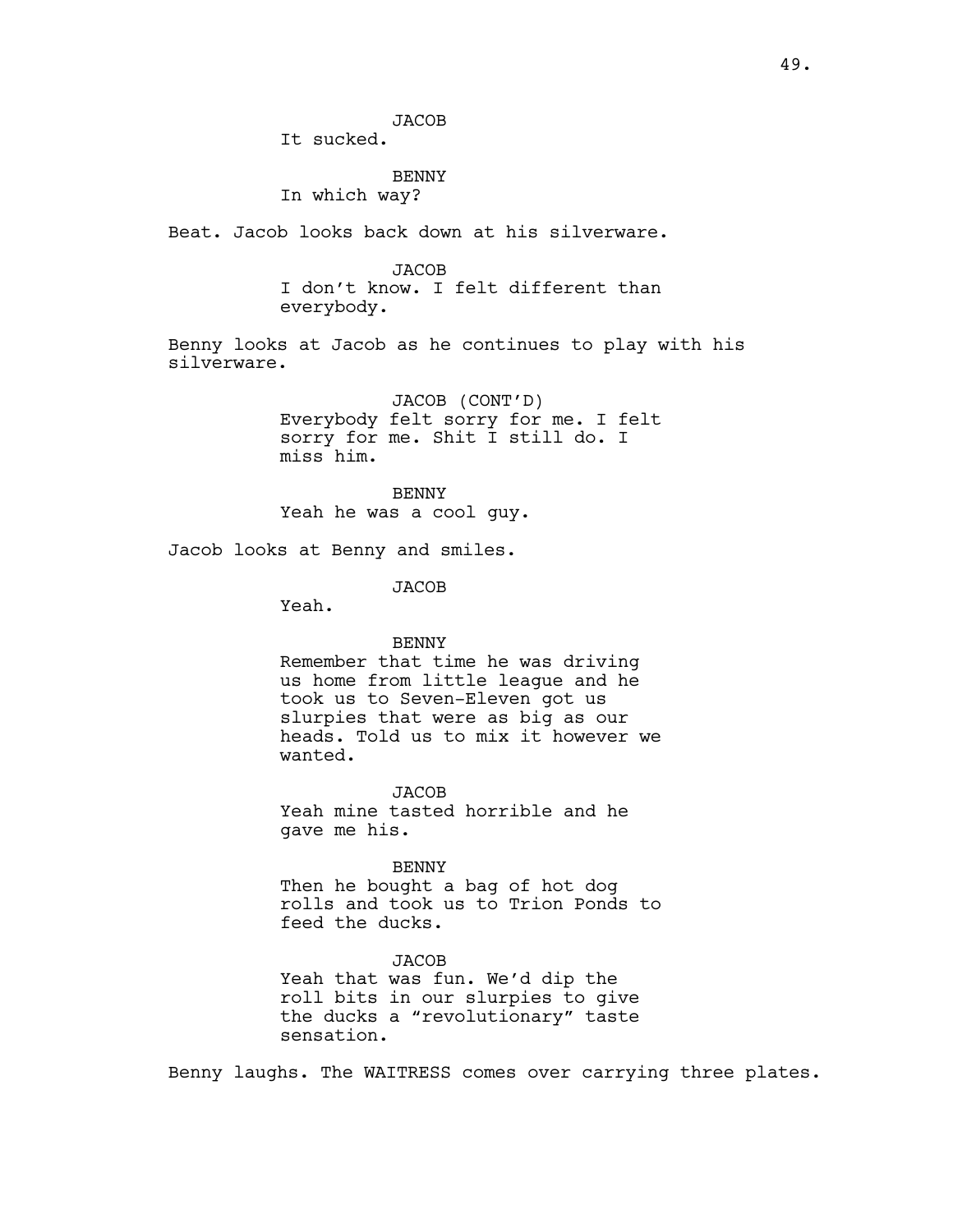WAITRESS Lumber jack?

Jacob raises his hand. She sets it down in front of him.

WAITRESS (CONT'D) (annoyed) The three-cheese omelet with the bacon on a separate plate not touching the omelet at all.

Benny raises his hand. She sets them down.

WAITRESS (CONT'D) Anything else?

BENNY We're good thank you.

She leaves. Benny puts the bacon plate in front of Jacob.

**JACOB** 

Thanks.

They start to eat. After a bit of silence.

BENNY I never did anything like that with my dad.

Beat.

BENNY (CONT'D) I always wished... I always thought he was really cool.

JACOB

Thanks man.

#### BENNY

So why'd you stop playing baseball? You were pretty good. I sucked, but you were pretty good though.

JACOB

I don't know it got kinda weird I'd see the other guys with their dads and it just made feel... I don't know.

BENNY I get it. Sorry man.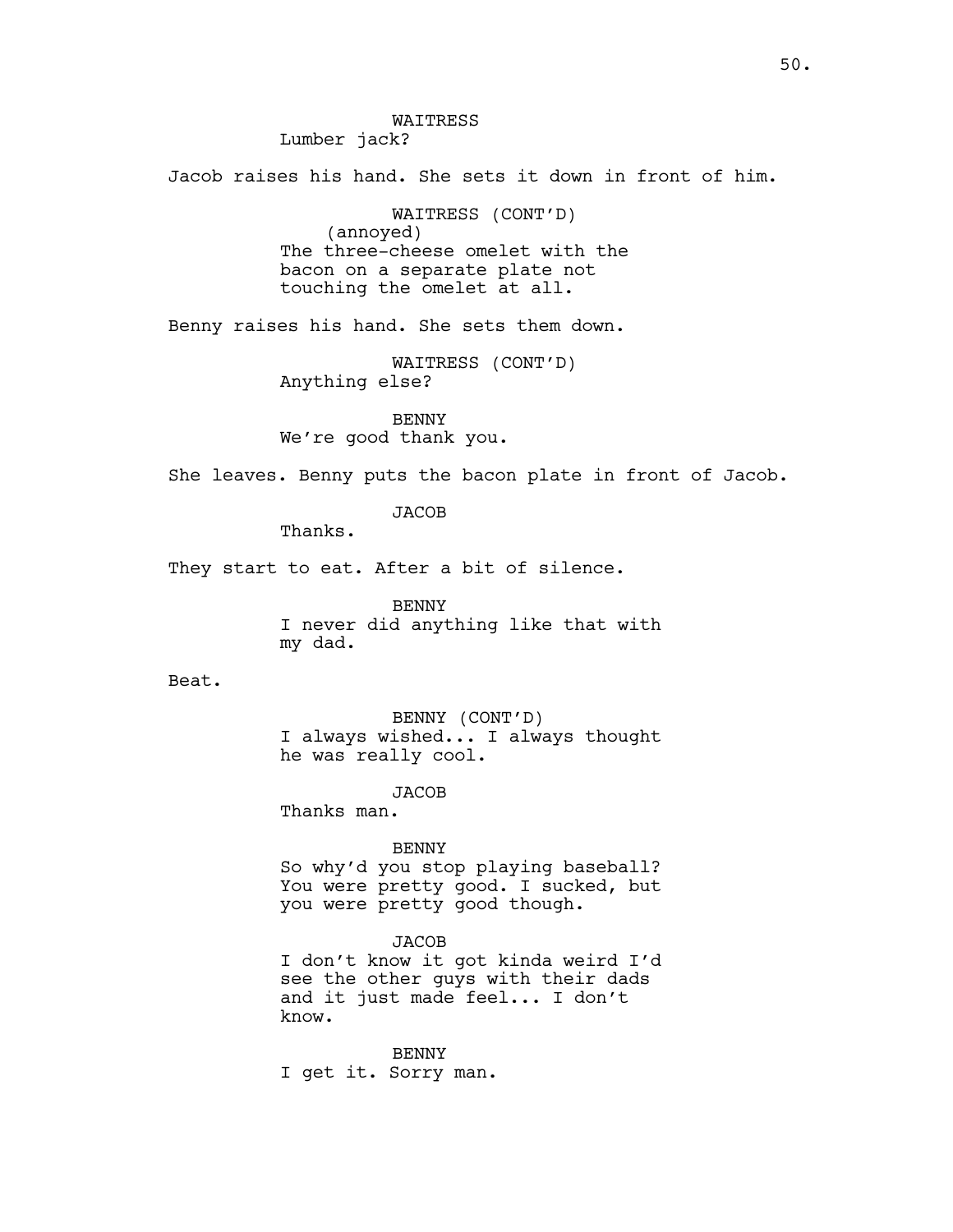# 32 INT. JACOB'S CAR - NIGHT 32

Jacob drives down Benny's dad's street.

BENNY

I have Edward R. on a usb drive with some other music in my bag. I'll grab it for you when we get there.

JACOB Nah Benny that's ok.

BENNY Really you have to listen to this song tonight plus there's other good ones on it too.

JACOB Really man some other time.

BENNY

I insist. Do you have a CD burner? You should burn some of those songs for your car and we can listen to them later this week.

JACOB Yeah man. Not sure if I'm all that free later.

Jacob pulls into Benny's driveway.

**BENNY** Yeah man. I understand.

Beat.

BENNY (CONT'D) (insisting) Come on. Grab it anyways.

Jacob reluctantly turns off the car and follows Benny through the snow to the door.

# 33 INT. ROGER'S HOUSE - LIVING ROOM - CONTINUOUS 33

The front door enters right into the living room. Benny kicks off his shoes and runs to his room. Jacob waits on the doormat and looks around the disheveled room.

ROGER (O.S.)

Benny!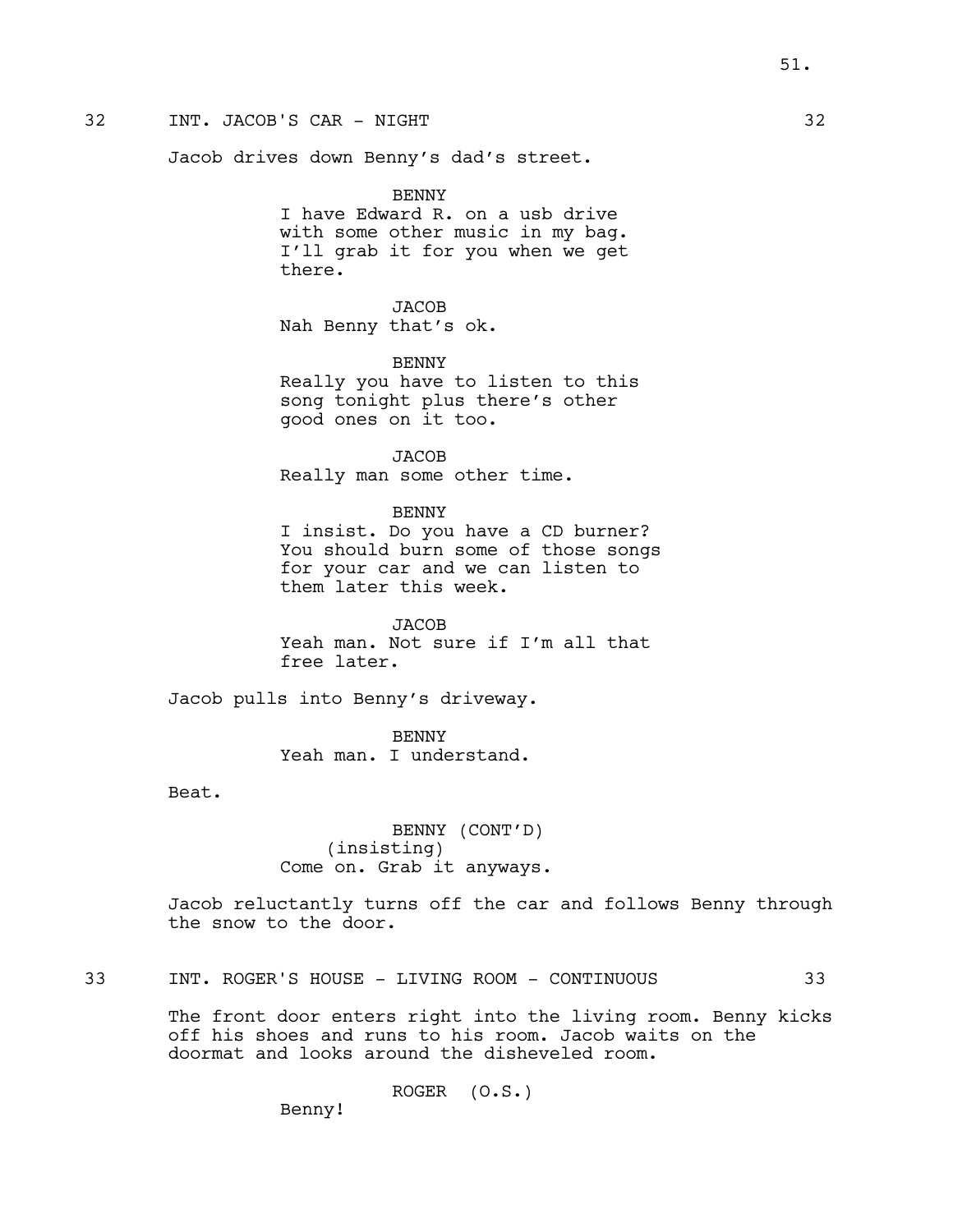ROGER (O.S.) (CONT'D)

Benny!

BENNY (O.S.)

Yeah!

Roger stomps from the kitchen through the living room without seeing Jacob and disappears into the hallway

> ROGER (O.S.) Where the fuck have you been!

BENNY (O.S.) With Jacob. I left you a note!

SMACK. Jacob winces.

ROGER (O.S.) And where's your bike?

BENNY (O.S.) At Jacob's. I'll get it tomorrow Dad.

Jacob backs up into the door. Quickly fumbles the knob and opens the door.

> ROGER (O.S.) You fat little faqqot!

Hollow THUD of a body punch. Then a THUD of Benny hitting the floor. Jacob shocked. Benny CRIES. Jacob leaves quickly and closes the door behind him.

## 34 EXT. ROGER'S HOUSE - CONTINUOUS 34

Jacob starts walking backward unsurely toward the car looking at the door. Jacob turns and hurries to get in his car, closes the door and immediately locks it. He closes his eyes takes a breath then opens them and looks to the house window with the light on, the blinds get pulled to the side, and Roger's face looks out. Jacob fumbles his keys and starts his car. Rapidly pulls out of the driveway. The house door opens.

#### 35 INT. JACOB'S BEDROOM - MORNING 35

Jacob rolls over in bed. His eyes open not looking rested. Daylight streams in. He lays in a twisted position for a moment then gets up.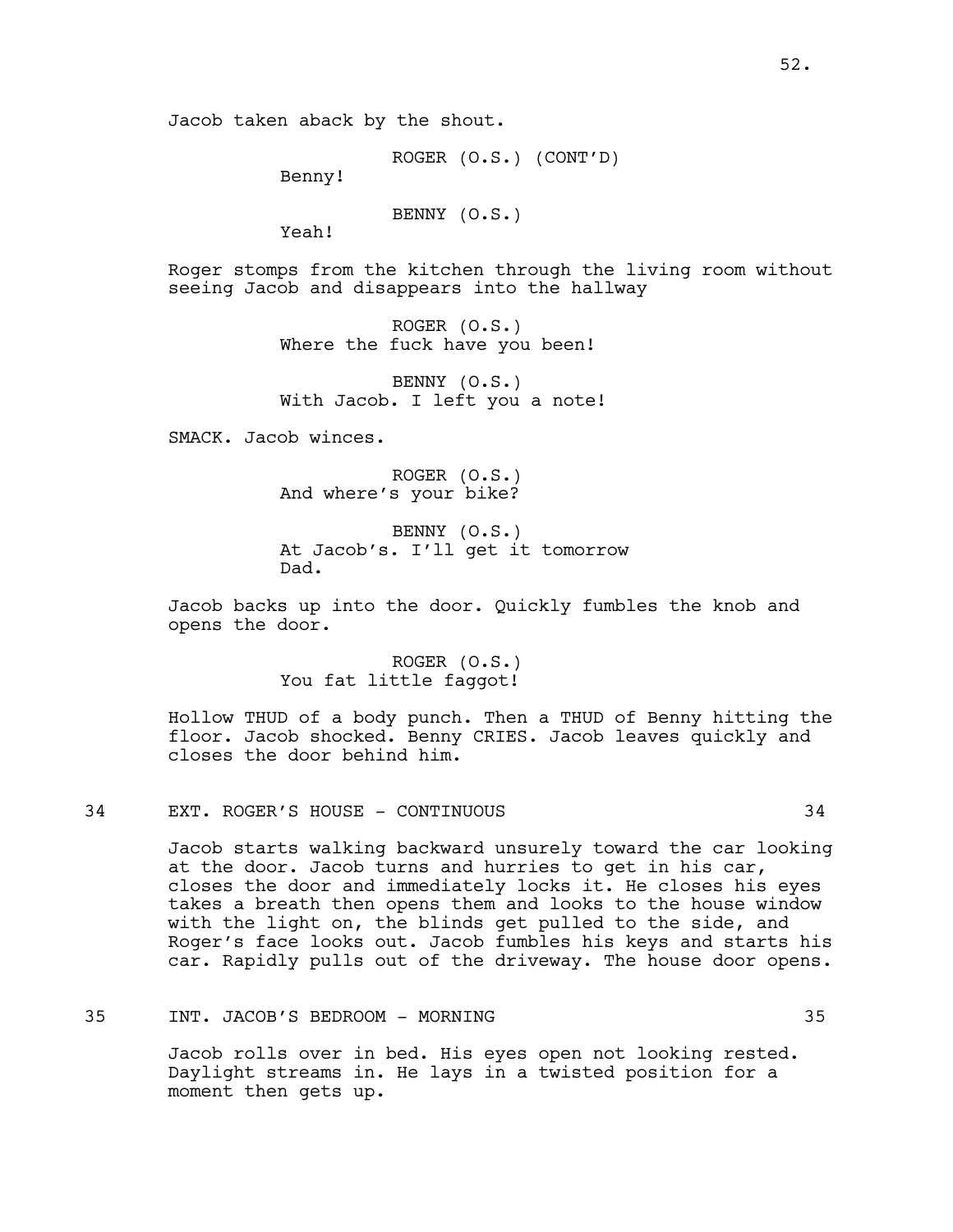36 INT. JACOB'S HOUSE - KITCHEN - MORNING 36

Jacob enters the kitchen. Kristen in scrubs pours herself some coffee.

## KRISTEN

Want some?

Jacob opens some cabinets looking for something to eat.

**JACOB** 

Sure.

Jacob pulls out some cereal. Kristen grabs a mug out of the cupboard and pours a cup.

> KRISTEN How was the night out with Benny?

Jacob goes to the fridge and grabs the milk. Kristen grabs a bowl out of the cupboard for him.

JACOB

Fine.

KRISTEN Did you warm up to him?

She hands him the bowl.

# JACOB

Not really.

Jacob sits down at the kitchen table and makes his cereal. Once his milk is poured he leans back in his chair.

> JACOB (CONT'D) Ma, Dad never hit me right?

KRISTEN Why do you ask that?

JACOB

Just wondering.

Kristen leans back against the counter and stares at Jacob.

KRISTEN

Once.

JACOB

Why?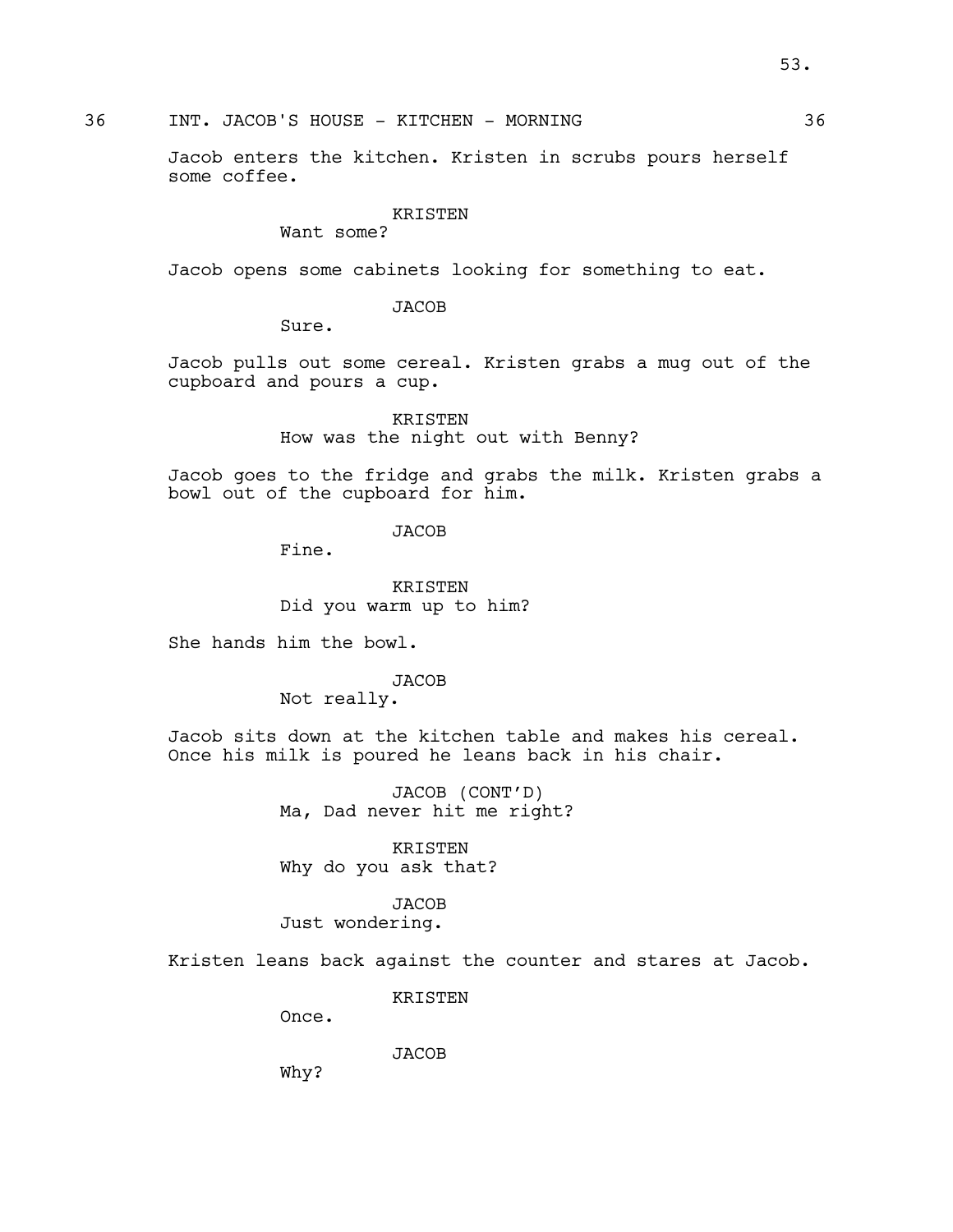KRISTEN Well when you were three, you had pink eye...

Kristen sits down at the table.

KRISTEN (CONT'D) And the doctor gave us these drops to put in your eyes... You were so freakin' strong as little kid. I had to hold you down as your Dad tried to give you your drops. But you fought so hard I couldn't really hold you, and you held your eyes so tight...

Kristen takes a sip of her coffee.

## KRISTEN (CONT'D)

And this was after we tried to explain how the drops were supposed to help you get better. But you were three, you didn't understand. Your Dad was so frustrated, and you kicked me and hurt me a little. And your dad slapped you. He was so sad after that. He regretted it deeply Jacob. He swore he never would again, and he never did. He loved you so much.

**JACOB** What did you do about the pink eye?

KRISTEN It went away by itself.

## **JACOB**

It does?

#### KRISTEN

Yeah. Which made your Dad feel even worse. Ha. I'm glad it's something you don't remember. He'd probably be so embarrassed that I'm even telling you this.

#### JACOB

Yeah.

Jacob leans forward and takes a bite of cereal.

JACOB (CONT'D) And he never hit me again?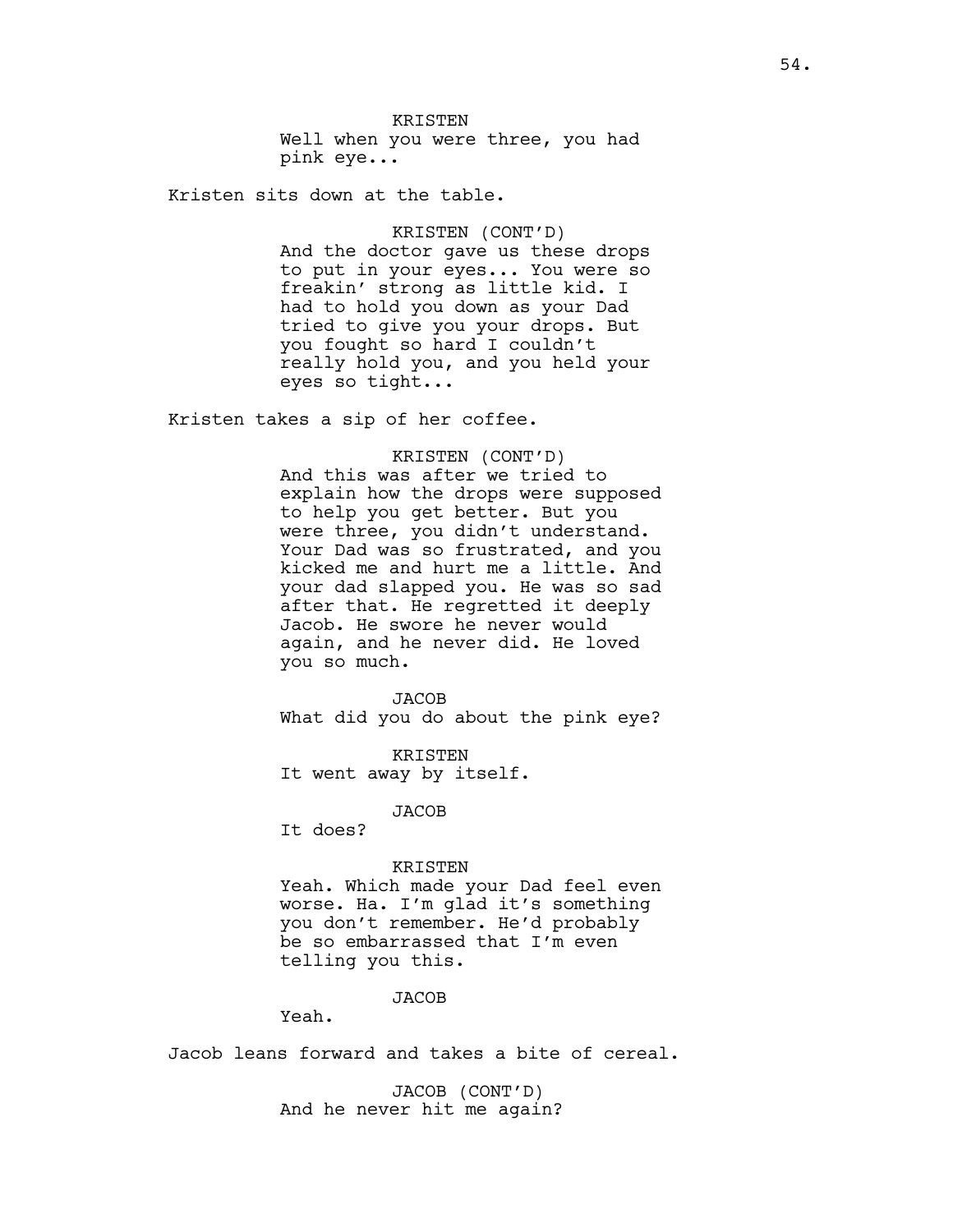## KRISTEN

Never.

37 INT. JACOB'S CAR - DAY 37

Jacob sits in his running car and looks at the envelope from Sully. Jacob Shifts his car into gear and takes off.

38 INT. JACOB'S CAR - LATER 38

Jacob pull up to Roger's house. Puts the car in park, takes the envelope and gets out.

39 EXT. ROGER'S HOUSE - CONTINUOUS 39

Jacob walks up to the door. Takes a deep breath, and rings the doorbell. After a few moments the door opens, Jacob jumps back a bit. It's Benny. He has a slight red mark on his face.

> **BENNY** (surprised) Hey.

> > JACOB

Hey.

Beat.

JACOB (CONT'D) Your Dad home?

BENNY No. He's at work.

JACOB Good. I mean cool.

BENNY Yeah. What's up?

**JACOB** I was thinking... We should check out this list.

Jacob holds up the envelope.

# BENNY

Ha. Really?

Benny leans against the door frame.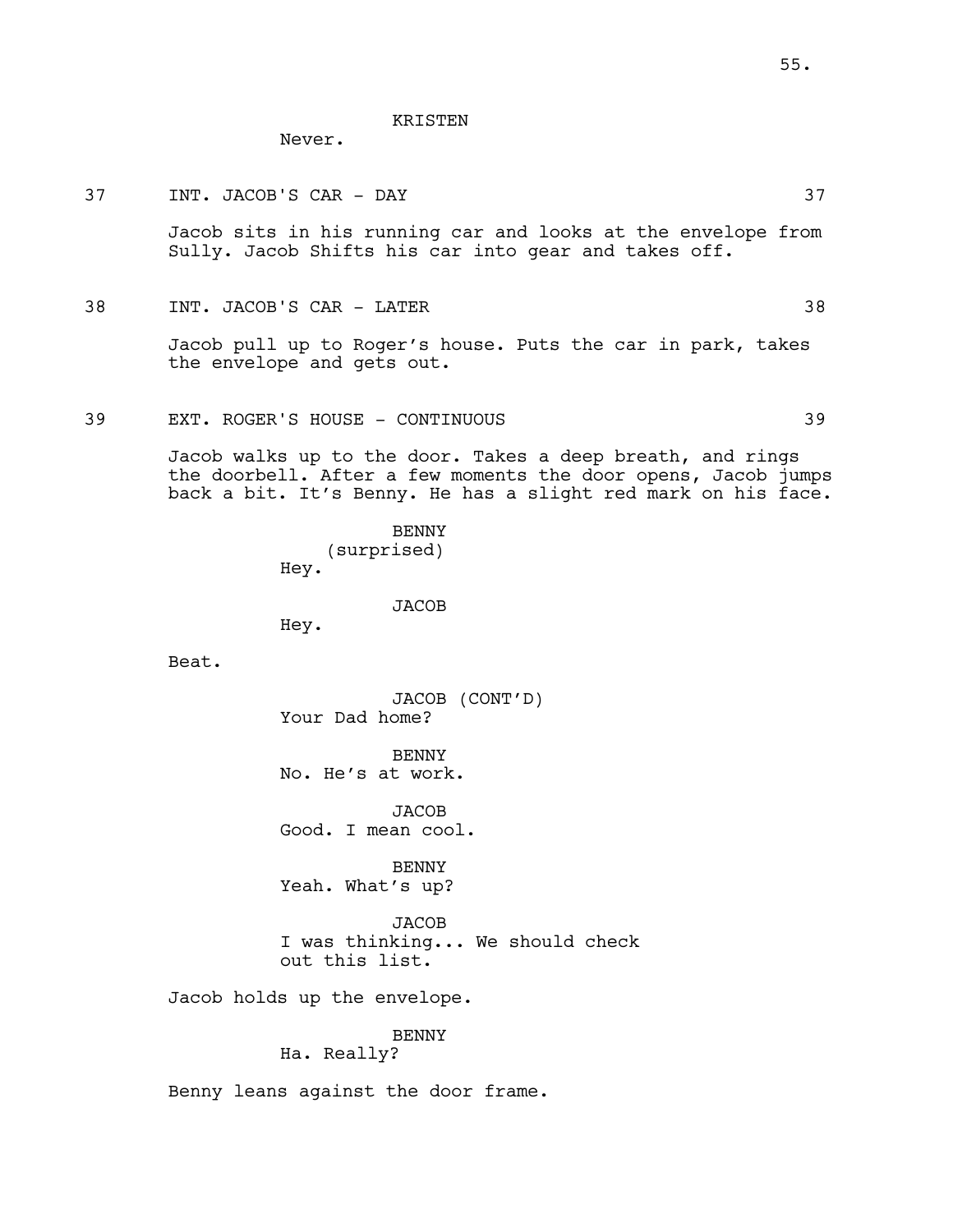BENNY (CONT'D) I thought you said it was stupid.

JACOB I changed my mind. And maybe there's enough stuff on this list that will keep you away from this place for awhile.

BENNY And piss the old man off even more?

**JACOB** I'm sure my Ma would let you stay over incase.

BENNY Yeah ok. I do want to see what's on that thing.

40 INT. JACOB'S CAR - DAY 40

Jacob drives. Benny holds the envelope toward Jacob.

BENNY You sure you don't want to do it?

Jacob laughs.

# **JACOB**

Just do it.

Benny opens the envelope. Pulls out the multiple sheets that are tri-folded. He sifts through them.

> BENNY One of them's even a map!

JACOB Hm. Kinda cool.

BENNY What should I look for?

**JACOB** I'm kinda hungry. You hungry?

# BENNY

Yeah I can eat.

Benny scans the list.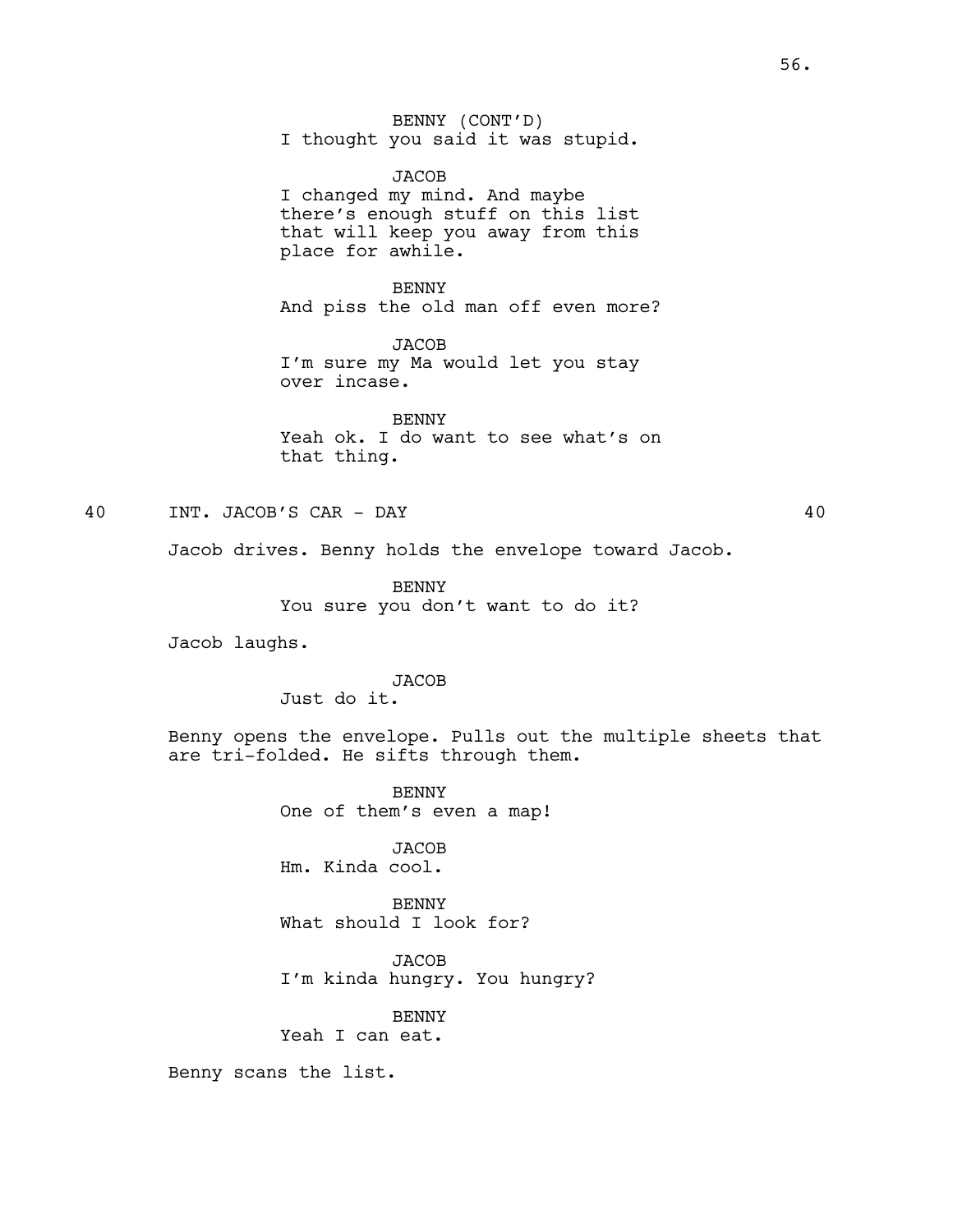JACOB World's best hot dog?

BENNY

Yeah.

**JACOB** Aren't you a vegetarian?

BENNY I'm sure they have fries.

41 EXT. HOLLAND PARK - DAY 41

SUPER: "Best Hot Dog - Mack's Dog Cart: Mackie Dog with the works. Tell Mack Sully sent you".

Benny sits on a bench with a bag of chips disappointed. Jacob comes to join him with a hot dog heaped with "the works". The hot dog cart that it came from is in the background.

BENNY

That looks amazing!

Jacob cautiously sits trying not to lose any toppings.

## JACOB

Yeah.

BENNY I can't believe a place that serves hot dogs doesn't have fries.

Jacob shimmies his phone out of his pocket. He holds out the hot dog in his hand to get a picture of it.

#### JACOB

This is totally insta worthy.

Jacob then goes through a few filters and types.

JACOB (CONT'D) I should probably find out if this *is* the best before I post.

Jacob sets down his phone. Benny takes a chip out of the bag. Jacob leans in for his first bite carefully. Benny watches on with envy. Jacob sinks his teeth in through the layers of toppings then through the hot dog. Benny puts a chip in his mouth and CRUNCHES. Jacob's eyes widen.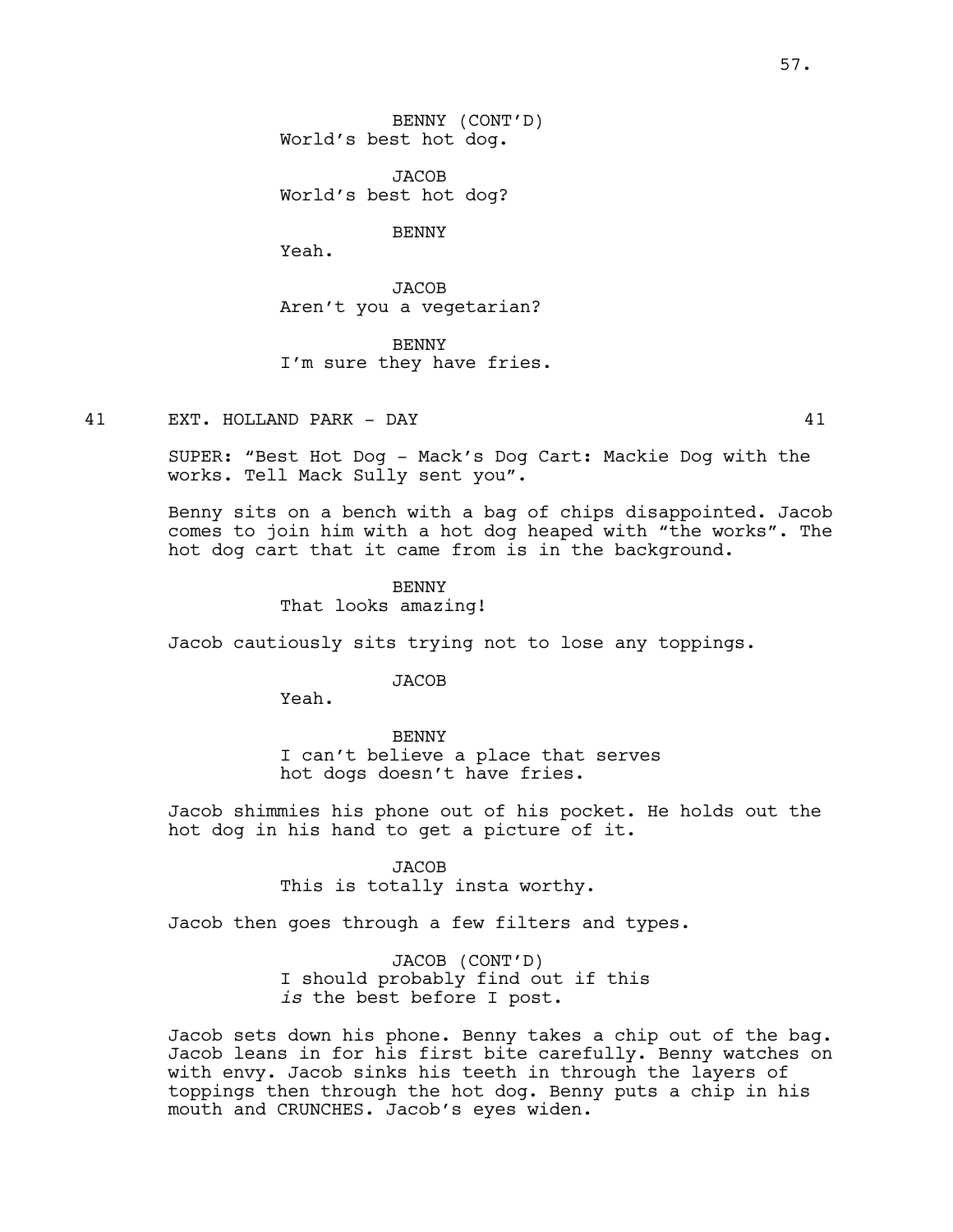**BENNY** 

How is it?

Jacob chews and nods.

**JACOB** Holy shit it's good! Wow. Wow. Really. So different.

Jacob looks at Benny.

JACOB (CONT'D) You want to try?

BENNY No. Well yeah. Ugh. I'm gonna see if he can do a bun with all the toppings.

Benny gets up and heads back to the cart. Jacob goes in for another bite.

42 INT. SONG SANCTUARY - DAY 42

SUPER: "Majestic record store - Song Sanctuary: Old church converted to a record store. Has everything cool."

Jacob and Benny walk into the converted church with high ceilings and arches. There are rows upon rows of records, used and new CDs, second-hand clothes, and quirky gifts filling the floor and nooks. They are in awe. Jacob and Benny pull out their phones and take a picture.

43 INT. SONG SANCTUARY - MOMENTS LATER 43

Jacob and Benny flip through vinyl.

BENNY Do you have a record player?

JACOB No. Do you?

BENNY No. It'd be cool though.

JACOB

Yeah.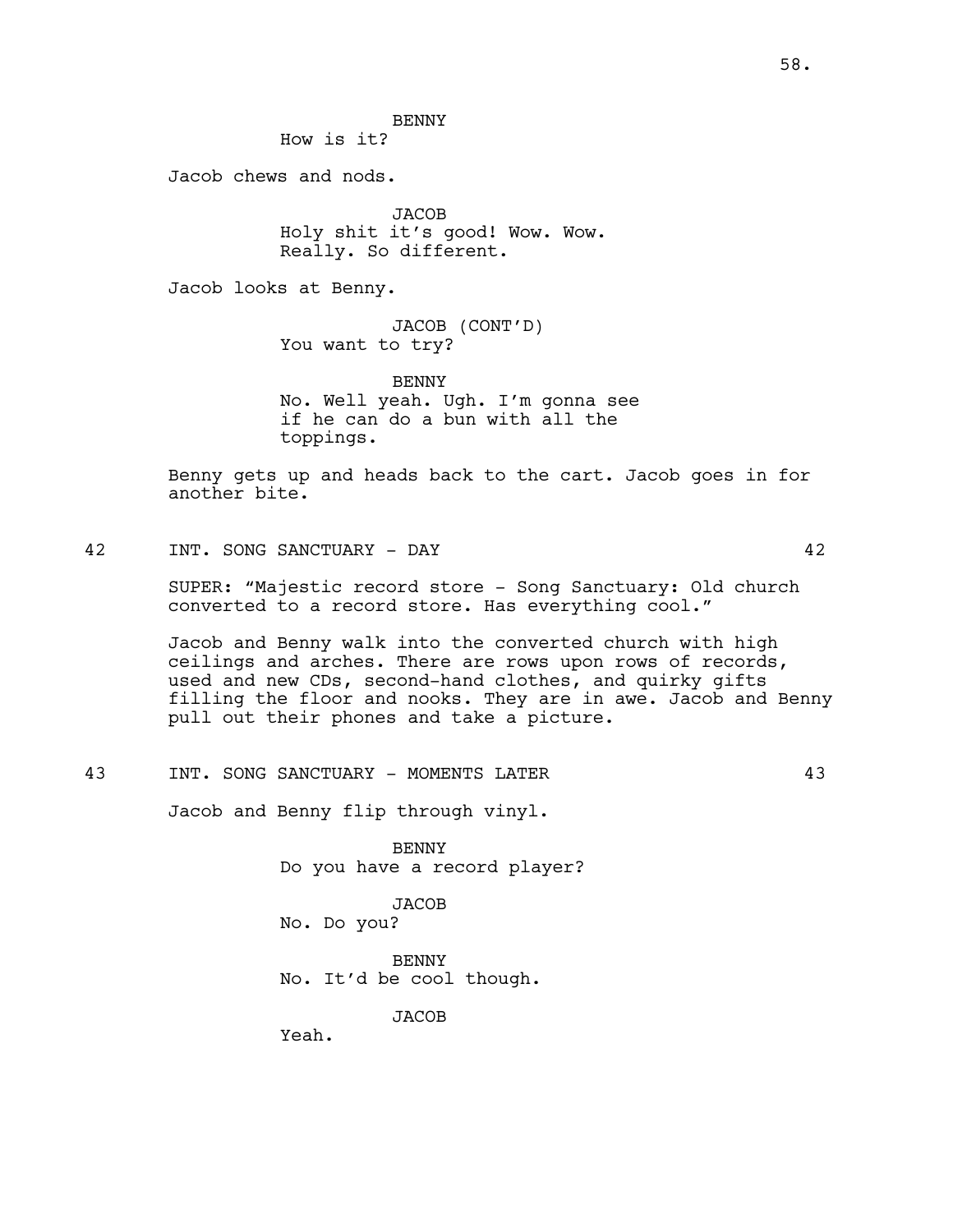BENNY Let's check out some CDs and see if we can find some good ones for your car.

# 44 INT. SONG SANCTUARY - LATER 44

Jacob and Benny are at one of the stores listening stations. Jacob stands with headphones on while Benny sits working the CD player. Benny presses play. LCD Soundsystem's "Oh Baby" plays.

Jacob is hypnotized by the music and the atmosphere he stares at the faded paintings on the domed ceiling.

# 45 JACOB'S POV - SLOWLY SCANS FROM SIDE TO SIDE 45

Jacob lowers his gaze to his surrounding as two cute ALTERNATIVE GIRLS walks by him and smile, then giggle. Jacob straitens up and shakes out of his daze. He peels off one ear of the headphones.

> **JACOB** (to Benny) This is good.

### BENNY

Right?!

46 INT. SONG SANCTUARY - LATER 46

Jacob and Benny at the counter. Jacob sets down five CDs to purchase.

47 INT. JACOB'S CAR - DAY 47

Jacob and Benny rocking out to music taking sips out of to-go cups.

SUPER: "To die for to-go milkshakes - Daily's Drive thru: My favorites vanilla or chocolate banana."

# 48 EXT. APARTMENT BUILDING - DAY 48

Getting late in the day Jacob and Benny stand outside a tall apartment building in the city.

SUPER: "Sunset spot #1 - Sibley Lofts: WARNING a little risky. Wait till someone exits and catch the door."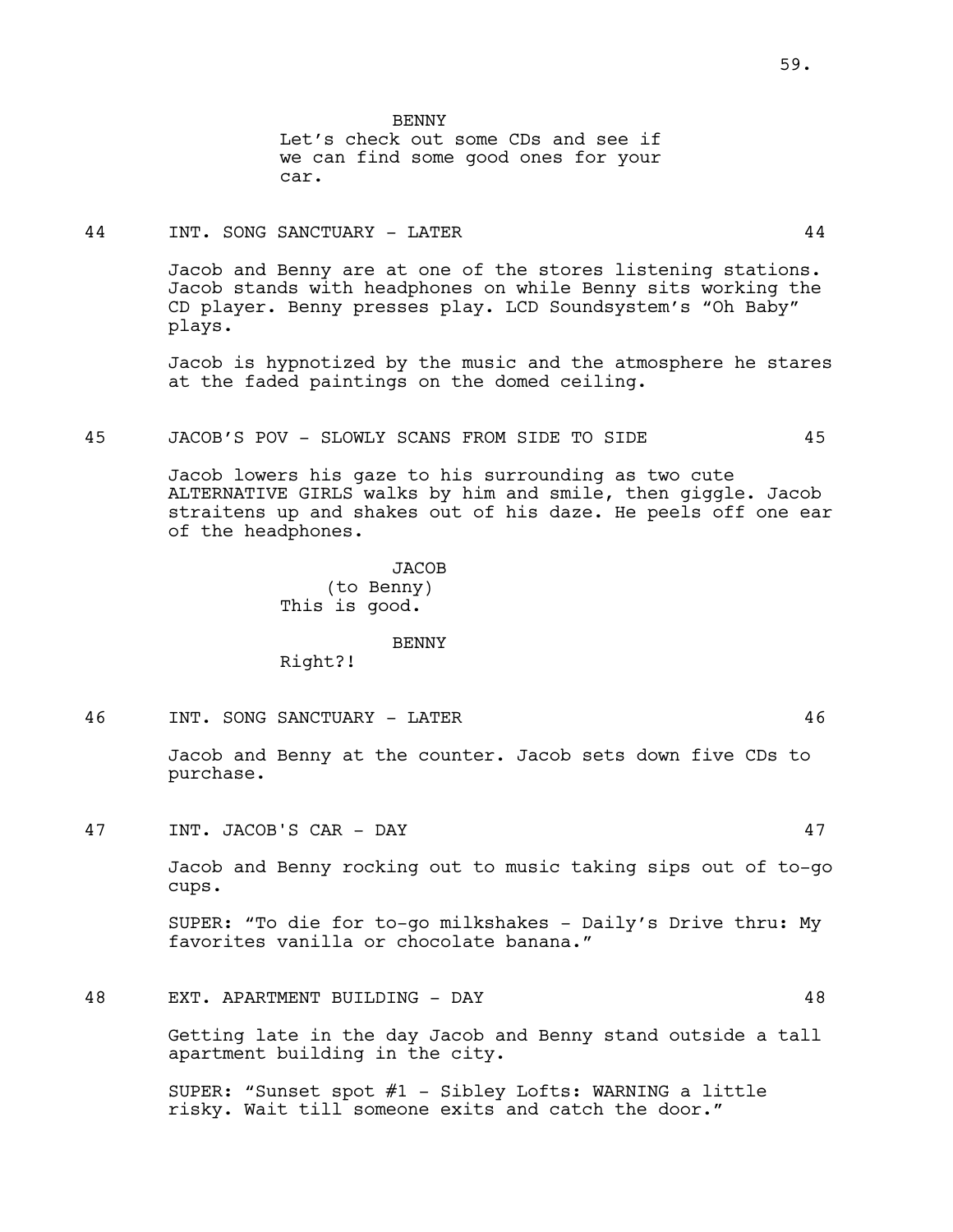A Woman exits the building and walks past them. Benny catches the door.

49 INT. APARTMENT BUILDING - ELEVATOR - MOMENTS LATER 49

Jacob and Benny stand in silence holding their breath next to a Businessmen.

SUPER: "Take the elevator to the top floor."

The elevator DINGS and the door opens the Businessman exits. Jacob and Benny exhales.

50 INT. APARTMENT BUILDING - HALLWAY - MOMENTS LATER 50

Jacob and Benny walk the top floor hallway.

SUPER: "Use the staircase at the end of the hallway for roof access."

51 INT. APARTMENT BUILDING - STAIRWELL - MOMENTS LATER 51

At the top of the stairwell they stare at the exit door that reads "Emergency Roof Access - Alarm will sound." Jacob and Benny look worried. Benny looks at the list.

SUPER: "Don't worry the door is usually never alarmed."

They take a deep breath.

JACOB Ok. Ready?

Benny nods.

JACOB (CONT'D) Three - Two -- One.

They both burst through the door and stumble onto the roof.

52 EXT. APARTMENT BUILDING - ROOFTOP - CONTINUOUS 52

Jacob and Benny enter the rooftop that has an stunning view of the city and the sun as it is getting ready to set.

JACOB

Holy crap.

**BENNY** 

Awesome.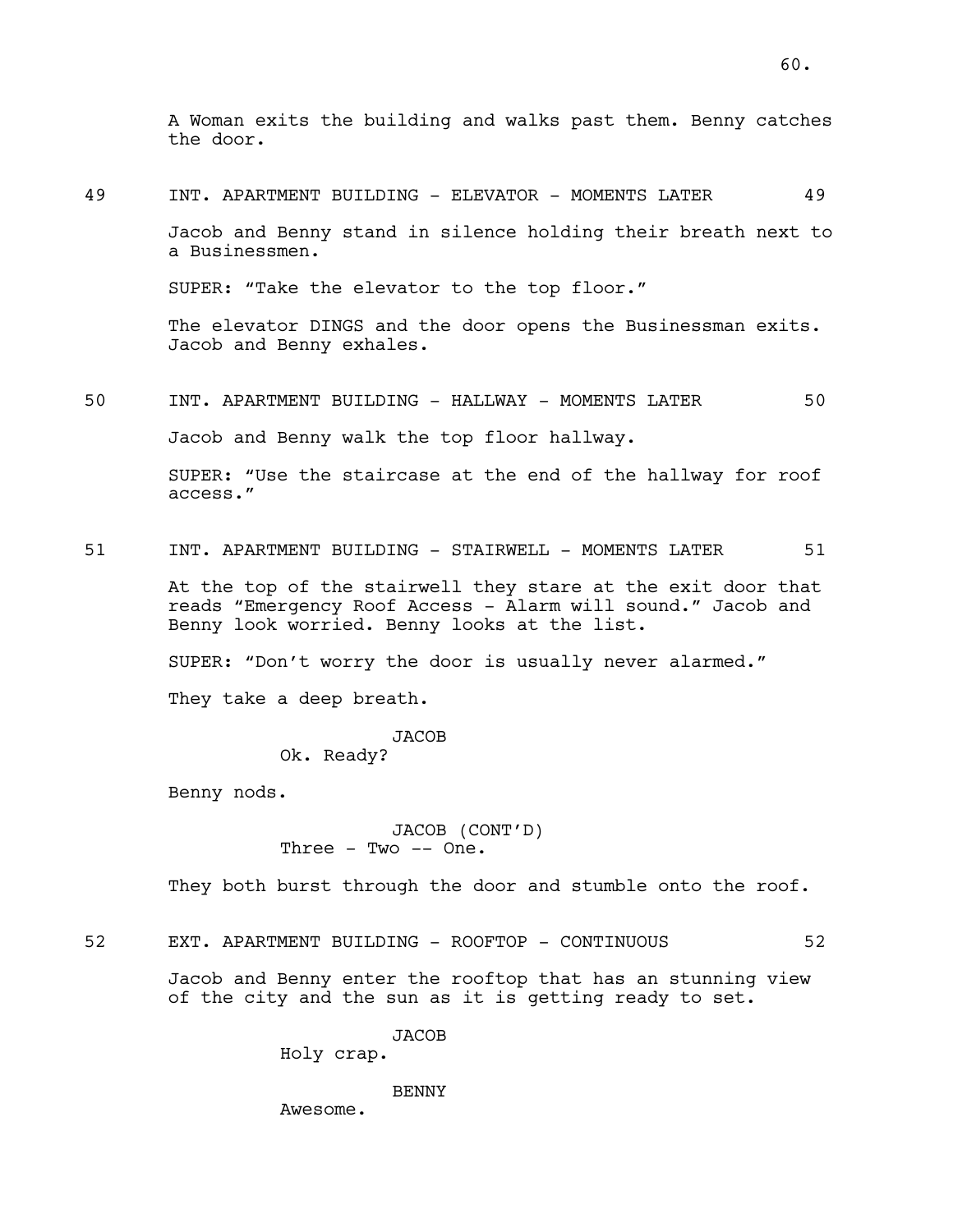# 53 EXT. APARTMENT BUILDING - ROOFTOP - MOMENTS LATER 53

Jacob and Benny lean against the rooftop ledge as the sun sets sending a glow through the city onto their faces. Jacob pulls out his phone to take a picture Benny follows suit.

> JACOB It's pretty beautiful.

BENNY Ok if I tag you in this?

JACOB It's kinda too romantic don't you think?

BENNY Ha. Yeah I guess. I shoulda tagged you in the church.

Beat.

BENNY (CONT'D) Thanks man.

JACOB

For what?

BENNY For coming to get me to do this.

BANG. The rooftop door slams open. Jacob and Benny flinch and spin to see FOUR COLLEGE KIDS burst onto the rooftop laughing. TONY, charming smile. ALTON, hipster with an afro. SANTIAGO, the quiet one. HAROLD, with a hippie vibe.

TONY

Woah. Hey guys.

ALTON We interrupting something?

Jacob and Benny still recovering from the scare.

**JACOB** 

Uh. No.

HAROLD Man this is the place! Love this place.

ALTON

Gorge.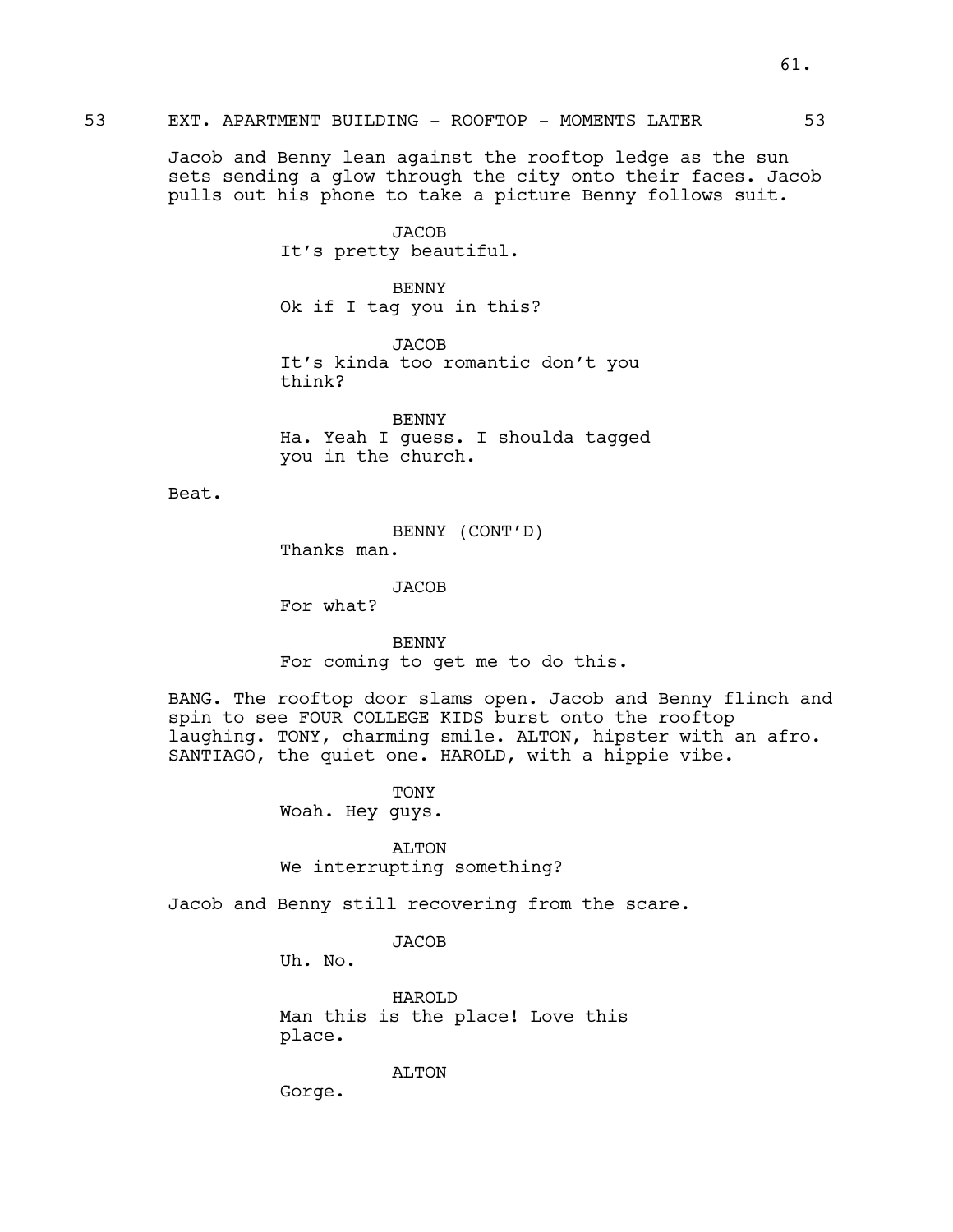**TONY** Almost worth all those stairs.

BENNY Why didn't you take the elevator?

TONY Shit. Kids got a point why don't we take the elevator?

SANTIAGO I don't like elevators.

HAROLD He don't like elevators.

## BENNY

Oh.

The college kids laugh all except Santiago. They all line up on the ledge and look over the city. Santiago at the end lights up a joint, takes a couple of puffs and passes it down the line. They each have a couple drags then pass once it gets to Tony he hands it to Benny. Benny looks at Jacob. Jacob shrugs. Benny takes a hit then gives it to Jacob. Jacob stares at it then looks down the row of the crew that is enjoying the view. He takes a hit then starts coughing. Tony chuckles.

### TONY

#### Alright man?

Jacob nods. Tony takes the joint and walks it to Santiago and gives him a tap on the back.

54 EXT. APARTMENT BUILDING - ROOFTOP - MOMENTS LATER 54

The line up of boys all smiles as the sun dims and the buildings begin to light up. The joint is again at Jacob as he takes a hit. The sunlight says it's last hoorah.

> HAROLD You boys are lucky. Mother nature put on a spectacular show for you.

BENNY Pretty damn cool.

ALTON Pretty damn cool is right.

Alton pats Benny on the shoulder.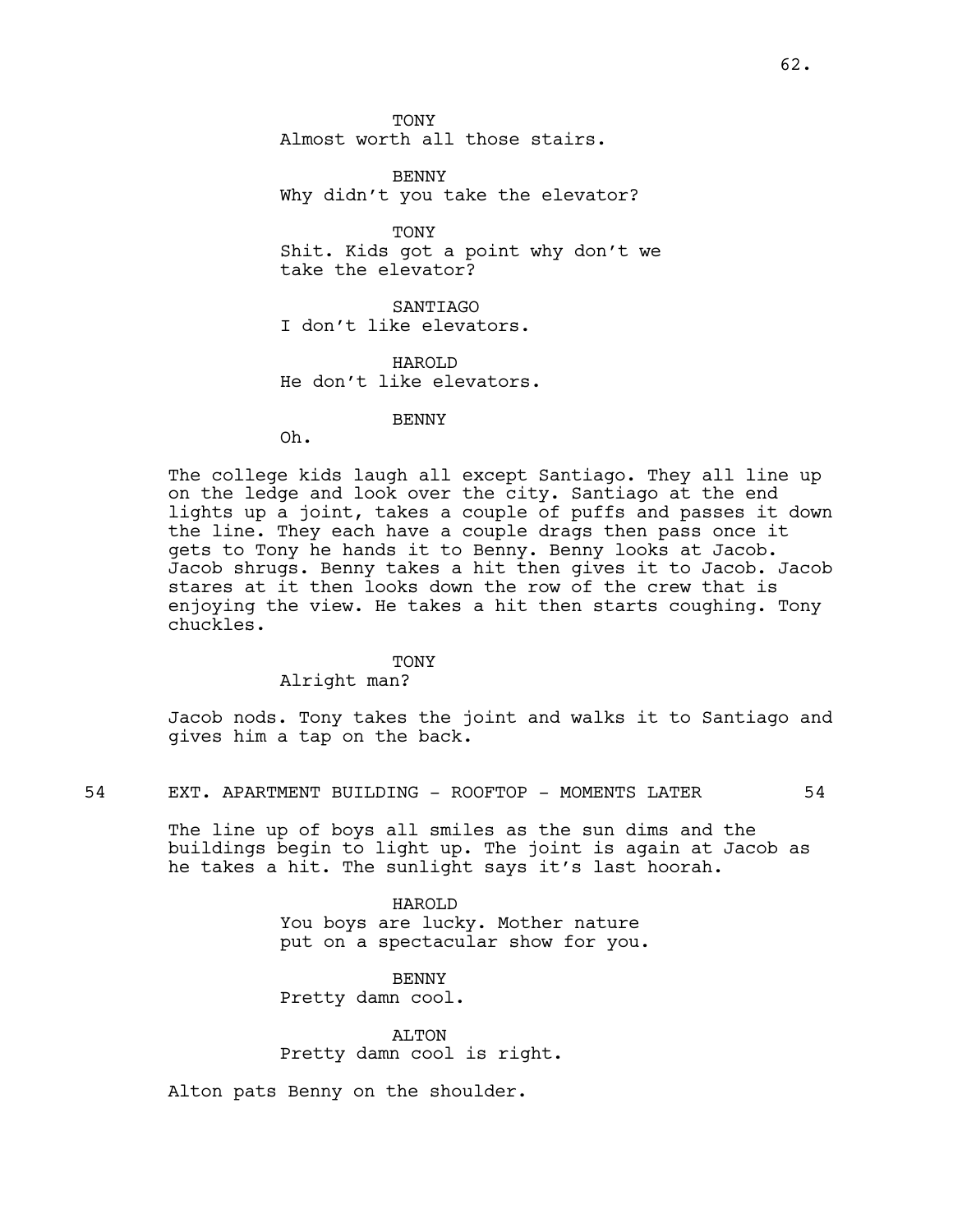**TONY** Where do you guys go? BENNY What do you mean? TONY School. BENNY Oh. Williamson School of the Arts. HAROLD Ooo. Fancy. BENNY Not really. TONY (to Jacob) You? JACOB Jefferson High. TONY Oh yeah. Harold went there. We're all at Athena University. **BENNY** Nice. You guys on break too? ALTON Yep. TONY Hey Santi. Santiago takes off his back pack and opens it up. HAROLD

You guys sticking around to see the city lit up in the night sky?

Jacob and Benny look at each other.

JACOB AND BENNY

Sure.

Santiago pull out a bluetooth speaker and hands it to Alton. Then he pulls out a six pack of tall boys and hands one to each of his friends. Then a beer to Jacob.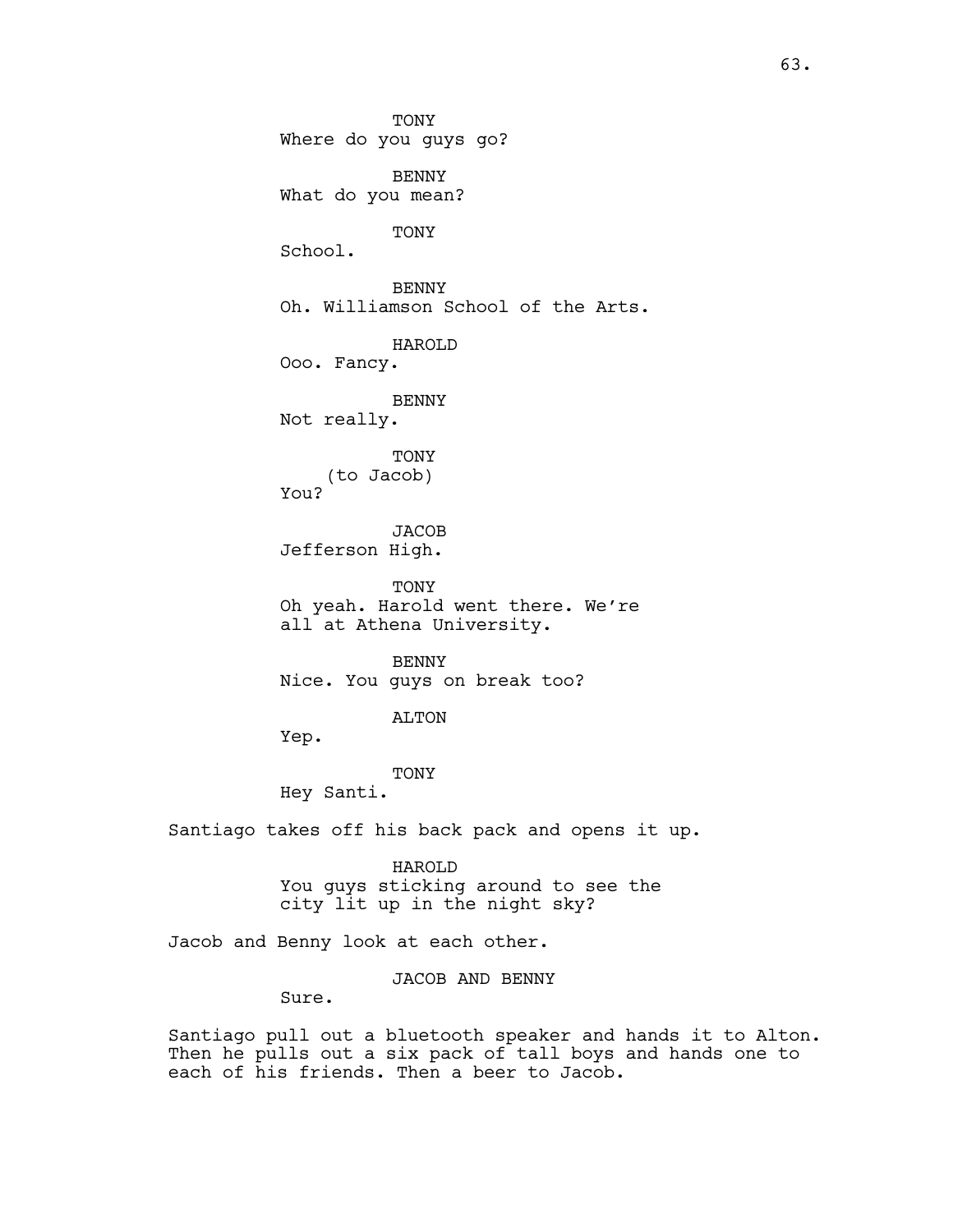**SANTIAGO** (introducing himself) Santiago.

JACOB Jacob. Thanks.

Then a beer to Benny.

SANTIAGO

Santiago.

BENNY Benny. Thank you.

BEEP. BEEP. Alton connects his cell phone to the speaker and nods with satisfaction.

55 EXT. APARTMENT BUILDING - ROOFTOP - LATER 55

Music is rocking the boys sit around in a circle while Alton is in the center doing dance moves. He's good. Harold stands up.

### HAROLD

I'm in.

Harold bobs and feels the vibe and gets into it and goes for a while. Jacob looks at Benny embarrassed for Harold, but Benny is into it.

> TONY Jacob. You're in.

Jacob shakes his head no.

**JACOB** I don't dance.

TONY This is the place to try before you have to do it in front of girls.

## JACOB

I'm good.

TONY

Benny?

Benny smiles. Harold offers his hand and pulls Benny up. Harold backs out of the circle. Benny gets into it and is good. Some moves are a little too rehearsed.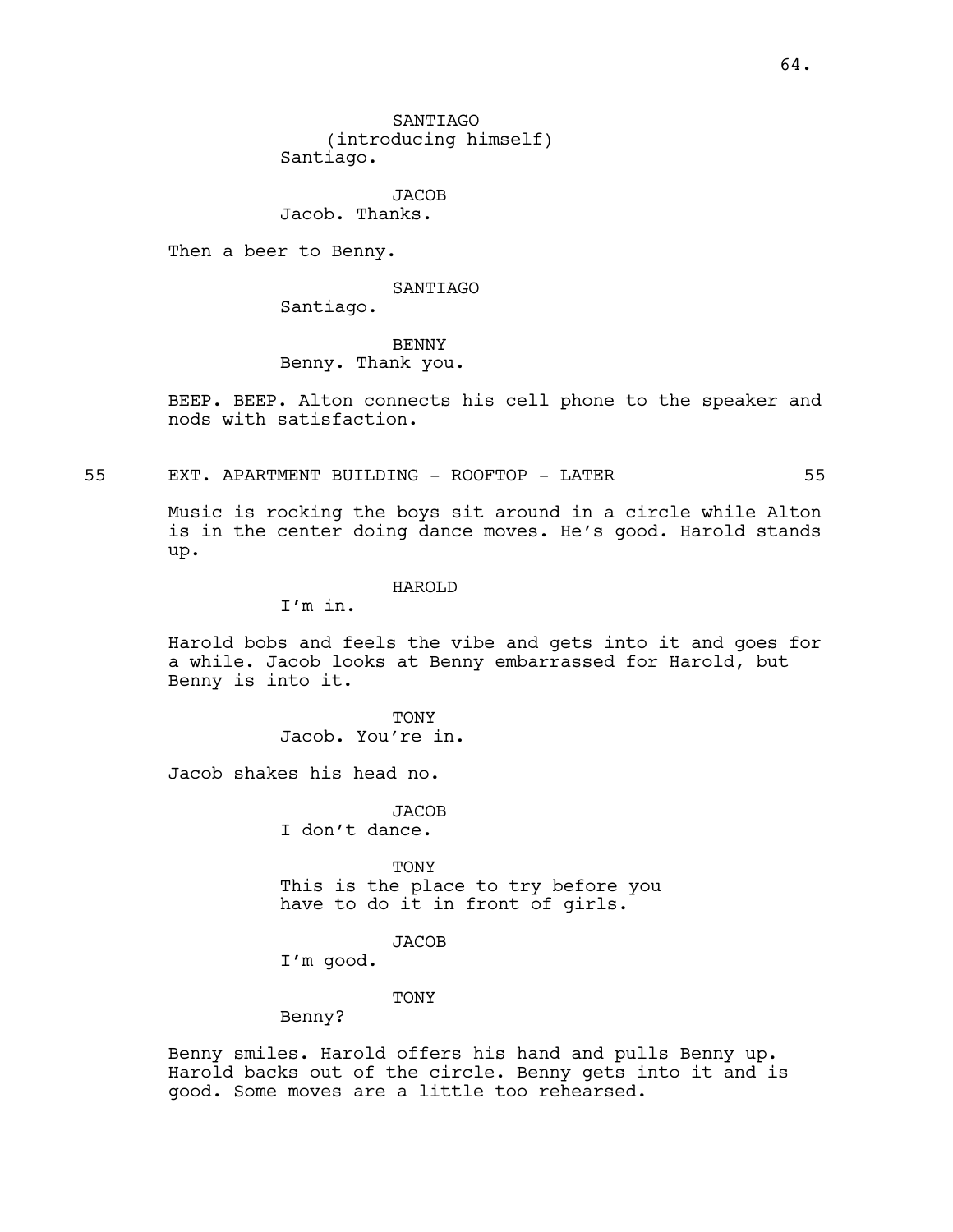Jacob embarrassed for him looks to the others, but they smile on watching the moves. It comes to the point in the song where each time the beat stops Benny claps his hands and stops in a pose. Music begins and dances again till, clap, pose. He gets the crowd into it they clap with him. Then Harold claps then poses with him. Alton stands Claps, and the three of them pose. Tony follow suit. Jacob looks to Santiago. Santiago smirks and shrugs, takes a swig of his beer and stands up to join in. Jacob takes a swig of his beer stands, but walks to the edge and looks at the city lights.

# 56 EXT. APARTMENT BUILDING - ROOFTOP - LATER 56

Everything is packed up and Santiago has his backpack on. They all are getting ready to leave.

> TONY So how did you guys find out about this place?

**JACOB** My boss told me about it.

**BENNY** He gave him a list.

### ALTON

A list?

**BENNY** Yeah of cool places in the city.

TONY And your boss knew about this place? Seems like a pretty cool boss.

**JACOB** Turns out that way.

HAROLD What else is on that list?

BENNY Have you been to Song Sanctuary?

HAROLD That place is Lit!

TONY What is it?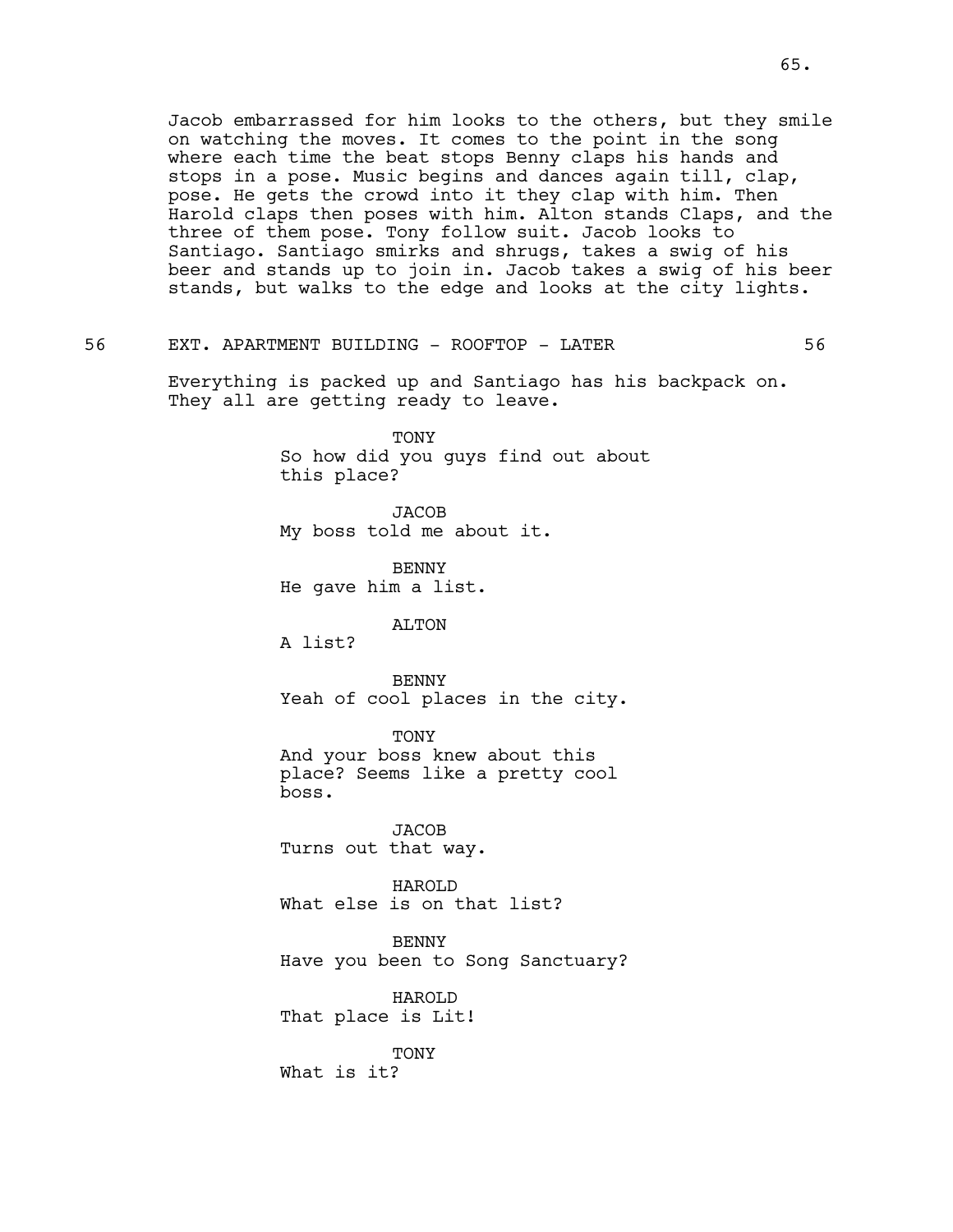**ALTON** It is a music mecca smack dab in the middle of a church!

**TONY** That's pretty damn cool. So what's next?

**JACOB** 

What?

**TONY** What are we gonna do next?

Benny pulls out the envelope.

BENNY Gentleman what are you in the mood for?

SANTIAGO Someplace indoors. I'm freezing.

TONY And preferably with no elevators.

57 INT. BLACKLIGHT BOWLING ALLEY - NIGHT 57

SUPER: "Surreal glow - O'Dell Lanes: Blacklight Bowling"

In the purple light, Jacob and Benny sit stoned. They stare at neon bowling balls passing by and clothing aglow. Some groups bowling have on wigs that radiate in the blacklight. Tony and the group laugh and take turns bowling.

#### ALTON

Jacob, you're up!

Jacob snaps out of his daze and jumps to the ball repository. Benny slowly scans the room and laughs. Jacob gets a gutter ball the group laughs with him.

# 58 INT. HAROLD'S APARTMENT - MORNING 58

Amongst tie-dye wall hangings and pot posters, Jacob and Benny sleep on couches. Alton sleeps in a recliner. Jacob's phone DINGS. He groans and pulls out his phone. "Text Message: Mom" Jacob's eyes widen.

**JACOB** 

Shit.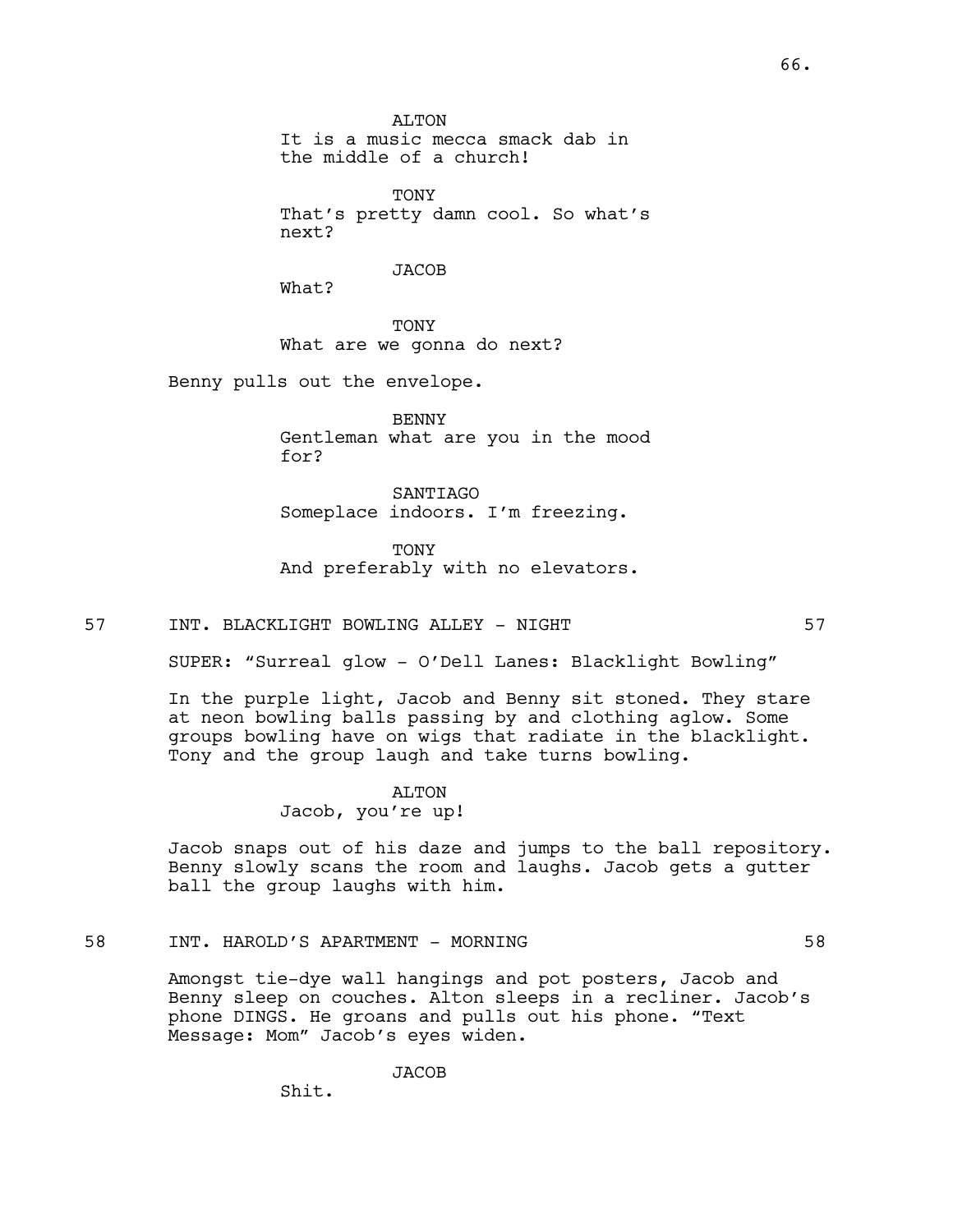Benny starts to stir. Jacob opens his phone. "Mom: Where are you?". Jacob writes back "With Benny". "Mom: Where!?" Jacob writes "Slept at friends. Sorry I didn't text Ma." She sends him an angry emoji. "Mom: Better not happen again!" Benny's eyes are open watching Jacob. Jacob writes "Yes mom. Sorry".

> BENNY (whispers) What's up?

**JACOB** Never texted my Ma.

BENNY Ah shit. Yeah. My Dad is probably raging.

JACOB Did you text him?

BENNY Ha I think I did...

Benny checks his phone.

BENNY (CONT'D) Yeah. No reply. He doesn't text.

Jacob sits up and rubs his head.

#### JACOB

Food?

## BENNY

Food.

Benny tosses the list to Jacob.

59 INT. HAROLD'S APARTMENT - MOMENTS LATER 59

Benny is at the kitchen counter writing on a piece of paper. "Thanks for letting us crash here."

> BENNY Should we leave them some places from the list?

## JACOB

Sure.

Jacob pulls out the list. Benny starts jotting some down.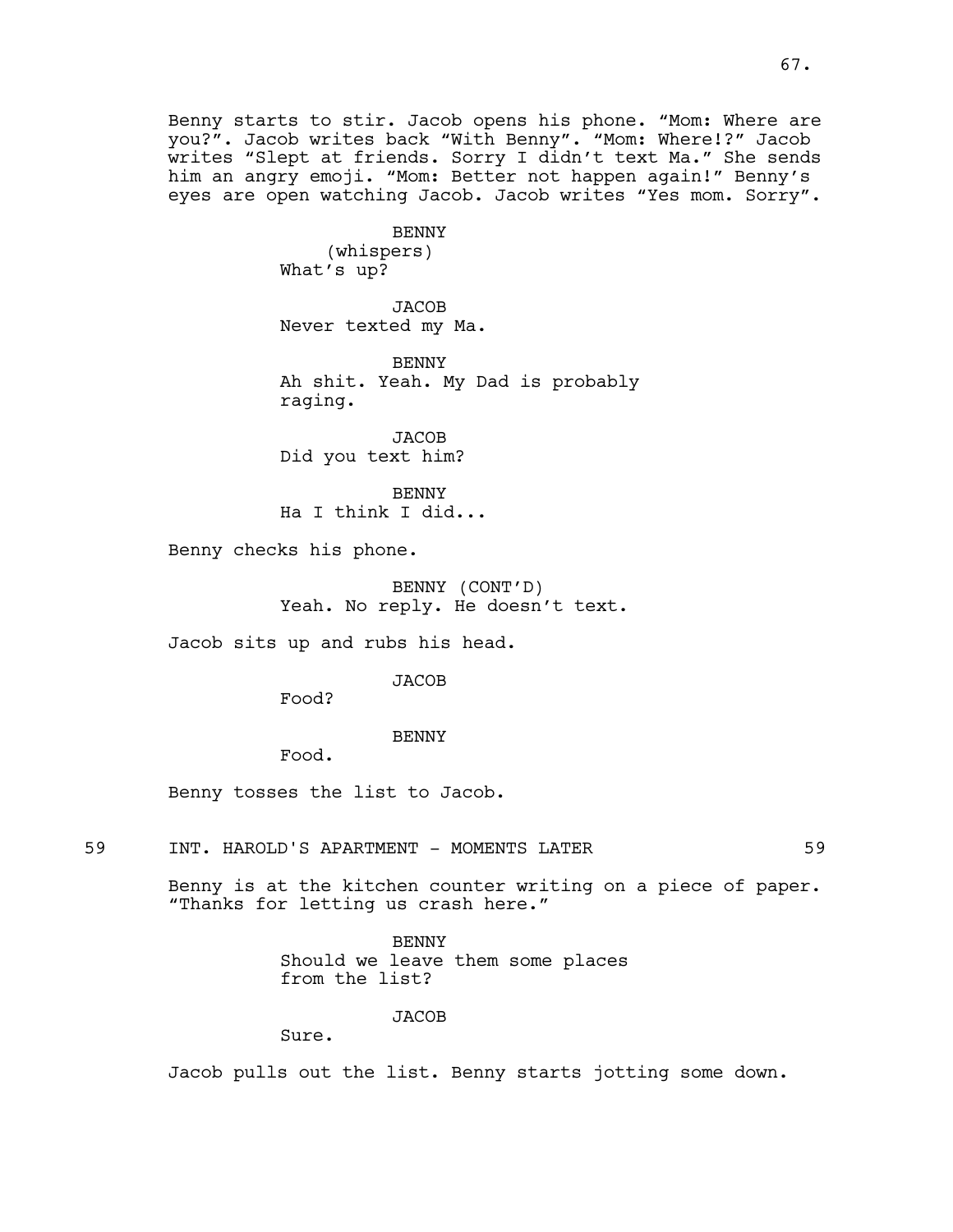60 INT. JB'S DINER - MORNING 60

SUPER: "Best Breakfast - JB's Diner: Try a heap or one of the P.O.Ss"

Inside of a small diner that has a dozen tables and an exposed kitchen where you can see the cooks do their thing, Jacob and Benny sit at the counter watching the cooks.

> JACOB Last night was pretty wild.

BENNY Those guys were pretty cool.

**JACOB** 

Yeah.

Benny looks through the list.

JACOB (CONT'D) What do you want to do today?

BENNY Do you have a flashlight in your car?

61 EXT. ABANDONED SUBWAY TUNNEL - ENTRANCE - MORNING 61

SUPER: Graffiti Galore - Abandon Subway Tunnel - Bring a flashlight and go to the end.

The entrance for the subway tunnel exposed under a bridge. One at a time Benny and Jacob hang from a ledge to drop in to the tunnel.

62 INT. ABANDONED SUBWAY TUNNEL - CONTINUOUS 62

They look around. One end is blocked off and the other is a tunnel into darkness. Plenty of daylight streams in this section and it is covered in magnificent graffiti.

**BENNY** 

Rad.

Jacob and Benny both pull out their phones and start snapping away.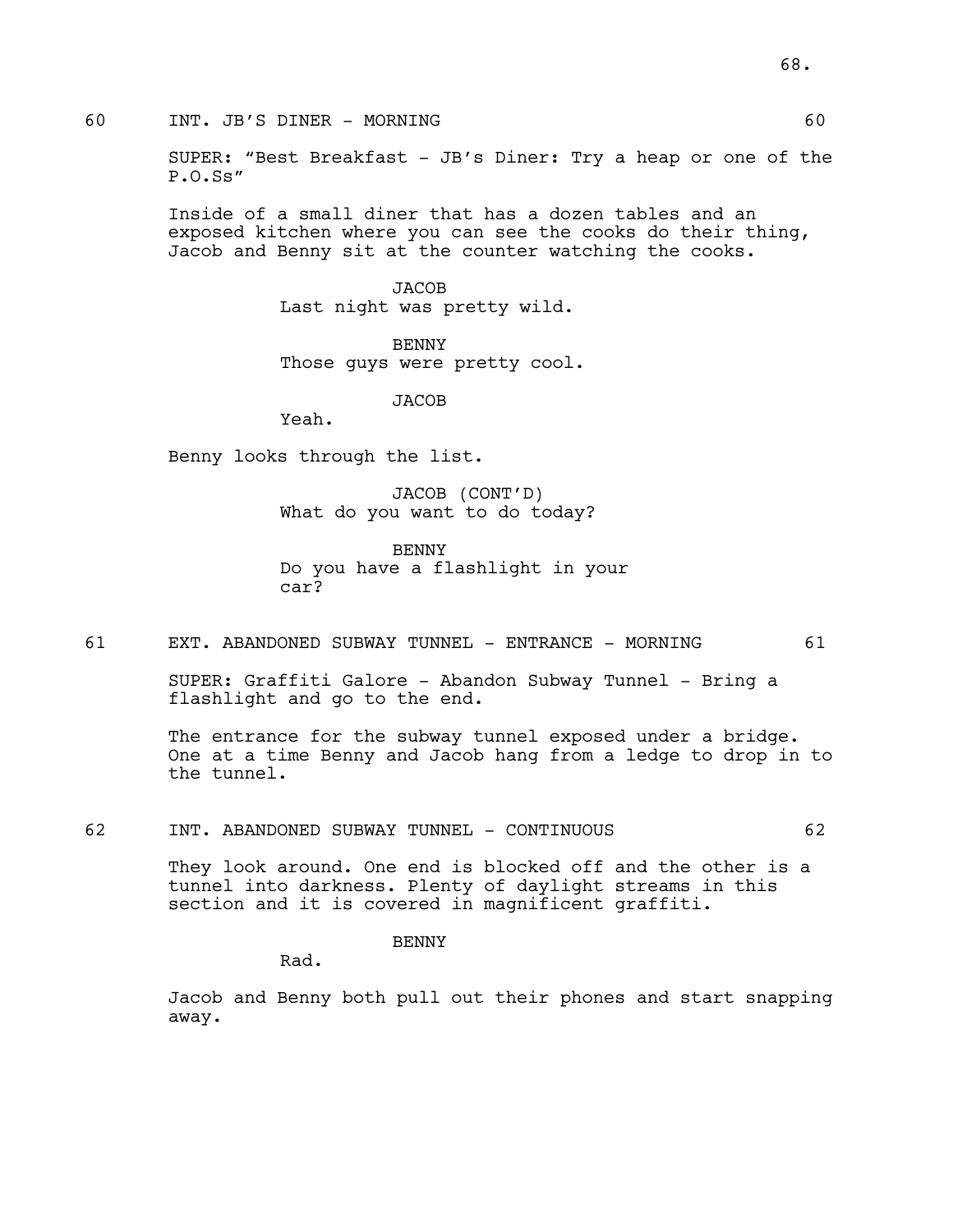Benny stares into the blackness of the tunnel as Jacob finishes off his Instagram post. Jacob posts then looks up at Benny then looks into the darkness too.

JACOB

You wanna?

BENNY Not really. You?

**JACOB** 

Not really.

Benny turns on his phone flash light. Jacob pulls a flashlight out of his pocket. They begin to walk in.

## 64 INT. ABANDONED SUBWAY TUNNEL - MOMENTS LATER 64

Now surrounded by darkness, the boys close together walk straight with their eyes on the ground in front of them. Their flashlights hit spray painted words on the ground that read "Look at the WALLS." A little freaked out the shine the light at each other to see each other's reaction. The slowly move their light to the wall. They illuminate a continuous array of street art. They walk forward and scan the walls.

#### **JACOB**

How did they do this in the dark?

BENNY

I don't know. But it is freaking amazing. Just think there are a million people above us right now that have no idea that this exists.

**JACOB** 

Wild.

## 65 INT. ABANDONED SUBWAY TUNNEL - LATER 65

Still scanning the wall with their flashlights. Jacob and Benny move forward toward a tiny spill of daylight at the end of the tunnel. There is a sound like a CONTINUOUS RUMBLE that increases in volume as they get closer to the end.

> BENNY Is that a train?

**JACOB** I don't know.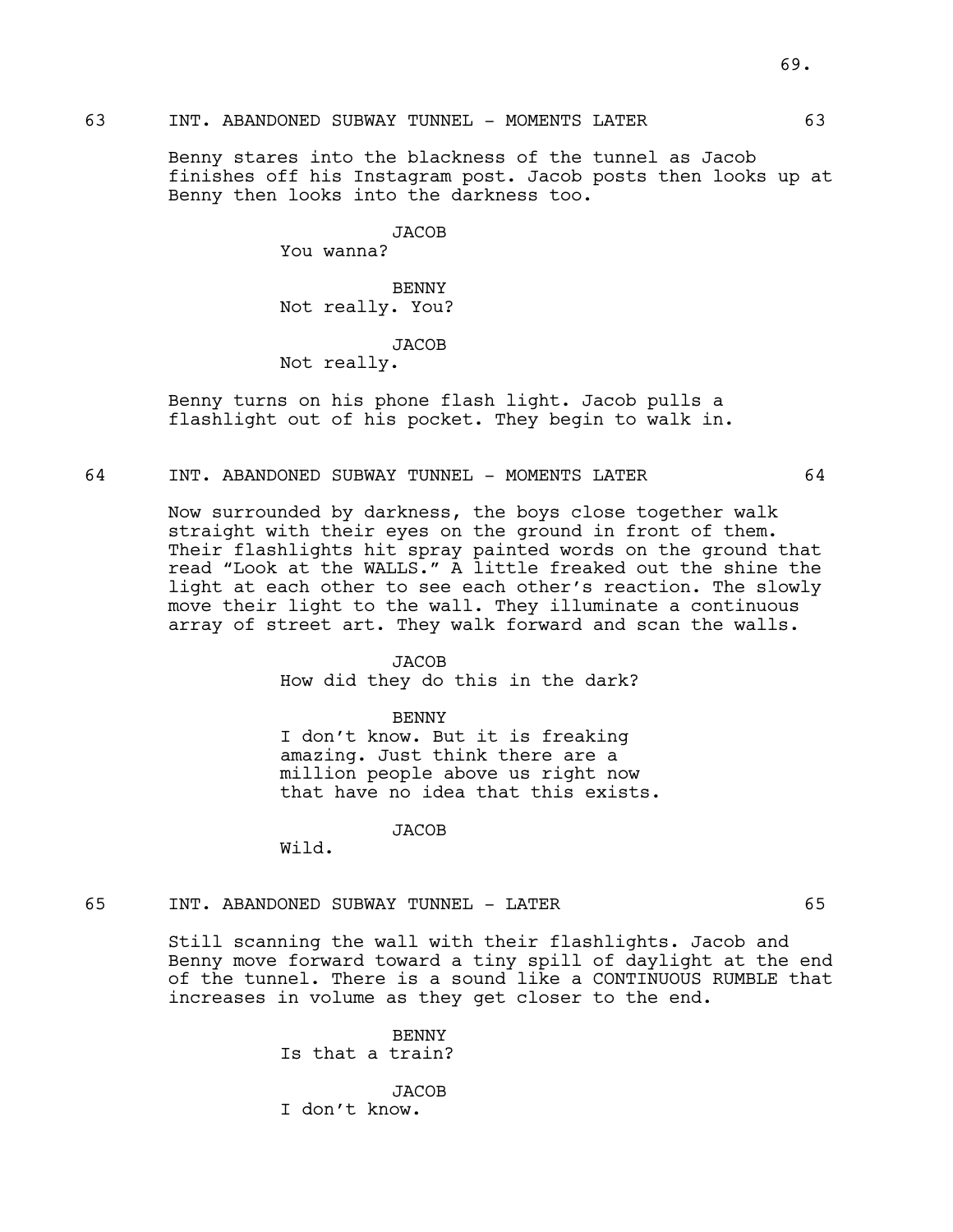They approach the exit; the daylight gets stronger on their faces. The RUMBLE has turned into a ROAR. The floor abruptly drops off above a ROARING waterfall. A city bridge is overhead where traffic goes by barely heard over the raging water. Jacob and Benny stare at the magnificence of nature.

> **JACOB** (yelling over the sound) Shit! Is this city falls?

BENNY I'm guessing so. We're still in the city and it's supposed to be impressive. I'd say this fits.

JACOB This is scary as hell but I can't back away.

Jacob takes a step closer.

BENNY This floor will hold right?

Jacob looks down.

**JACOB** Yeah I think its just the cliff's rocks under this pavement.

Benny steps next to him. Takes a deep breath in and closes his eyes. He opens them and shoots his arms in the air.

> **BENNY** Whoohooo! Whoohooo!

Jacob looks at him and laughs.

BENNY (CONT'D) C'mon Jacob! This feels great!

Benny gives him a nudge. Jacob raises his arms but bends at his elbows.

> **JACOB** (weakly) Whoohoo.

> BENNY C'mon man.

Jacob shakes his head no.

66 INT. ABANDONED SUBWAY TUNNEL - MOMENTS LATER 66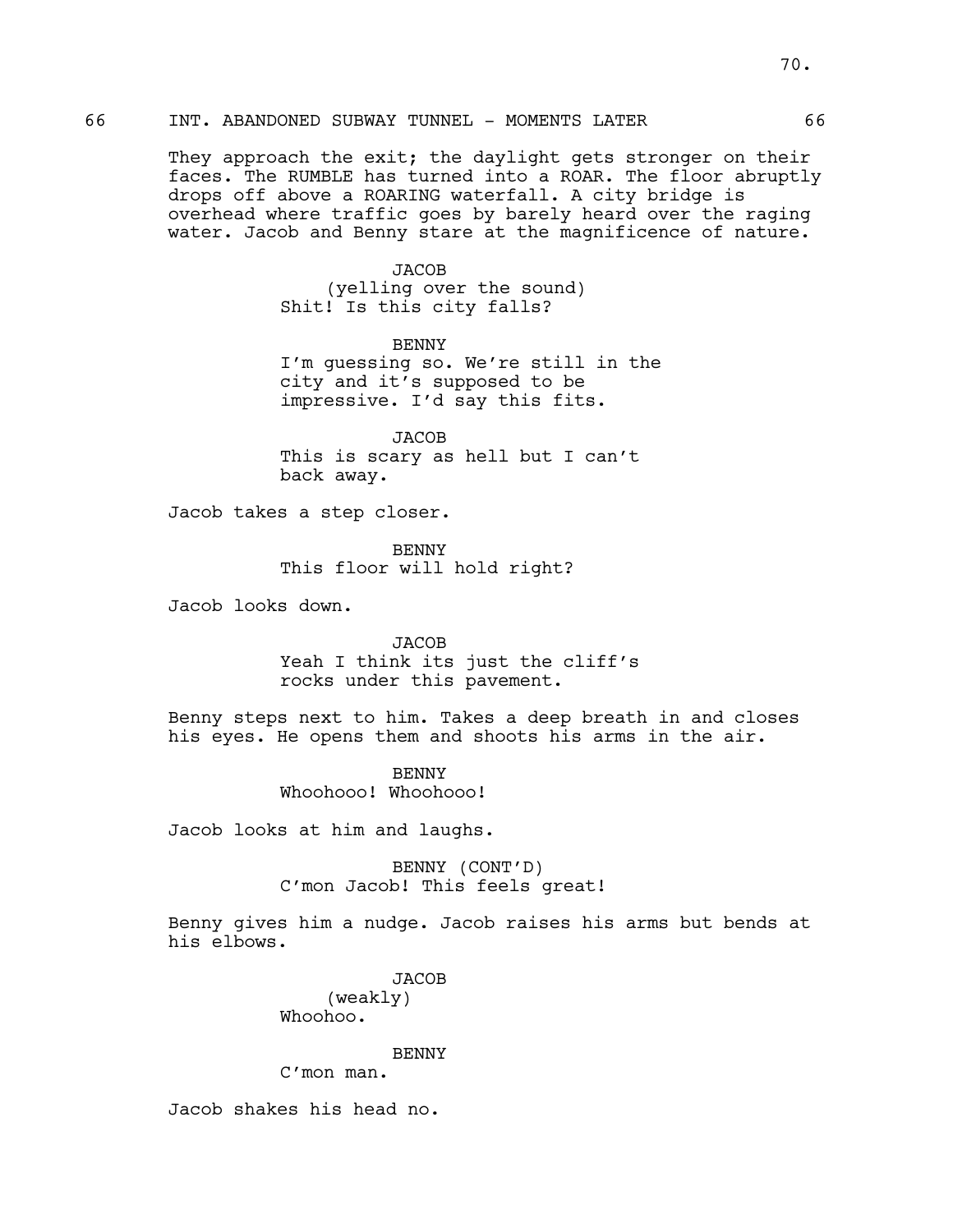BENNY (CONT'D) Close your eyes for a second.

Jacob closes his eyes.

BENNY (CONT'D) Feel that power?

The water rages. Jacob lets the energy fill him up. He opens his eyes rejuvenated. He shoots up his arms in a V.

> JACOB (yelling) Yeah! Yeah!

#### BENNY

Wooohooo!

They bend over and shout into the waterfall letting everything in them, out. The scream echoes down the tunnel.

67 INT. ABANDONED SUBWAY TUNNEL - ENTRANCE 67

Jacob and Benny exit the darkness into the entrance where they started.

> BENNY How far of a walk to you thing that was?

**JACOB** Maybe a mile?

BENNY Sounds right.

**JACOB** 

Fuck!

BENNY

What?

JACOB Did you even take a picture?

BENNY

Shit. No.

JACOB

Me neither.

They both look back into the darkness. Benny looks at his phone.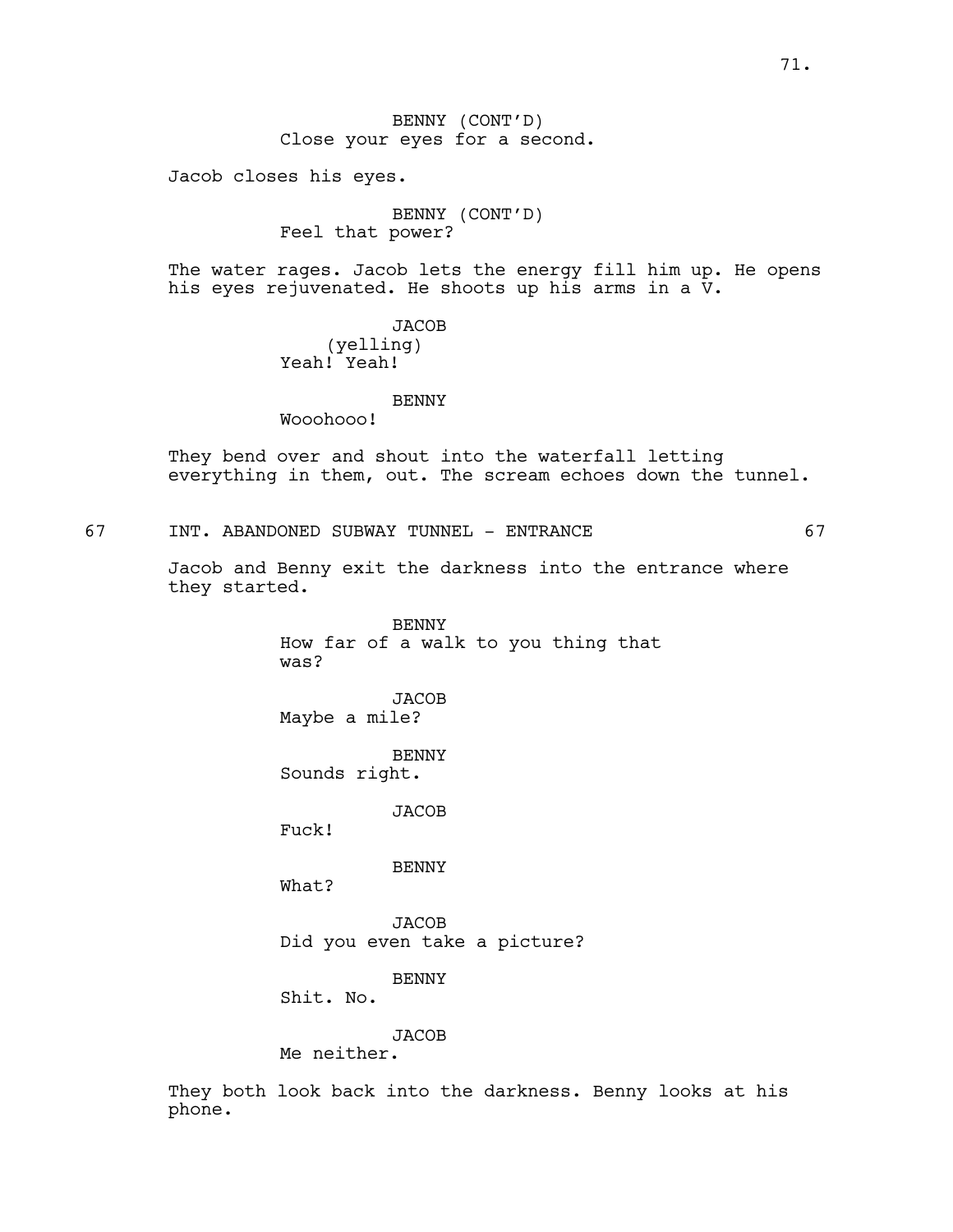BENNY My battery is almost dead.

Jacob looks at his phone.

JACOB Yeah. Me too. I have a charger in the car.

68 INT. WALKEN ART GALLERY - DAY 68

SUPER: "Art fills your soul - Walken Art Gallery"

69 SERIES OF SHOTS 69 SERIES OF SHOTS

Jacob and Benny in different rooms of the gallery.

Phones are out again.

Benny stands in front of a painting impersonating a pose. Jacob snaps a picture.

They stare at a tall painting of a soldier from opposite corners of a room.

> JACOB Is he staring at you?

BENNY Yeah you?

JACOB Yeah. Weird.

70 INT. ARTHUR'S CINEMA - EVENING 70

SUPER: "Classic movie theater - Arthur's Cinema - catch a classic"

The SERIES OF SHOTS 21 and 20 and 20 and 20 and 20 and 20 and 20 and 20 and 20 and 20 and 20 and 20 and 20 and 20 and 20 and 20 and 20 and 20 and 20 and 20 and 20 and 20 and 20 and 20 and 20 and 20 and 20 and 20 and 20 and

Jacob and Benny watch the *Dead Poet's Society* eating popcorn.

Part of the film where the students each walks to their own drum.

Part where they "YELP". Benny nudges Jacob.

Part when each stands on the desk saying "Oh Captain, My Captain" Benny and Jacob each wipe a tear from their eye.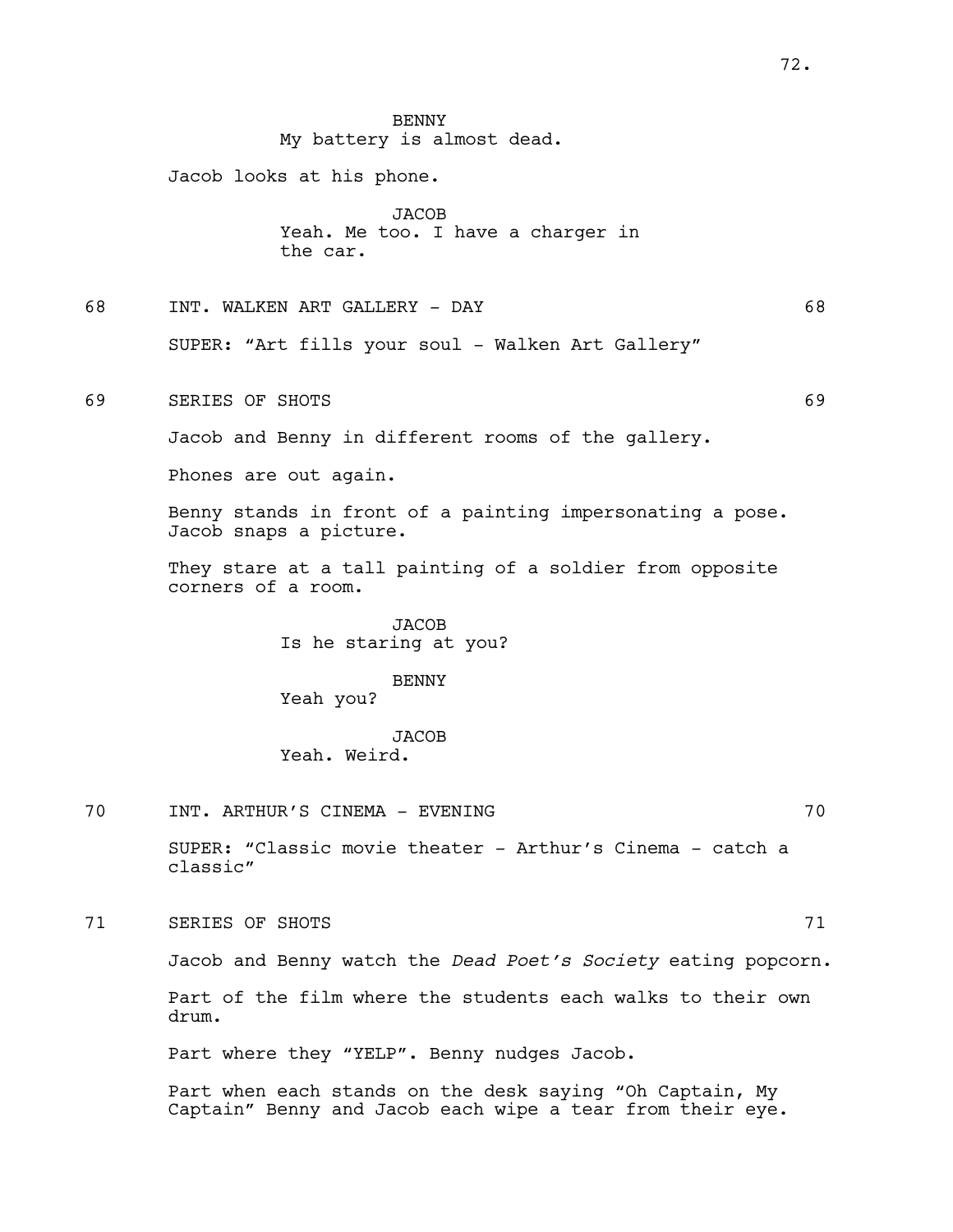# The Solution of the Solution of the SN  $\sigma$  and  $\sigma$   $\sim$  72

SUPER: "Best take out Chinese - Lihn's Garden: My favorite is Kung Pao Chicken and Hot and Sour soup"

73 SERIES OF SHOTS 73

Jacob and Benny enter the exterior of Lihn's.

Inside there is only a small space to stand and wait at the counter. The boys order from the menu above the register to KIDS that looks seven and twelve.

They watch as the chef cooks with hibachi pizazz.

The kids bag up the food and hand it to Jacob and Benny.

- 74 INT. JACOB'S HOUSE KITCHEN 74
- 75 SERIES OF SHOTS 75

Jacob, Benny, and Kristen sit around the table eating the Chinese food laughing.

Benny has trouble with the chopsticks. Kristen shows him how.

Jacob holds up a red chili pepper. Benny joins. They convince Kristen to grab one. All three pop them in their mouths. Faces turn red. They begin laughing at each other's face.

76 INT. JACOB'S BEDROOM - NIGHT 76

Kristen peers into Jacobs room and sees both boys asleep. Jacob in bed, Benny on an air mattress on the floor the list spread across his chest.

SHOPKEEPERS BELL RINGS

77 INT. NEVERMORE BOOKS - DAY 77

The shop door closes behind Jacob and Benny. They stand on a doormat made out of what looks like crow feathers. They scan the store.

SUPER: "Magical bookstore - Nevermore books: like stepping into your favorite fairytale"

Made out of dark wood. There are nooks and crannies everywhere. Skulls on bookshelves.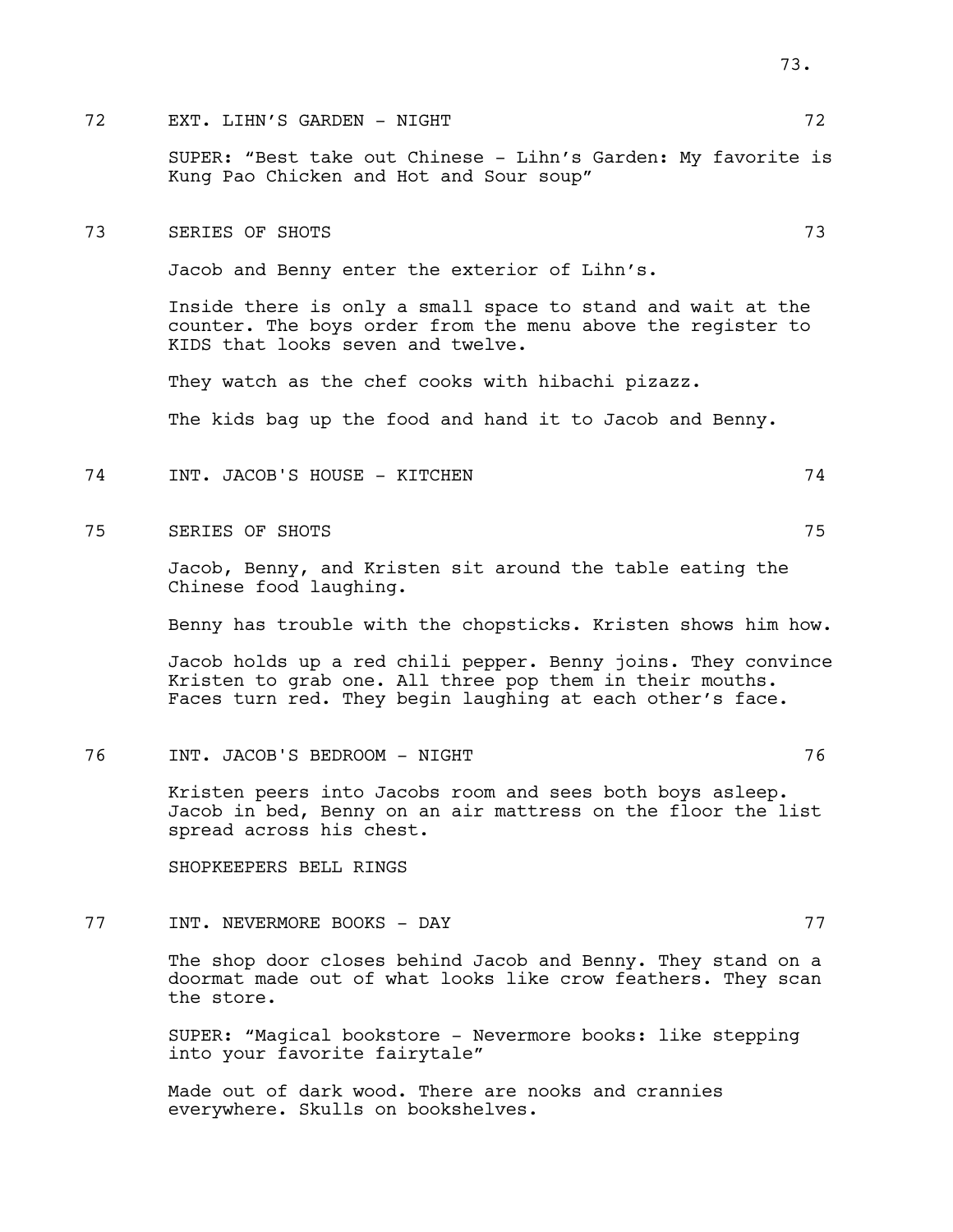Fairies hang from the ceiling. A dragon head is mounted on the wall. Old military weapons, steampunk goggles, capes, creatures, suits of armor are all scattered around decorating the place.

A CLERK 50s, wearing Ben Franklin type glasses and a v-neck sweater looks up from behind the book he is reading to look at the boys. He speaks in a voice that sounds much older than he looks.

> CLERK If you need anything, Catherine is around here somewhere.

> > BENNY

Ok.

They look at each other with raised eyebrows and continue in. They walk through pulling a book off here and there to flip through.

They come to a graphic novel section, and each pulls one off to flip through. Benny's eyes widen. He whistles and shows Jacob his. It is filled we scantly clad women playing cards holding men on dog chains. Jacob shows Benny the drawings in his book of a man's head smashed open in graphic detail.

> BENNY (CONT'D) (whispers) Where's the superheroes?

**JACOB** I feel like we're in an alternate universe.

Jacob and Benny put the books back on the shelf and move on. They come to a nook that has hats, wigs, and props from every century. Benny puts on a tall black British guard hat. He stands at attention. Jacob pulls a wizard hat out and puts it on. Pretends to flick a wand at Benny. Benny quickly takes off the hat and puts on a creature mask.

> BENNY (dramatically) What did you do to me!?

JACOB (in a wizard voice) That is for talking to the princess.

BENNY (normal) Hey, there's a beard there too.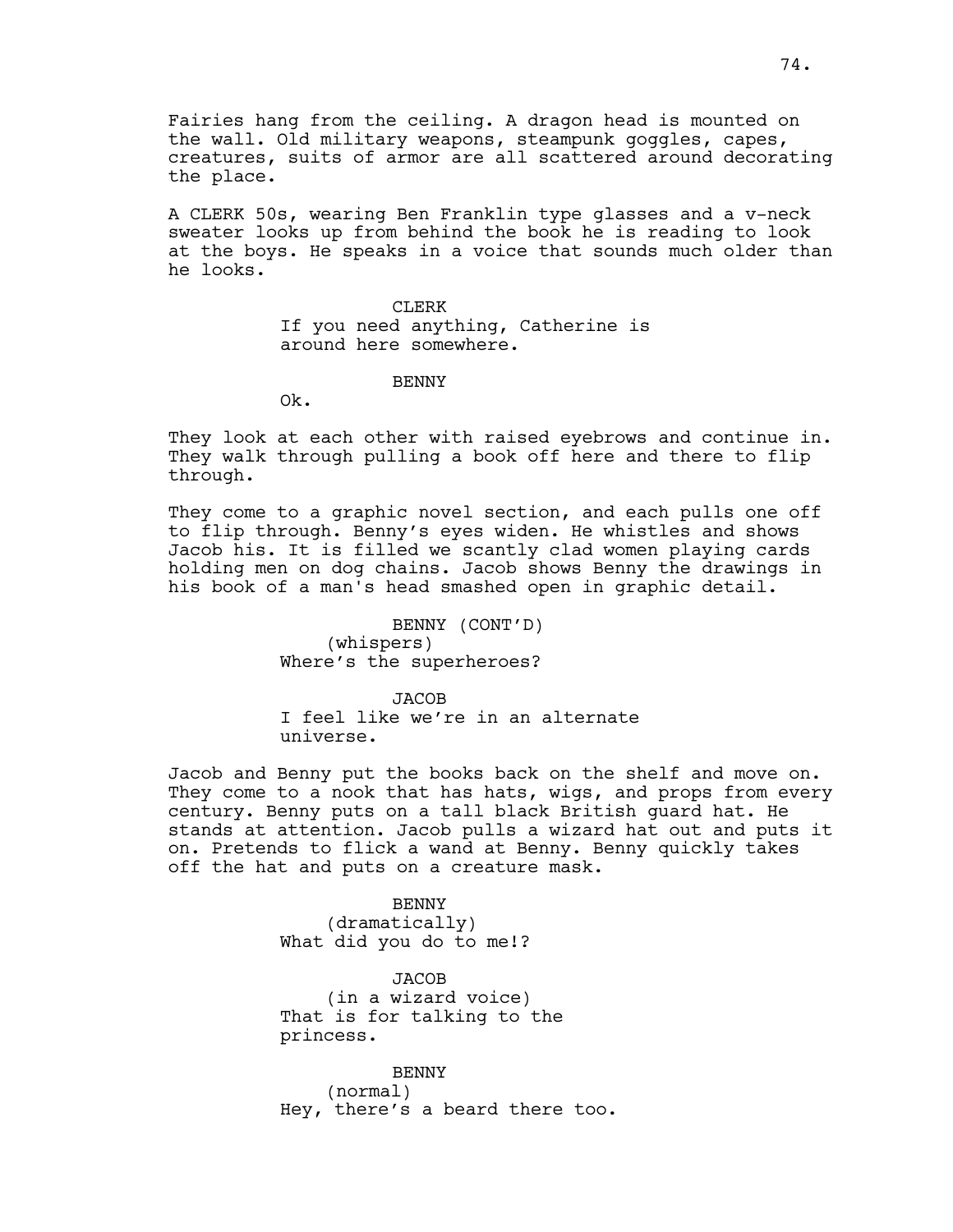Jacob puts the beard on. They both laugh. Benny looks around for something else. He finds a top hat and a cane. Jacob pulls out his phone and takes a selfie. Benny starts humming to himself and dancing like Fred Astaire. CATHERINE a pretty 17-year-old with dirty blonde hair and a free people hippie vibe approaches slowly and observes. Jacob works on texting his mom the picture of himself.

#### CATHERINE

Nice moves.

Jacob looks next to him to see Catherine in awe. Benny stops.

BENNY

Thanks.

Catherine looks Jacob up and down and laughs. Jacob pulls at the beard embarrassed. Catherine glances at a shelf, grabs a flapper hat and puts it on. She reaches out her hand to Benny who takes it. Jacob removes his hat and beard and watches as Catherine and Benny begin to dance. They do a little swing jive, Catherine gracefully moves around Benny as he snaps his fingers. He grabs her hand spins her in for a final dip. Catherine and Benny laugh. Jacob has a wince of jealousy but claps at the performance. Benny stands Catherine up.

BENNY (CONT'D)

Hi.

Hi.

**CATHERINE** (laughs)

BENNY Um. I'm Benny.

CATHERINE Nice moves Benny. I'm Catherine.

BENNY You too. You have nice moves too.

She turns to Jacob. Jacob stares.

BENNY (CONT'D) That's Jacob.

CATHERINE

Hi Jacob.

JACOB

Hi.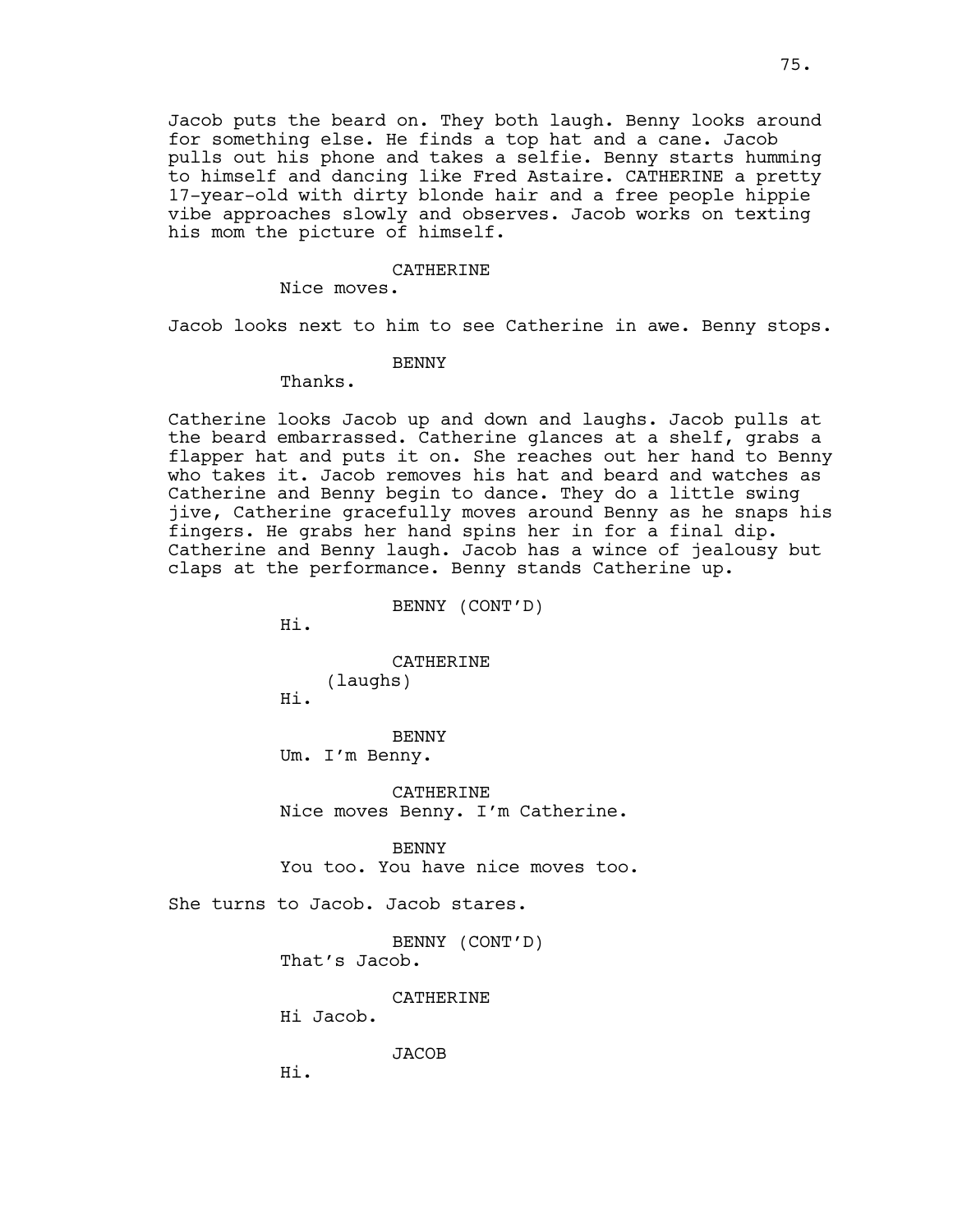CATHERINE Can I help you guys find anything?

BENNY Um. Not really. Well, we're just kinda here for the experience. But this place is so cool.

JACOB You work here?

CATHERINE Yeah. Well my parents own it so I'm more like an indentured servant.

> **JACOB** (loud)

Jacob realizes how loud and awkward his laugh was.

JACOB (CONT'D) Well. I love books. I mean I'm good at lit.

CATHERINE Well this is a good place to find some books. Let me know if you need anything.

She looks to Benny.

Ha!

CATHERINE (CONT'D) Thanks for the dance.

**BENNY** 

Thank you.

She starts to walk away then turns back.

CATHERINE You came here for the experience?

BENNY

Uh yeah. See...

Jacob gives Benny eyes to stop but Benny continues anyways.

BENNY (CONT'D) Jacob's boss gave him a list of cool places around the city and we are checking them out.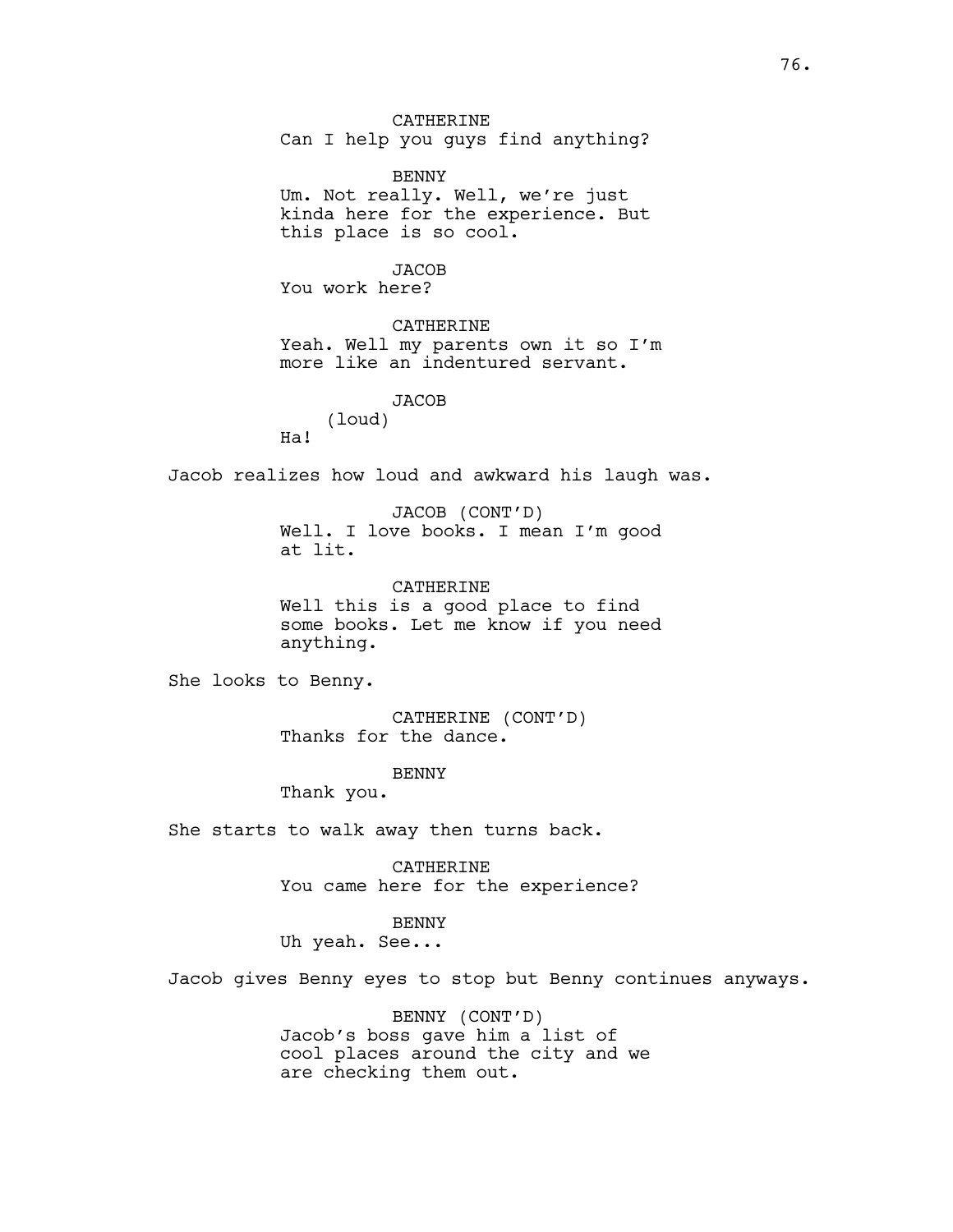CATHERINE That sounds cool.

BENNY Want to join us?

Jacob's eyes could kill.

CATHERINE Ride around the city with a couple of strange guys doing random things?

She looks at each of them. Benny smiles.

CATHERINE (CONT'D)

Sure.

JACOB Don't you have to work?

## CATHERINE

My parents really don't care. They just let me do what I want. And I want to see what's on that list.

78 INT. JACOB'S CAR - DAY 78

Jacob and Benny sit in the car staring at the entrance of Nevermore books.

> JACOB I can't believe you invited her.

**BENNY** She seems cool.

JACOB We don't even know her.

## BENNY

You get to know someones soul when you dance with them. I think she's a good person.

Catherine exits Nevermore Books putting on her jacket and throwing her army green knapsack on her back.

> JACOB Here she comes. Hope you're right.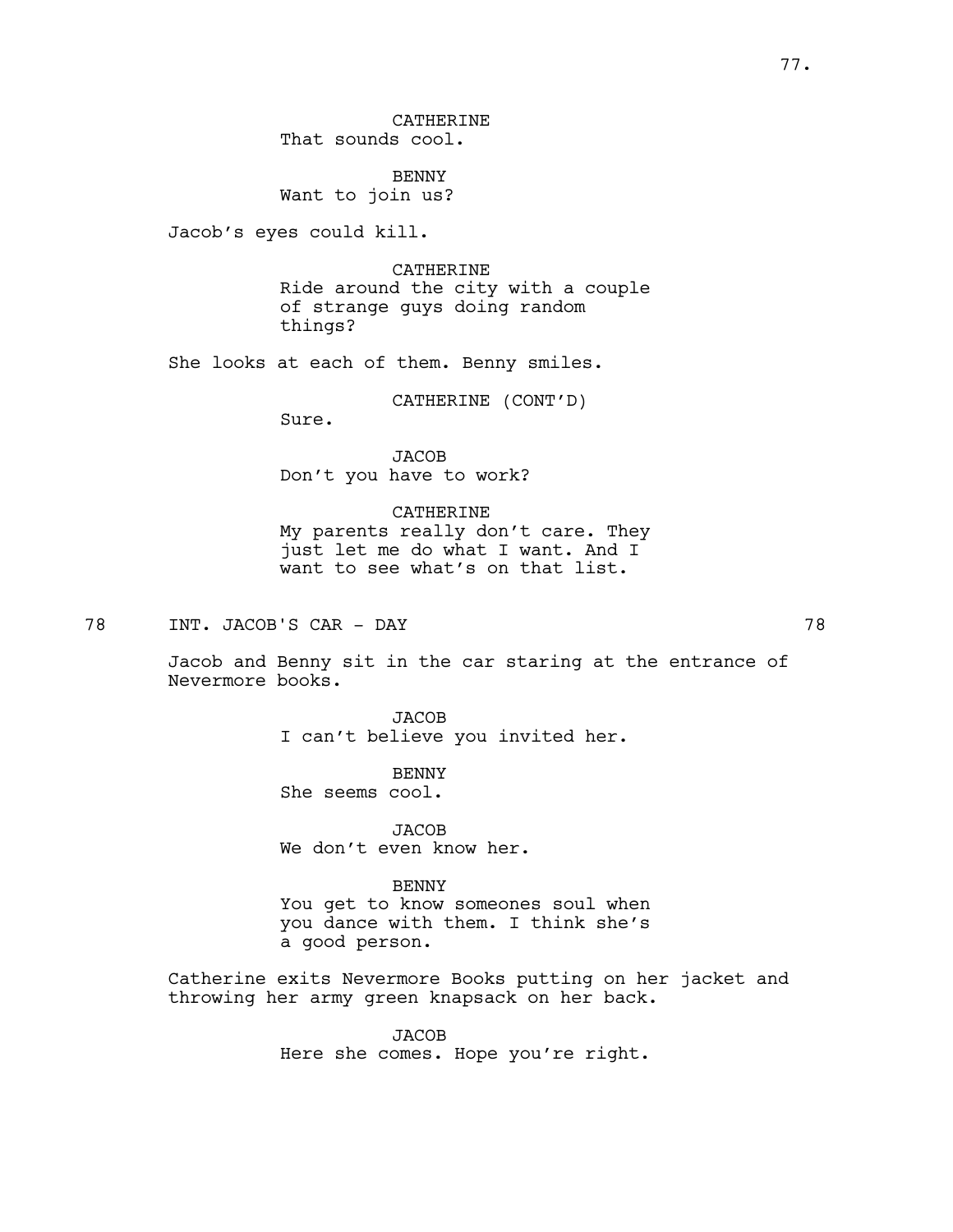Jacob's driving, Benny has the list spread out in front of him, Catherine sits back and looks out the window oddly comfortable in Jacob's car.

> BENNY Where do you want to go?

JACOB Wasn't there an indoor sports park on there?

BENNY

Yeah.

CATHERINE That doesn't sound fun to me.

**JACOB** (disbelief) Really?

Jacob shoots Benny a look. Benny gives an innocent face.

CATHERINE Yeah. Anything artsy on there?

BENNY I'll check.

CATHERINE Your car smells like a french fry.

JACOB (unapologetically) Ugh yeah sorry.

CATHERINE (sincerely) Nah. I love french fries. Ha.

**JACOB** 

Oh cool.

BENNY Jacob works at Sully's on Ridge.

CATHERINE Ah, that's cool.

Jacob relaxes.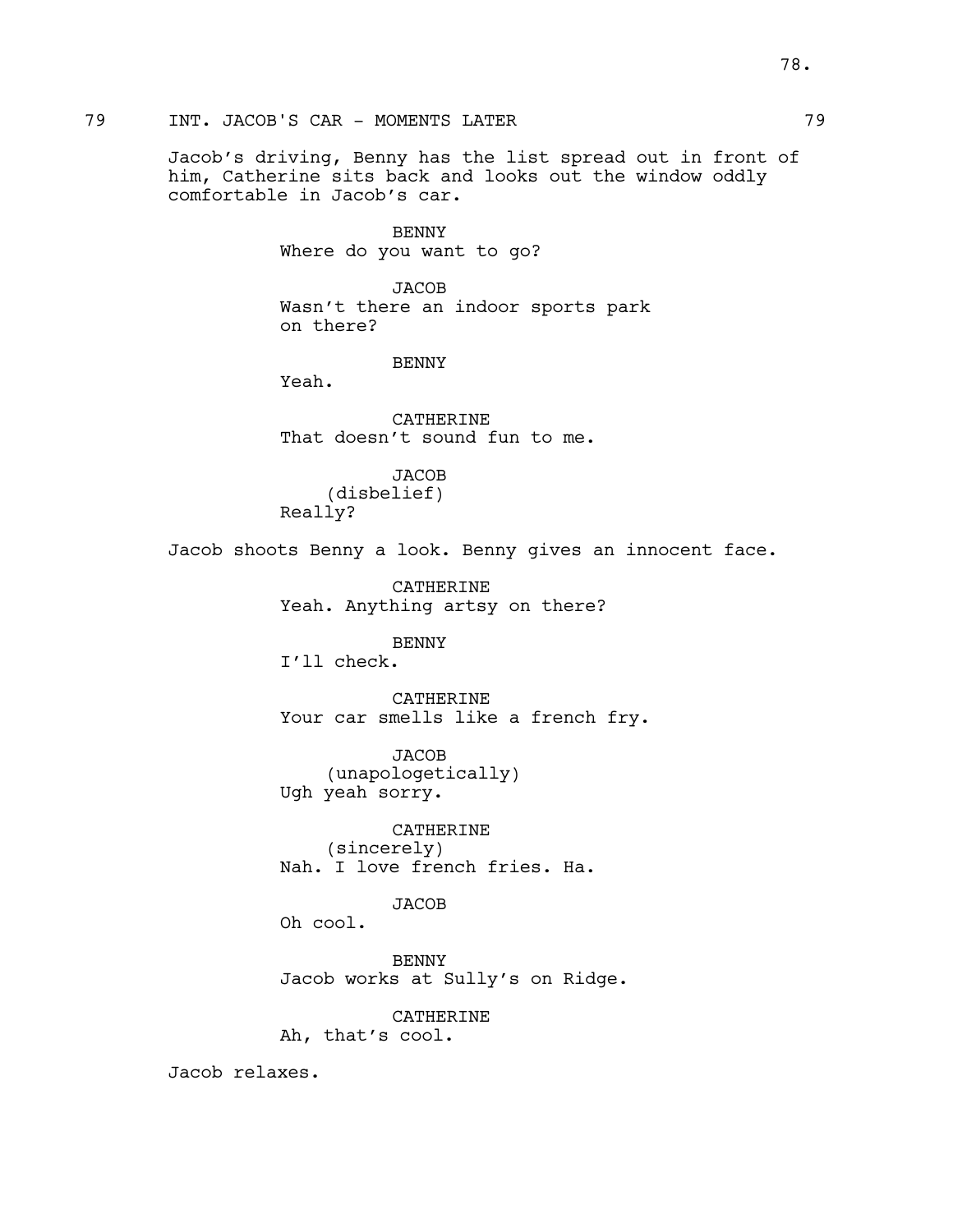**BENNY** Twisted root conservatory.

JACOB

What?

BENNY That is our next stop.

CATHERINE This is exciting.

80 INT. JACOB'S CAR - LATER 60

They pull off to the side of the road in an industrial part of the city.

> JACOB This is where it should be. This looks like a pretty rough part of town. Sure we should check this place out?

CATHERINE Seriously? Of course.

JACOB

K.

Jacob turns off the car and they get out.

81 EXT. CITY SIDEWALK - DAY 61

Jacob, Benny, and Catherine walk along the sidewalk looking for an entrance. Along all the dirty brick walls and metal doors is an inset doorway. They look in to see a door that is covered in an ornate carving of tangled knotted tree bark.

> CATHERINE That's beautiful.

**JACOB** This must be it.

He reaches for the handle and it opens.

SUPER: "Beautiful gardens - Twisted Root Conservatory: like escaping to another world."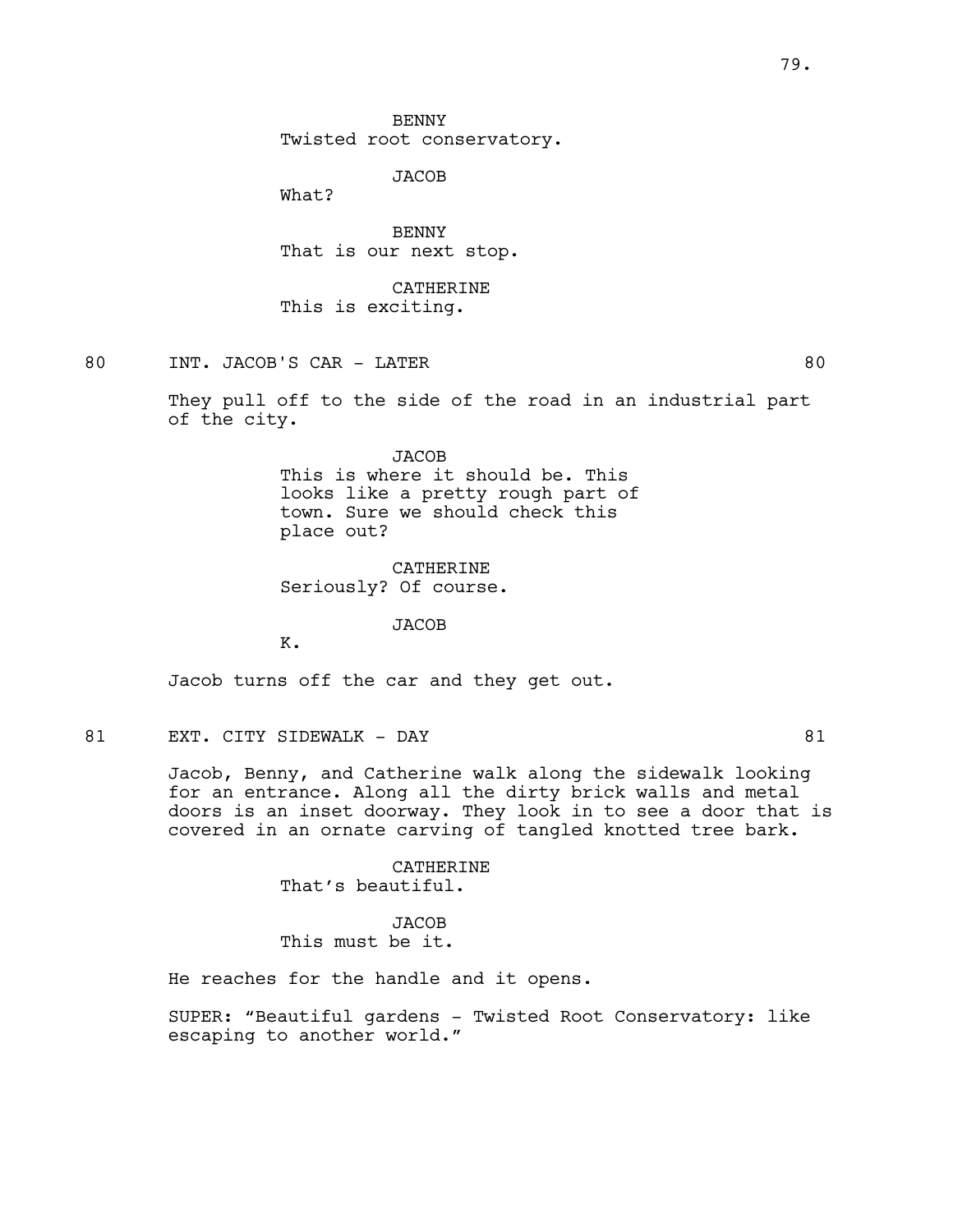## 82 INT. TWISTED ROOT CONSERVATORY - ENTRANCE - CONTINUOUS 82

They enter a tunnel lined with warm white Christmas lights. Their intrigued faces are illuminated by the soft glow. The end of the tunnel opens up to a glass-roofed foyer.

#### 83 INT. TWISTED ROOT CONSERVATORY - FOYER - CONTINUOUS 83

The foyer has as small brown counter the rest is filled with green and pops of color from flowers. MARIGOLD 60s, with gray hair, wearing an apron, and funky eyeglasses pops up from behind a plant she was working on.

MARIGOLD

Well hello!

The kids jump back.

#### CATHERINE

Hi!

MARIGOLD Well my children are you hear to explore my garden?

BENNY

I think so.

MARIGOLD Great! It is just two dollars a piece.

**JACOB** 

Oh. OK.

Jacob reaches into his pocket and pulls out some cash. Benny starts reaching into his pocket, and Catherine opens her backpack. Jacob flips through a couple bills and hands them to Marigold.

> JACOB (CONT'D) Here's six.

MARIGOLD Oh great! Great! Great!

CATHERINE Well, what a gentleman.

Marigold takes the money and goes behind the counter to put it in her money box. A vase on the counter holds a mixture of cut flowers.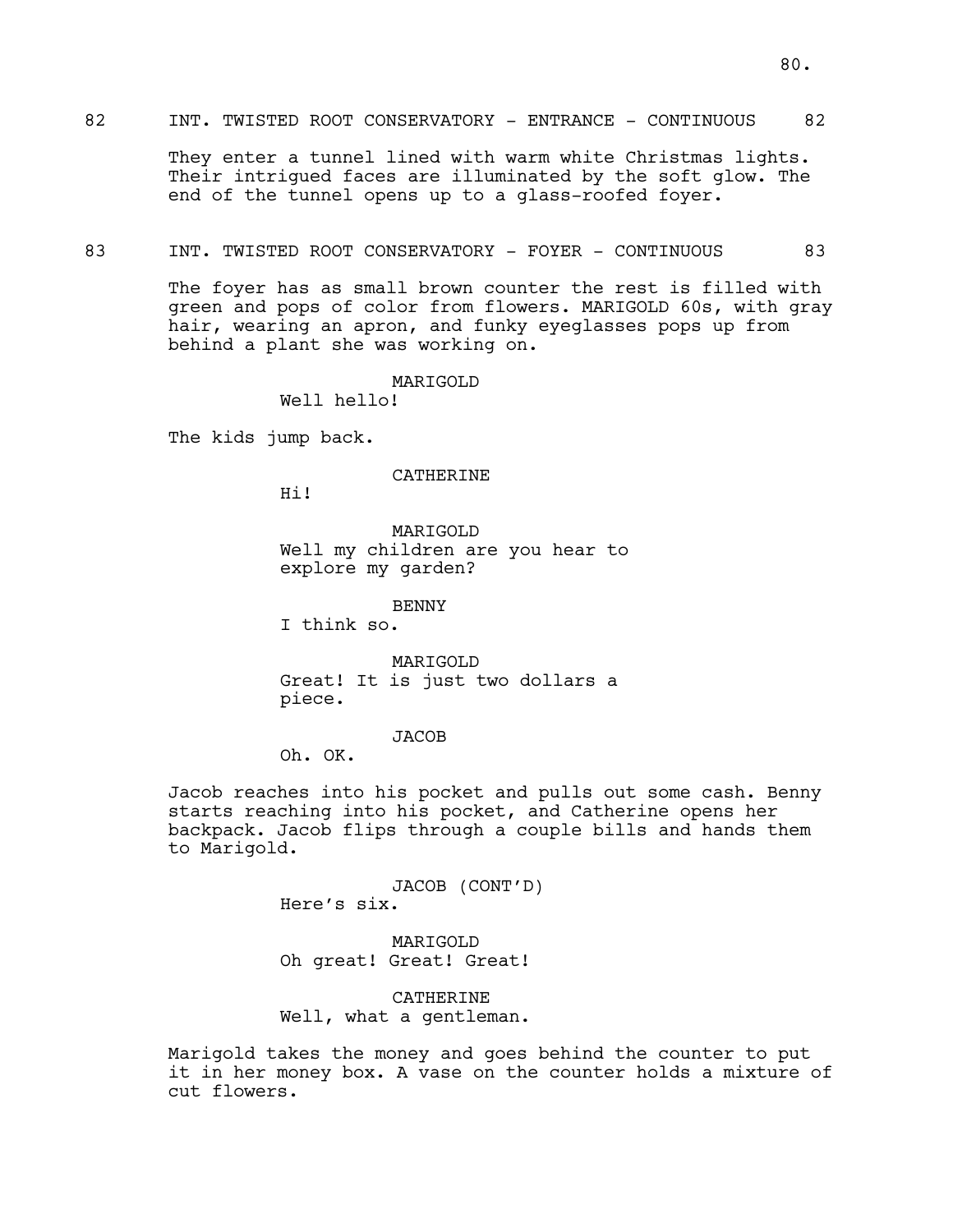She looks it over and selectively takes three out. She takes her scissors out of her apron and snips the three stems in half.

> JACOB Um. Do we just go in?

MARIGOLD What? No. These are for you!

Marigold comes back from around the corner. She walks in front of Catherine and takes a beautiful pink lily and puts it behind Catherine's ear sprinkling water across her face.

> MARIGOLD (CONT'D) We call that the flower blessing.

CATHERINE (laughs) Ah, thank you.

Catherine politely wipes her face. Marigold goes to Benny and puts an Allium a red-purple puffy ball flower into his corduroy jacket pocket. Then she goes to Jacob and looks him over. Marigold takes his jacket and slides the branch with three spectacular red leaves from a Palmate Maple through a buttonhole. She tidies him up.

MARIGOLD

Handsome.

Jacob looks at the leaves and blushes. Catherine smiles at his embarrassment.

> MARIGOLD (CONT'D) Well now you all look ready for your story tour.

**JACOB** Oh, our story tour?

MARTGOLD Well of course. Shall we?

She motions the group to enter the next room.

84 INT. TWISTED ROOT CONSERVATORY - ROOM 1 - MOMENTS LATER 84

Marigold walks through waving her arms gracefully toward the surrounding plant-life as if she is sprinkling fairy dust as she talks. She waves her hands to a dense group of lilies like the one that Catherine wears.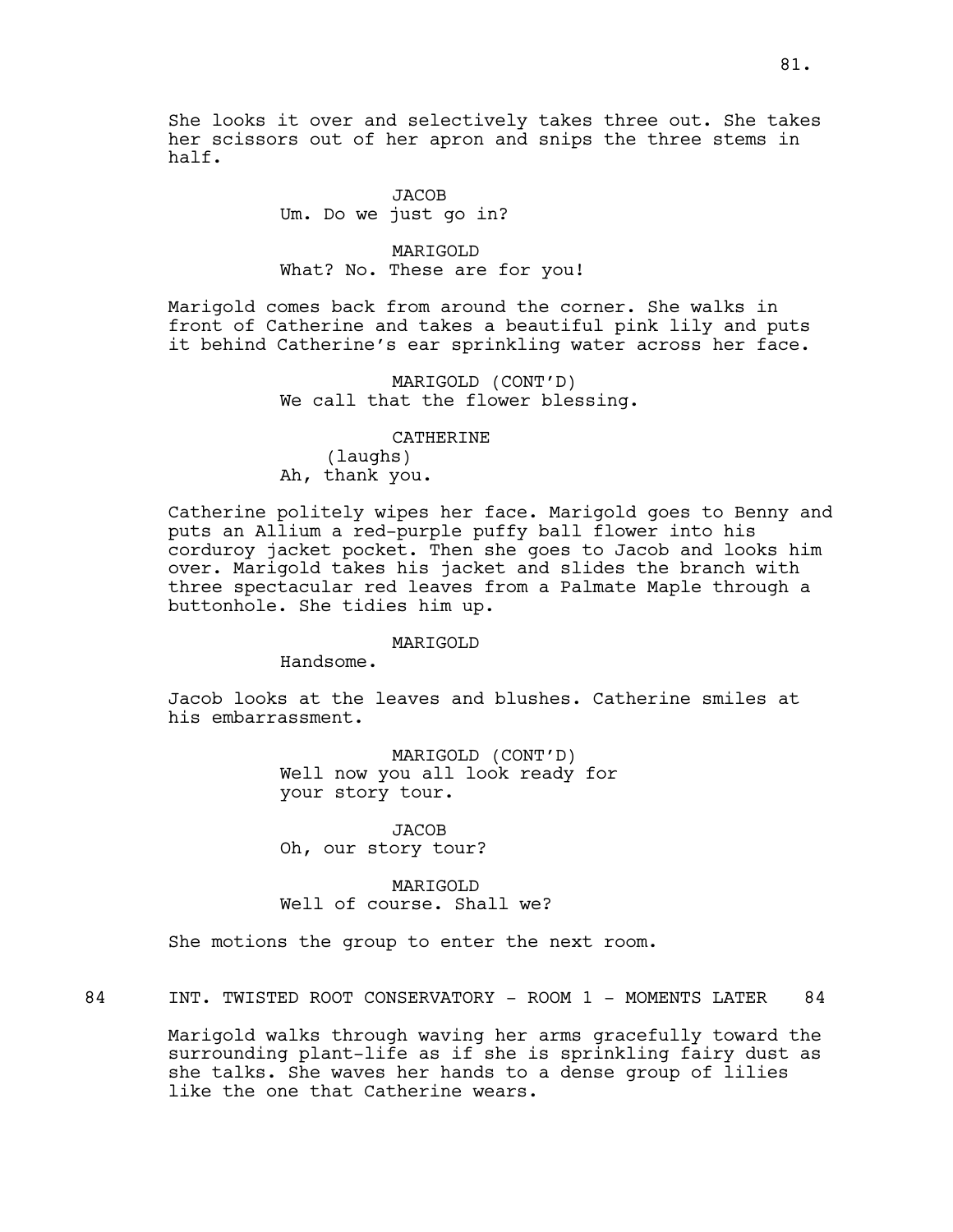MARIGOLD The proud and clever Lily Princess was the daughter of King Allium.

She waves her hand to a dense group of Allium flowers like Benny wears.

> MARIGOLD (CONT'D) The Lily Princess longed to explore the world around her. The forests the seas and the sky. She dreamed of dancing on all the lands she read about with her Grandmother, Allium's mother, the once great Queen Cleome.

She waves to a garden of Cleome flowers purple with thin strands that protrude out from under the flower that is crownlike. Jacob gives a nervous chuckle in relief that his leaves didn't represent the Queen.

> MARIGOLD (CONT'D) Her stories spread in the Princesses mind as she grew older and her hunger for adventure sprouted. One day after a fiery squabble with King Allium.

They walk under a Magnolia tree. Jacob, Benny, and Catherine take in the beautiful pink canopy.

> MARIGOLD (CONT'D) She raced out of the castle to grab the pedals of the Magnolia tree's flowers as a stupendous wind gusts...

Marigold makes a WOOSH sound, as she blows on the group they close their eyes.

> MARIGOLD (CONT'D) ...and takes her away from the home where she had spent her whole life up to that point.

They walk under the tree...

85 SERIES OF SHOTS 85

In the center of an exquisite courtyard the group is around a Koi pond that Marigold has her fingertips swirling in the water.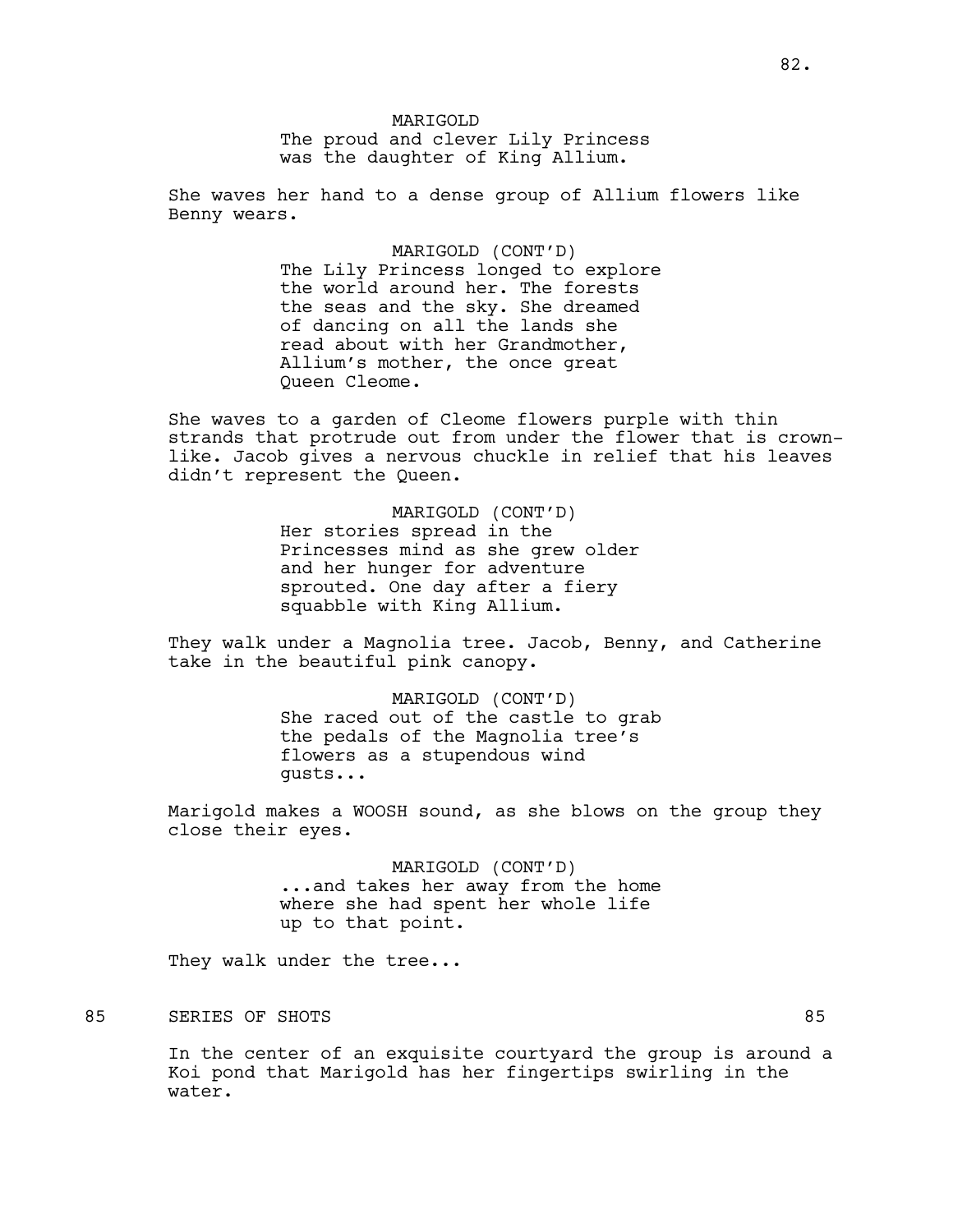The fish seem to get excited and cause little splashes with their tails.

> MARIGOLD (V.O.) And the princess dances in the ocean where all the sea life fall in love with her.

Jacob looks at Catherine who has an ear to ear smile listening to the story. She looks at him bites her lip and smiles. He smiles back.

Faces of bewilderment as they walk through dangling Spanish Moss into a shady room of black dangerous looking plants.

> MARIGOLD (V.O.) In the dark forest of Quilrid, Lily finds herself facing wickedness that puts her cleverness to the test.

86 INT. TWISTED ROOT CONSERVATORY - ROOM 3 - MOMENTS LATER 86

Deep into the room sunlight pierces through the glass roof to illuminate a spectacular Palmate Maple tree with the same red leaves that Jacob wears. The Palmate Maple stands next to a dark Black Locust tree covered in vicious thorns.

## MARIGOLD

The reserved, once powerful Knight of the forest, called Palmate, observed as the Princess outwitted, charmed, and beaten much of the wickedness around. He saw her pride swell which lead her into the thorns of the evil locust tree. When Lily finally felt all was lost she let go of her pride and yelled "help".

Marigold pauses.

MARIGOLD (CONT'D) Knight Palmate ordinarily would never interfere with what the inhabitants of the forest carry out. For he came to the forest long ago to hide from a quest he feared he would not survive. But he was enchanted by Princess Lily.

Benny looks to Jacob and Catherine and raises his eyebrow.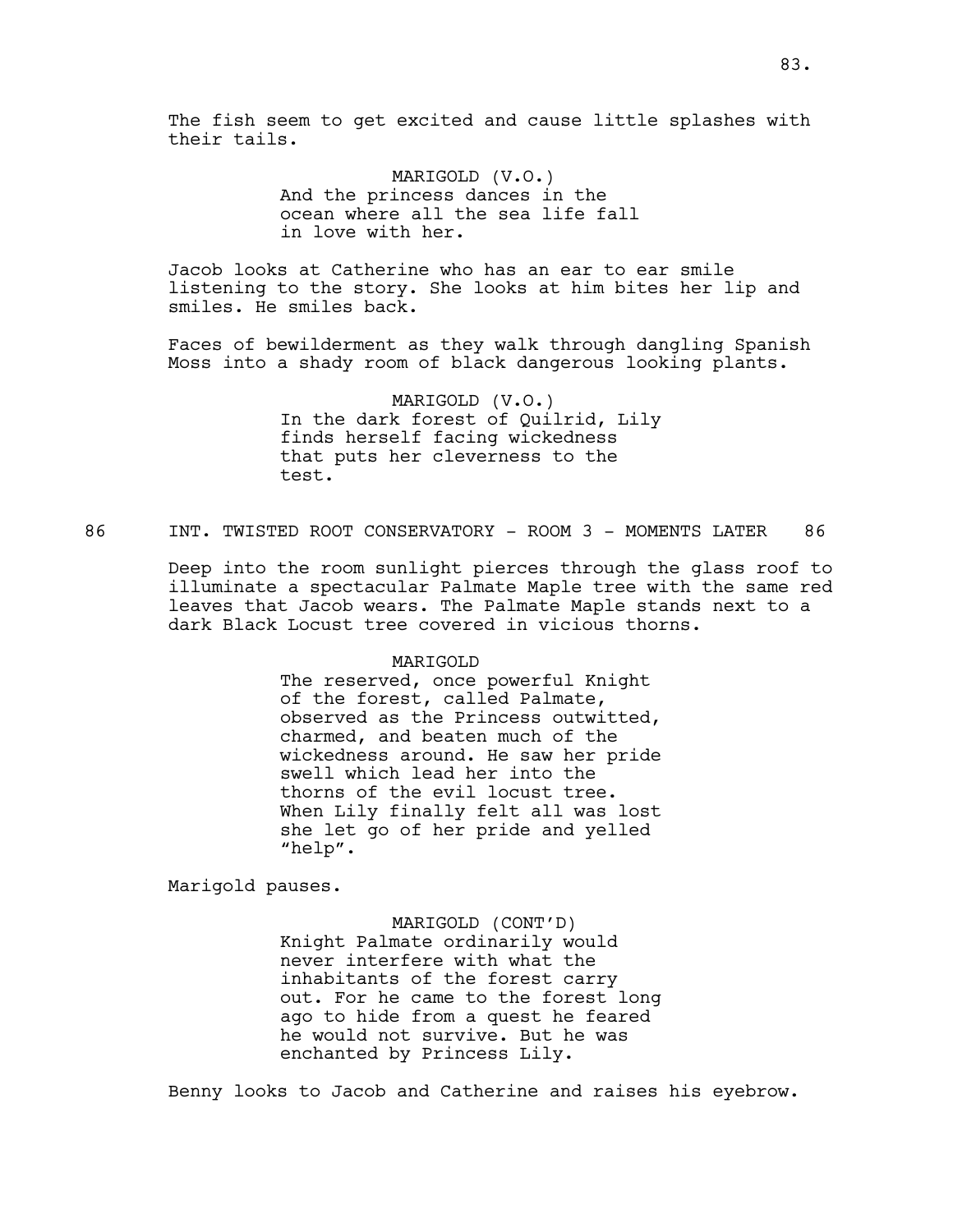## MARIGOLD (CONT'D)

He felt that she held a beauty in the bravery she had shown. Compelling him to intervene. He wraps his branches through the locust tree's branches to pry them open, trying to release Lily from the thorns. As he does, the Locust thorns strip his magnificent leaves. Branch after branch wrap into the locust as blood red leaves rain on the forest floor.

The three kids are captivated.

MARIGOLD (CONT'D) As he runs his last branch through the locust, it shreds the last of his life. The locust releases the Princess. Lily, beaten an bruised lands on a bed of Plamate's leaves. She looks up at the magnificent skeleton of Palmate. She is remorseful that her adventure had cost a life. A tear rolls down and drops on a root of Palmate. She says "Thank you". She leaves the forest to return to her father. But that tear that had soaked in to a root and fed through the veins of Palmate to one very tip. And a single bud began to form.

# 87 INT. TWISTED ROOT CONSERVATORY - ROOM 4 - LATER 87

Under a white Cherry blossom tree, Marigold holds court with her three attentive subjects.

#### MARIGOLD

And as King Allium marries Lily to Palmate, the souls Lily touched from her adventures come to witness the matrimony and to become the loyal subjects of the kingdom her and her new husband are to grow in splendor. The end.

Benny quickly wipes a tear from his eye and starts to clap. Catherine and Jacob quickly follow.

> **CATHERINE** That was amazing. Thank you so much.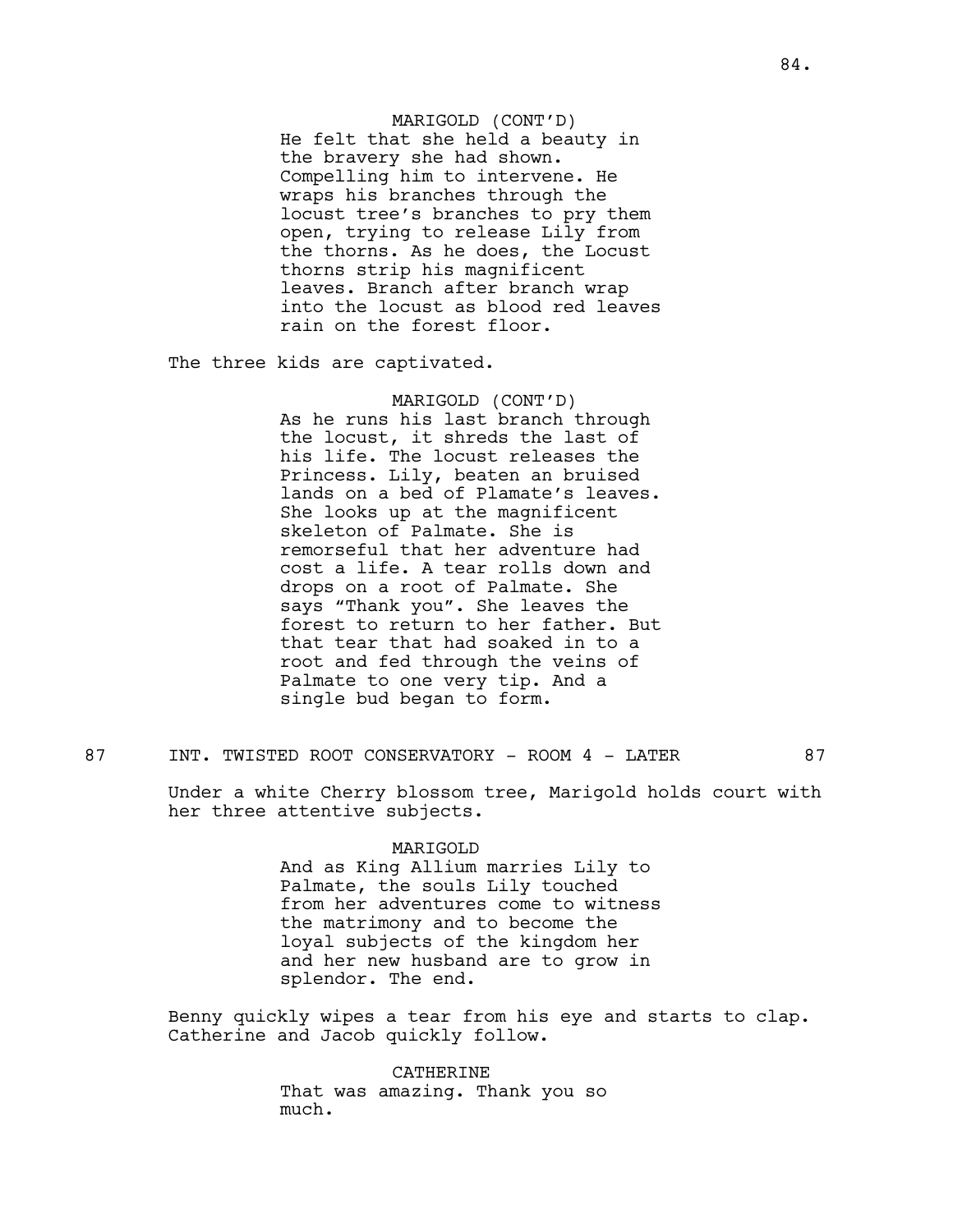MARIGOLD Thank you so much for coming.

JACOB Did you create that yourself?

MARIGOLD Well I spend a lot of time here my imagination goes a little kooky.

She smiles.

JACOB

Brilliant.

Catherine gives Marigold a hug.

MARIGOLD Oh that is sweet.

Benny gives her a hug.

MARIGOLD (CONT'D) Thank you. Your Majesty.

Benny smiles. Jacob a little awkwardly steps toward Marigold, hesitates, then steps in to hug her.

MARIGOLD (CONT'D)

Palmate.

Marigold gives Jacob a sweet smile.

MARIGOLD (CONT'D) Well I will leave you now to explore some on your own. Enjoy yourselves now.

CATHERINE Yes. Yes we will. Thank you. Thank you.

88 INT. TWISTED ROOT CONSERVATORY - LATER 88

Montage of Jacob, Benny and Catherine - Playing - pretending smelling flowers - Swirling their finger tips in the Koi pond.

89 EXT. TWISTED ROOT CONSERVATORY - LATER 69

The city street is cold and blue compared to the warm conservatory.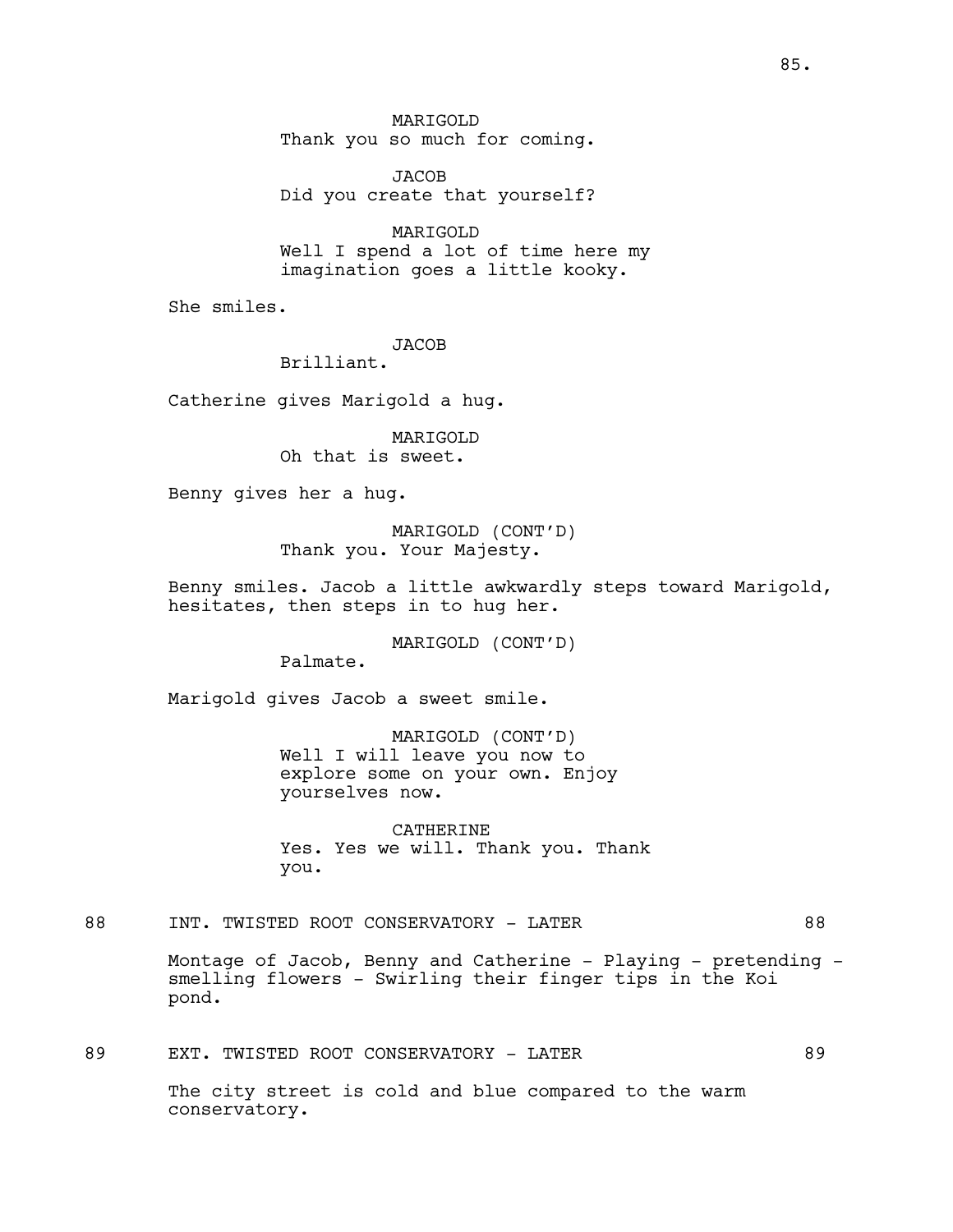#### **JACOB**

Princess.

CATHERINE Why thank you Palmate.

WOMAN (O.S.)

HEY!

The Jacob, Catherine, and Benny look at the Woman fighting the Young Man for her purse.

WOMAN (CONT'D)

Help!

Catherine looks to the boys who are frozen at the sight. Catherine starts rushing to the Woman's aid.

CATHERINE

Hey! Stop it!

The Woman is hugging the purse and is on the ground. The Young Man is lifting her up by it trying to rip the bag out of her hand. Catherine charges to them.

CATHERINE (CONT'D)

Let it go.

Catherine gets within arms reach.

YOUNG MAN

Fuck you!

As the Young Man begins to run away, he reaches out pushing Catherine. That snaps Jacob and Benny out of their frozen state and run to Catherine who is helping the Woman up.

CATHERINE

You OK?

WOMAN

No.

CATHERINE Are you hurt?

The Woman begins to cry.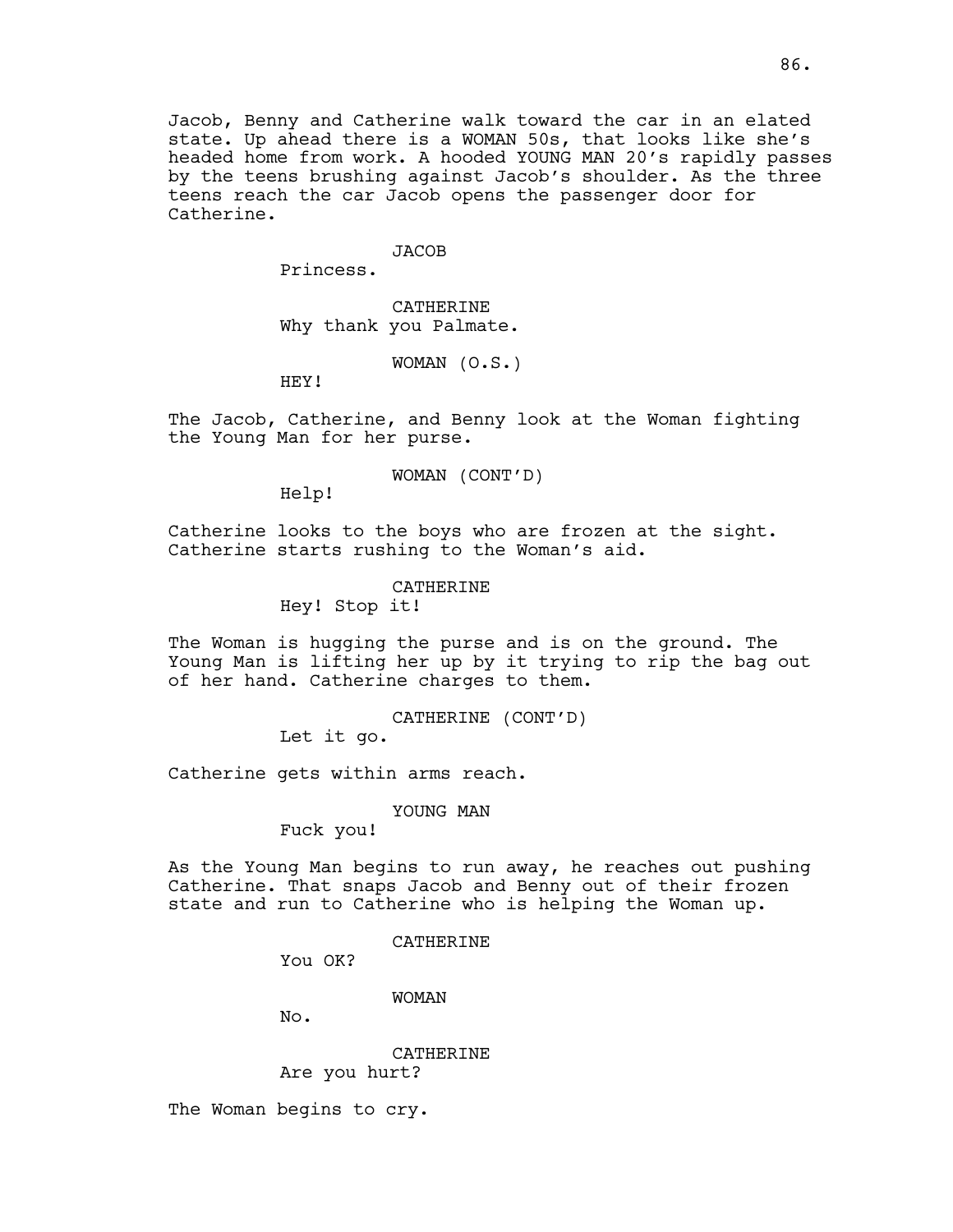I don't know. No. I don't think so.

CATHERINE Ok. You're ok. That asshole. You still have your purse.

WOMAN I hate this place.

The woman wipes tears from her eyes and looks at the boys who are staring at her. She looks down defeated.

> **JACOB** Should we call the police?

> > WOMAN

There's no point.

She straightens her jacket and tries to brush off some of the dirt and snow from the ground. Catherine gives her a brush. The woman motions for her to stop.

> WOMAN (CONT'D) No. That's alright. I'm fine. Thank you for your help.

> > CATHERINE

Sure.

## WOMAN

No really. Most people wouldn't have done what you did. Your parents should be proud. But if you were my daughter I would be mad as hell at you for putting yourself in danger for a stranger.

Another tear wells in the woman's eye. She wipes it quickly.

WOMAN (CONT'D) Be careful out here. Ok?

## CATHERINE

Ok.

The boys nod. The woman leaves pulling mace out of her purse.

JACOB She OK? Should we call the police?

CATHERINE

No. And No.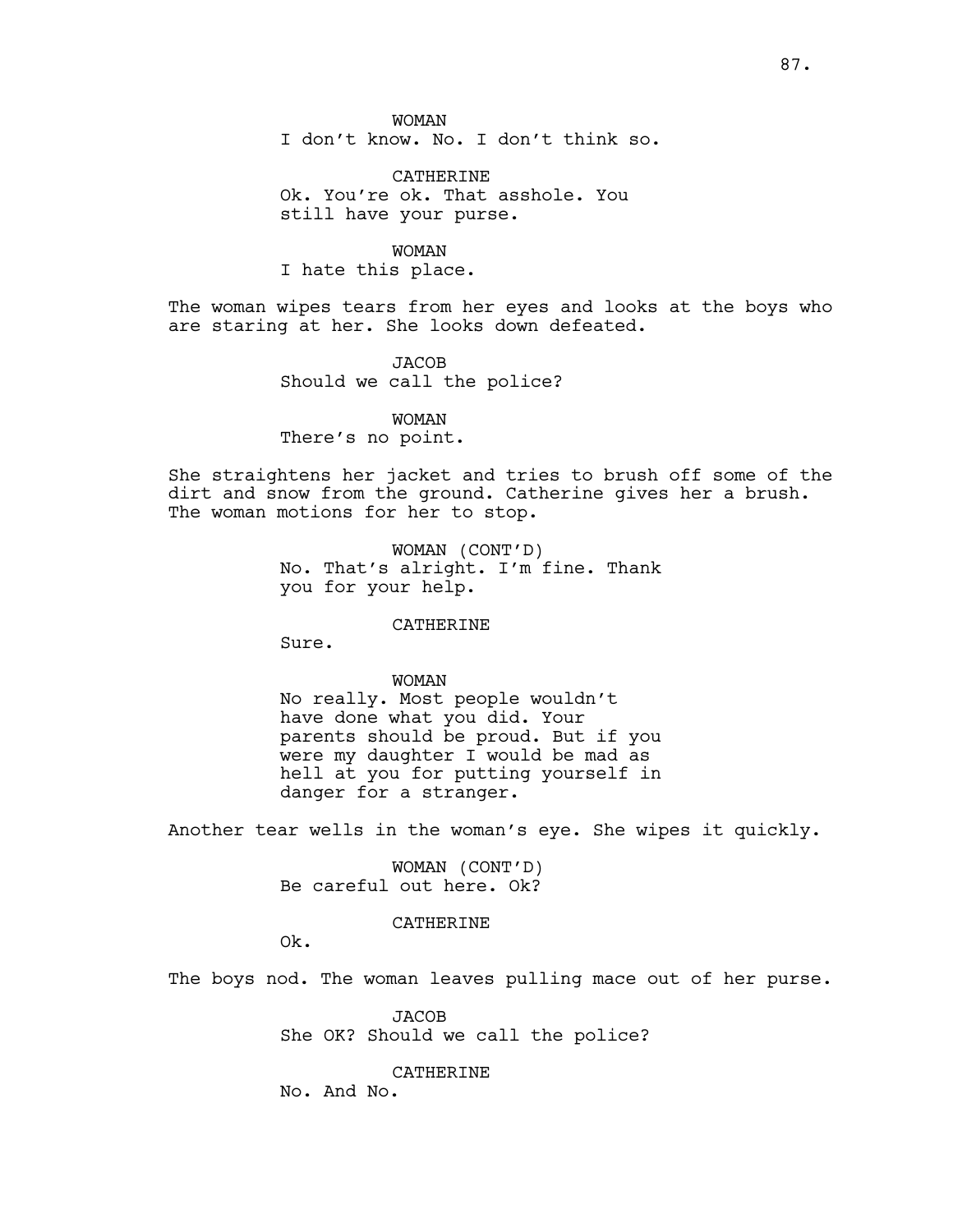90 INT. JACOB'S CAR - LATE AFTERNOON 90

Jacob drives as Benny and Catherine ride.

CATHERINE So what's next?

**JACOB** Well, I have to work tonight.

CATHERINE Aw, come on.

JACOB Workin' man.

CATHERINE

Skip.

JACOB

I can't.

CATHERINE

Pleeease.

JACOB I wish I could. Should I drop you back at the bookstore?

## CATHERINE

I suppose. (to Benny) What are you gonna do?

BENNY I don't know. I can't go home.

CATHERINE Benny! Why don't we do something?

Benny looks at Jacob who is staring at the road.

BENNY

Sure.

CATHERINE Great! Can we do something on the list?

BENNY Jacob, that OK?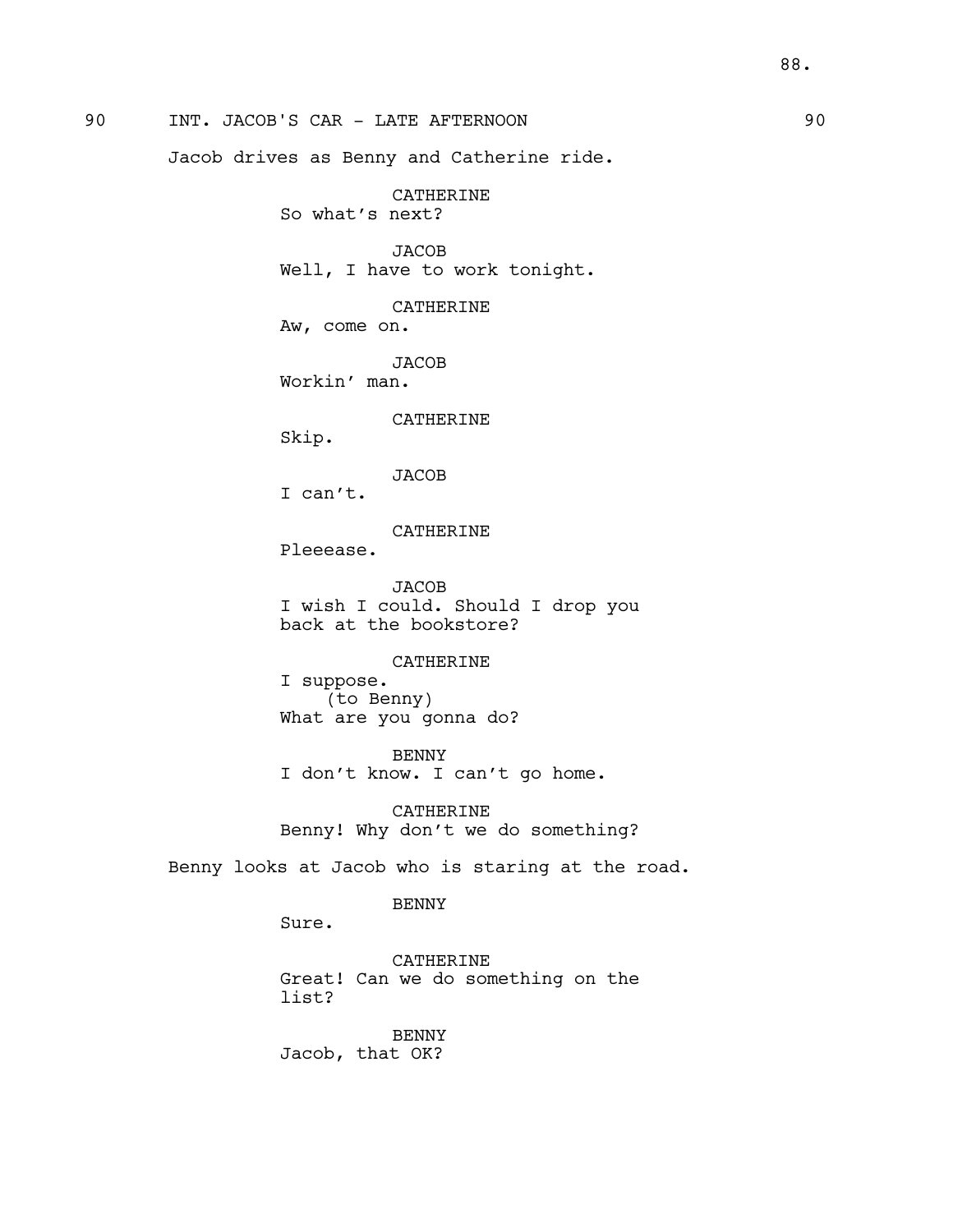CATHERINE Great. That is sweet!

She leans in from the back seat and gives a hug around Jacob's shoulders as he drives.

> CATHERINE (CONT'D) Let's get each other's numbers so I can send you some pics.

# 91 INT. SULLY BURGER - EVENING 191

Jacob stands at the counter staring out. Molly finishes with a customer.

> MOLLY How was your day?

JACOB (stunned) Cool. It was great.

MOLLY Really the way you said that was really weird.

Jacob turns to Molly

**JACOB** I had a really cool day but I feel weird right now.

MOLLY You OK Jacob?

JACOB

Fine.

# 92 INT. CATHERINES PARENT'S CAR - SAME 92

Catherine drives a black Toyota Camry. Music plays over the stereo.

> BENNY Who is this?

CATHERINE Kevin Morby.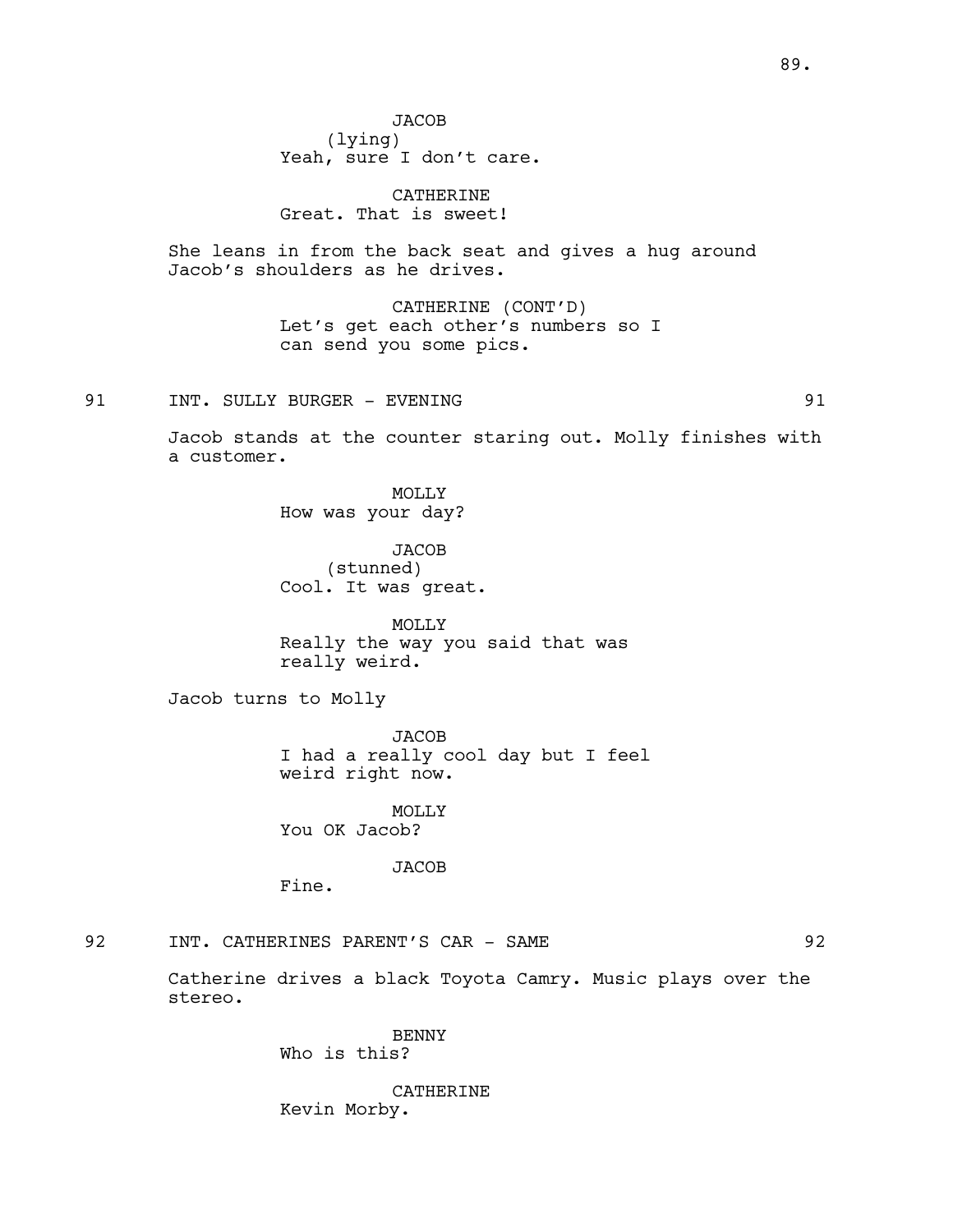CATHERINE Mellow right?

BENNY

Yeah.

CATHERINE So where do you want to go on the list?

# BENNY

I don't know.

Benny looks down at the list. Beat. Looks back at Catherine.

BENNY (CONT'D) I feel bad doing something on here without Jacob.

CATHERINE He said it was fine.

BENNY I know but-- It's kinda his list. Feels kinda wrong.

CATHERINE Fine. What about taking me to one of the places you guys already went to?

BENNY Yeah. Ok cool.

93 INT. SULLY BURGER - LATER 93

Tanya is putting on her apron as she gets behind the counter.

MOLLY Jacob you're good to take your break.

JACOB

K.

Jacob grabs food off the window to the kitchen and walks to the back.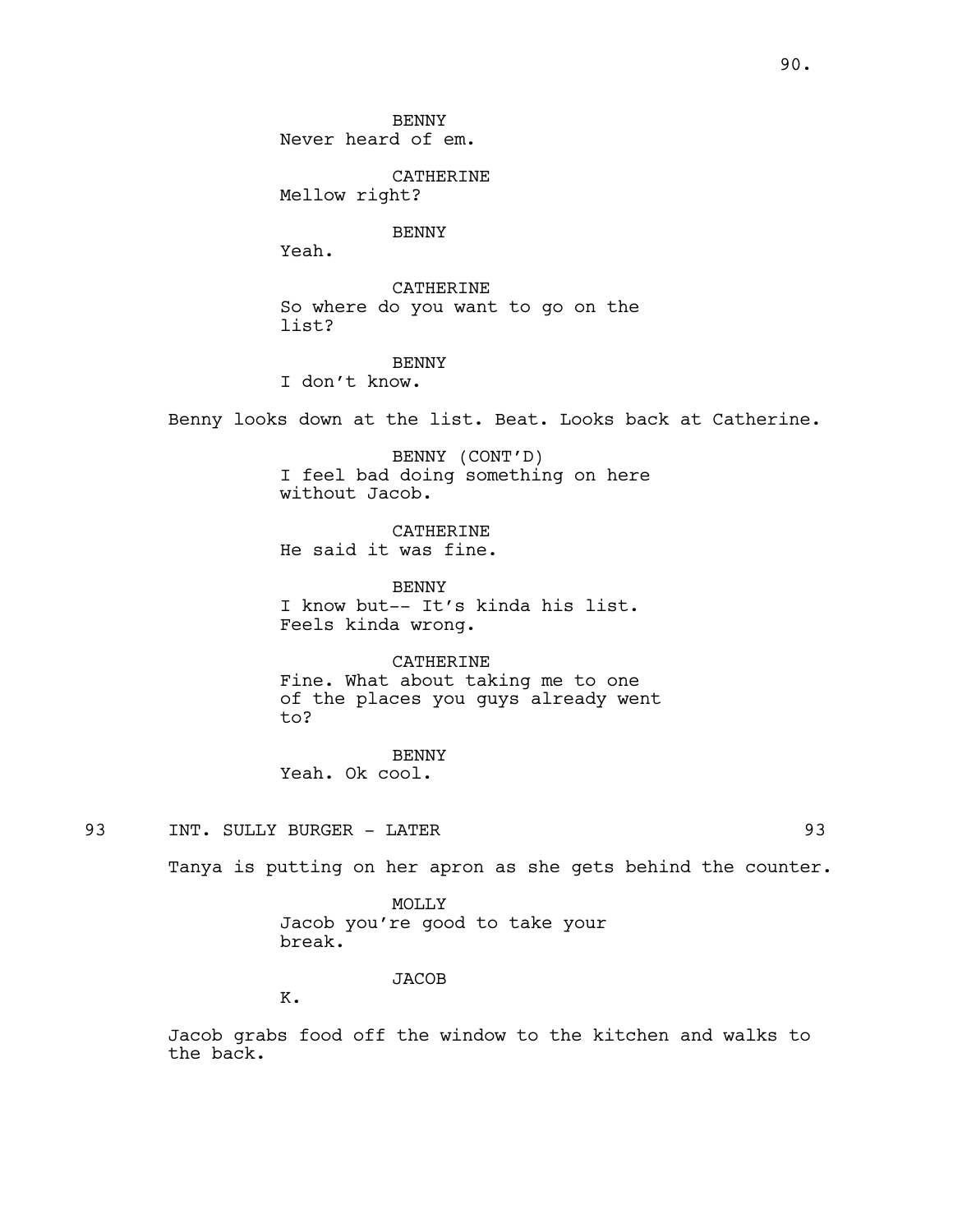Jacob walks to his coat where he gets his phone out. He brings it to a table in back where he sets down his food and looks at his phone.

BENNY TEXT MESSAGE (2)

SHANE TEXT MESSAGE (1)

MOM TEXT MESSAGE (1)

Jacob opens his phone.

BENNY: "We aren't doing a new one. Taking her to the catch the sunset and then to JB's diner. Won't do a new one without u buddy!" His message is followed up with a selfie of Benny and Catherine on the rooftop heads leaning in toward each other with the sunset behind them.

## JACOB

Fuck Benny.

Jacob frowns. Opens his Mom's text.

MOM: "Miss you Jakie Poo! Hope you are having fun."

Jacob opens Shane's.

SHANE: "Party tonight my man. Stop by. Let's melt the snow!" Jacob half smiles.

95 EXT. APARTMENT BUILDING - ROOFTOP - NIGHT 95

Just after the sunset Benny and Catherine stare at the city lights coming on.

> CATHERINE So do you have a girlfriend?

> > BENNY

No.

CATHERINE Have you ever had a girlfriend?

BENNY

Sure.

Beat.

BENNY (CONT'D) Well no not really.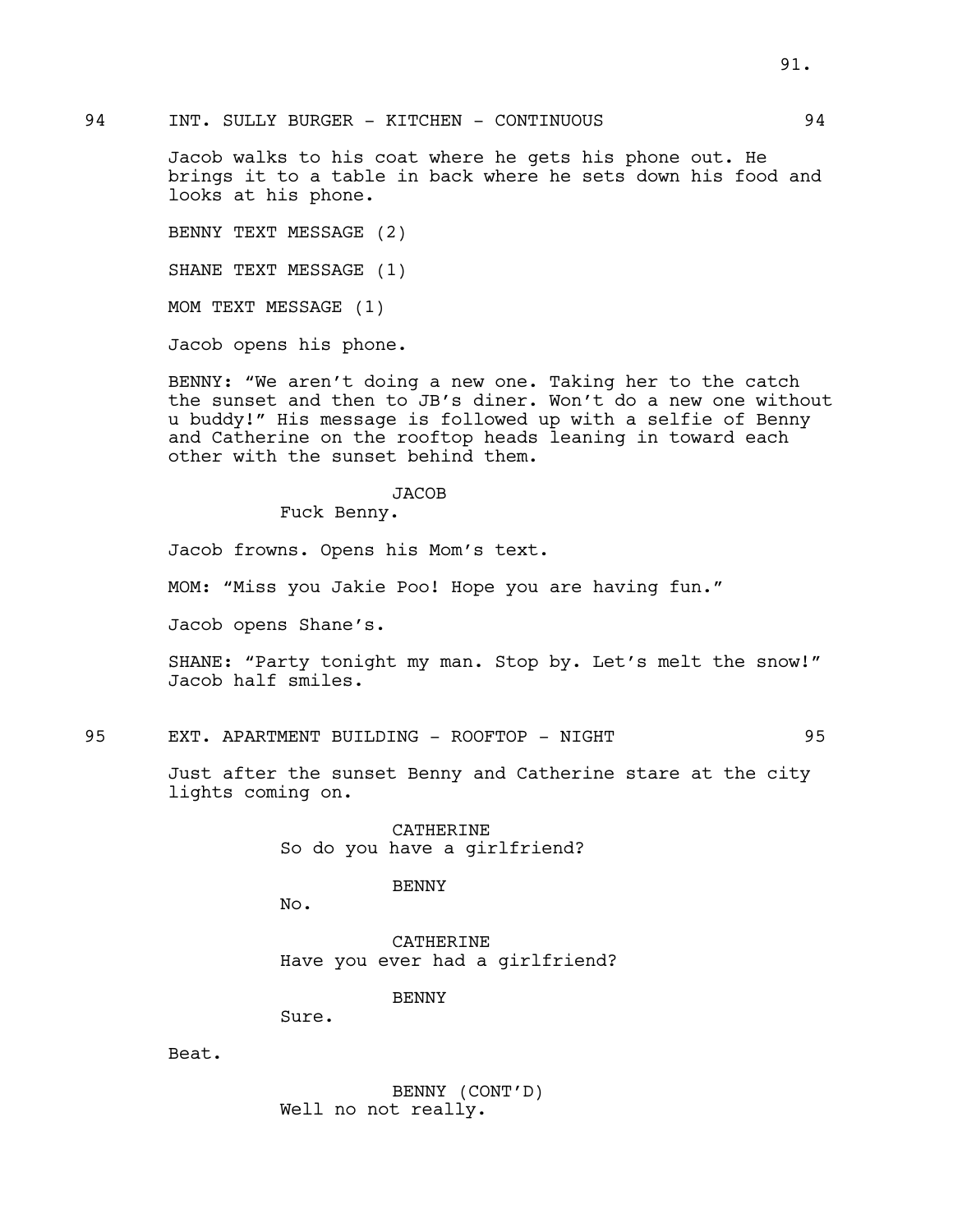BENNY (CONT'D) Do you have a boyfriend?

CATHERINE No. I recently broke up with a jerk.

BENNY

Ah.

CATHERINE What about Jacob?

BENNY He recently broke up with a bitch.

CATHERINE

Hey!

BENNY Well, that's what it seems like. I never met her.

CATHERINE Well, that's unfair you shouldn't call her that.

#### BENNY

I was just trying to match the jerk comment. And really from what I heard she really was. Plus she had bad taste in music.

CATHERINE Sure. Maybe but he could have been just as much a jerk.

## BENNY

I doubt it.

CATHERINE How good of friends are you?

BENNY I don't know. I don't really know if he likes me all that much.

Catherine looks at Benny as he looks at the skyline.

BENNY (CONT'D) We were friends a long time ago before I moved. (MORE)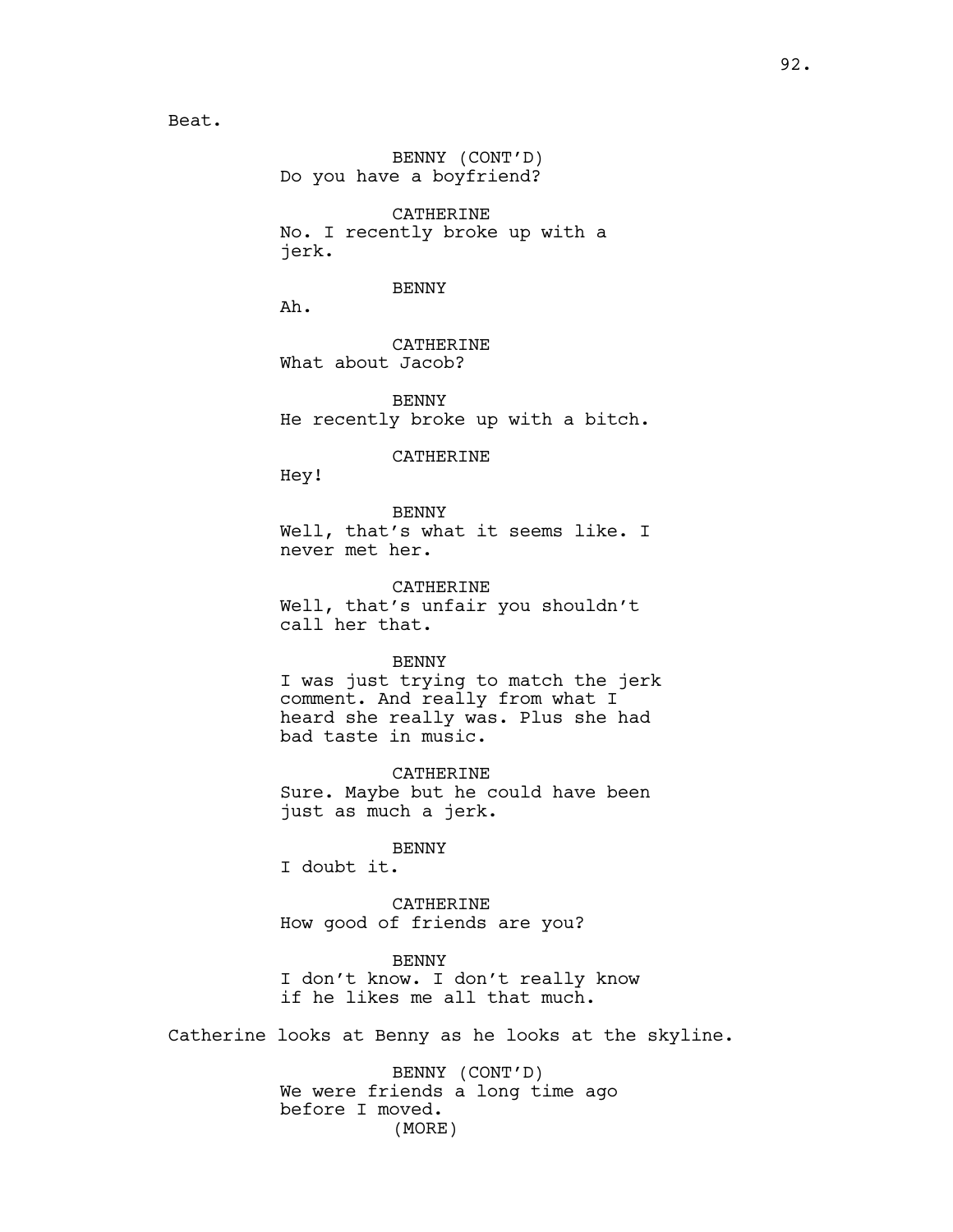I think it was one of those things where our Moms got along, so it kinda forced us together. I always thought he was pretty cool. BENNY (CONT'D)

CATHERINE Well, I think you both are pretty cool.

Catherine leans over and gives a kiss on his cheek flustering him. He turns red and tries not to smile, but smiles.

### 96 INT. SULLY BURGER - KITCHEN - NIGHT 96

Jacob puts on his jacket walking to the front pulling out his phone.

97 INT. SULLY BURGER - COUNTER - CONTINUOUS 97

Molly wipes down tables. Jacob looks at his phone.

BENNY TEXT MESSAGE (1)

Jacob opens his phone.

BENNY: "At JB's. What are you up to? Shift done? Come join us!"

## MOLLY What are you up to tonight?

Jacob's phone DINGS he looks.

BENNY: "Catherine says hi."

**JACOB** Going to a party.

MOLLY Oooh a high school party. Have fun. Don't do anything I wouldn't do.

JACOB I don't even know what that means.

MOLLY<sub>N</sub> Yeah. Ha. Me neither.

98 EXT. SHANE'S HOUSE - NIGHT 98

New cars line the street Jacob pulls in and parks.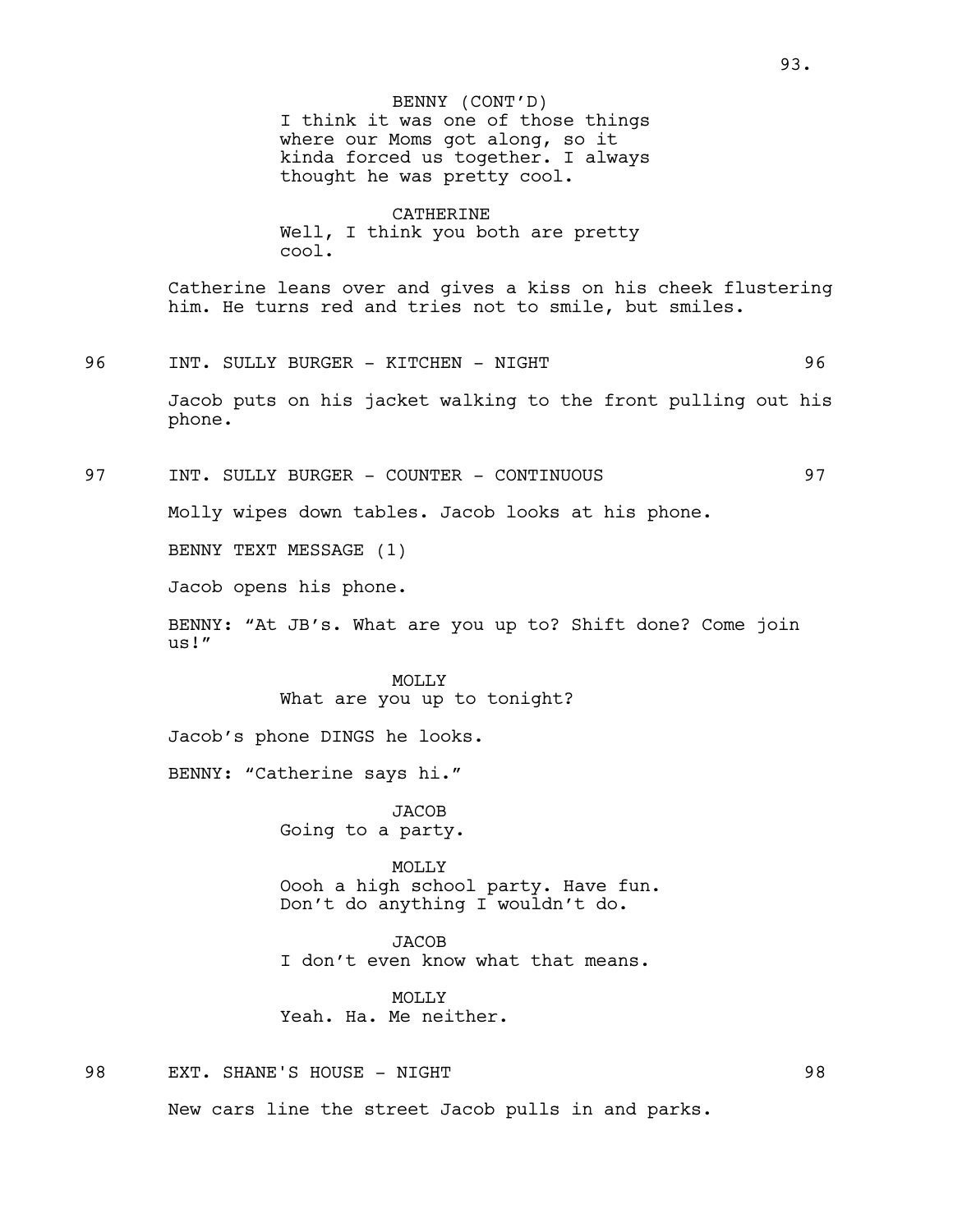Jacob's phone DINGS twice. He looks.

BENNY TEXT MESSAGE (2)

He opens it. It's a picture of two milkshakes. Followed by-BENNY: "Should we order you one?" Jacob pauses. He then scrolls up his messages and sees the sunset picture of Benny and Catherine. He turns off his car.

# 100 EXT. SHANE'S HOUSE - CONTINUOUS 100

Jacob exits his car. As he walks toward Shane's house he types "Heading to a party at Shane's house. Phone's about to die..." Battery life on his phone reads over fifty percent.

101 INT. JB'S DINER - SAME 101

Across from Catherine in a booth, Benny looks up from his phone.

> BENNY He's going to a party.

> > CATHERINE

Where?

BENNY At Shane's.

CATHERINE Where's Shane's?

BENNY

He didn't say.

CATHERINE

Ask him.

**BENNY** He said his phones about to die. I don't know that he's inviting us.

CATHERINE Maybe he's thinking we are having too much fun.

BENNY

Yeah.

Benny smiles.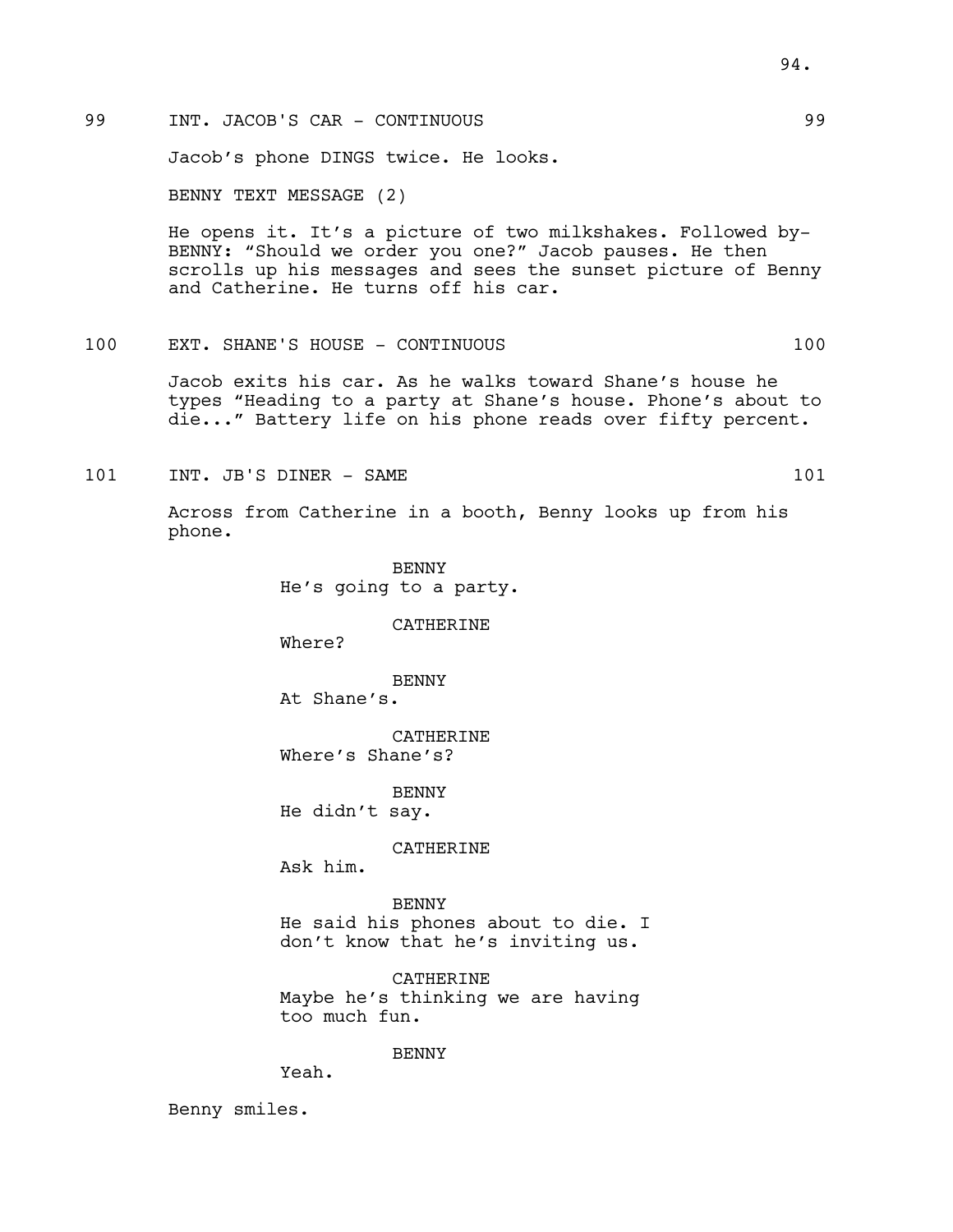CATHERINE Or... He is a big jerk.

102 INT. SHANE'S HOUSE - KITCHEN - NIGHT 102

Jacob walks into the kitchen. He walks by a COUPLE OF TEENS they look him up and down but don't acknowledge him with a hi. Shane is huddled in a corner with Henry. Hands on Henry's shoulders looking like he is giving serious advice. Jacob walks over to the counter and grabs a Solo cup PLOPS a couple of ice cubes in. The noise causes Shane to look. Shane changes from serious to cheerful.

> **SHANE** Jacob! You made it!

Shane turns to Henry.

SHANE (CONT'D) Henry! You know Jacob right?

Henry nods at Jacob.

SHANE (CONT'D) Henry and I were just discussing the woes of women. Shot?

Shane puts his arm around the bummed Henry's neck.

SHANE (CONT'D) We need shots. Shots!

JACOB

OK.

**SHANE** Pour us some Jamo señor.

Jacob livens up and steps to it. Grabs a bottle of Jameson and pours shots into three cups. He hands one to Shane and one to Henry. Shane puts his other arm around Jacob's neck.

> SHANE (CONT'D) (to Henry) You know Jacob just got dumped by Veronica. You got dumped by Kailey. I got dumped by my Dad. Life can be shitty.

He takes his arms off Jacob and Henry and raises his glass.

SHANE (CONT'D) To the people who dump us. Fuck em!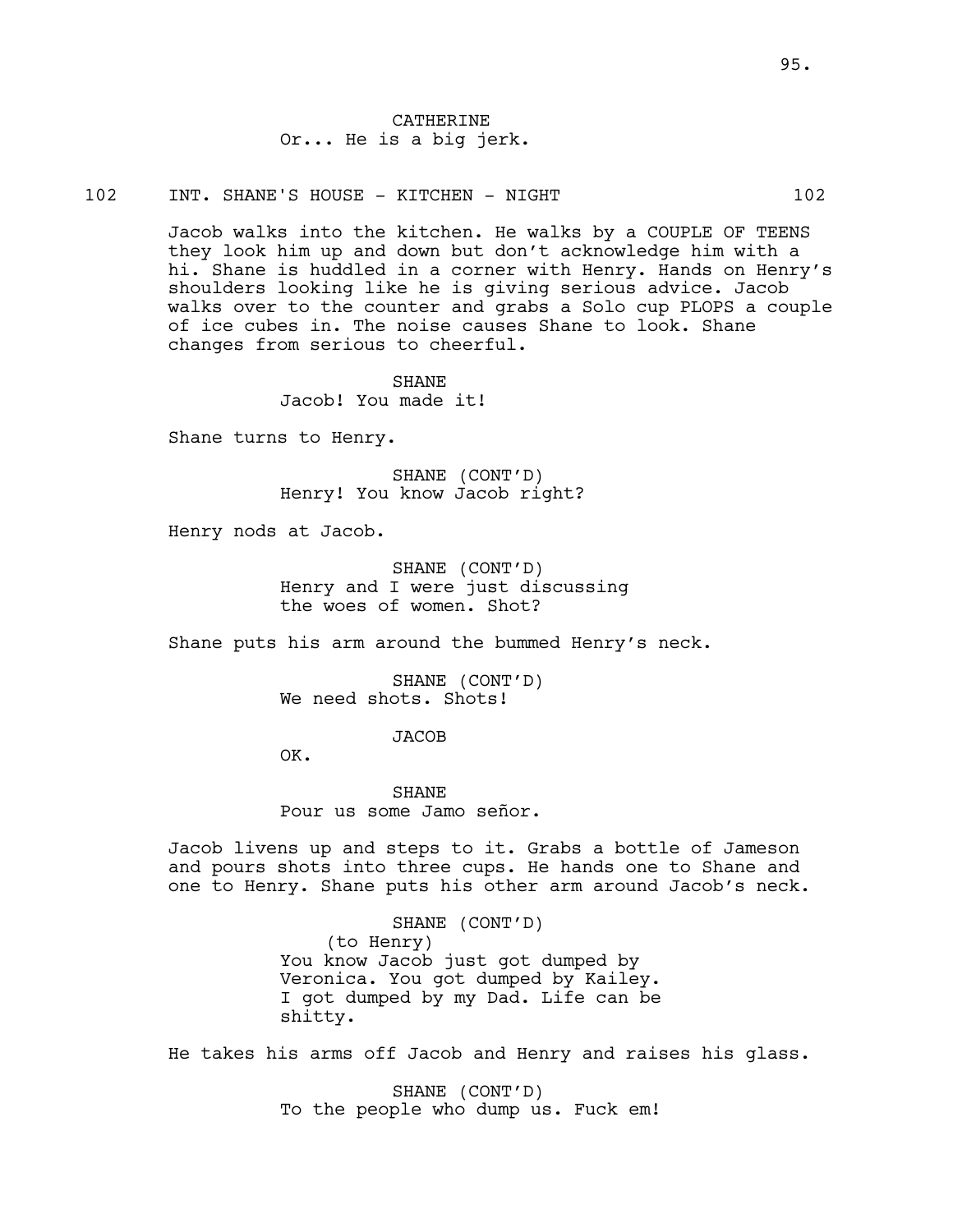## HENRY

Fuck em!

#### JACOB

Fuck em!

They cheers and down the shots. Shane and Henry slam the cups down on the counter. Jacob sets his cup next to theirs. Shane exhales a sigh of "that was good". Jacob winces at the taste. Shane notices, grabs a beer from an ice bucket, and opens it.

## SHANE

Chase it.

Hands the beer to Jacob. Jacob takes a big swig. Shane grabs the bottle and takes a chug then hands it to Henry who finishes the bottle.

#### HENRY

(to Jacob) What the hell is up with Veronica she's such a snot man. You're a good dude. Let's do another shot.

## **SHANE**

Yeaasss!!!

Henry grabs the bottle of Jameson and pours another round. Shane grabs another bottle of beer and cracks it open. Henry hands out the cups and raises his glass. He freezes as he tries to think of what to say.

> HENRY To all the ones who've been dumped... Fuck 'em!

Shane and Jacob look at each other and smile. Shane shrugs.

SHANE Fuck 'em!

# JACOB

Fuck 'em!

SHANE Ok time for a bong hit.

103 INT. JB'S DINER - NIGHT 103 2001 103

Catherine looks out of the diner window. Benny eats a fry.

CATHERINE

You know Shane's last name?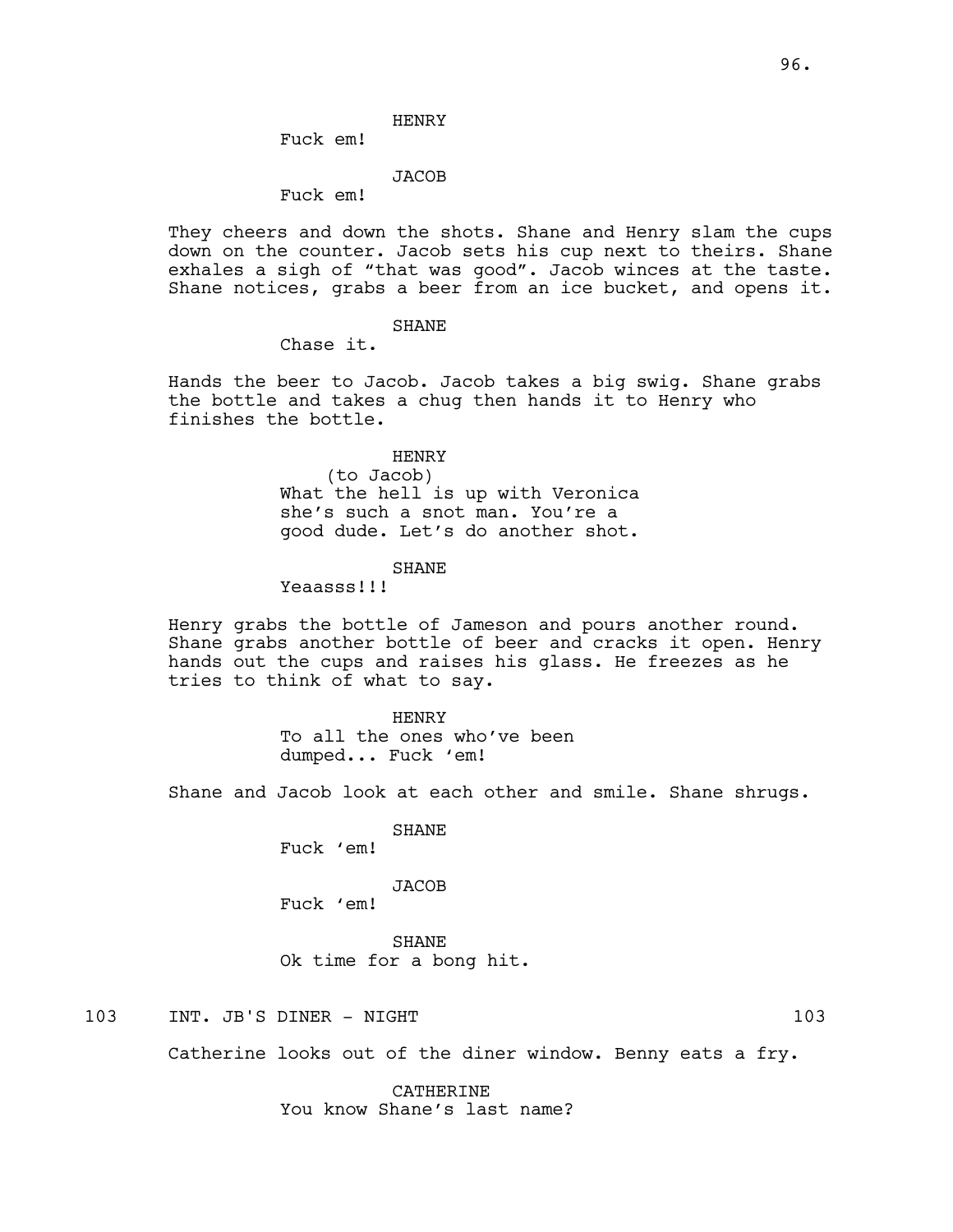BENNY If it's the Shane from baseball, it's Wilmot.

CATHERINE Come on. Let's go.

Catherine grabs the check off the table and heads to the register. Benny grabs his shake and slurps the last of it.

## 104 INT. SHANE'S HOUSE - LIVING ROOM - NIGHT 104

The house is filling up with people. Jacob is drunk sitting on the couch. On the couch opposite him is Henry barely conscious. Shane is seen through the kitchen entertaining other guests. The front door opens, and a group enters the living room including Ted and William.

> TED Now the party can start fuckers!

A couple of his group holler a few at the party join in. Ted looks around the room and takes in who's there. Spots Jacob.

> TED (CONT'D) Hey ass-face, what are you doing here?

Jacob raises his heavy hand waving hi. Ted puffs his chest.

TED (CONT'D) Your invite expired when Veronica dumped you.

This stirs Henry awake.

HENRY Fuck 'em.

TED

See.

William puts a hand on Ted's shoulder trying to calm him.

SHANE (O.S.) Ted you cock knocker get in here and do a shot with me!

William pushes Ted into the kitchen the rest of the group follows. Jacob closes his eyes then opens them. With blurry vision, he can see in the kitchen Ted laughing with friends tossing something red across the counter with one of his buddies. Jacob closes his eyes again. WACK!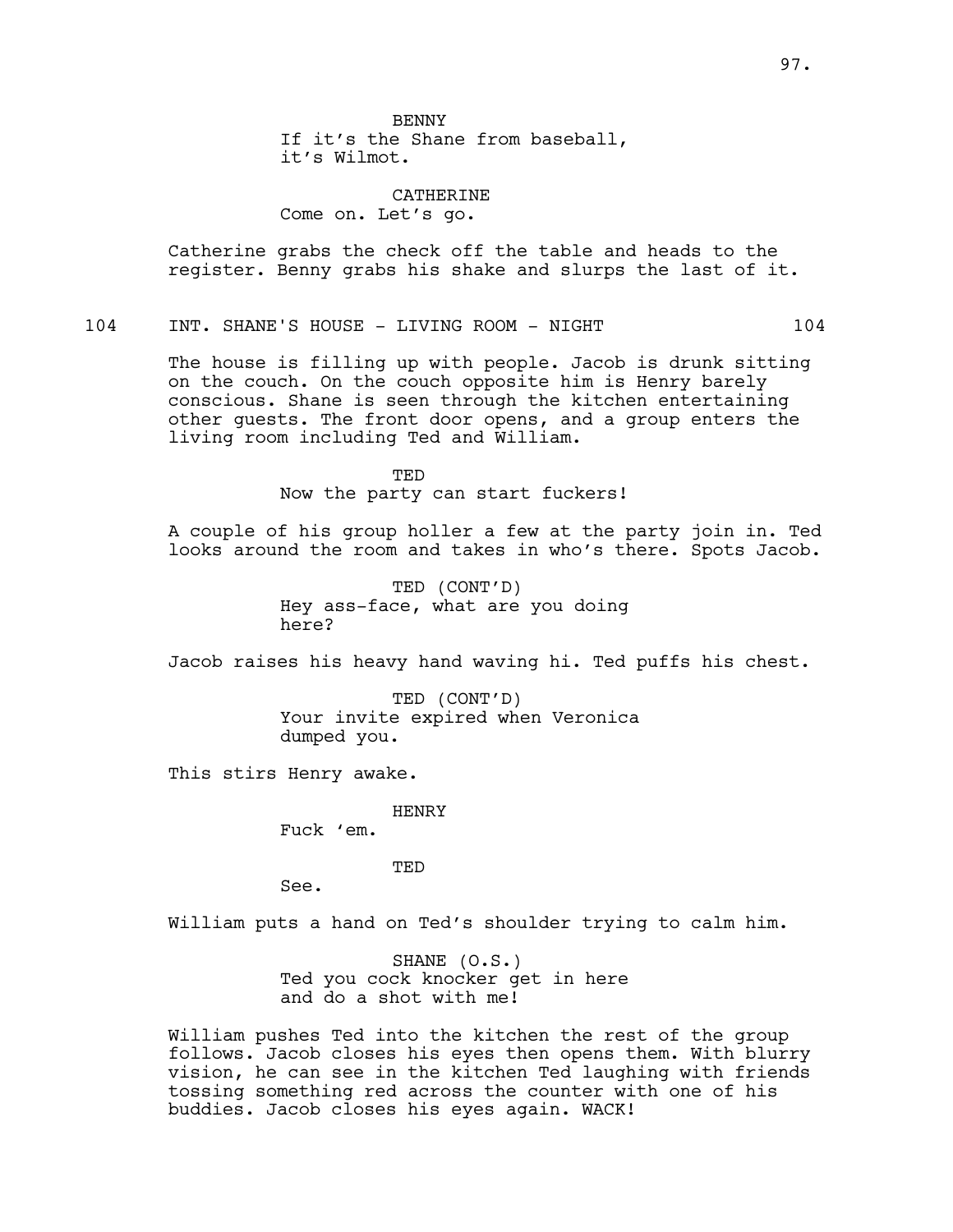Jacob's eyes open. He looks to his right as he sees an apple bounce off the couch onto the floor. LAUGHTER from the kitchen. Jacob is too wasted to react quickly.

> SHANE (O.S.) (CONT'D) What are you doing?

TED Nothing. Just having a little fun.

Jacob slowly gets up.

HENRY Where are you going?

**JACOB** I think I gotta go.

HENRY

You sure?

Jacob looks at the apple on the floor .

**JACOB** 

Yeah.

Henry holds out his hand. Jacob hits it as he walks by.

HENRY

Later.

**JACOB** 

Yeah.

Jacob slowly shuffles past the kitchen doorway. He scratches his head with his middle finger toward Ted and smiles to himself.

105 INT. SHANE'S HOUSE - FOYER - MOMENTS LATER 105

Jacob grabs his coat from the stair railing and stumbles out the front door.

106 EXT. SHANE'S HOUSE - DRIVEWAY - MOMENTS LATER 106

Jacob leans against his driver-side door as he tries to get his keys out of his pocket.

$$
\texttt{TED} (\circ.s.)
$$

Hey Page.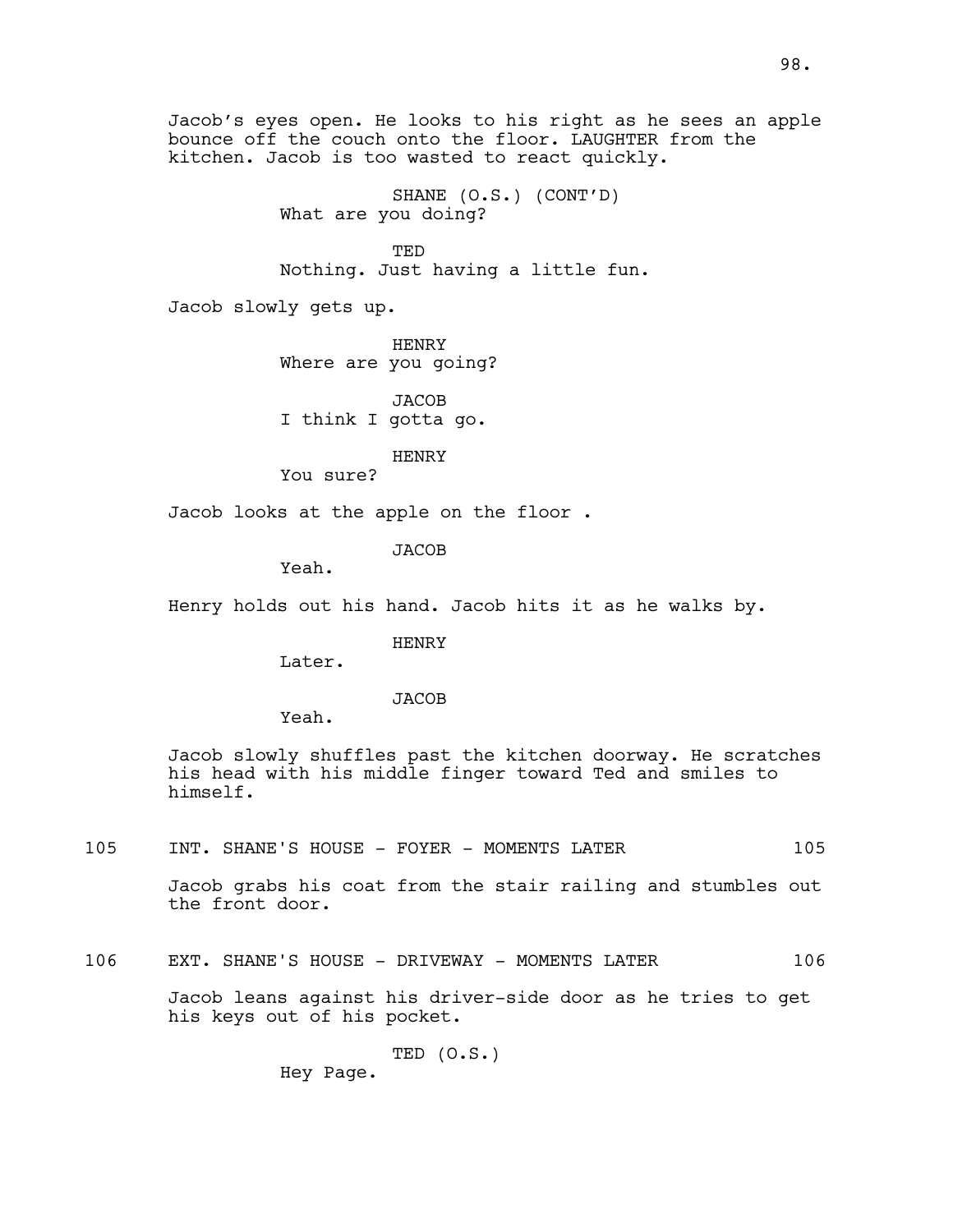Jacob looks up and sees Ted, William, and a couple of their buddies exiting the house.

> TED (CONT'D) You fucking flick me off you piece of shit?

JACOB (mumbles to himself) Yeah. I did.

Ted reaches Jacob and shoves him into the car.

**TED** You think you're better than me?

**JACOB** 

Nah man.

WILLIAM Ted. He's just wasted.

**TED** 

I don't give a fuck.

Ted pulls his arm back to punch Jacob.

CATHERINE (O.S.)

Hey!

Catherine rushes in and pushes herself in-between Ted and Jacob. She shoves Ted, backing him up.

> TED Who the fuck are you?

CATHERINE Who the fuck are you?

Benny catches up but stays on the outskirts of the crowd.

TED Get out of the way.

CATHERINE

No.

Ted looks to his friends.

TED Can you believe this bitch.

**JACOB** 

Hey!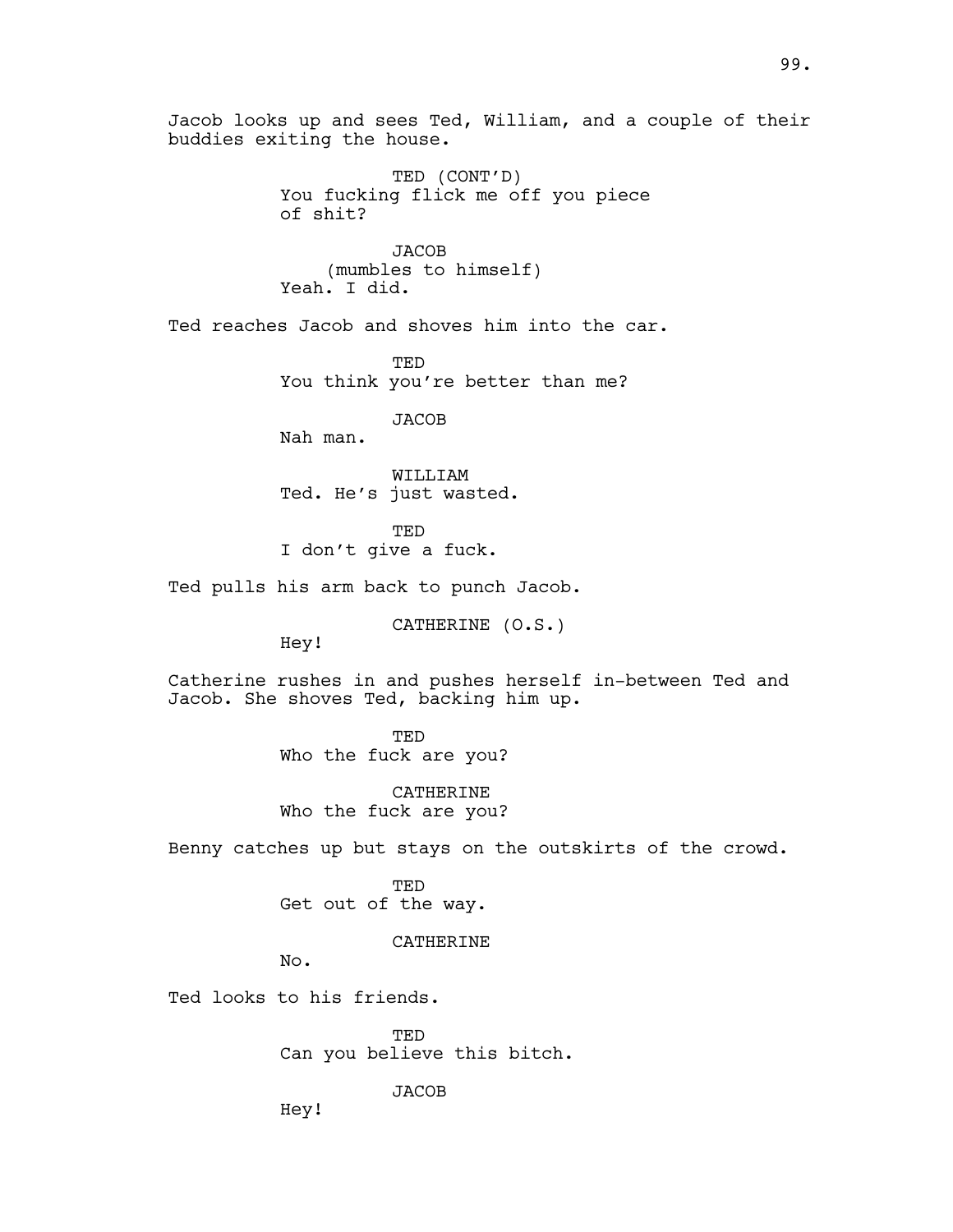He tries to get off his car Catherine pushes him back.

**BENNY** 

Not cool man.

The group looks at Benny. Ted laughs.

TED Is that big-boned Benny?

WILLIAM

Hey Benny.

Benny waves.

**TED** What the hell is going on here? A girl protecting you and from out of the blue big-boned Benny reappears to tell me "not fucking cool".

Ted steps to Benny.

SHANE (O.S.) Ted! If you want to drink at my place ever again you'll get your angry ass back in here.

Ted looks at Shane who is in his t-shirt, warm-up pants, and flip-flops in the doorway.

> TED (to himself) Fuck. (to his friends) Come on.

Ted waves them in. Then walks toward Jacob.

TED (CONT'D) Next time I see your face--

Catherine shoves him. Ted pushes her back. Benny shoves Ted.

TED (CONT'D)

Fucker.

Ted starts to go for Benny. Shane grabs Ted by the shirt and starts dragging him away.

> SHANE You make me come out in the cold with my flops on?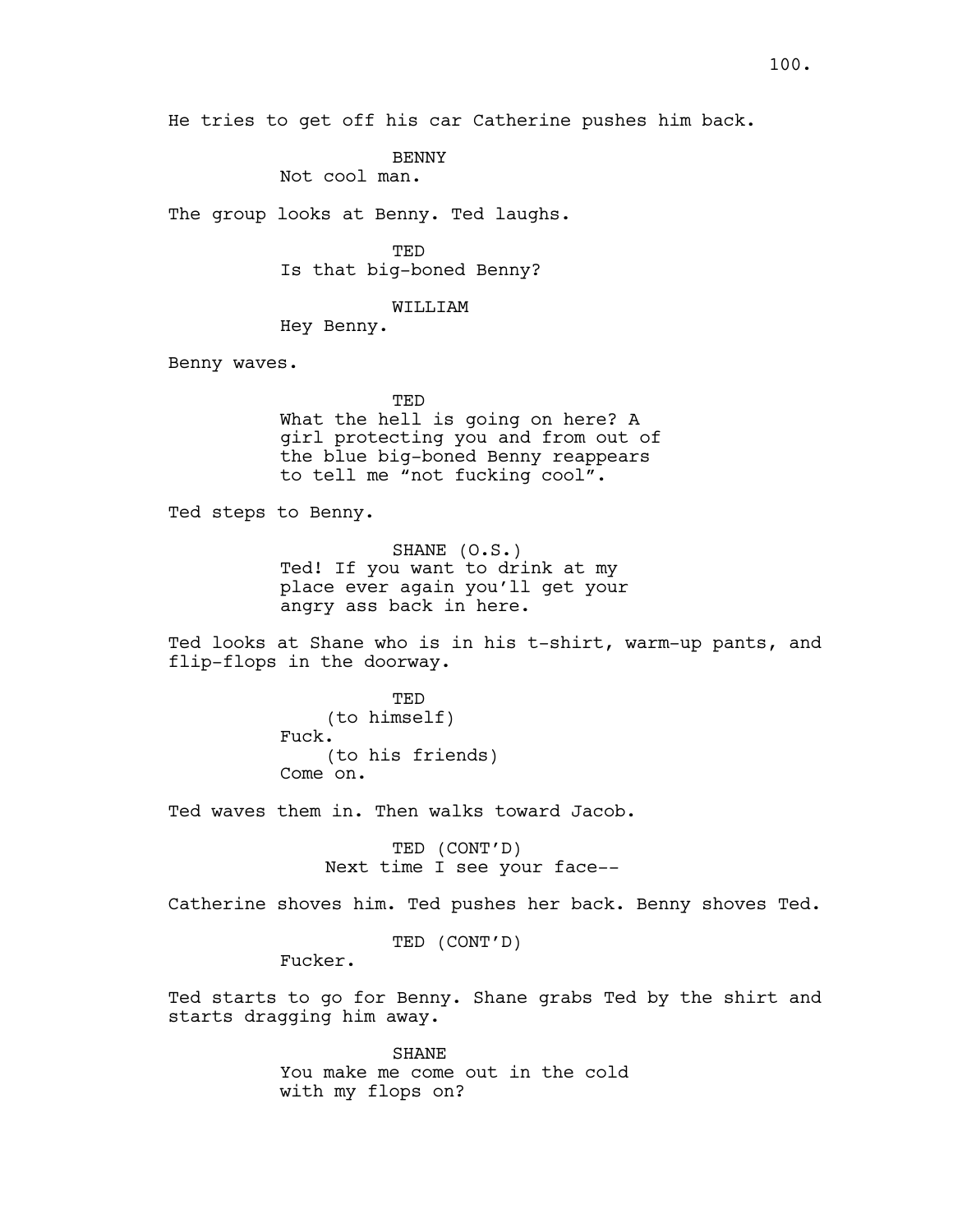Shane notices Catherine and pauses.

SHANE (CONT'D)

Hi.

# CATHERINE

Hi.

Jacob rolls his eyes then doubles over and vomits. Shane looks to Benny and Catherine.

> SHANE (referring to Jacob) You got him?

### **BENNY**

Yeah.

SHANE Cool. Thanks. Sorry 'bout this.

Shane continues to lead Ted back to he house.

SHANE (CONT'D) (to Ted) You know I like to keep a chill vibe at my place man, and you keep ruining it.

Catherine looks to Benny then bends down to Jacob and pats him on the back. Jacob wretches again.

> CATHERINE Get it all out.

107 INT. NEVERMORE BOOKS - LOFT - MORNING 107

In an upstairs area of the bookstore that looks over the lower level Jacob sleeps on a couch as Benny and Catherine sit on the ledge looking down.

> BENNY So she just left?

CATHERINE She said she had to find herself.

BENNY

How long?

CATHERINE Nine months. But things were better when she came back. (MORE)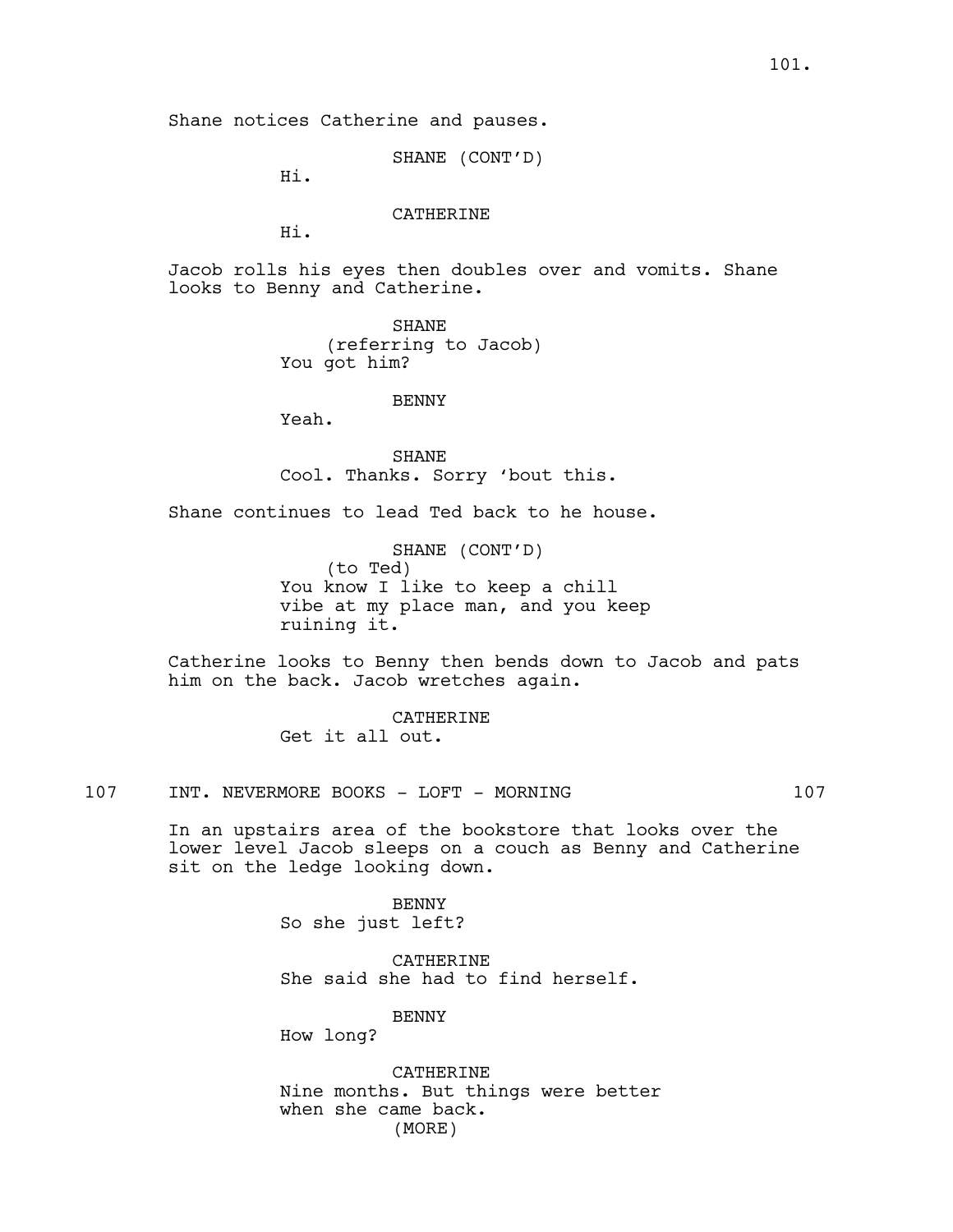CATHERINE (CONT'D)

My Dad was nicer and they opened up this place. I don't know, I like it here. It's kind of an escape for all of us.

BENNY And so you all are cool now.

CATHERINE

Yeah. I mean everyone has spats now and then but really it's pretty chill for the most part.

Jacob GROANS from the couch.

CATHERINE (CONT'D)

He awakes.

JACOB

Ouch.

CATHERINE Come on slacker get up. We have adventures to be had. And we need to pick up your car.

Jacob groans.

CATHERINE (CONT'D) Can you drive his car?

**BENNY** 

Probably.

108 INT. JACOB'S HOUSE - HALLWAY - DAY 108

Jacob moves like Frankenstein through the house. He goes to a closet an pulls out blankets and sleeping bags. He leaves them on the hallway floor.

109 INT. JACOB'S HOUSE - LIVING ROOM - SAME 109

Benny lays on the couch tossing a baseball in the air and catching it. Catherine walks around the living room looking at family pictures.

> BENNY So you know you are pretty badass right?

CATHERINE What do you mean?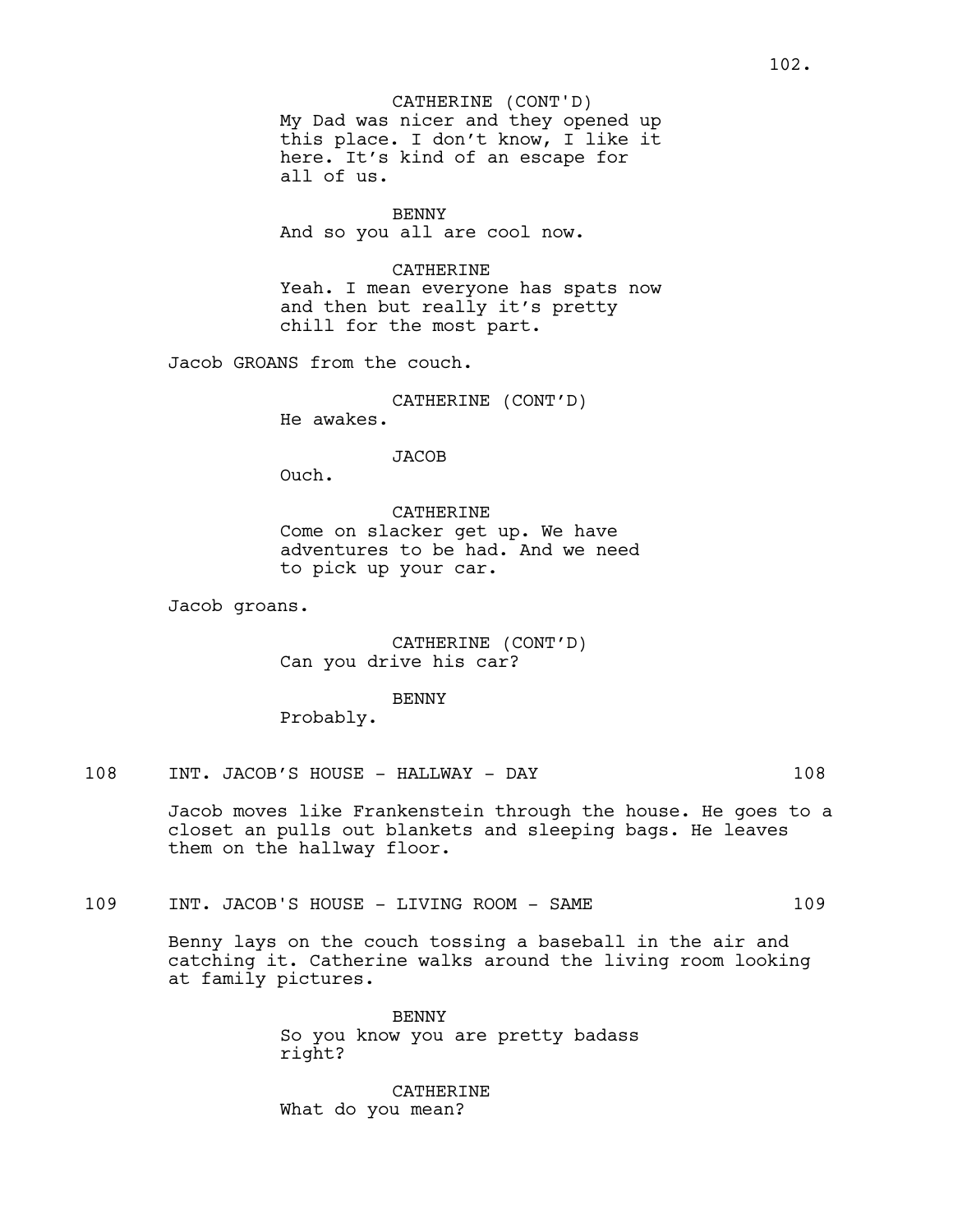**BENNY** You run after a mugger and you step up to Ted Nickels. He's an asshole.

CATHERINE (yells to Jacob) Why does that guy Ted hate you so?

JACOB (O.S.) I don't know. I think it's cause when we were eleven I was the starting pitcher on our travel team and he sucked.

CATHERINE Well that's a dumb reason.

Catherine picks up a picture of young Jacob, Kristen, and his FATHER.

> CATHERINE (CONT'D) What happened to Jacob's Dad?

Benny catches the ball and holds it.

BENNY (in a low tone) He died when Jacob was twelve.

> CATHERINE (whispers)

How?

BENNY

Cancer.

They hear Jacob's FOOTSTEPS down the hall. He enters kicking the blankets he carries a duffle bag and throws it on the living room floor.

> **JACOB** Toss what you can in here.

Jacob walks away back down the hall.

110 INT. JACOB'S BEDROOM - MOMENTS LATER 110

Jacob puts some clothes in a backpack. He walks to his dresser and lifts a camping knife. He opens it and looks at it. Engraved is "Steve Page". He moves it to catch the light.

> BENNY (O.S.) Hey Jacob?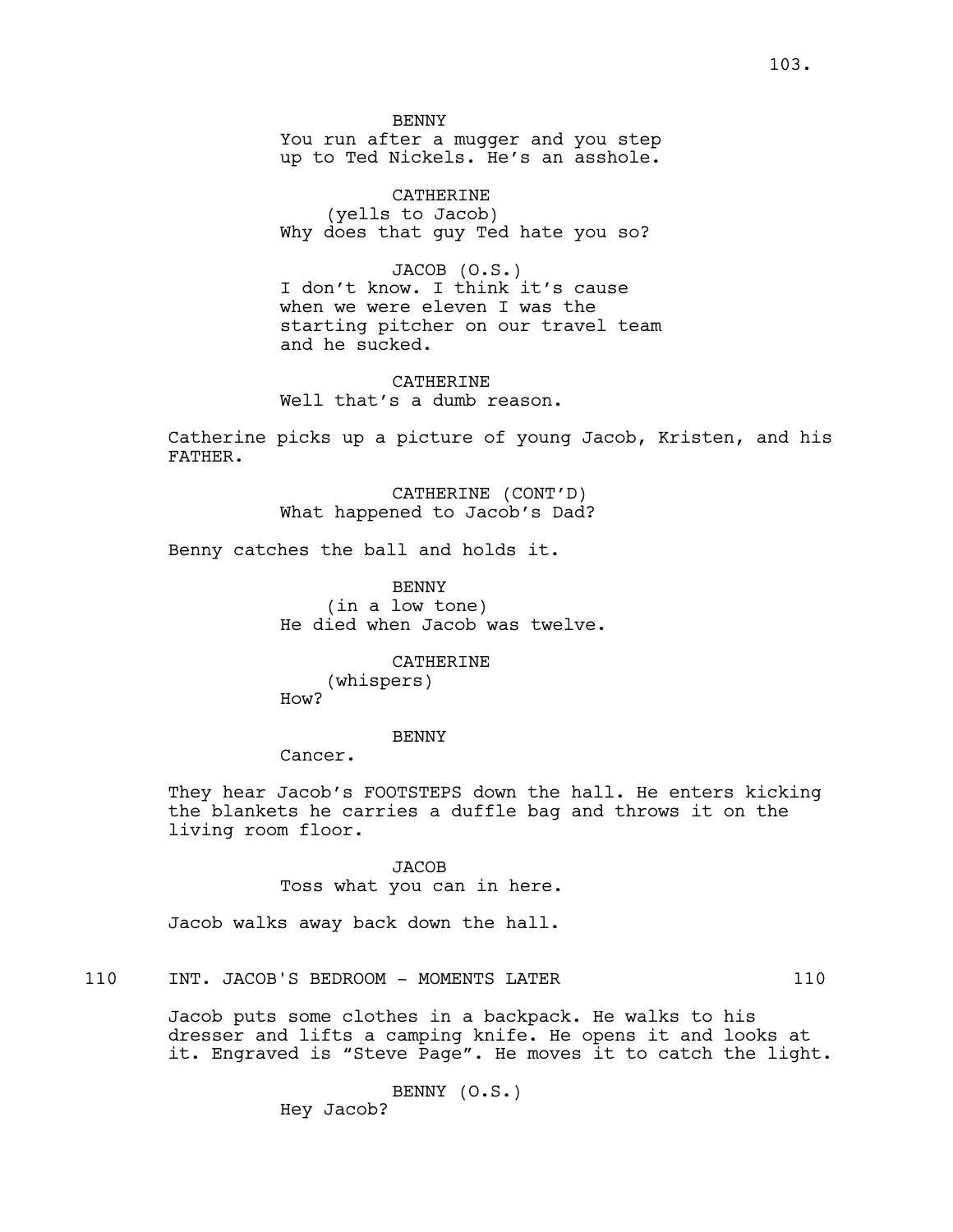Jacob quickly closes the knife. Benny enters the room.

JACOB

What's up?

## BENNY

You think you have any t-shirts or something I can wear? Have had this shirt on for a couple of days now.

#### **JACOB**

Yeah sure. I might even have some old boots. What size are you?

111 INT. JACOB'S CAR - DAY 111

Jacob is more with it now, driving through farmland while a light snow falls. Benny's looks at the list.

> BENNY So this one is a five parter and has maps.

> > **JACOB**

Cool.

CATHERINE When will winter end?

BENNY

We really camping in the cold? This doesn't sound as fun as the other stuff.

CATHERINE It'll be fine. You guys camped before?

#### BENNY

Not really. My dad took me to NASCAR once and we stayed in a tent outside his buddy's trailer.

CATHERINE Yeah. Doesn't really count. Jacob?

JACOB Yeah. A bit. Used to go with my Dad. He loved the outdoors.

**CATHERINE** Do you like it?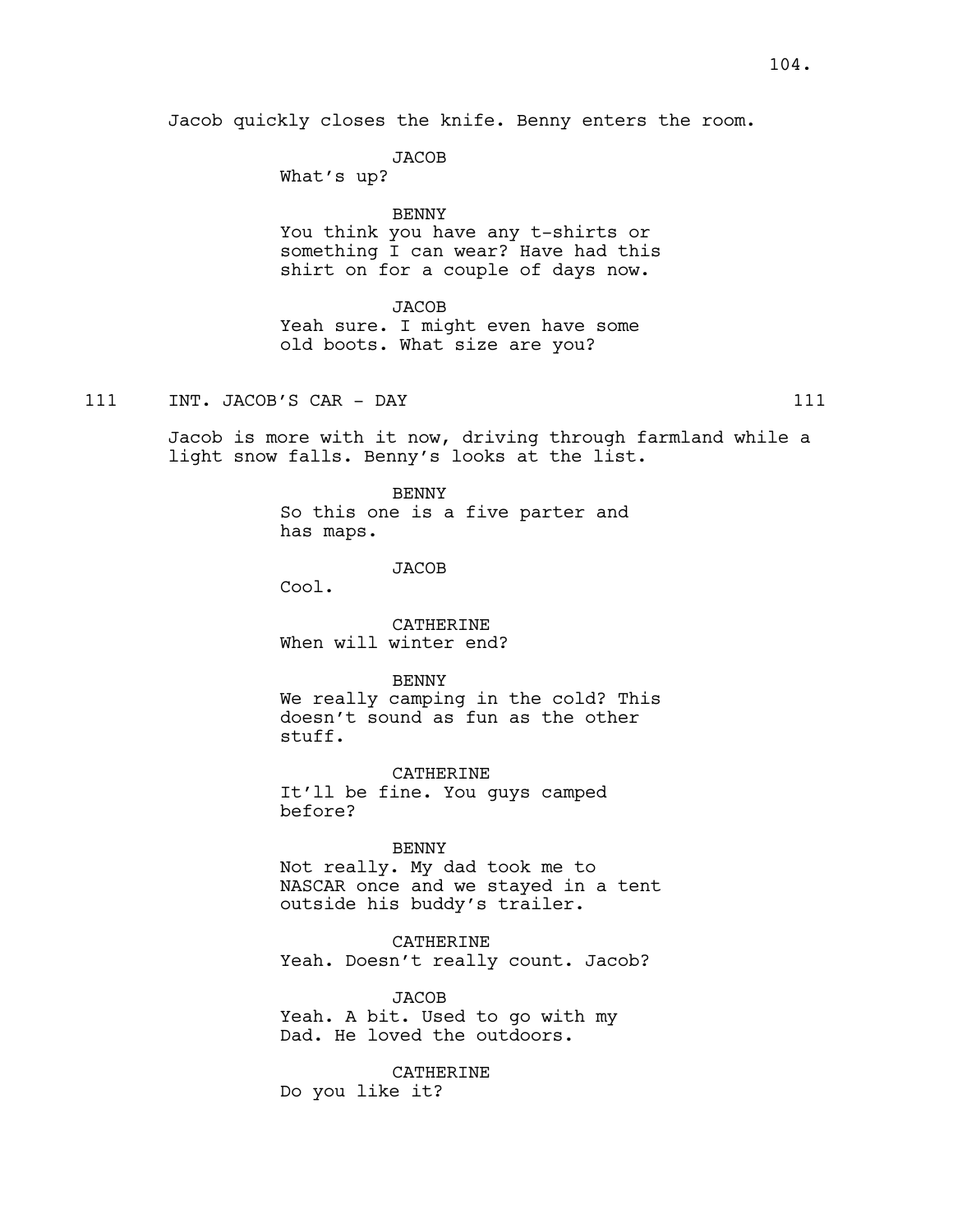Benny grabs a CD and reaches his hand from the back seat.

BENNY Put in this Tame Impala CD.

Catherine grabs it and puts it in. They all are quiet until it plays. Then they all start bobbing their heads to the music. Catherine stares at the farmland passing by.

### 112 EXT. FOREST - PARKING LOT 112

Music continues. Jacob's car is parked in a parking lot at the edge of a forest. Jacob, Benny and Catherine are all outside the car around the open tailgate. Jacob finishes attaching a sleeping bag to Catherine's backpack with bungee cords. Benny wears the full duffle as it's as a backpack. Jacob closes the tailgate all three walk into the woods.

SUPER: "Series 1 of 5 Enchanted forest - Chimney Woods: Doorway into another world."

## 113 EXT. FOREST - DAY 113

The sun shines through the tall symmetrical rows of pine trees. Jacob and Catherine walk uphill ahead of Benny all looking around in wonderment as a small amount of snow trickles through the pines. Jacob stops and picks up a big stick and breaks off a few branches and hands it to Catherine. He does the same for Benny.

JACOB

Hiking sticks.

Catherine smiles.

#### BENNY

Thanks.

# 114 EXT. FOREST - LATER 114

Ahead of them up a last incline then the forest opens. They are all breathing a little heavy. Jacob first approaches a boulder at the opening and looks out. His eyes open wide. Catherine a few steps behind joins him.

CATHERINE

Oh my.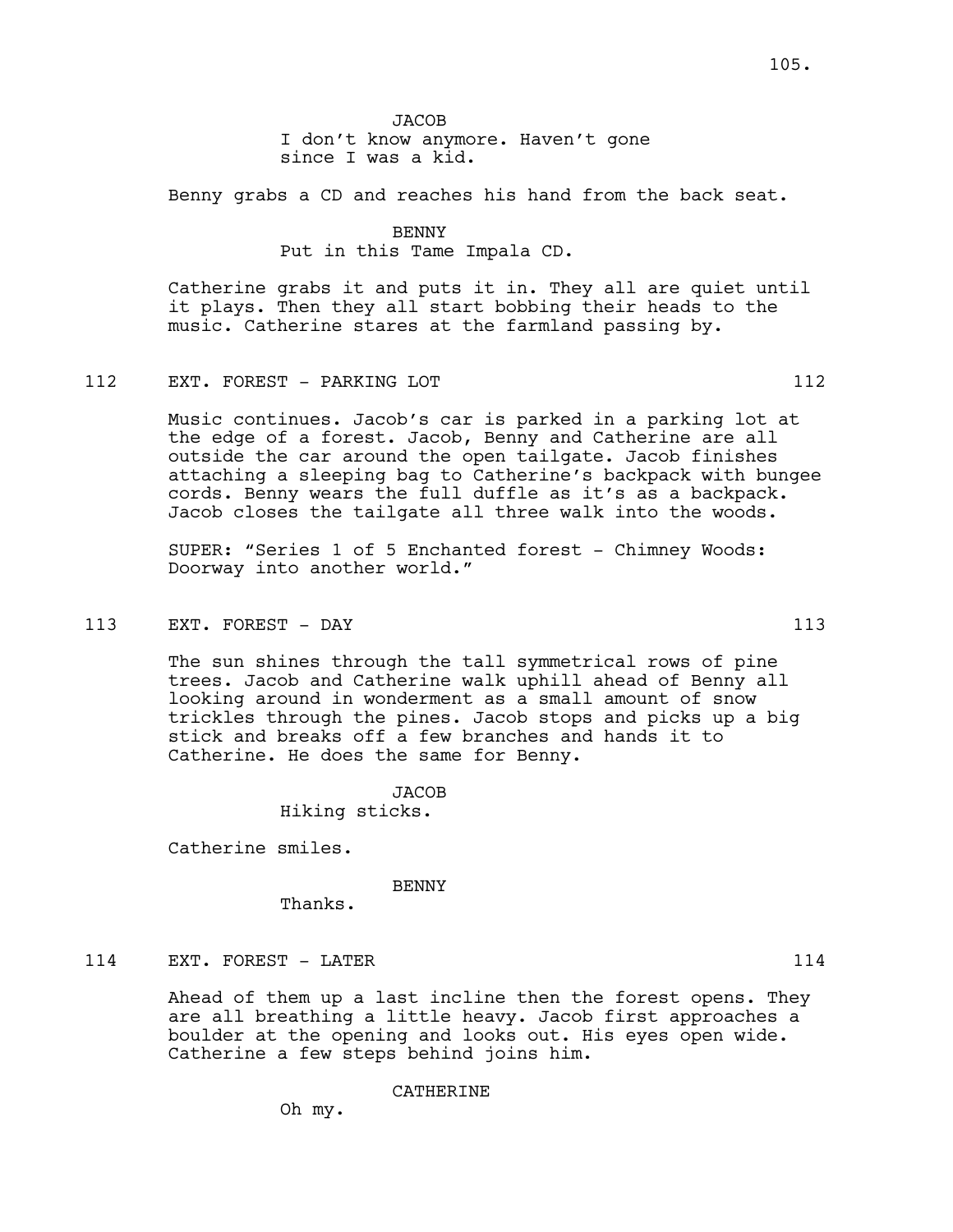Jacob and Catherine look at each other and smile then look back out. Benny is many steps behind.

> BENNY Does anyone want to switch? This bag is heavy and chaffing me.

Benny looks at the couple ahead.

BENNY (CONT'D) Why'd you stop?

Benny joins them the light hits his face as he steps out of the forest.

BENNY (CONT'D)

Shit.

They all look out over a cliff that reveals a lake and gigantic red spire shaped rocks towering over them that cut the sky.

SUPER: "Series 2 of 5 Mars on Earth - Chimney Bluffs: Welcome to another planet."

## 115 EXT. CHIMNEY BLUFFS - LATE AFTERNOON 115

Jacob leads Catherine, and Benny along a cliff that goes downward to the rocky beach of the lake.

> **JACOB** So what's it like to be Home schooled?

## CATHERINE

I don't know, it's a cool way to learn, but it gets lonely you know? I mean I am essentially done with school at this point. I just learn what I want to learn now.

**JACOB** Do you get a diploma?

CATHERINE Yeah, my parents make one.

JACOB Your parents make one? Isn't that a little biased? Do they grade you too?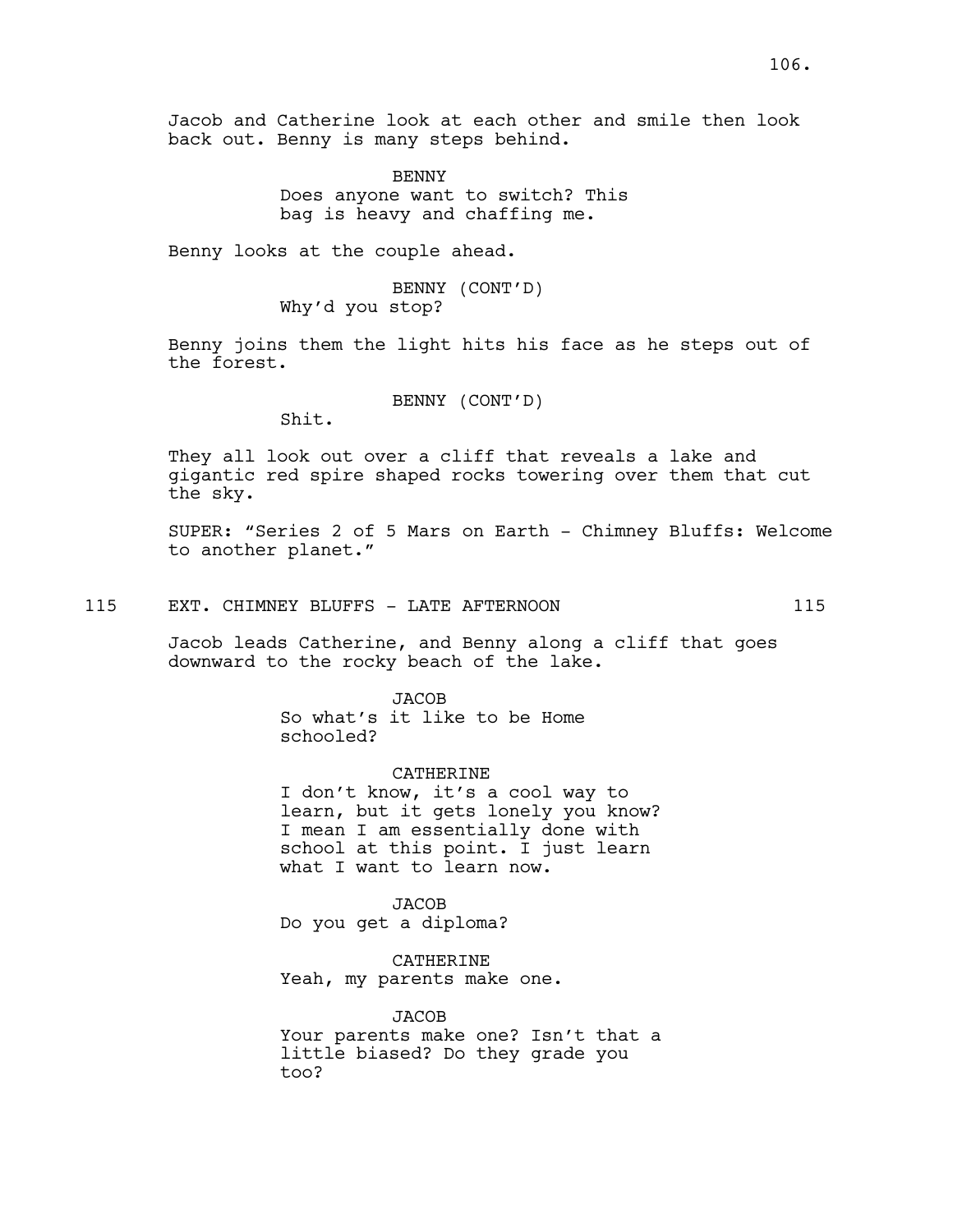## CATHERINE

Yeah.

JACOB Let me guess all A's?

## CATHERINE

Actually no. My Mom is a tough grader. I've gotten a bunch of B's and one C.

# JACOB

What did you get a C in?

#### CATHERINE

Piano. I hated practicing. That's a problem with having your parents be your teachers they really know when you don't study or practice.

BENNY How'd you meet friends?

## CATHERINE

Some sports and music groups. Kids of friends of my parents and such. But I really don't have that many. Most normal people are boring. But you two are ok.

#### JACOB

Gee, thanks.

## BENNY

You consider me normal?

CATHERINE I wouldn't be hanging out with you if I thought you were.

# 116 EXT. BEACHES OF THE BLUFFS - LATE AFTERNOON 116

Jacob, Benny, and Catherine sit on a boulder in the middle of the rocky beach watching the sunset.

SUPER: "Series 3 of 5 Sunset spot #2 - Chimney Beach: Find the big boulder and plant your ass there to let nature put on a show fer ya."

Pink, purple and pastel blue surround a fiery orange. All reflect off of the rippling water. Catherine looks over at Jacob's glowing face he looks at her she smiles and so does he. She looks back at the sunset. He does the same.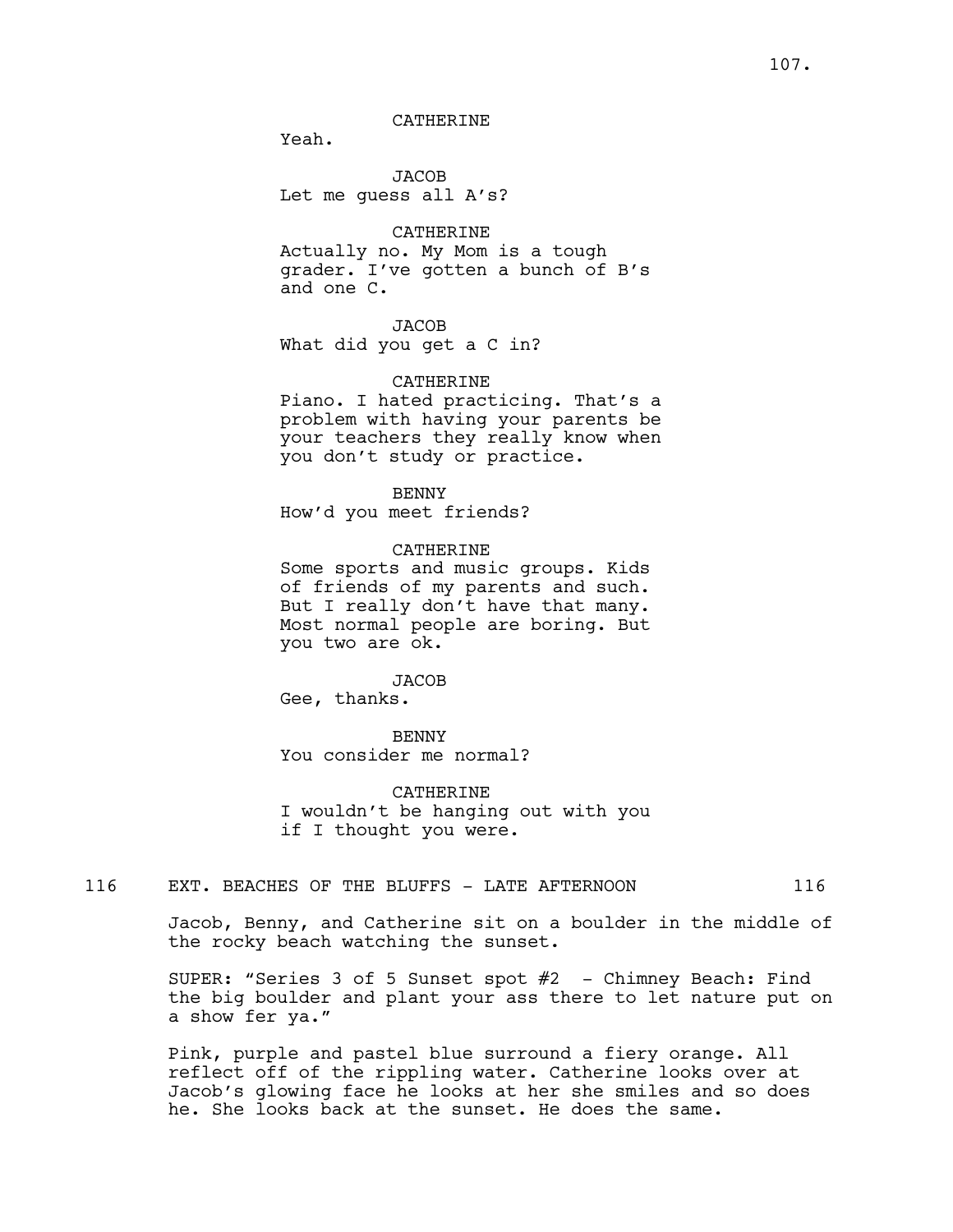Jacob slides his hand on top of hers. Catherine turns her palm up to meet his and squeezes his hand.

#### 117 INT. BEACH CAVE - NIGHT 117 117

SUPER: "Series 4 of 5 Cave camping - Chimney Beach: In the beach cave east of the boulder set up camp."

The group has spread out their blankets and sleeping bags. A little fire is supplemented with a camping lantern. Catherine lights a joint and passes it to Jacob. Benny unpacks a couple of boxes of cereal and bottles of water. He grabs a handful of cereal and passes the box to Catherine.

> **CATHERINE** What was your favorite childhood item?

### BENNY

Huh?

**CATHERINE** Like a blanket, stuffed animal.. Jacob go.

Jacob takes a hit and passes it to Benny.

JACOB Ha. I don't know.

**CATHERINE** C'mon sure you do.

JACOB Ok well, I had this stuffed monkey. Named Clint.

BENNY Clint the monkey.

The joint continues to get passed.

JACOB Clint the Chimp.

### **CATHERINE**

Nice.

Catherine turns to Benny but Jacob continues.

JACOB Clint wore a cape and was all about adventures. (MORE)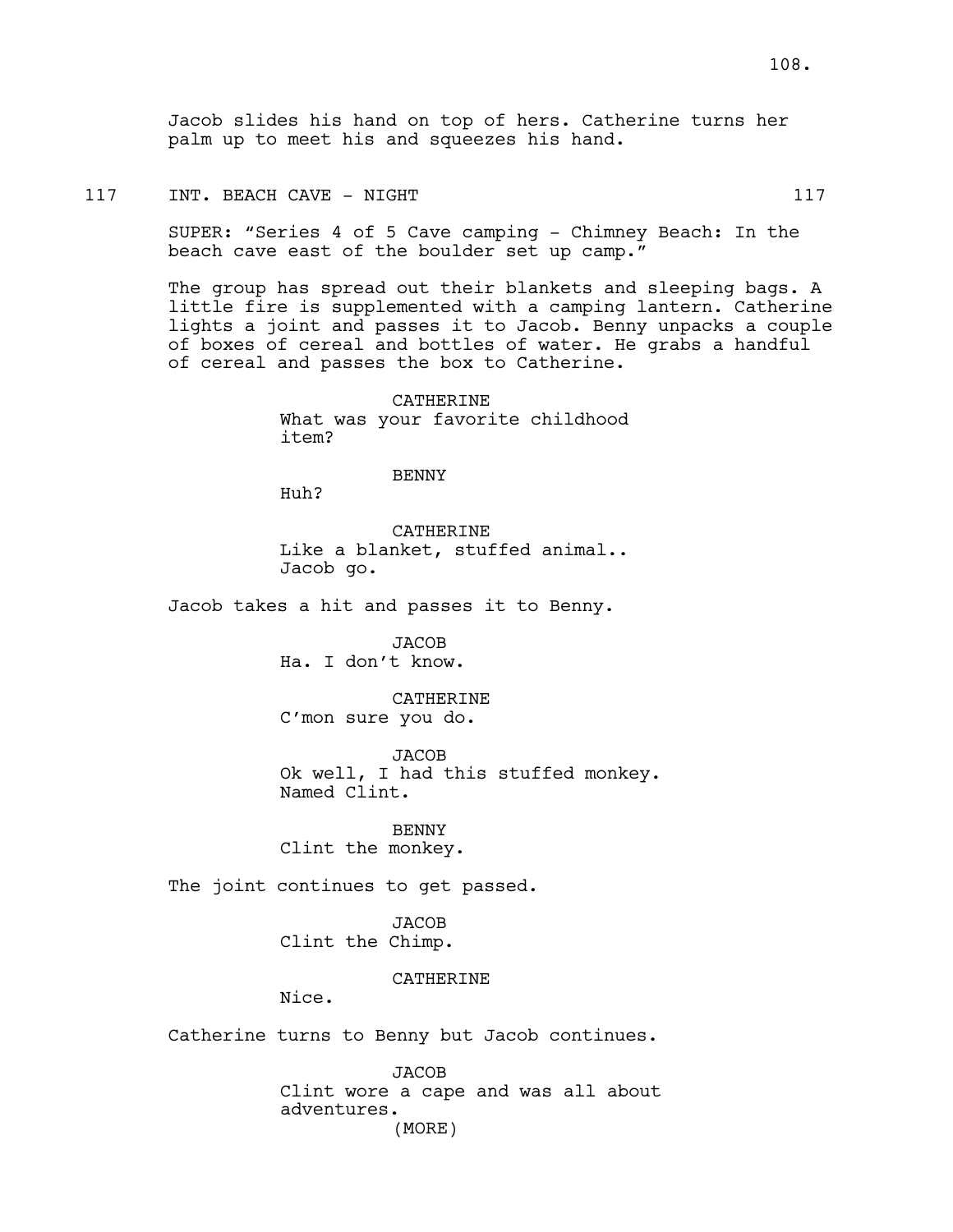He would make me go outside and we'd explore all the corners of my backyard. I guess I forgot about that. I guess Sully is my new Clint. JACOB (CONT'D)

BENNY Ha yeah. You should get Sully a cape.

JACOB Yeah. Maybe. (to Benny) What about you?

#### **BENNY**

My bike. It was my way out. Even my tricycle I'd take that to the end of my driveway, and it'd feel like another world. Once I could go off on my two-wheeler, I felt like I had a little control over my life. At least for a little while.

The boys look to Catherine.

CATHERINE I guess for me it was books. It was my escape. It's where I had friends. Where I felt like I belonged.

BENNY Kinda weird how we all have escape items huh?

**CATHERINE** Kinda like we were meant to be on this adventure together.

Catherine digs in her bag and pulls out a small bluetooth speaker.

> CATHERINE (CONT'D) Put on some music Benny.

She hands the speaker to Benny. Benny pulls out his phone and starts working on it. Catherine looks at Jacob and they share a moment looking in each other's eyes. Benny gets the speaker connected and a song starts and he looks up and catches the look between Catherine and Jacob.

> BENNY What? What's that, about me?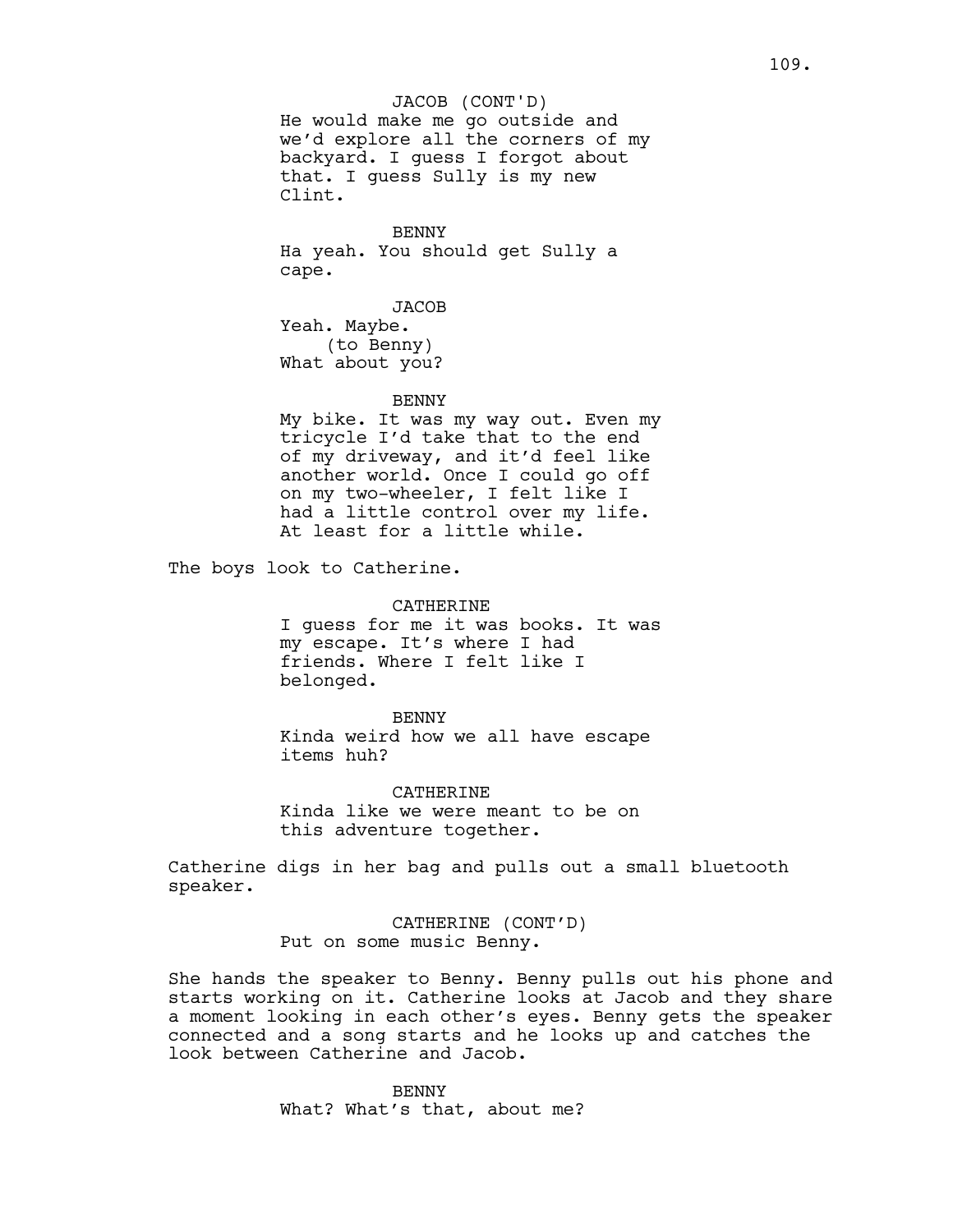No. Just a weird high staring

contest. You gonna dance for us?

BENNY What? You don't want to see that.

CATHERINE

Sure we do.

Catherine looks at Jacob.

JACOB Yeah. Show us your moves.

**BENNY** 

K.

Benny stands up looks to his phone and starts a song. The songs is a modern song with a 40's swing. Benny starts his routine. It looks like a cross between Fred Astaire and Charlie Chaplin. Catherine is enthralled Jacob looks embarrassed for him. He looks to Catherine and notices her admiration and scowls. Benny does a spin, throws his hands out, and raises them above his head.

### CATHERINE

So good!

Catherine jumps up and gives him a hug.

**BENNY** Really? Thanks.

Benny beams a smile.

JACOB Really good. Must be hard being so good you must get teased a lot.

Benny's smile fades.

BENNY Yeah. Thanks. That happens.

Benny sits down.

#### CATHERINE

Aw c'mon Benny.

Catherine grabs his hands to try and get him up. He doesn't budge. She gives Jacob a dirty look. Lets go of Benny's hands. Catherine walks to Benny's phone searches for a song and quickly puts one on.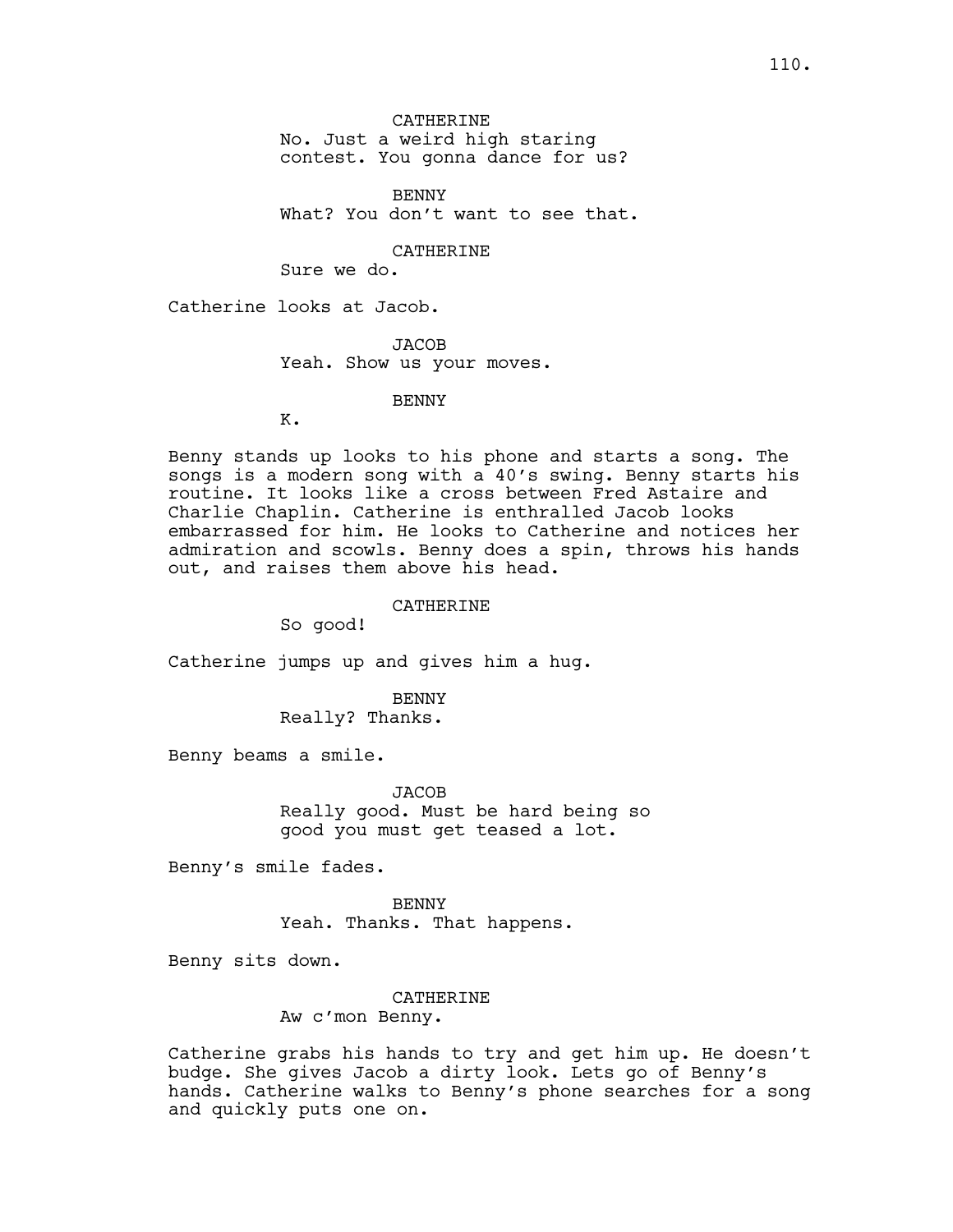She starts to dance waving her hands. Jacob and Benny avoid looking at first but can't resist. She moves her arms hypnotizing the boys but still bopping around. She goes to Benny, takes his hand, and stands him up. She begins to dance with him. Jacob looks out of the cave. Catherine and Benny start dancing on their own to the song. Catherine goes to Jacob reaches for his hand to pull him up. Jacob shakes his head no.

> **JACOB** Sorry. I don't dance.

CATHERINE You have to.

**JACOB** No. I don't think so.

CATHERINE You'll love it.

**JACOB** 

Nope.

CATHERINE You were a jack ass.

She turns to Benny.

CATHERINE (CONT'D) Benny help me.

Benny hesitates, then comes. They each grab an arm and yank Jacob up. They each start moving his arms to the beat. He pulls them away smiling.

JACOB

Ok! Ok.

Jacob starts moving to the beat on his own. At first comically then he starts getting into the groove. Their shadows dance on the cave walls with them.

118 EXT. BEACHES OF THE BLUFFS - NIGHT 118 118

The waves CRASH and the music from the cave can be heard.

# 119 INT. BEACH CAVE - MORNING 119

Sunlight streams into the cold cave. The three are closely lined up in their sleeping bags. Jacob opens his eyes to see Catherine's sleeping face. He stares.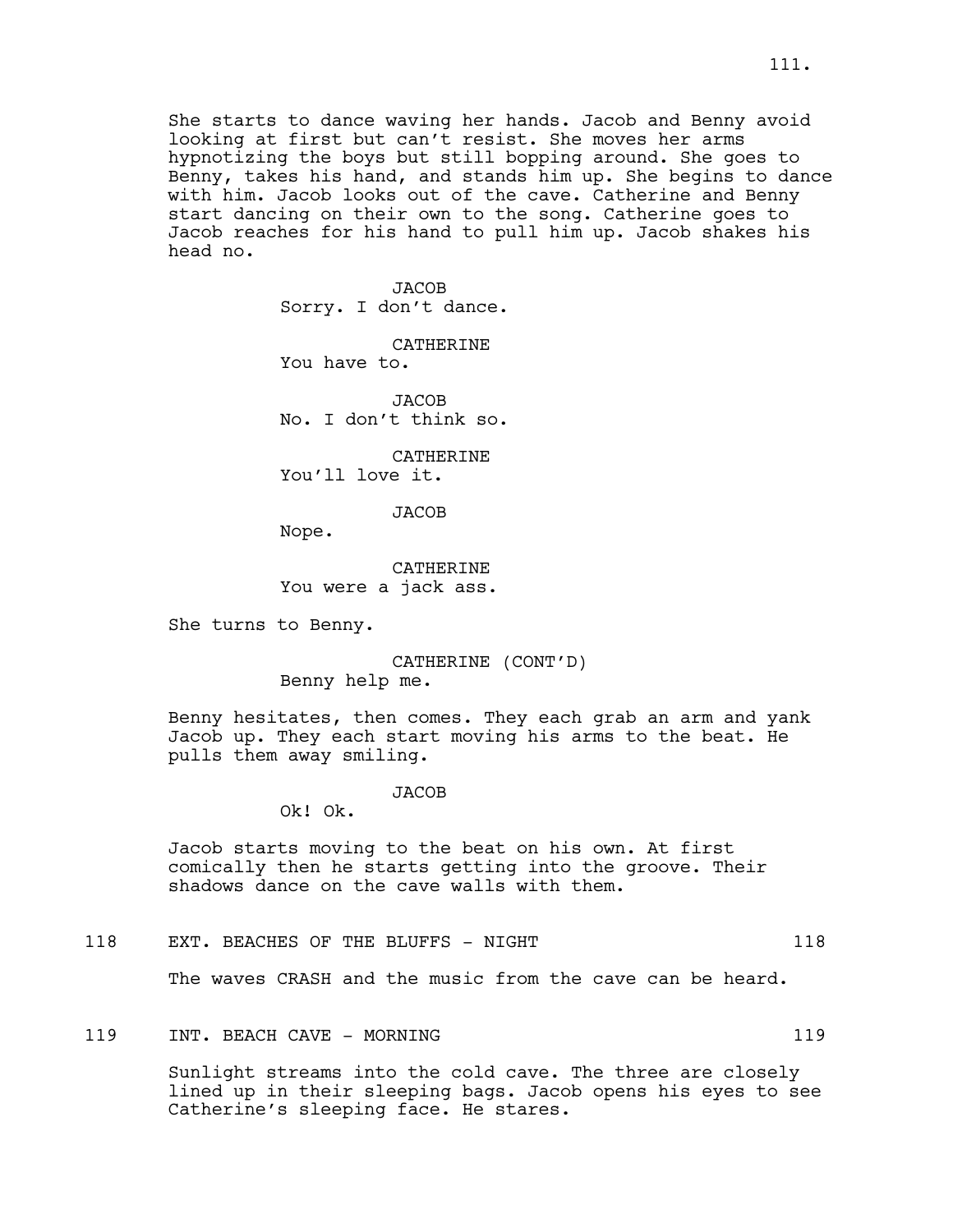Benny rolls over behind Catherine. She opens her eyes and sees Jacob staring. He closes them quickly then opens them again knowing he's busted. He smiles. She laughs and sits up.

#### CATHERINE

Creepy.

BENNY (groggy) What?

CATHERINE Get up. Time for part five.

120 EXT. FOREST - DAY 120

Jacob takes a look at the map and leads the way to a clearing. All are using their hiking sticks they exit the forest to a valley with a river being held by a large dam.

### BENNY

Nice.

**JACOB** This is it. Ok, now we go down.

121 EXT. VALLEY DAM - DAY 121

The group works their way down the steep terrain.

122 EXT. VALLEY DAM - LATER 122

On a landing they approach a cave opening. They hear a VOICE in the distance. They look up to the opposite side of the valley. A MIDDLE-AGED MAN waves his arms.

MIDDLE-AGED MAN

Hey! Hey!

He continues to yell something else, but it is inaudible to the teens. He looks panicked and crazy. They wave back.

> BENNY What's he saying.

> > CATHERINE

I don't know.

They keep waving.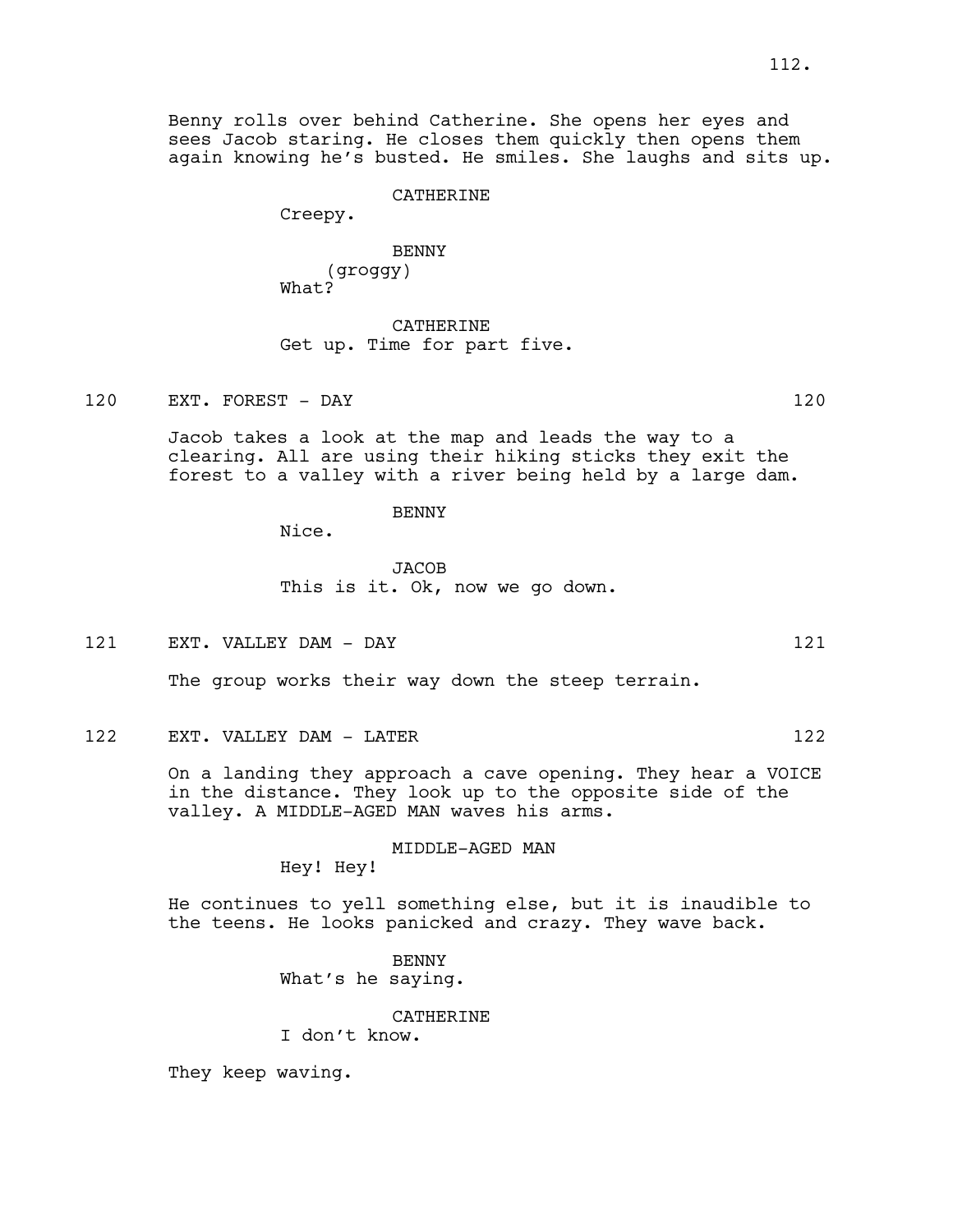# **JACOB** Maybe he's crazy.

They turn and enter the cave.

# 123 INT. ICE CAVE - CONTINUOUS 123

Jacob leads Catherine and Benny in the dark entrance way that opens to a surprisingly lit cavern. In the center is a giant ice pyramid that has formed from a large hole in the ceiling of the cave where water has dripped through three stories up.

SUPER: "Series 5 of 5 Ice Cave - Genne Valley: A natural ice pyramid. NOTE: only available in the winter."

# **JACOB**

Woah.

They walk to the pyramid and run their hands against the sculpture.

### **CATHERINE**

Amazing.

There are ice chunks and stalagmites around the base of the pyramid. Benny uses them to carefully climb as high as he can. On he slides down the side of the pyramid.

# **JACOB**

Haha awesome!

# CATHERINE I'm gonna try that.

Benny puts on some music that echoes throughout the cave.

124 EXT. VALLEY DAM - SAME 124

Gates on the dam open to release water into the valley it rushes down raising the water level quickly.

125 INT. ICE CAVE – SAME 125

Catherine slides down the pyramid as Jacob starts to climb.

# 126 EXT. VALLEY DAM - SAME 126 126

The water level approaches the mouth of the cave.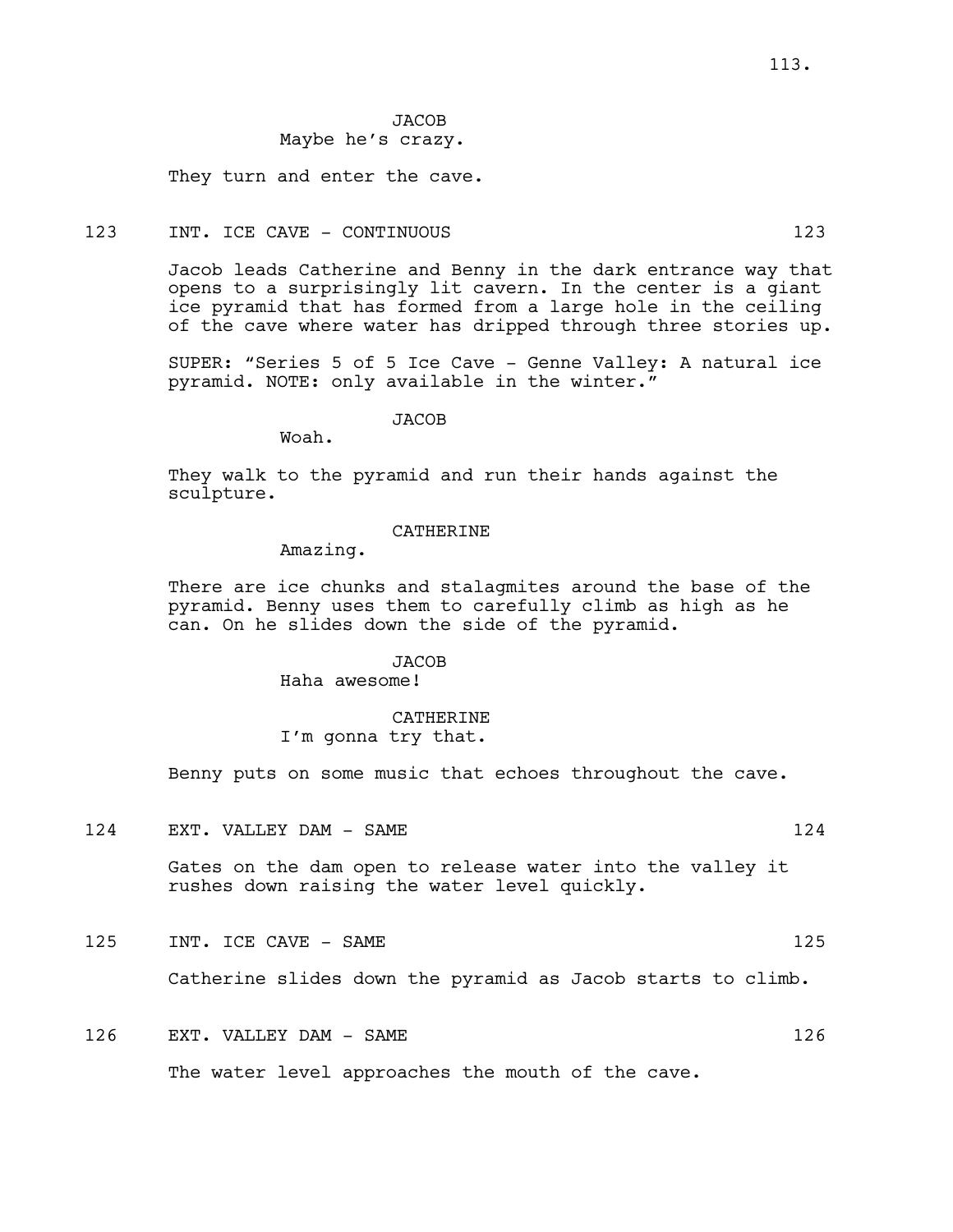127 INT. ICE CAVE – SAME 127

Jacob slides down the side of the pyramid that faces the cave entrance as he lands he sees the first gush of water enter the cave.

> JACOB (to Benny) Shut off the music!

Benny is already climbing.

BENNY

Why?

JACOB Just shut it off Benny!

BENNY

Alright.

Benny steadies himself as he pauses the music. They all hear the sound of RUSHING WATER. Then a continual flow starts entering the cave. Jacob runs and gets his backpack and the duffle.

### **JACOB**

Climb!

Catherine steps up on an ice chunk.

### **BENNY**

Shit. Shit.

Benny starts to panic and slips he falls to the base where there is now an inch of water he starts climbing again. Jacob helps to steady him then follows him up. They catch up to where Catherine is.

> CATHERINE (verge of tears) I can't go any further.

They are about 10 feet up and, the water is about 3 feet below them. Jacob opens the duffel and as he pulls out a blanket the pages of the list fly out and float down. The three watch as they soak in the water. Jacob snaps out of it.

### JACOB

Spread out the blanket and maybe we can use it as some traction.

Catherine grabs the blanket and spreads it out and over. She hesitates from going. The ice begins to CRACK and POP.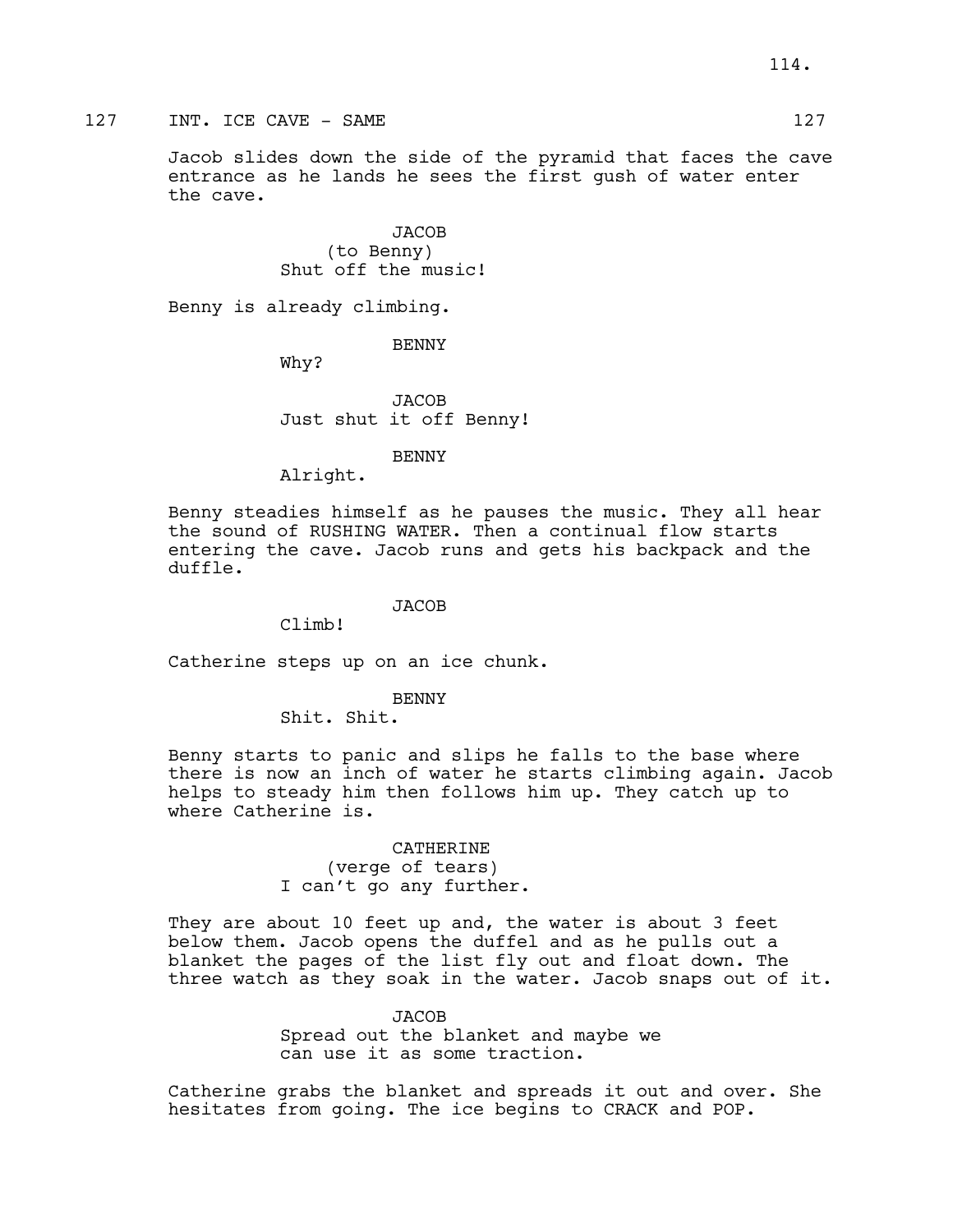# BENNY

# I'll go first.

### CATHERINE

Ok.

Benny nods to Jacob. Jacob gives him a reassuring nod. Benny steps on the blanket where it seems like he has the most traction. Jacob gets out another blanket and looks above his head. He then drops an end into the water below and whips it above him it WACKS against the ice and stays in place. Benny continues to that one.

### BENNY

There is a bit of a ledge up here.

Jacob reaches into his backpack and takes out his knife and puts it in his pocket. He looks down the water is a foot away from where he and Catherine are. He nods to her to go. She begins her climb. She works her way around and up. Jacob leaves the duffle behind and follows her. His hands out to steady her and himself. Benny now about 25 feet up is on a small ledge in the pyramid structure, close to the ceiling. He gets on his knees and reaches out for Catherine's hand, as she gets closer she grabs it. Benny guides her up to the ledge. Once she is up, Catherine and Benny help Jacob up. Jacob grabs the blanket from below and lays it down for better traction. He takes out father's knife and starts to chip away at the ice in the ceiling to make a hole. Little chunks of ice break away. The water has filled to two-feet from where they stand. Jacob chops with all his might. He pulls away, then SMACK, from above the ice cracks and chunks fall into the water. Again SMACK. They see an ax end show through the ice and again. A FIREMAN'S face appears through the hole created.

### JACOB, CATHERINE, BENNY

Help!

### FIREFIGHTER 1

Ok. Hold on.

He backs away from the hole then multiple axes start chopping. CHOP, CHOP, CHOP, CHOP. The hole is person size. The water is less than a foot away from their feet. The firefighters drop a harness attached to a rope down.

FIREFIGHTER 1 (CONT'D)

Ready?

CATHERINE

Yes!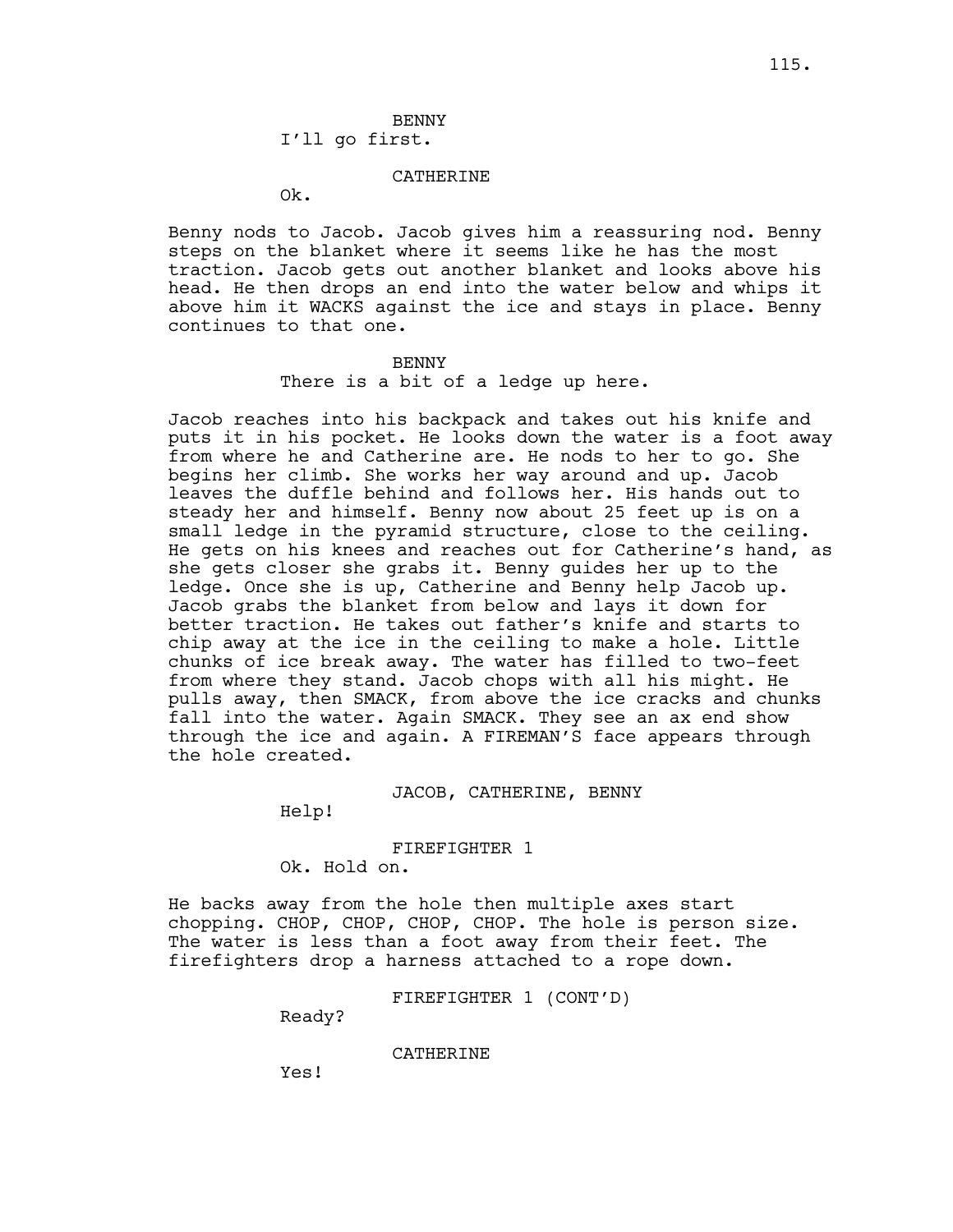The teens quickly put the harness on Catherine. She slowly gets heaved out of the cave. The harness gets dropped back in. Water splashes onto their landing.

**JACOB** 

You're next.

#### BENNY

No.

**JACOB** No time to argue.

Jacob grabs the harness and holds it for Benny to step in. Benny shakes his head no but steps in. Jacob buckles him in.

JACOB (CONT'D)

Ok!

The rope tightens, and Benny raises out. Jacob is now standing in an inch of water. A few moments later the harness drops back down. As Jacob reaches for it he slips on the ice and falls into the water. The firefighters watch as he goes under. Jacob's eyes bulge under the water he releases his father's knife from his hand and swims to the surface. Seeing this a firefighter drops in the harness.

### FIREFIGHTER 2

Grab it!

Jacob swims to it and grabs on. They pull him up.

128 EXT. VALLEY DAM - ABOVE CAVE - SAME 128

Jacob gets pulled out of the hole to see Catherine and Benny worried wrapped in blankets standing with firemen. The Middleaged Man who was waving his arms at them is explaining something inaudible to a police officer.

### 129 EXT. VALLEY DAM - PARKING LOT - AFTERNOON 129

Firetrucks, ambulances, and police cars are in the parking lot Jacob sits on the back of an ambulance wrapped in a blanket with an EMT checking him out.

An old black Lincoln car pulls up. Catherine who is talking to a POLICE OFFICER stops and looks as her PARENTS exit the car. Her MOM runs to her. Her DAD walks over and joins the hug. He says something inaudible to the officer and guides his family to the Lincoln. They drive off. Benny walks over to Jacob still with the blanket on him.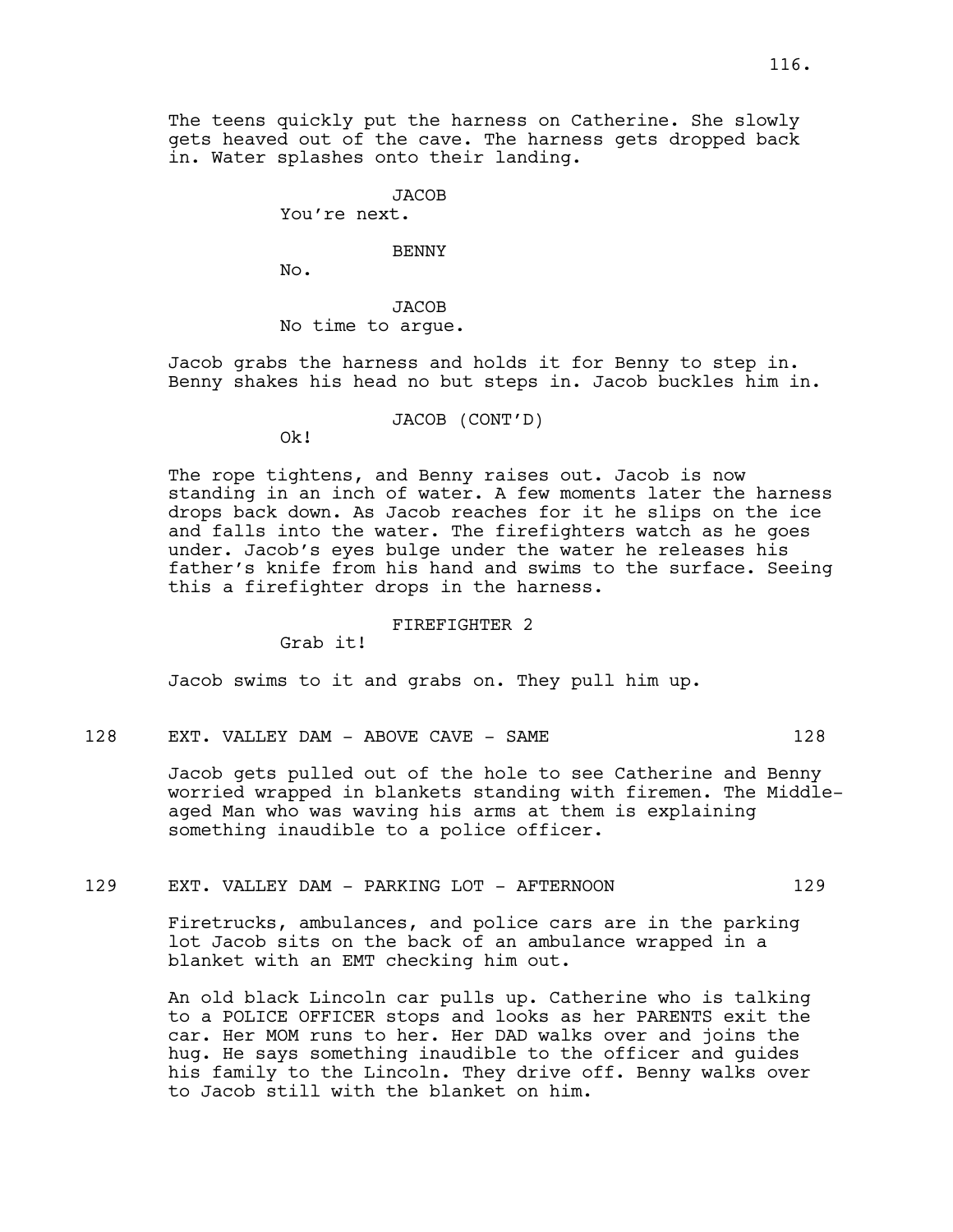BENNY You doing ok? (to the EMT) He doing ok?

EMT He's looking good. You kids were lucky.

BENNY Yeah. Hell yeah.

The EMT raises an eyebrow at Benny. Benny gives a nervous laugh. A blue sedan pulls up. Kristen in scrubs jumps out of her car looks around spots Jacob and rushes over to him.

### KRISTEN

Baby!

# JACOB Ma. I'm fine.

EMT

He's lucky. No real signs of hypothermia or trauma, vitals are fine but, he should get checked out.

#### KRISTEN

I'll take him to the ED. C'mon let's get going. Do I need to sign him out or something?

EMT

Kid is this your mom?

JACOB

Yeah.

### EMT

You can go.

Kristen looks at Benny.

KRISTEN I'll take him too.

EMT

His Dad has already been called.

Benny gives a nervous smile and stands on his tiptoes as he pulls on his blanket as if it was suspenders.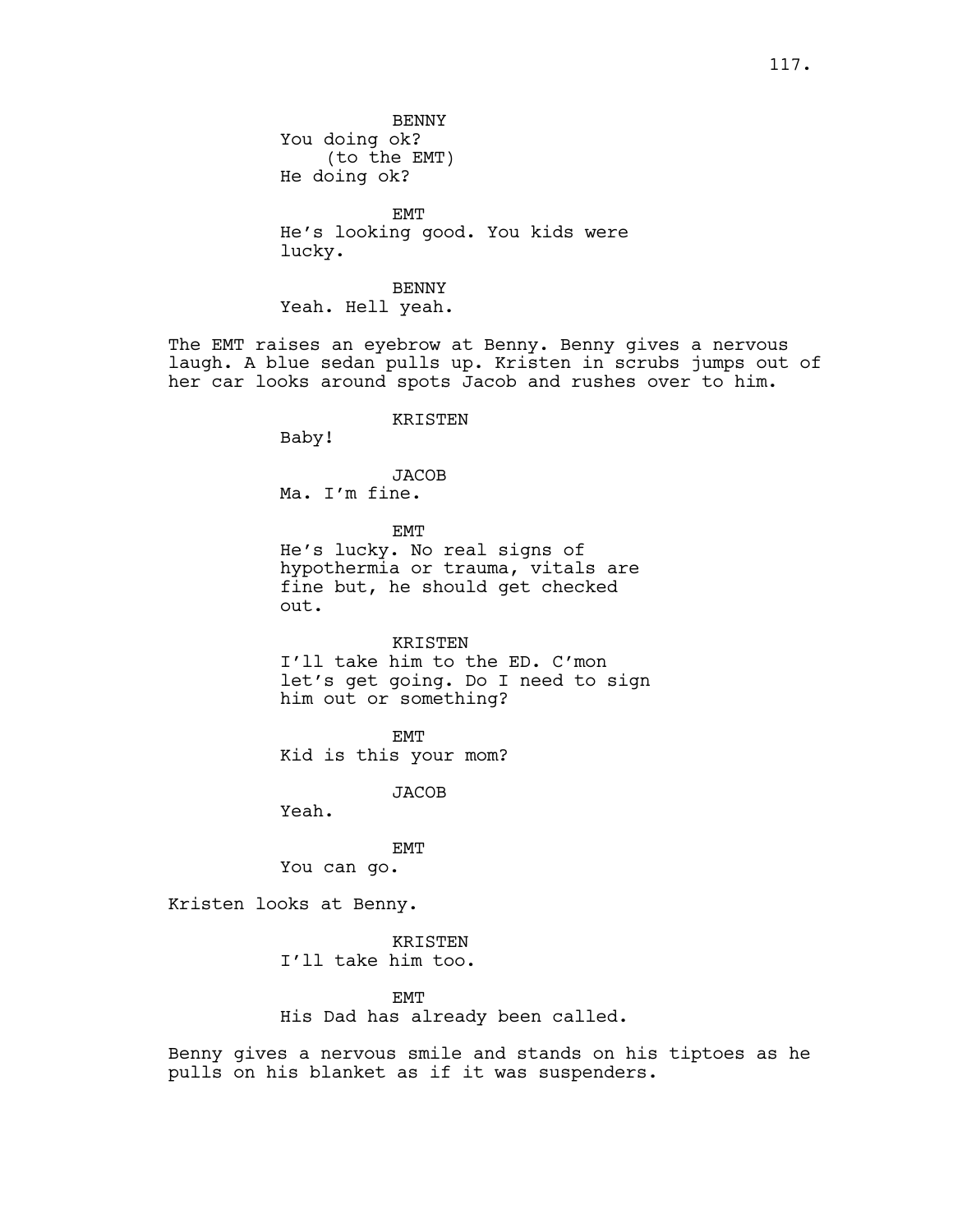# KRISTEN Really, it's ok I'll take him.

An old Ford truck comes into the view. The group looks.

### BENNY

Welp. Time to face the music.

Roger gets out and stands next to open driver's side door.

ROGER

Benny!

**BENNY** (to Jacob) See ya.

JACOB Yeah. See ya Benny.

Jacob and Kristen watch as Benny walks with his head down toward the truck. Roger gets more irritated as Benny gets closer and walks to the other side of the truck.

> ROGER I had to leave fucking work.

Benny reaches arms distance from Roger.

BENNY

Sorry Dad.

ROGER Don't call me Dad, you shit.

A couple of COPS take notice of Roger. Roger grabs Benny by the arm tight and pushes him to the passenger door. Opens it and shoves him in.

COP

Hey.

Roger turns to the Cop with rage in his eyes.

ROGER

What!?

COP

Cool it man.

Roger tones it down a bit but answers with sarcasm.

ROGER Of course officer.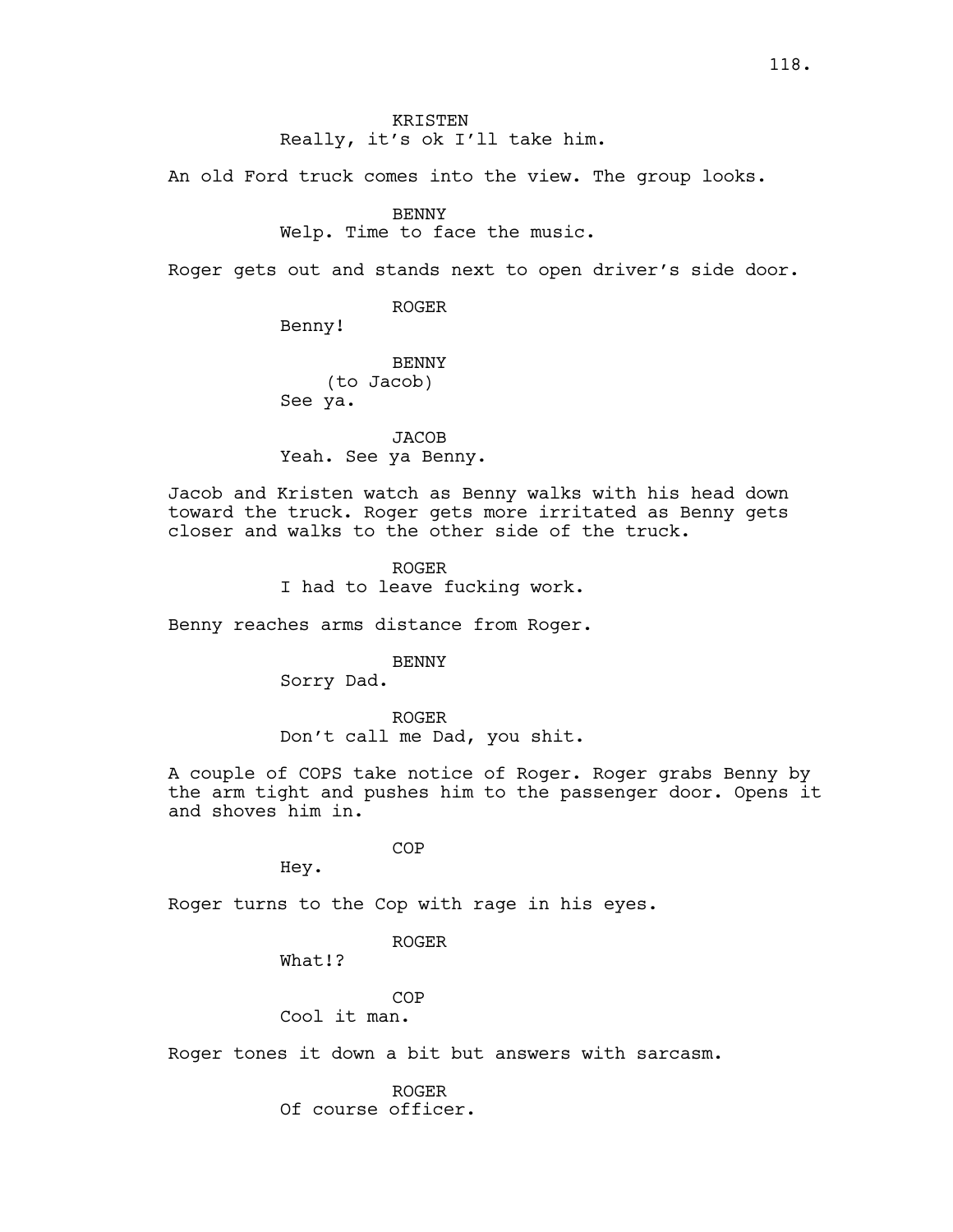Roger gets in his truck. Benny has his head down as they drive off. Kristen has her arm around Jacob as they are standing watching them drive away.

### KRISTEN

# What an asshole.

| 130 | MONTAGE | $\Omega$<br>ェコい |
|-----|---------|-----------------|
|-----|---------|-----------------|

131 INT. CATHERINES PARENT'S CAR - AFTERNOON 131

Catherine in the back seat looks out the window tear in her eye. Her mother looks lovingly at her. Her father inaudibly lovingly lectures her.

132 INT. ROGER'S CAR - AFTERNOON 132

Roger is screaming at Benny. Benny's fights off tears. He stares straight out the window.

133 INT. KRISTIN'S CAR - AFTERNOON 133

Jacob stares out the front window while Kristen drives in silence. Her hand pets his hair. She looks over at him.

134 INT. NEVERMORE BOOKS - EVENING 134

Catherine stares out as her parents set down some hot cocoa.

135 INT. ROGER'S HOUSE - EVENING 135

CU Benny's face with tears of pain. He winces. Roger's arm wipes frame landing. Benny doubles over out of frame.

136 INT. EMERGENCY DEPARTMENT - EVENING 136

Jacob stares out as a doctor listens to his lungs. Lots of activity pass by the room, he doesn't seem to notice. Kristen talks to another nurse that must be a friend of hers.

137 INT. CATHERINES PARENT'S HOUSE - NIGHT 137 Catherine sleeps eyes closed and peaceful.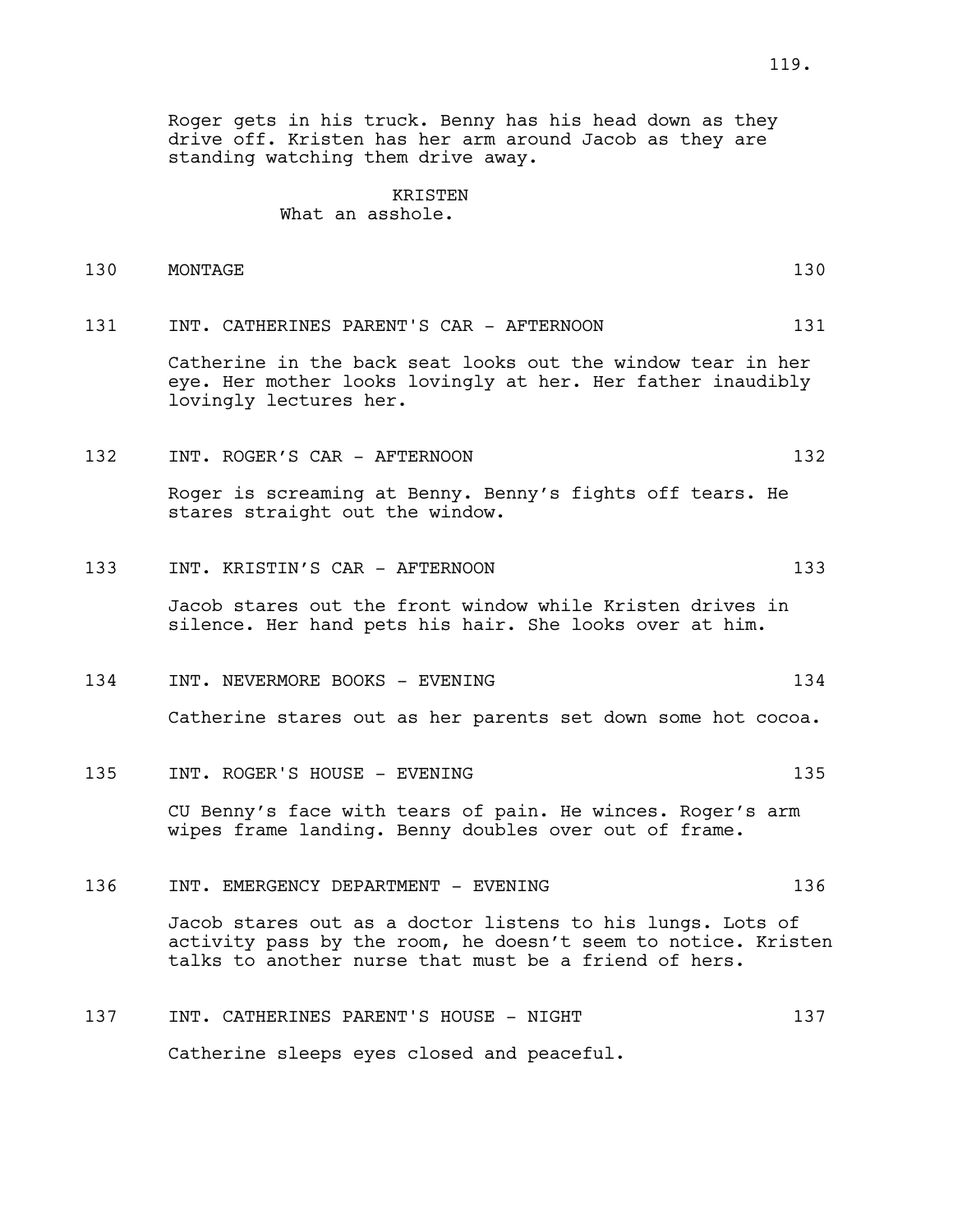- 138 INT. ROGER'S HOUSE BENNY'S BEDROOM NIGHT 138 Benny's eyes are closed, but he winces in pain.
- 139 INT. JACOB'S BEDROOM NIGHT 139 139 Jacob lays awake staring out.
- 140 INT. JACOB'S HOUSE KITCHEN MORNING 140

Jacob walks to the kitchen table pulls his phone out of a big bowl of rice. He pushes the power button but nothing happens.

141 INT. NEVERMORE BOOKS - DAY 141

Jacob walks up to Catherine's father at the counter. He looks at Jacob with a grimace and points over to Catherine stocking some books onto a shelf. Jacob looks over to Catherine who doesn't notice him. She looks more beautiful than ever.

142 EXT. PIRATE PLAYGROUND - DAY 142

Jacob and Catherine sit next to each other rocking slowly on swings next to a giant wooden playground in the shape of a pirate ship. The wind lightly RINGS a bell in the playground.

> CATHERINE How's Benny?

> > JACOB

I don't know.

The sit in silence for a bit.

JACOB (CONT'D) His Dad hits him.

CATHERINE

What?

JACOB He's not a good man. That's why I was doing the list with him. I was trying to keep him away from his Dad. Now he's probably beaten up.

CATHERINE

No.

Jacob looks at his shoes.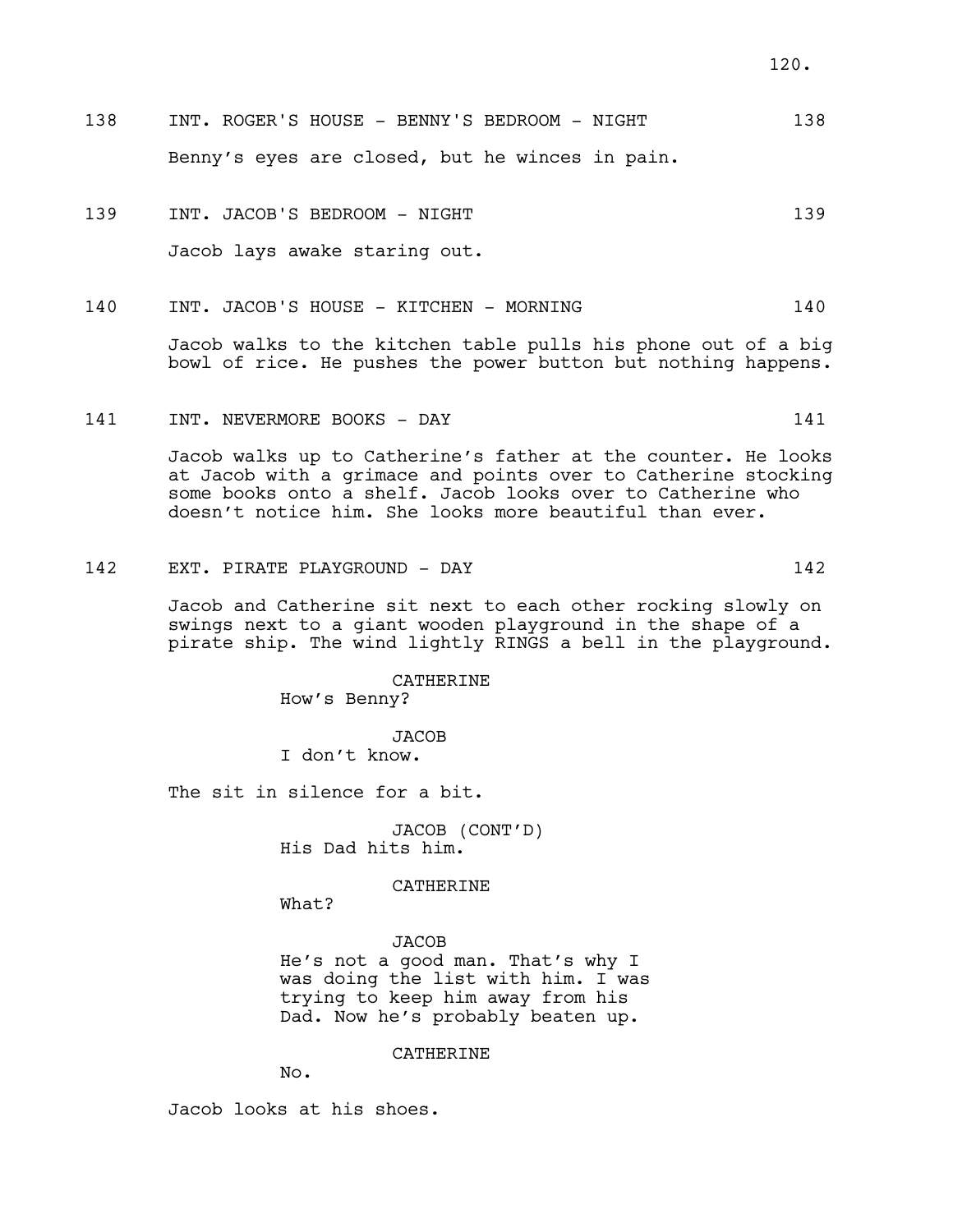### CATHERINE

We didn't.

She stops her slight swing and looks at Jacob.

CATHERINE (CONT'D) You saved us you know?

JACOB I got us into this.

She stands up and faces Jacob. He looks up at her.

CATHERINE You're my hero.

She leans down and kisses him on the lips and holds as Jacob melts. She stands up.

> CATHERINE (CONT'D) Now let's go save Benny.

Jacob stands up flustered.

JACOB Or we could stay her and kiss a little more.

### CATHERINE

Jacob.

She starts walking.

**JACOB** 

Just kidding.

After a few steps of he catches up to walk alongside her and reaches for her hand. There fingers intertwine as they leave the pirate ship behind.

143 EXT. ROGER'S HOUSE - DAY 143

Jacob's hatchback slowly pulls up to the curb.

JACOB I don't see his Dad's truck.

Jacob takes a breath and turns off the car. Catherine unbuckles.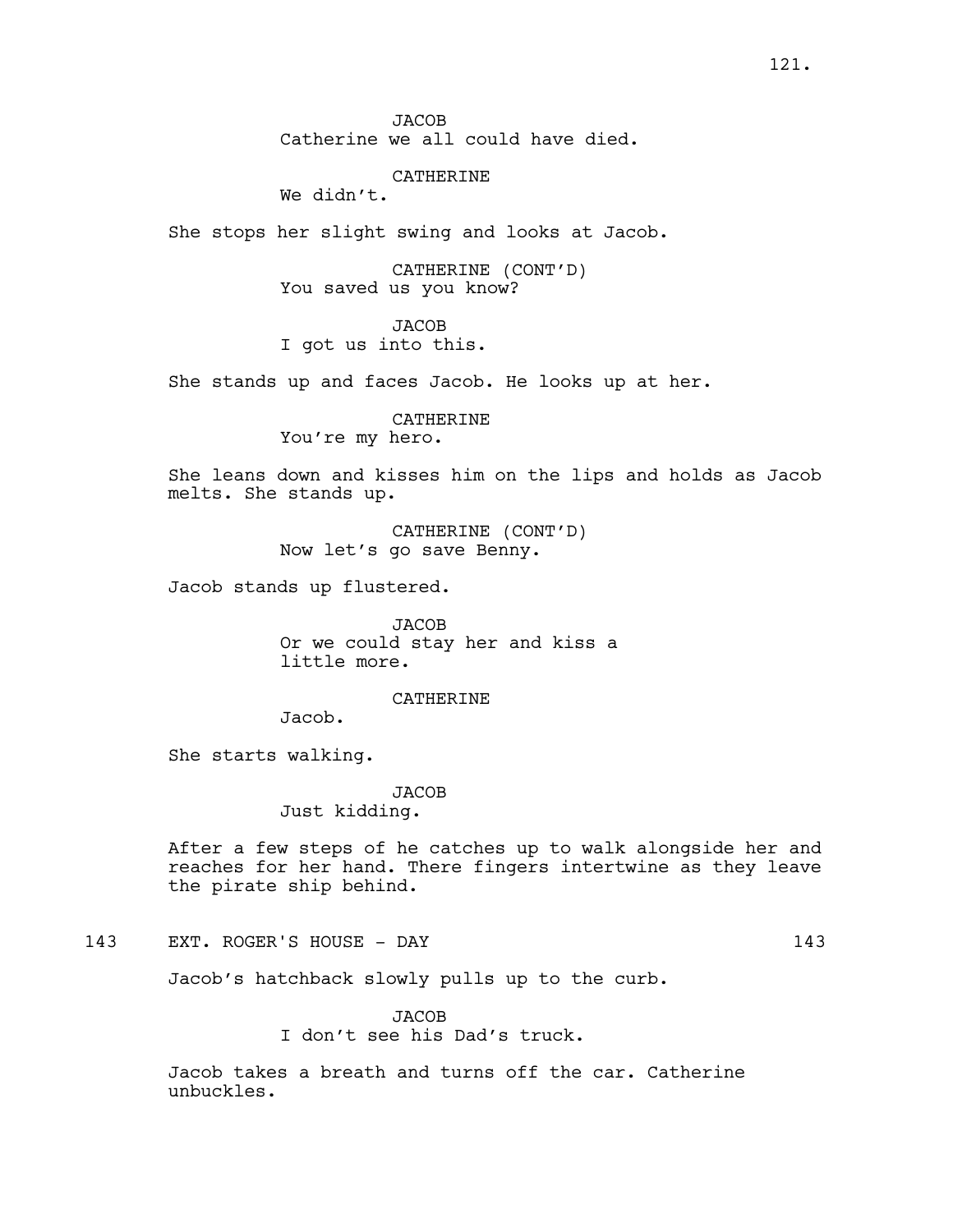### CATHERINE

I mind.

**JACOB** Please. If you see his Dad pull up honk. Old black truck.

CATHERINE Ugh. I suppose.

144 EXT. ROGER'S HOUSE - MOMENTS LATER 144

Jacob lightly knocks on the door. He looks back to Catherine in the car. She gives him a thumbs up. Jacob knocks again louder. DOOR UNLOCKS. Benny opens it. His right eye and cheek are swollen. He leans to one side holding his ribs.

> **JACOB** Hey Benny. BENNY Hey. JACOB You ok? BENNY Do I look ok? JACOB No man. Sorry. Let's get you out of here. BENNY No. JACOB What? Really we need to get you away from this place and never come back. **BENNY** He'll find me. It's not worth it. I just have to wait out two more days and he'll drop me off at my Mom's.

CAR DOOR CLOSES. Jacob and Benny look and see Catherine walking up.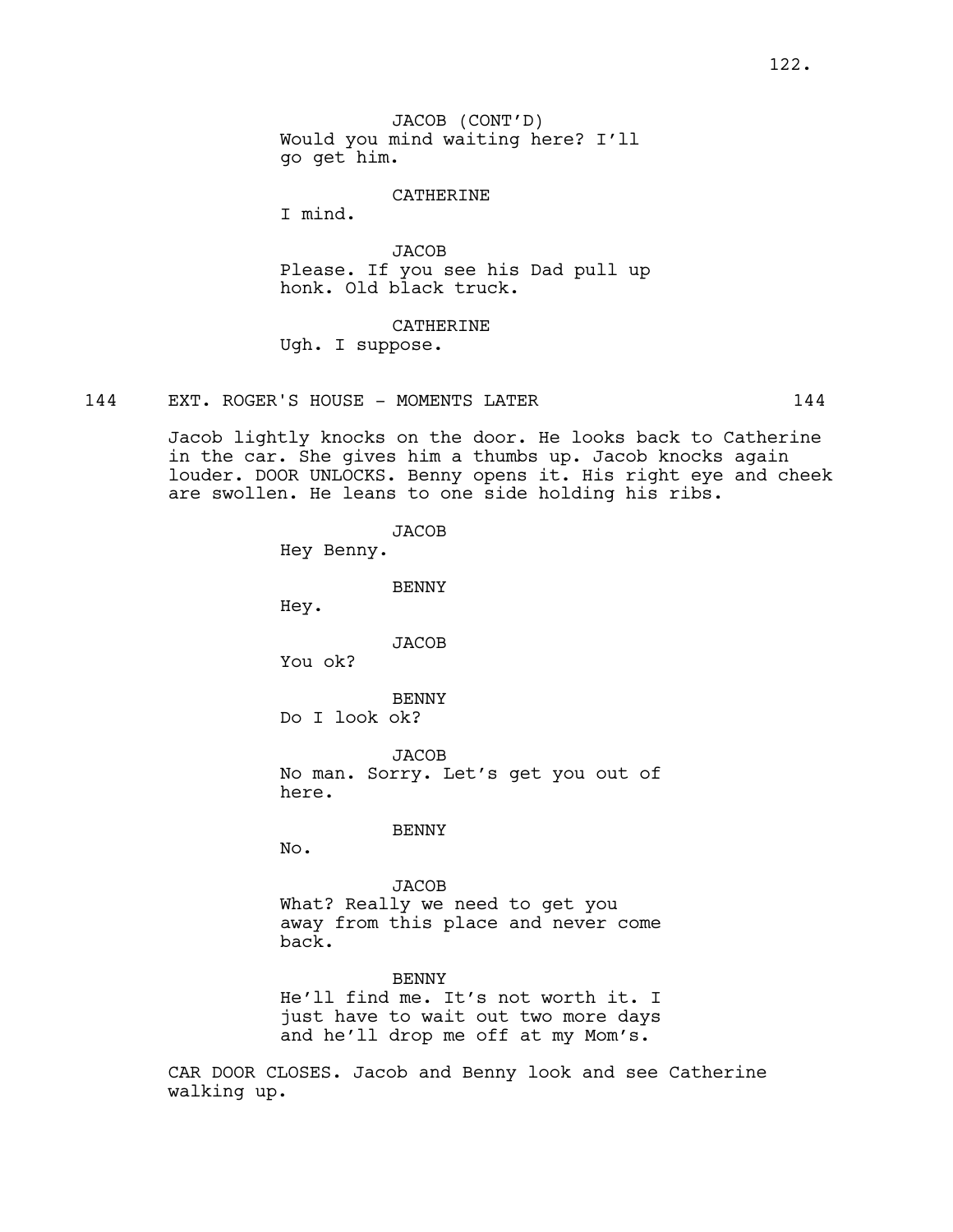CATHERINE Benny get your stuff. You are coming with us.

BENNY You told her?

**JACOB** Told her what? She just has to look at you to see.

CATHERINE Please Benny. C'mon.

She smiles at him.

### BENNY

Ugh. Fine.

Benny turns into his house. Jacob gives Catherine a nervous look she smiles.

145 INT. SULLY BURGER - DAY 145

Jacob, Catherine, and Benny sit at a table. Benny eats a veggie burger and onion rings. Jacob and Catherine share fries.

> BENNY Could have been a lot worse. He got called into work mid-beating.

Benny shoves a onion-ring in his mouth.

CATHERINE I guess that's looking on the bright side.

# BENNY

(mouthful) I'm a pretty positive person.

Bell on the door RINGS. Henry walks in with FERNANDO and spots Jacob.

> HENRY Hey Jacob!

> > JACOB

Hey Henry.

Henry smacks a handshake.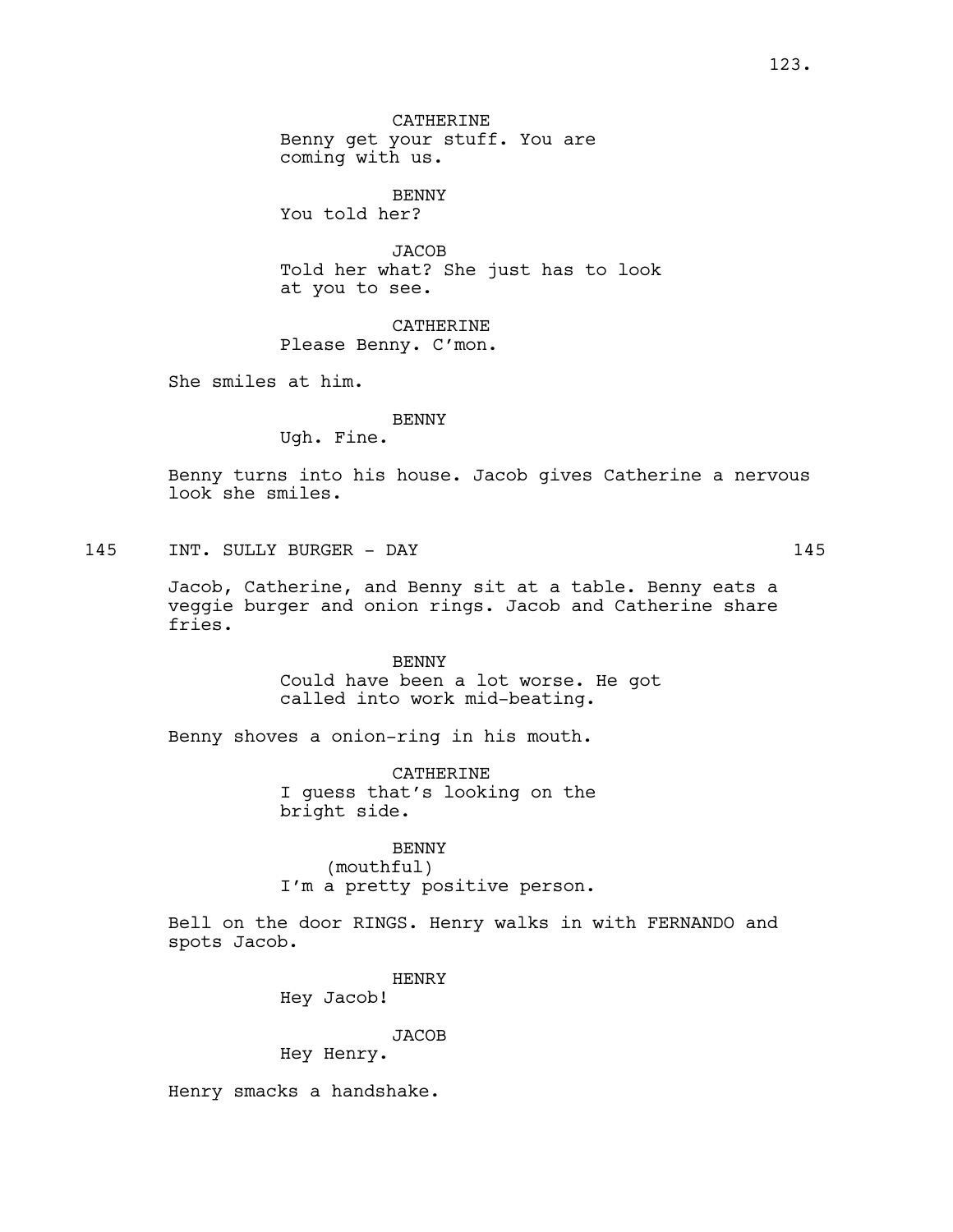HENRY This is Fernando. This is Jacob.

JACOB Hey man. This is Catherine and Benny.

They all awkwardly wave or nod. Henry and Fernando notice Benny's black eye but don't mention it.

> HENRY (to Jacob) You get my texts?

JACOB What? No. Well, my phones out of commission right now.

HENRY Oh cool. Thought you curved me.

JACOB No man. What's up?

HENRY Having a party tonight. You all should come. End of break party man.

**JACOB** Sure man maybe. We've kinda have had a rough week but sounds cool.

HENRY It'd be cool to have you there. Nice to meet you guys. We got to grab some food and go finish prepping. Ya know? Hide some of the

breakables.Hope you can make it.

He winks. Then He and Fernando walk away. Jacob looks at Catherine and Benny. Benny shrugs.

BENNY

Maybe.

Looks to Catherine.

CATHERINE

Maybe.

**JACOB** 

Yeah.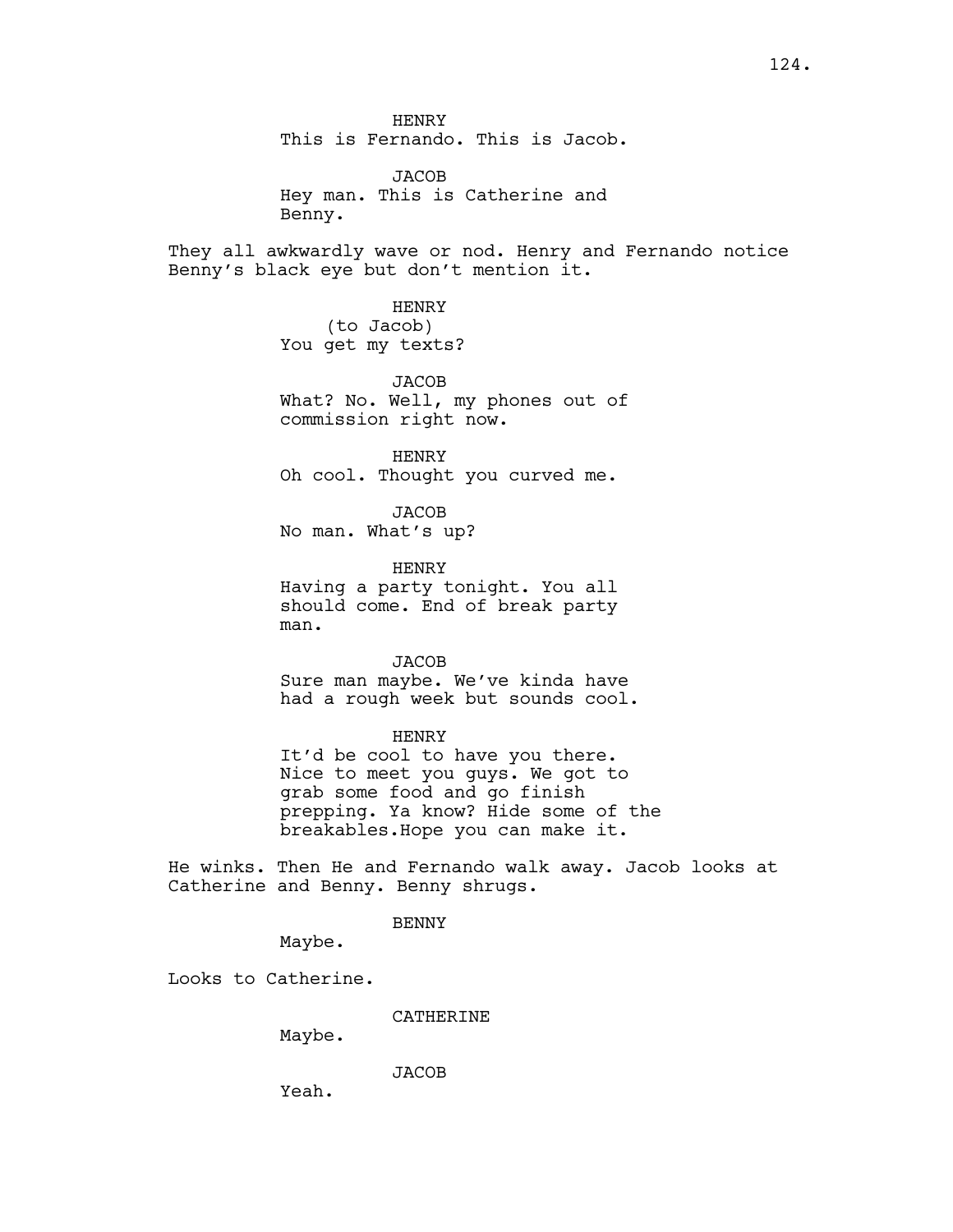Party is happening. In their own group on couches. Jacob sits next to Catherine and Benny sits next to Shane red solo cups in hands. Shane and Benny are deep in conversation.

> SHANE My dad was a dick too. Sometimes you have to just stand up for yourself.

### BENNY

Yeah.

SHANE Maybe punch him in the throat or something.

Benny looks to Jacob and Catherine. He notices the romantic connection and purses his lips annoyed.

### SHANE (CONT'D)

I don't know, when my Dad bailed I was pissed and somewhat relieved. But mine was a totally different situation. Just wish he was better you know?

#### BENNY

I think so.

Shane rocks back then puts his hands on his knees.

SHANE (to the group) Ok! I need a shot. Who's in?

He stands.

JACOB

Out.

CATHERINE I'm good thanks.

BENNY Gonna pass too.

SHANE Well damn. Ok. (shouts) Henry! Where are ya?!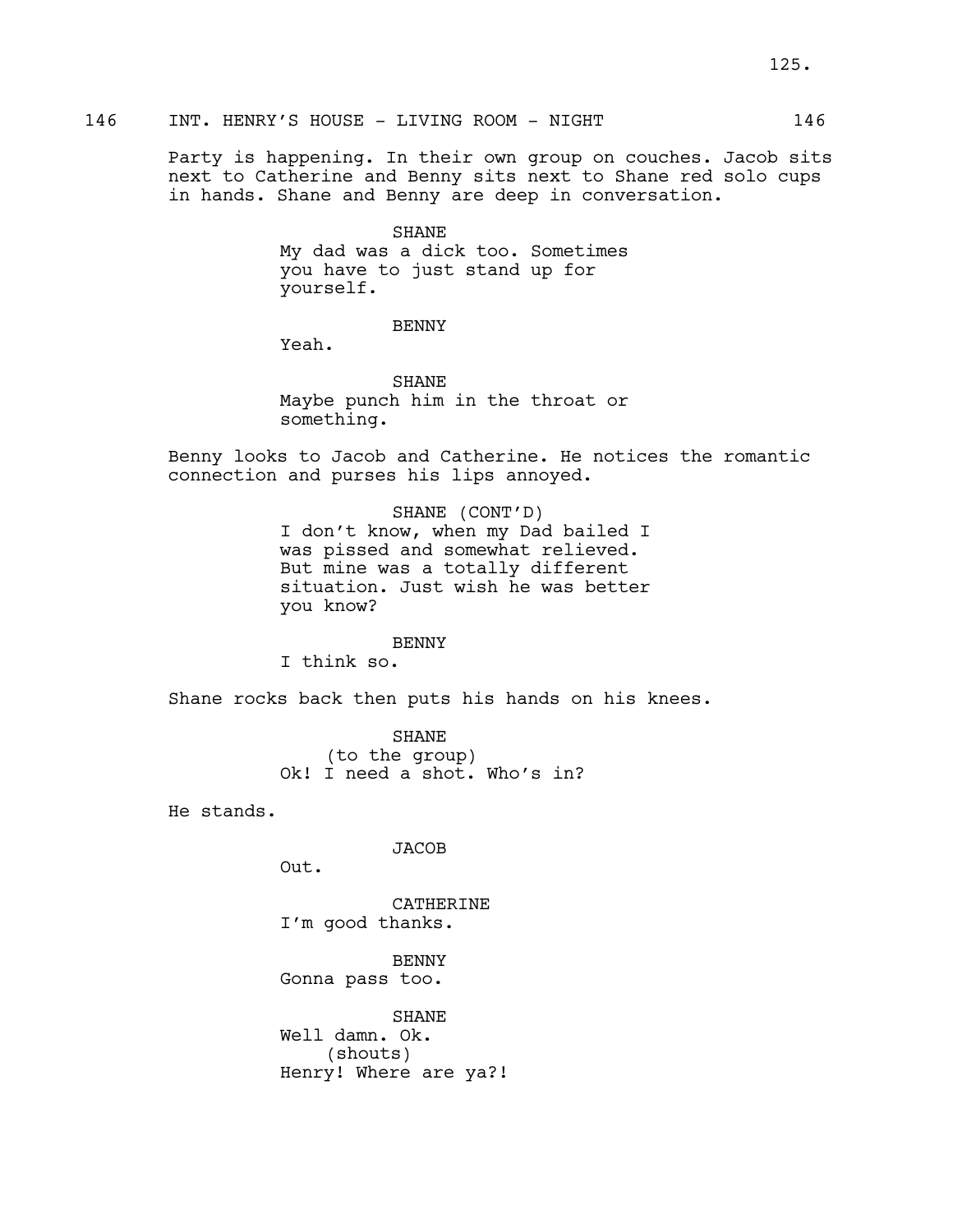HENRY (O.S.)

Yo!

Shane gets up pats Benny on the shoulder.

# SHANE

## Hang in there man.

#### BENNY

### Thanks man.

Shane walks out of the room Benny looks at Jacob and Catherine. Jacob and Catherine feeling caught straighten up and face Benny.

#### **JACOB**

So.

#### BENNY

Yeah?

Sunburnt Veronica walks in with a couple of GIRLS and Aaron. Aaron sports a black-eye, he leaves the group to head straight for the kitchen.

### VERONICA

Jacob!

# JACOB

Veronica.

Benny turns to look.

BENNY

Ooo Veronica?

JACOB What happened to Aaron?

VERONICA Punched by some Mexican bartender after he ordered a beer.

### JACOB

Shit.

VERONICA (referring to Catherine) Who's this?

JACOB Uh yeah this is Catherine. And this is Benny.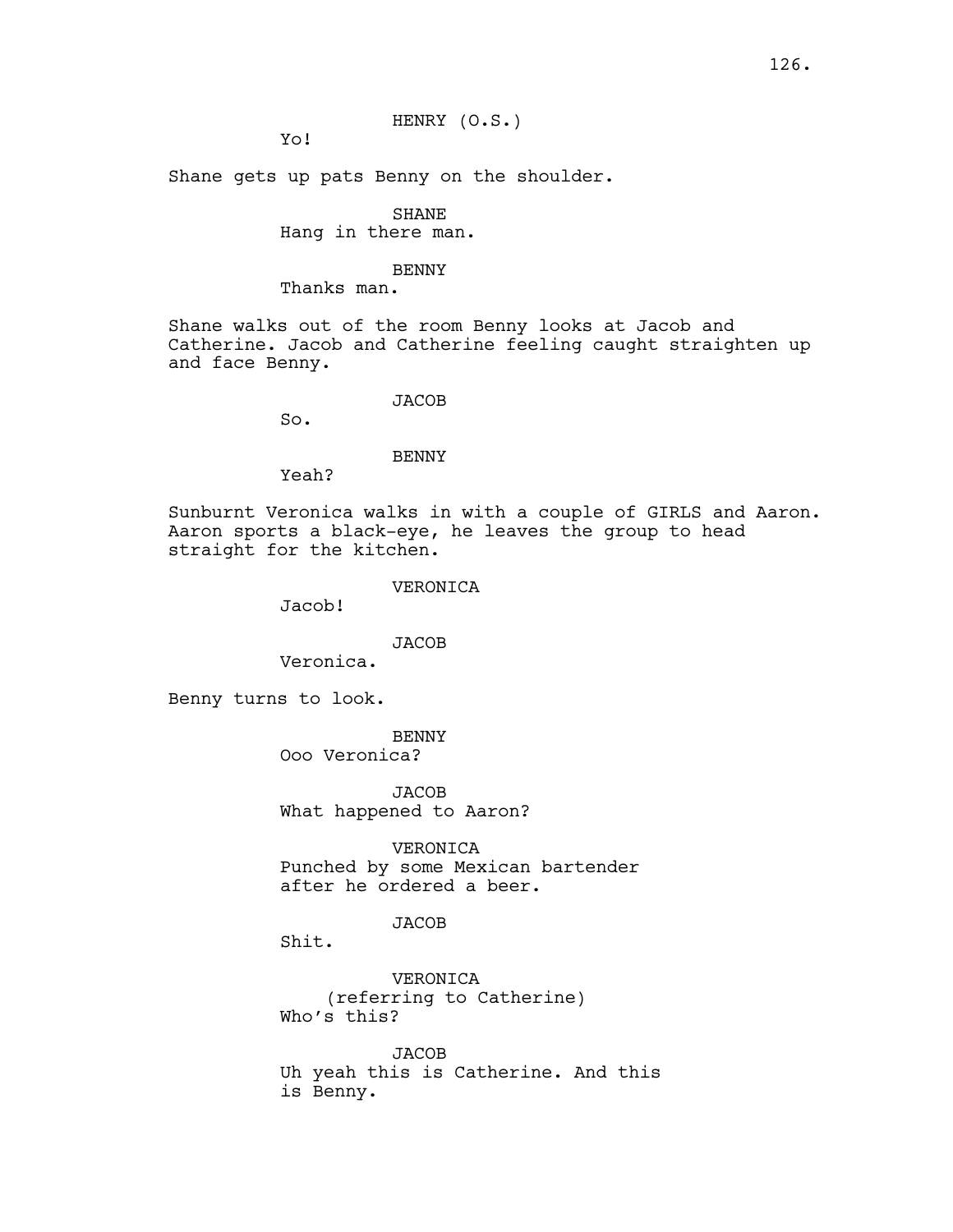BENNY

Hey.

Veronica ignores.

VERONICA Did you get my texts?

**JACOB** No. No phone.

VERONICA Oh. What happened? Never mind. Want to go somewhere and talk?

Jacob looks at Benny and Catherine and hesitates.

**JACOB** Not right now. Kinda hanging out here.

Veronica huffs.

VERONICA

Really?

Catherine scoots closer to Jacob and puts her arm around him.

CATHERINE

Really.

Veronica turns even redder.

# VERONICA

Well ok.

Veronica walks away. Catherine giggles and taps Jacob on the nose with her finger. She pulls Jacob even closer. Benny annoyed stands up.

> BENNY I'm grabbing a beer.

# 147 INT. HENRY'S HOUSE - KITCHEN - NIGHT 147

Benny goes to the keg and gives it a couple pumps and fills his cup. Veronica, Aaron, the girls, and a few others are in the kitchen chatting.

> TED Big-boned Benny!

Annoyed Benny turns around.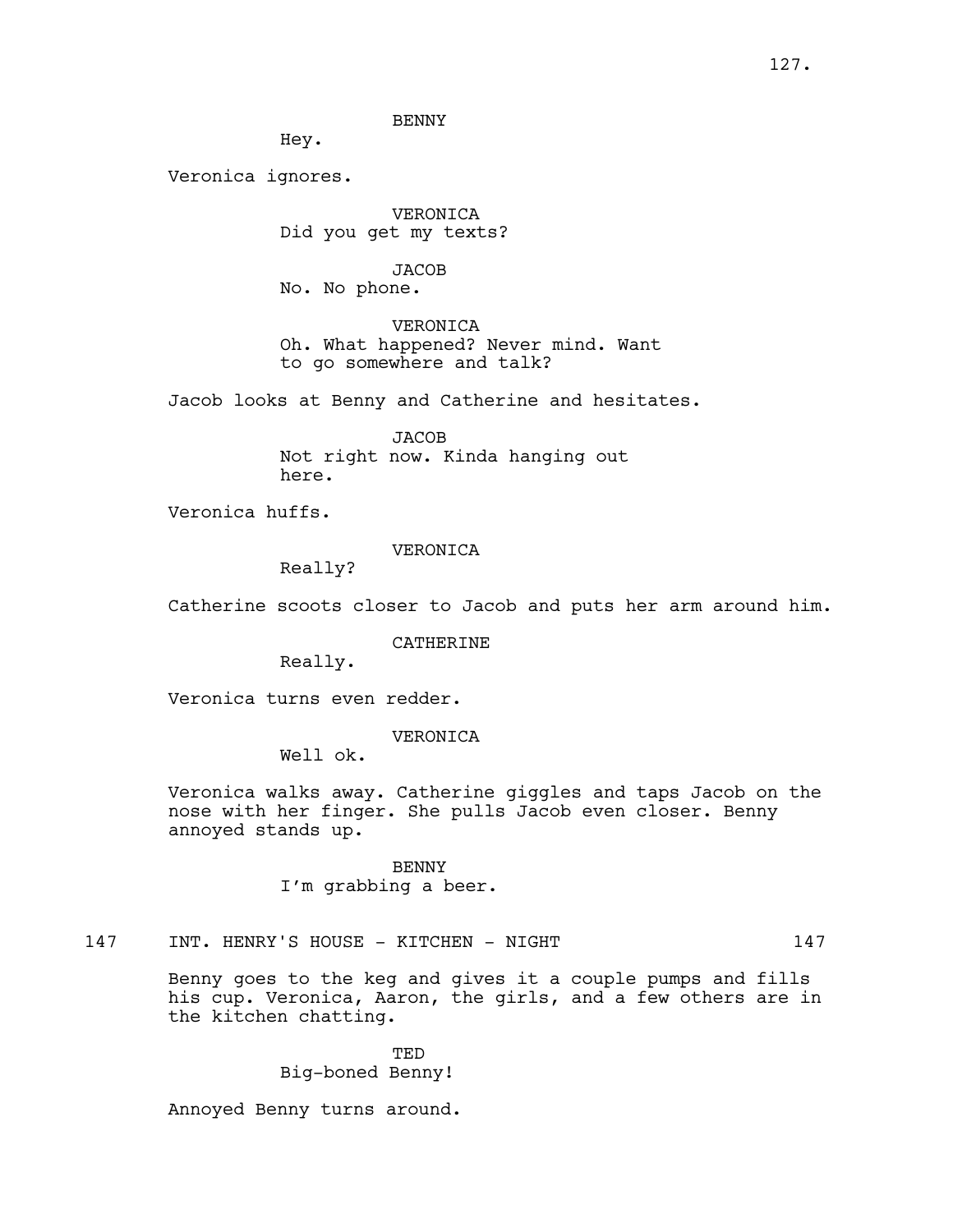Hey Ted.

Benny tries to walk by him but Ted stops him with his arm.

TED Woah there tiger. And woah whats that shiner from? You and Aaron get in a little scuffle?

Ted nods over to Aaron who frowns and flicks him off.

TED (CONT'D) Fuck you too Aaron.

Benny tries again to go by Ted. Again Ted stops him.

BENNY Leave me alone.

TED I don't wanna. Where's your boy Jacob? He here?

**BENNY** 

Yeah. So?

**TED** I have some unfinished business with him.

**BENNY** Yeah well leave me out of it.

Benny pushes by Ted. A little beer spills out of Ted's cup. Ted puts his drink down.

> **TED** Fuck. You slob!

Ted grabs Benny and puts him in a headlock. Benny struggles to get out spilling his beer everywhere then drops the cup.

> TED (CONT'D) I feel like I'm in a rodeo. Squeal little piggy!

Veronica laughs. Benny uses both hands and yanks his arm off of him. Benny shoves his shoulder into Ted's stomach and slams him to the ground then stands up looking down on him.

TED (CONT'D)

Fuck.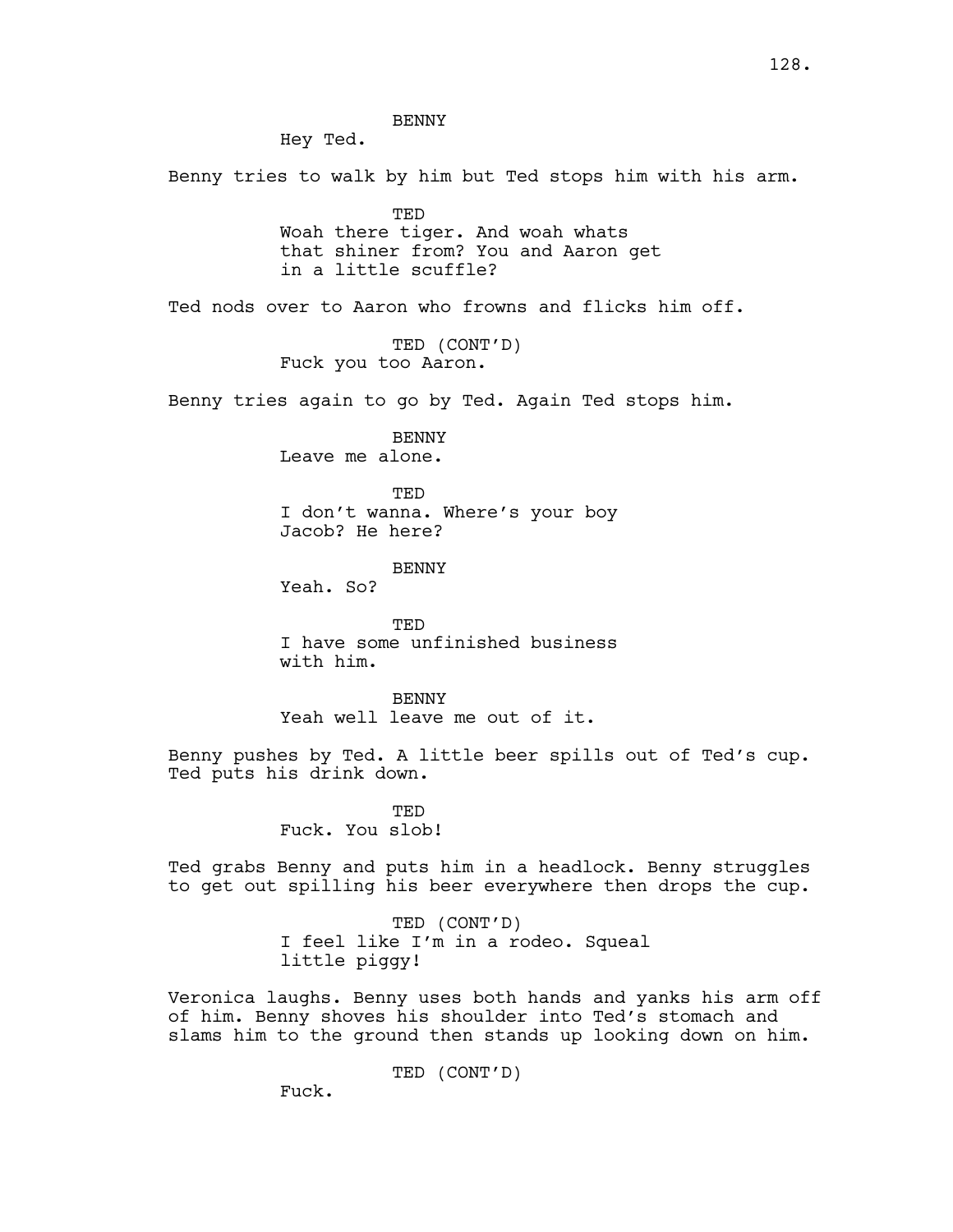**JACOB** What the hell Ted!?

Ted stands tall.

TED Ah, wondering where you were. Where's your bodygal?

Catherine enters behind Jacob.

**CATHERINE** 

Here asshole.

**TED** You are a real bitch. You know that?

Quickly Jacob punches Ted in the Jaw. The crowd "oohs". Ted holds his jaw in pain. Irritated but defeated he walks out of the kitchen. Catherine puts her arm around Jacob. Benny wipes a tear from his eye and walks out.

148 EXT. HENRY'S HOUSE - NIGHT 148

Benny exits the front door upset. Henry and Fernando are on the front steps having a smoke. Benny blows by them.

> HENRY Hey Benny you ok?

Benny walks faster. Fernando chases after him.

FERNANDO

Yo. Yo.

Fernando catches up to Benny.

FERNANDO (CONT'D) You ok man? You need a ride?

Benny turns to Fernando.

149 INT. HENRY'S HOUSE - NIGHT 149

Henry walks up to Jacob and Catherine.

HENRY What the hell happened to Benny?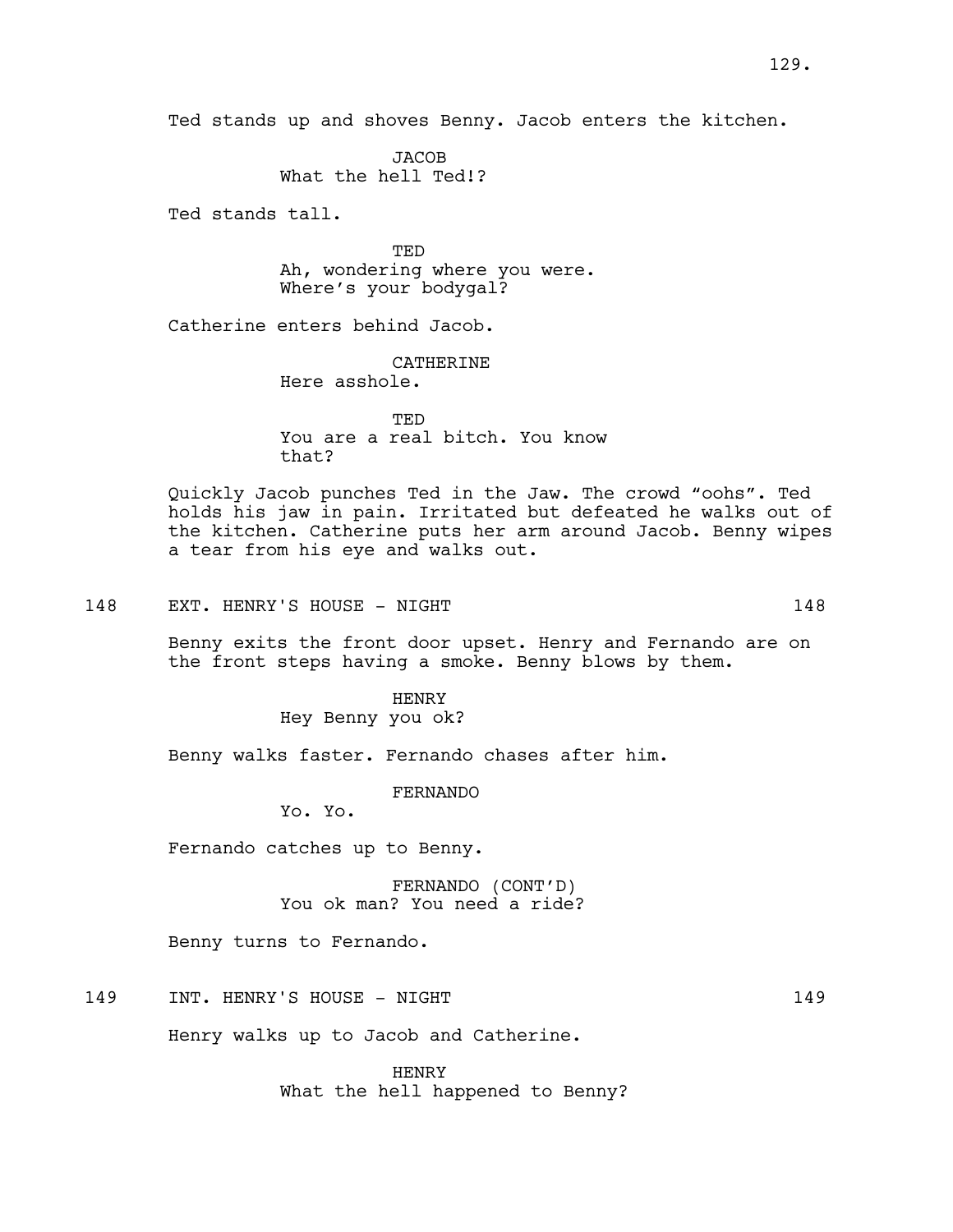**JACOB** Ted was being an asshole as usual. Where is he?

HENRY He was pretty upset. Fernando is driving him home.

**JACOB** 

Shit.

Jacob starts to bolt. He turns back to Catherine.

JACOB (CONT'D) I got to go after him. You good?

CATHERINE Go. I can get home.

Jacob runs back to her and gives her a kiss. Then takes off.

150 EXT. ROGER'S HOUSE - NIGHT 150

Roger's truck is in the driveway. Fernando's car parks at the curb. Benny stares at the truck. Fernando looks at Benny.

FERNANDO

You ok man?

Benny opens the door not breaking eye contact with the truck.

BENNY Yeah man. Thanks for the ride.

Benny exits the car.

151 INT. JACOB'S CAR - NIGHT 151 151

Jacob driving quickly.

**JACOB** Shit. Shit. Shit.

152 INT. ROGER'S HOUSE - LIVING ROOM - NIGHT 152

Roger leans against the wall that separates the kitchen from the living room eating noodles out of a bowl. Benny stands a few feet in from the door way.

> ROGER Since when did you get balls?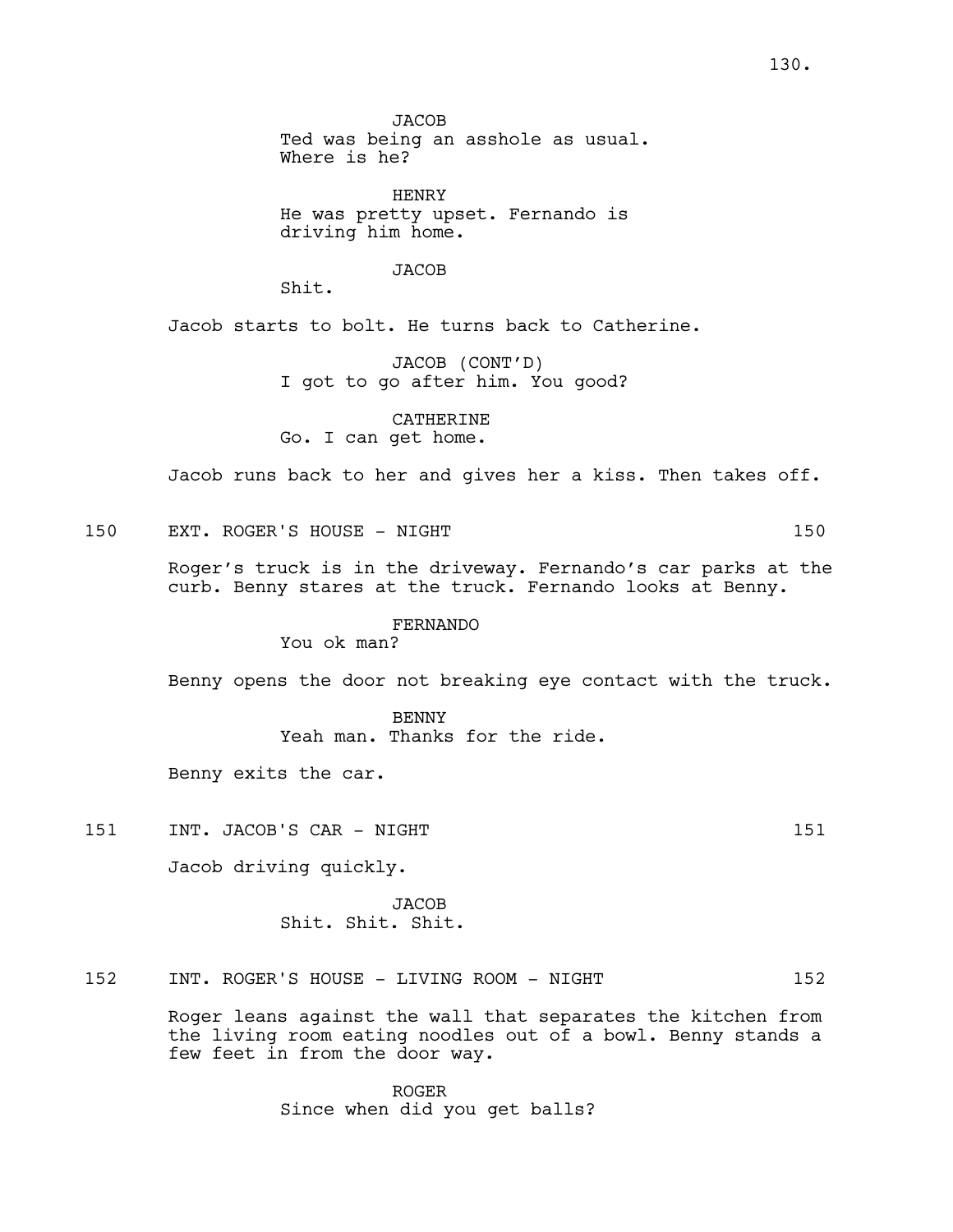Roger slurps up some noodles.

BENNY When did you stop loving me?

ROGER Wup. Their gone again.

BENNY You're a fucking asshole you know that?

Rogers face goes from amused to angry.

#### ROGER

I'm a fucking asshole? You faggot.

Roger throws his bowl at Benny. It misses and smashes on the wall. Roger start storming toward Benny. Benny determined, charges and puts his shoulder into his Dad's stomach. He doesn't go down like Ted. Just pauses him. Stunned at Benny, he grabs him and throws him into the wall. Benny crumbles to the ground. Roger grabs him and lifts him up. Jacob comes in the front door, notices, and jumps on Roger's back pulling him backward away from Benny. Roger pulls him off and throws him across the room. Jacob lands on the floor hitting the tv stand. Roger turns back to Benny. SMACK! Benny punches Roger in the throat. Roger goes down on one knee making him about eye level with Benny. For the first time Roger sees rage in Benny's eyes and Benny fear in his Dad's eyes as he grasps his neck and gasps for air. Jacob rushes over to Benny.

#### JACOB

C'mon Benny.

Jacob pushes Benny out the door as he looks back at his father.

153 EXT. JACOB'S HOUSE - LATER 153

Police cars in the driveway. Roger comes storming up to the door and pounds.

> ROGER Kristen! Let me see my kid!

The door is opened by a POLICEMAN.

ROGER (CONT'D) My kid is in there.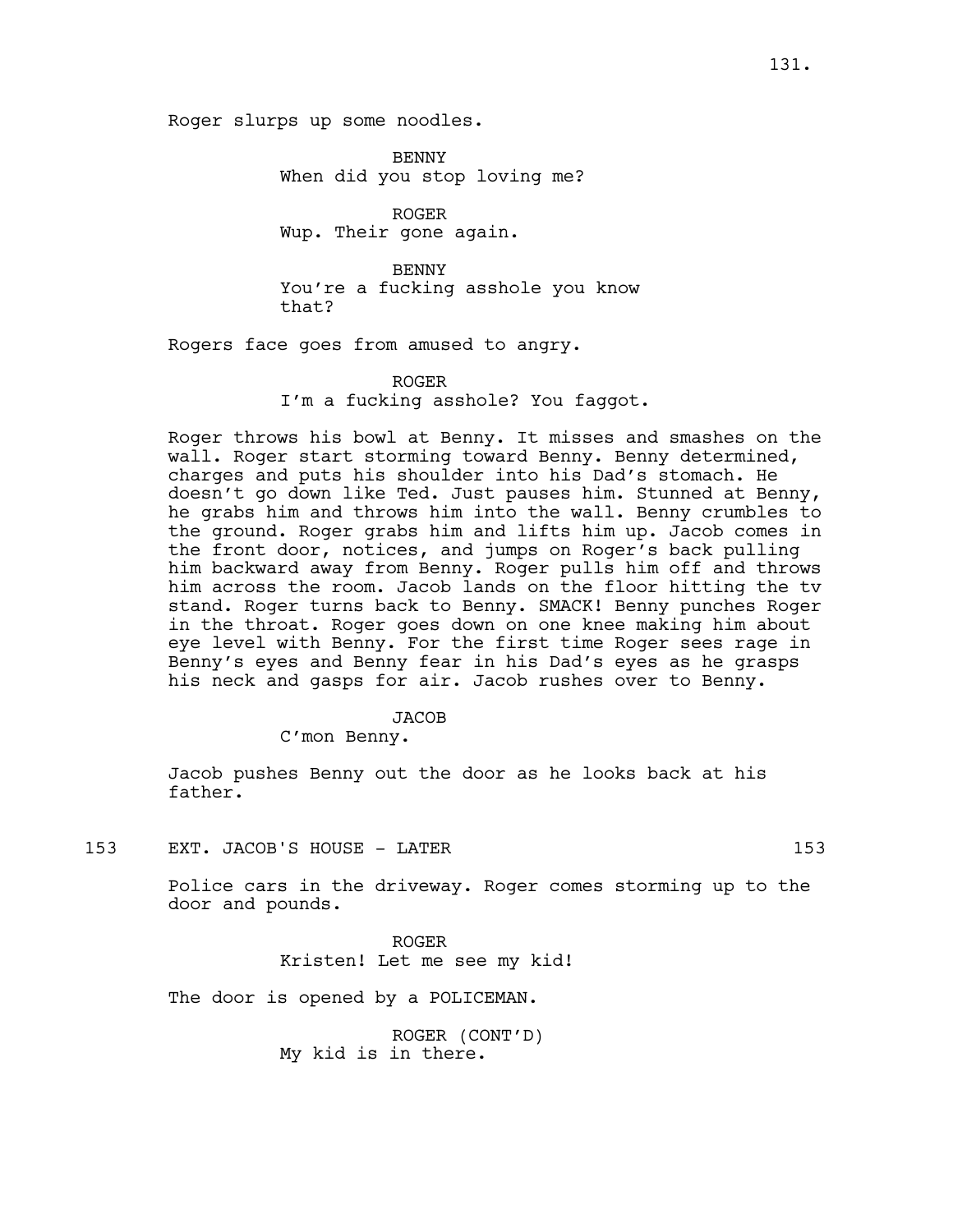The Policeman give him a "you got to be kidding me" look. Roger looks past him and sees in the living room Benny, Jacob, and Kristen sitting on a couch where they were talking to a WOMAN in business clothes and another POLICE OFFICER, they now all look toward the front door.

# ROGER (CONT'D) Benny! Benny you get out here!

Kristen put her arm on Benny's shoulder. The Policeman steps out the front door.

> POLICEMAN I don't think so. I think you should calm down.

ROGER I don't *think* you should tell me what to do.

POLICEMAN Step away from the house and go home.

Roger starts to push past the policeman.

ROGER Let me see my Son!

The policeman grabs Roger's arm. Trying to get out of the grip he elbows the policeman in the face. The Police officer from the living room runs to assist. She takes out a tazer and shoots Roger. He goes down on his knees. The policeman holding his nose quickly cuffs Roger.

154 INT. JACOB'S CAR - MORNING 154

Jacob driving Benny staring out the window, MUSIC plays on the stereo.

155 MONTAGE OF SHOTS: 155

LAND PASSING BY

BENNY STARING OUT WINDOW

THE ROAD AHEAD

JACOB LOOKING AT BENNY

THE HATCHBACK ON THE HIGHWAY